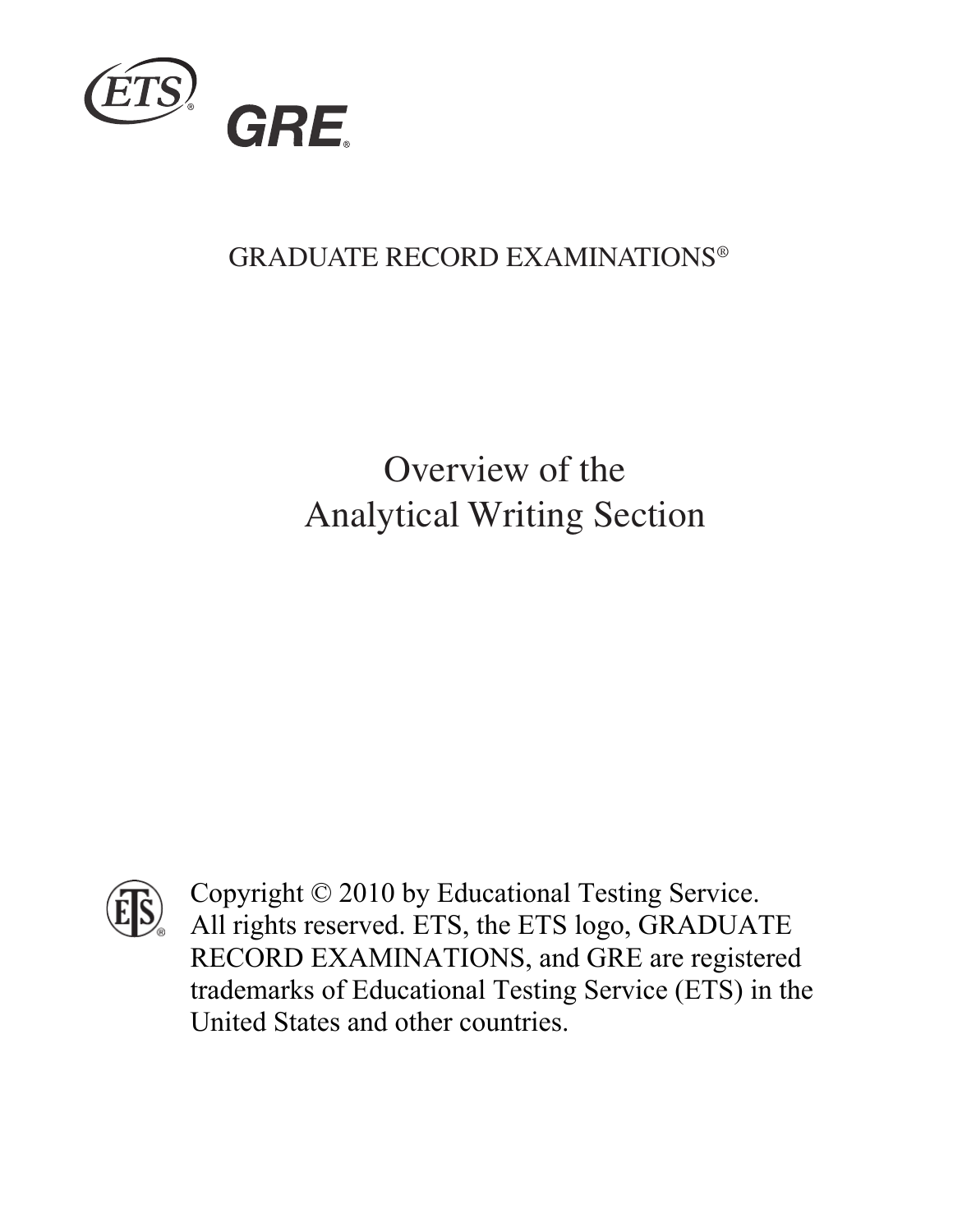# 0B**Graduate Record Examinations***®*

## **Overview of the Analytical Writing** *Section*

Copyright © 2010 by Educational Testing Service. All rights reserved.

## **Table of Contents**

| Introduction                                                                  |
|-------------------------------------------------------------------------------|
| <b>Preparing for the Analytical Writing</b>                                   |
|                                                                               |
| <b>Test-Taking Strategies for the</b><br><b>Analytical Writing Section 12</b> |
| <b>How the Analytical Writing Section</b>                                     |
|                                                                               |
| Is Scored 14                                                                  |
| Analyze an Issue Task19                                                       |
| Understanding the Issue Task 19                                               |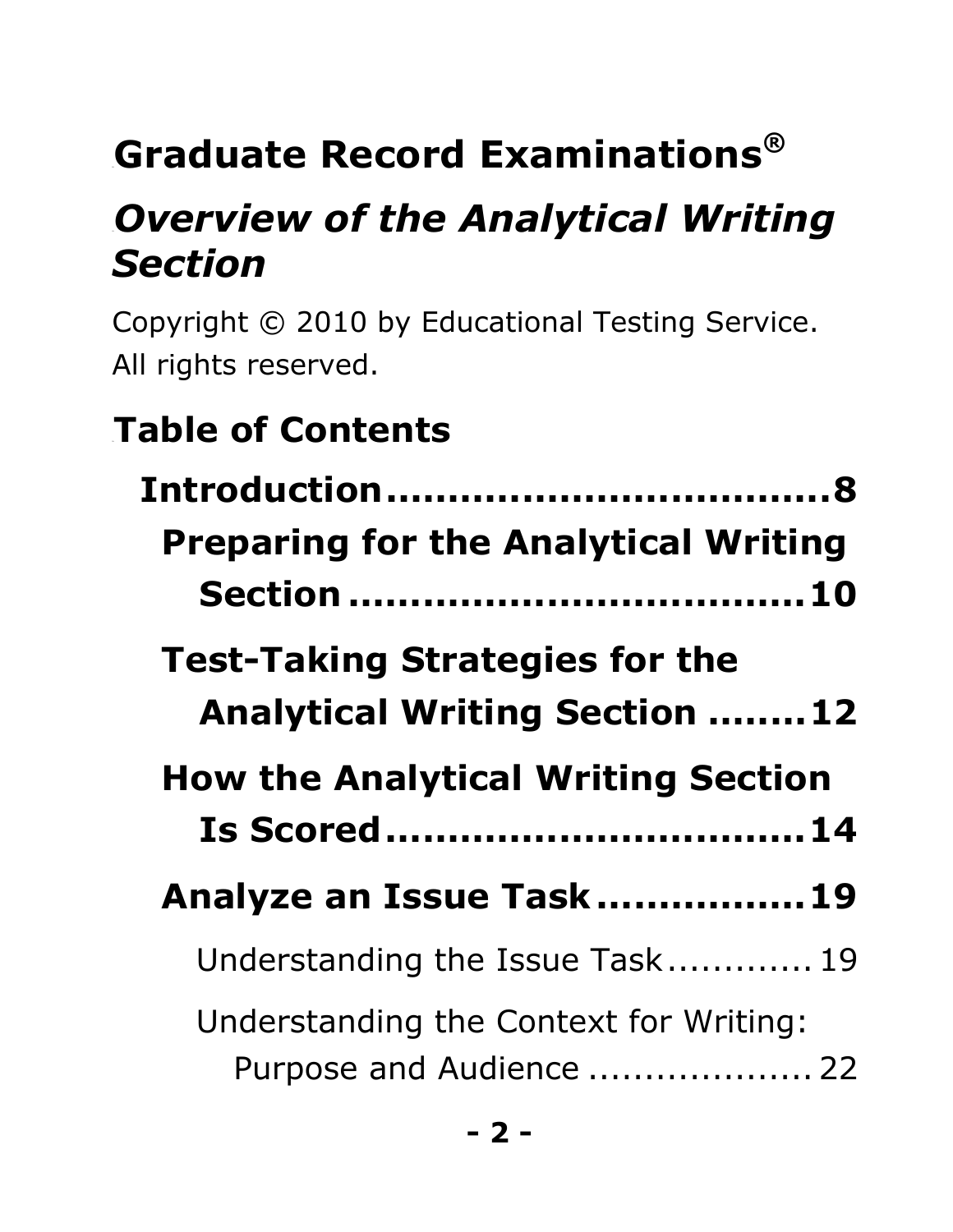| Preparing for the Analyze an Issue Task |
|-----------------------------------------|
|                                         |
| The Form of Your Response 30            |
| Sample Analyze an Issue Task 32         |
| Strategies for This Topic  33           |
| <b>Essay Responses and Reader</b>       |
| Commentary  38                          |
| Essay Response - Score 6  38            |
| Reader Commentary for Essay Response -  |
|                                         |
| Essay Response - Score 5  44            |
| Reader Commentary for Essay Response -  |
|                                         |
| Essay Response – Score 4  48            |
| Reader Commentary for Essay Response -  |
|                                         |
| Essay Response - Score 3  53            |
| Reader Commentary for Essay Response -  |
|                                         |
| - 3 -                                   |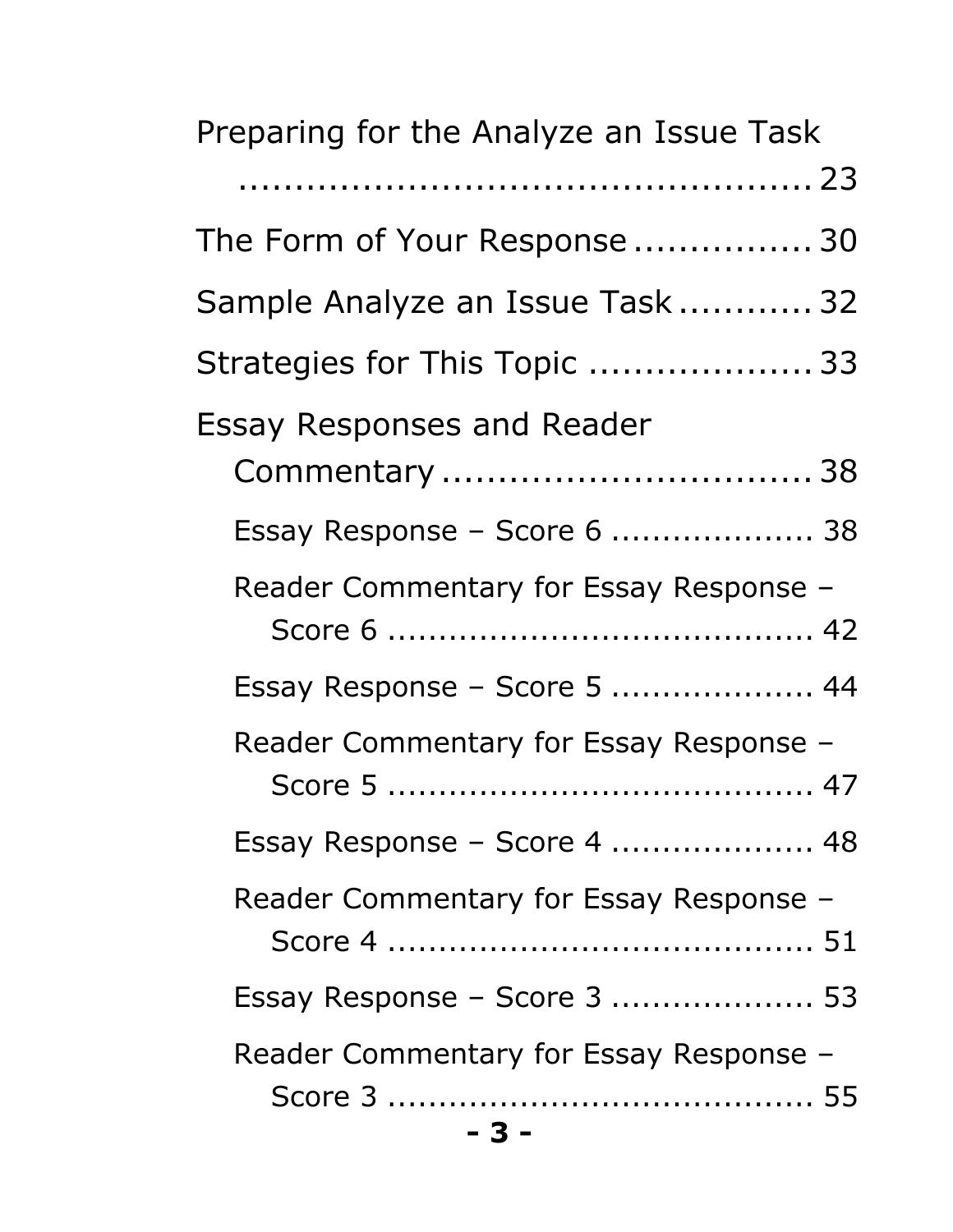| Essay Response - Score 2  56                                                    |  |
|---------------------------------------------------------------------------------|--|
| Reader Commentary for Essay Response -                                          |  |
| Essay Response – Score $1$ 59                                                   |  |
| Reader Commentary for Essay Response -                                          |  |
| <b>Analyze an Argument Task 61</b>                                              |  |
| Understanding the Analyze an Argument                                           |  |
| Understanding the Context for Writing:<br>Purpose and Audience  65              |  |
| Preparing for the Analyze an Argument                                           |  |
| How to Interpret Numbers, Percentages,<br>and Statistics in Argument Topics  72 |  |
|                                                                                 |  |
| Sample Analyze an Argument Task 77                                              |  |
| Strategies for This Topic  78                                                   |  |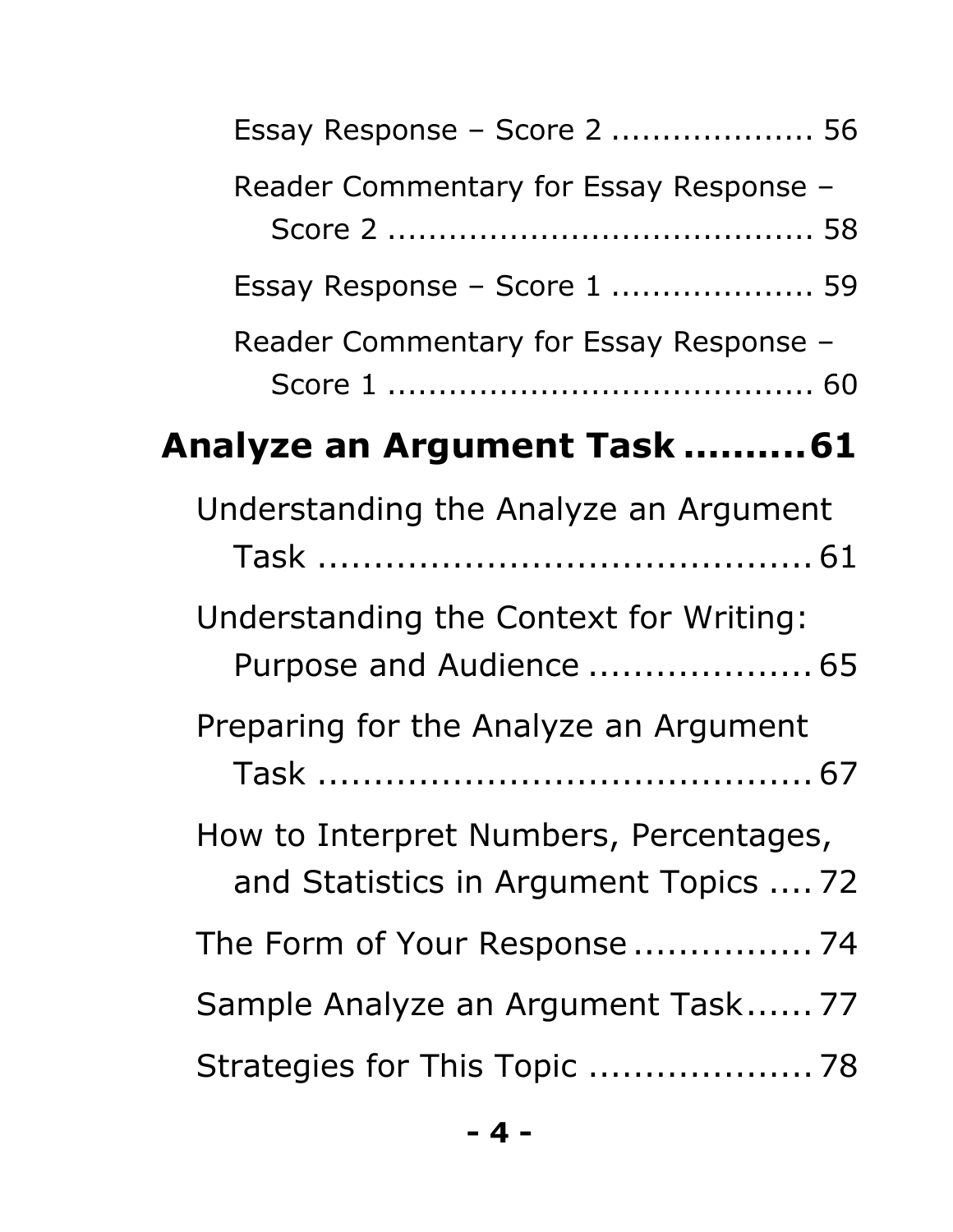| <b>Essay Responses and Reader</b>      |
|----------------------------------------|
| Commentary  84                         |
| Essay Response – Score 6  84           |
| Reader Commentary for Essay Response - |
| Essay Response – Score 5  90           |
| Reader Commentary for Essay Response - |
| Essay Response - Score 4  95           |
| Reader Commentary for Essay Response - |
| Essay Response - Score 3  98           |
| Reader Commentary for Essay Response - |
| Essay Response - Score 2 101           |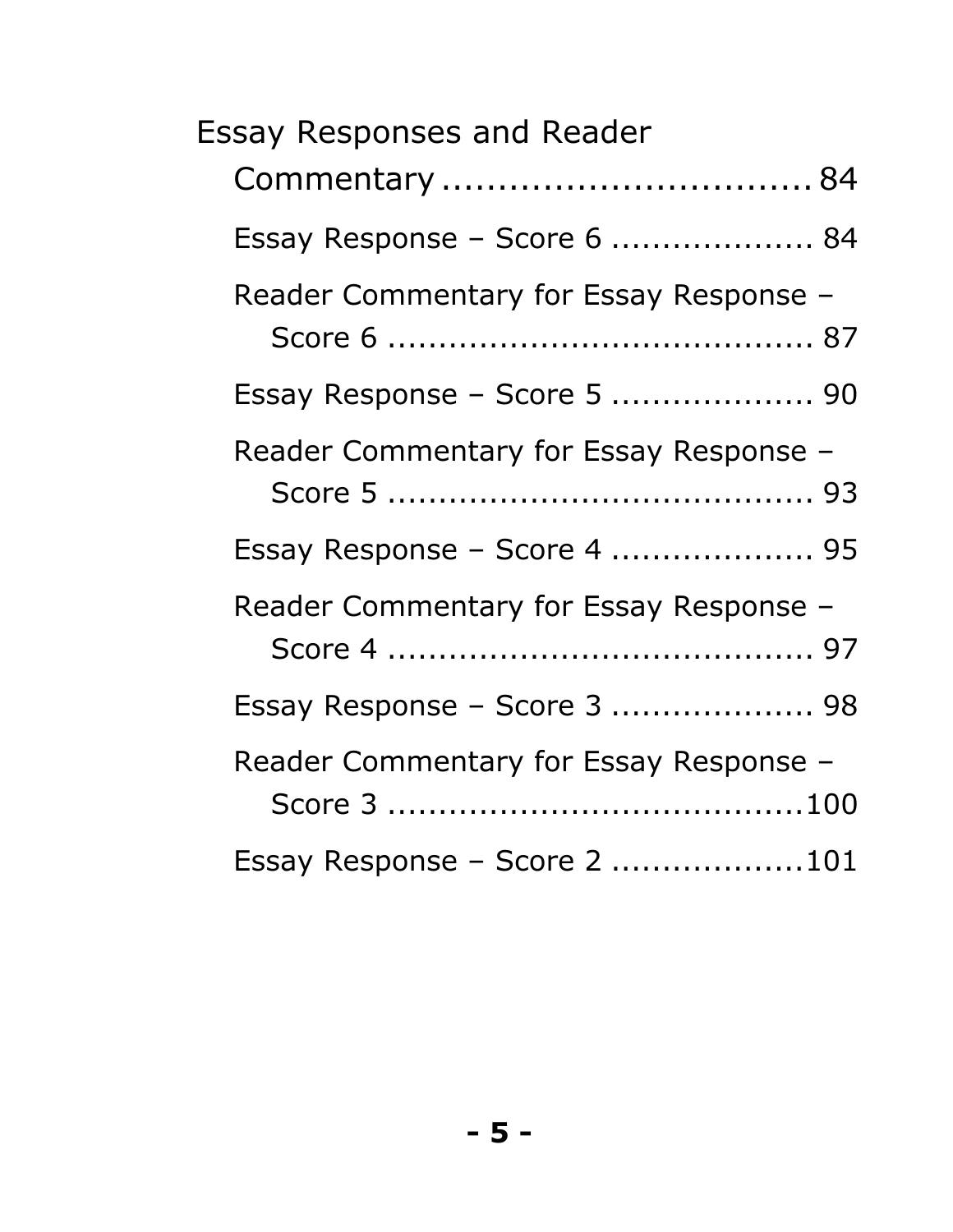| Reader Commentary for Essay Response - |
|----------------------------------------|
| Essay Response - Score 1 104           |
| Reader Commentary for Essay Response - |
| <b>GRE Scoring Guide: Analyze an</b>   |
|                                        |
|                                        |
|                                        |
|                                        |
|                                        |
|                                        |
|                                        |
|                                        |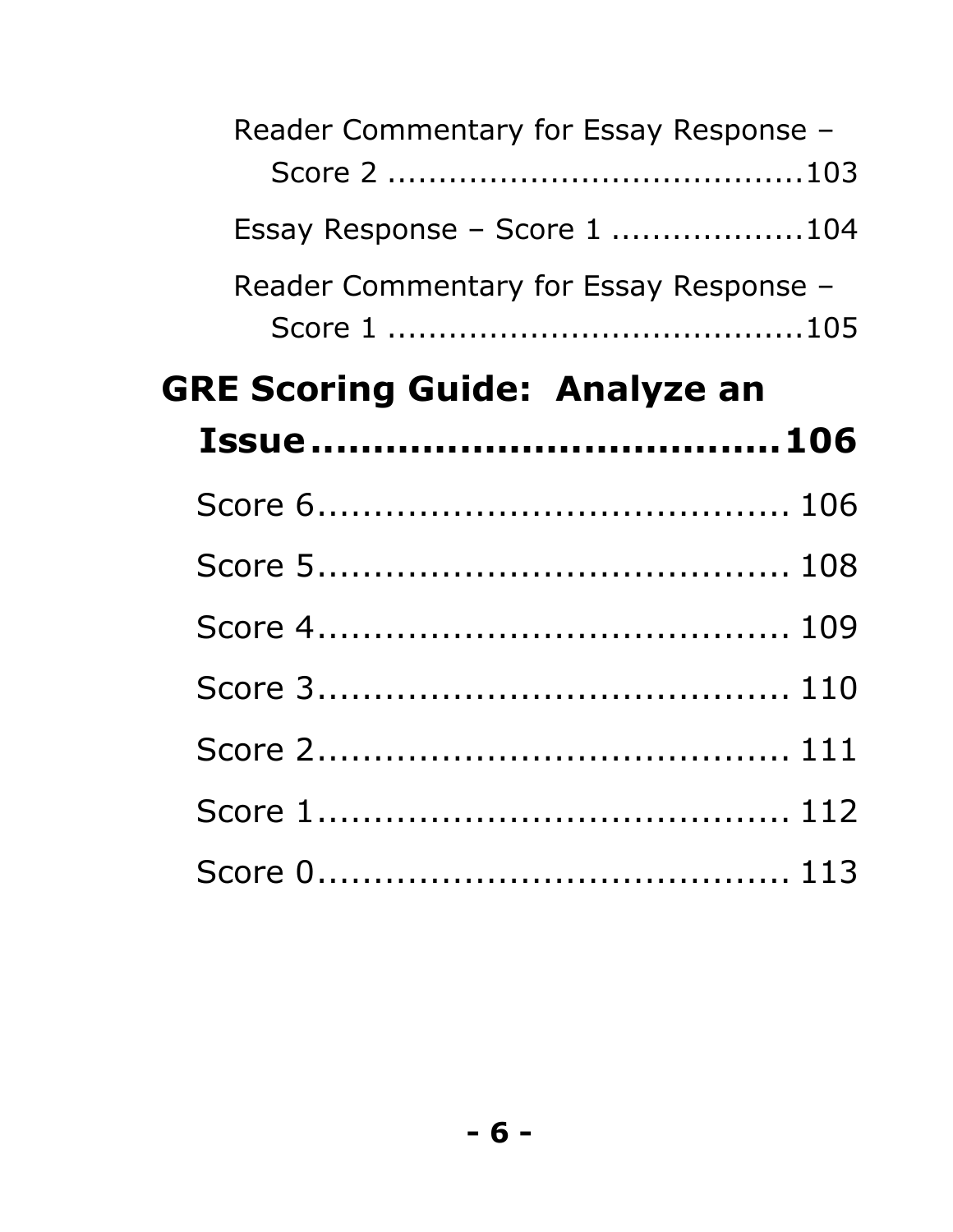| <b>GRE Scoring Guide: Analyze an</b> |
|--------------------------------------|
| Argument  114                        |
|                                      |
|                                      |
|                                      |
|                                      |
|                                      |
|                                      |
|                                      |
| Score Level Descriptions  124        |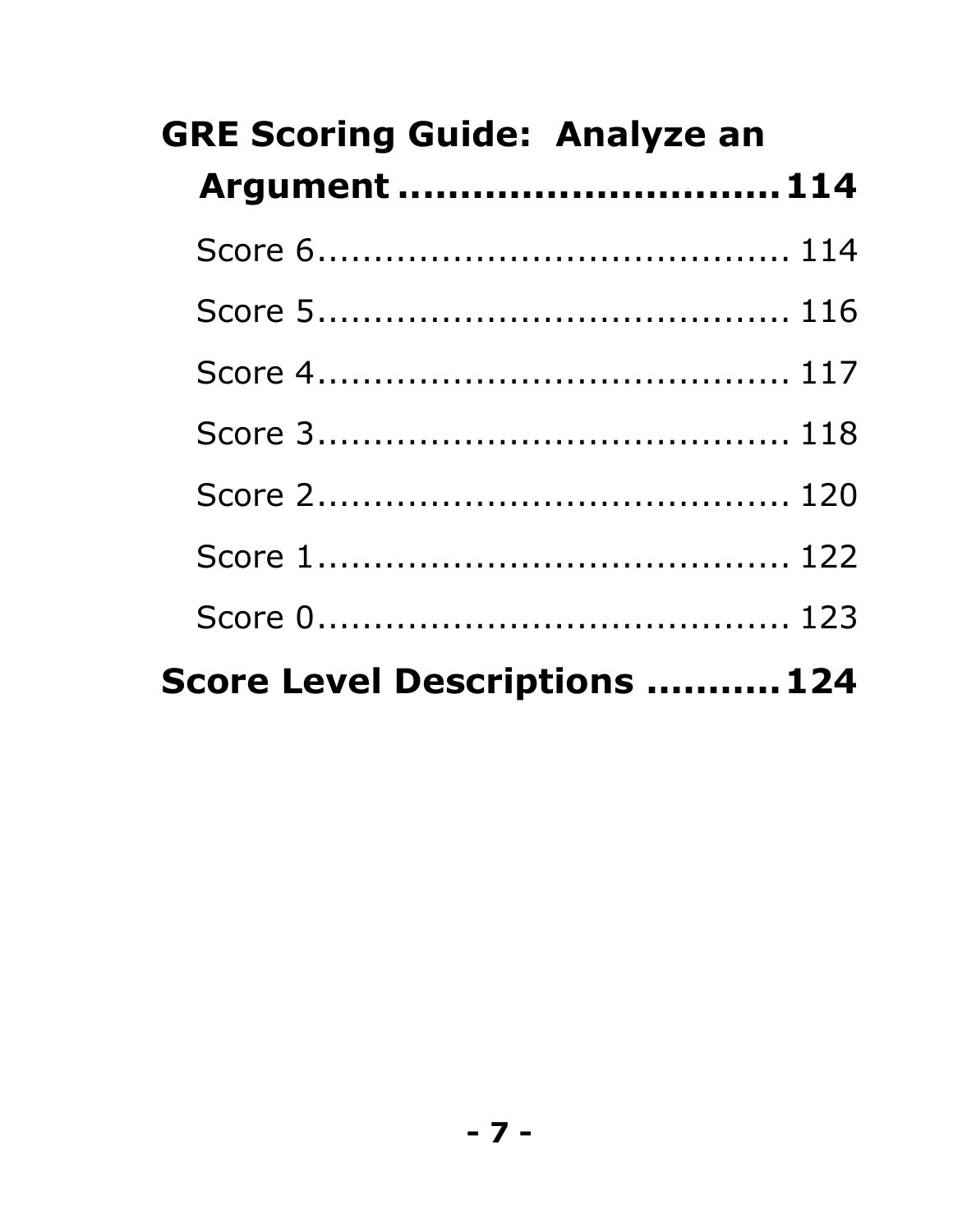## 3B**Introduction**

The Analytical Writing section of the *Graduate Record Examinations*® (GRE®) tests your critical thinking and analytical writing skills. It assesses your ability to articulate and support complex ideas, construct and evaluate arguments, and sustain a focused and coherent discussion. It does not assess specific content knowledge.

The Analytical Writing section consists of two separately timed analytical writing tasks:

- 1. A 30-minute "Analyze an Issue" task
- 2. A 30-minute "Analyze an Argument" task

(Note that the times listed are standard times, and that test takers approved for accommodations involving extended time will have the amount of time approved by ETS.)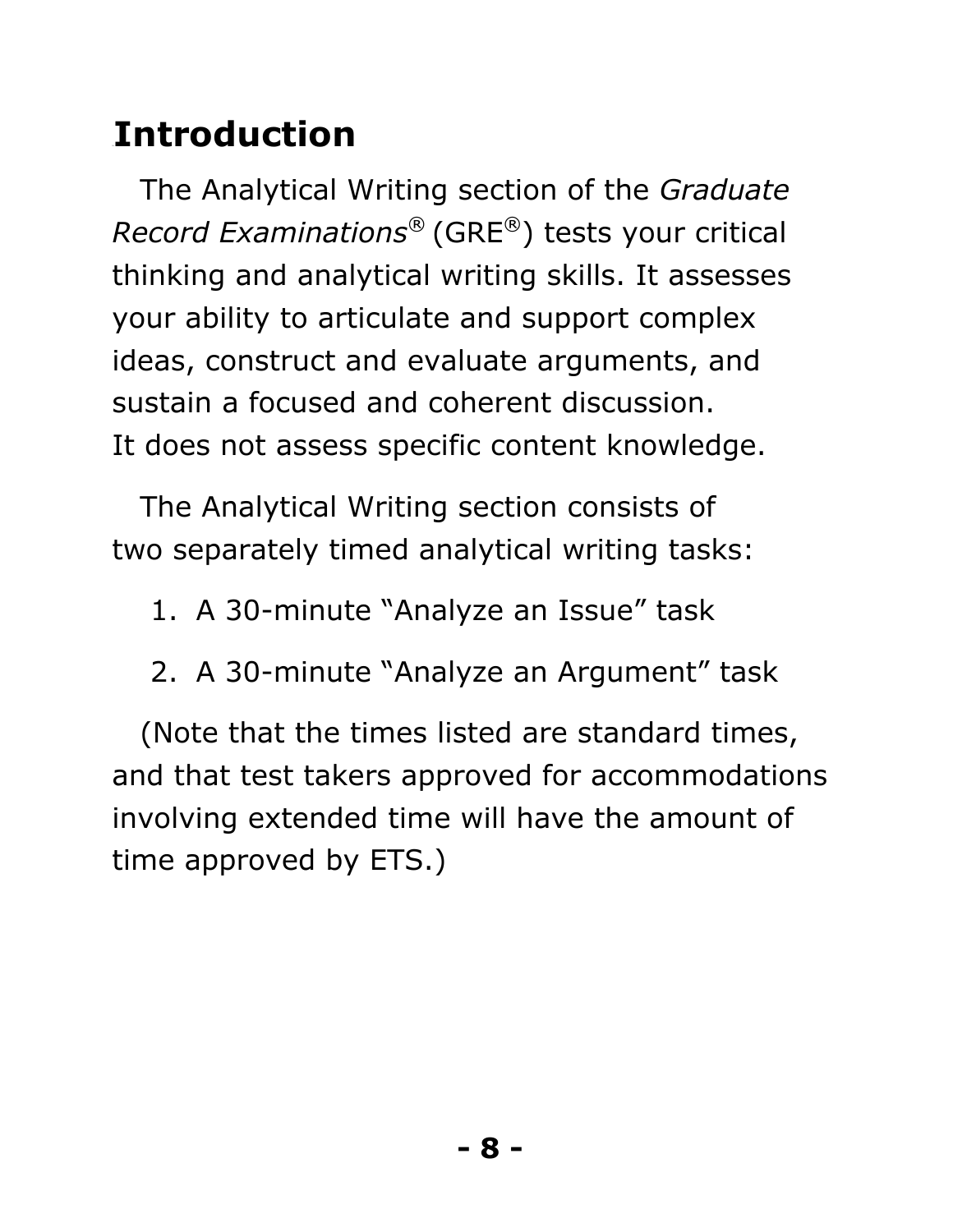The Analyze an Issue task presents an opinion on an issue of broad interest followed by specific instructions on how to respond to that issue. You are required to evaluate the issue, taking into consideration its complexities, and to develop an argument that includes reasons and examples supporting your views.

The Analyze an Argument task presents a different challenge from that of the Analyze an Issue task: it requires you to evaluate a given argument according to specific instructions. You will need to consider the logical soundness of the argument rather than to agree or disagree with the position it presents.

The two tasks are complementary in that one requires you to construct your own argument by taking a position and providing evidence supporting your views on the issue, while the other requires you to evaluate someone else's argument by assessing its claims and evaluating the evidence it provides.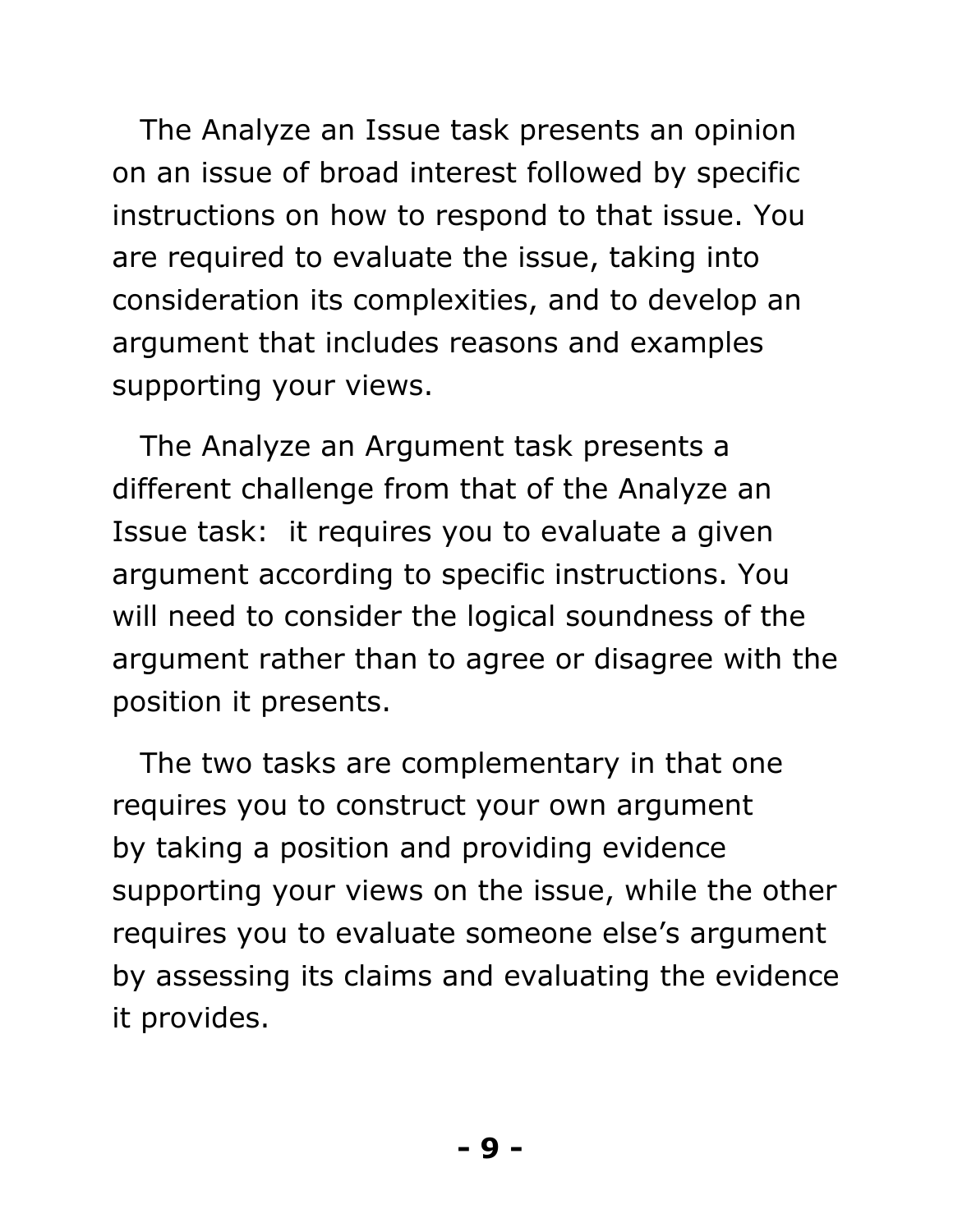### <span id="page-9-0"></span>4B**Preparing for the Analytical Writing Section**

Everyone—even the most practiced and confident of writers—should spend some time preparing for the Analytical Writing section before arriving at the test center. It is important to review the skills measured, how the section is scored, scoring guides and score level descriptions, sample topics, scored sample essay responses, and reader commentary.

The tasks in the Analytical Writing section relate to a broad range of subjects—from the fine arts and humanities to the social and physical sciences—but no task requires specific content knowledge. In fact, each task has been field-tested to ensure that it possesses several important characteristics, including the following: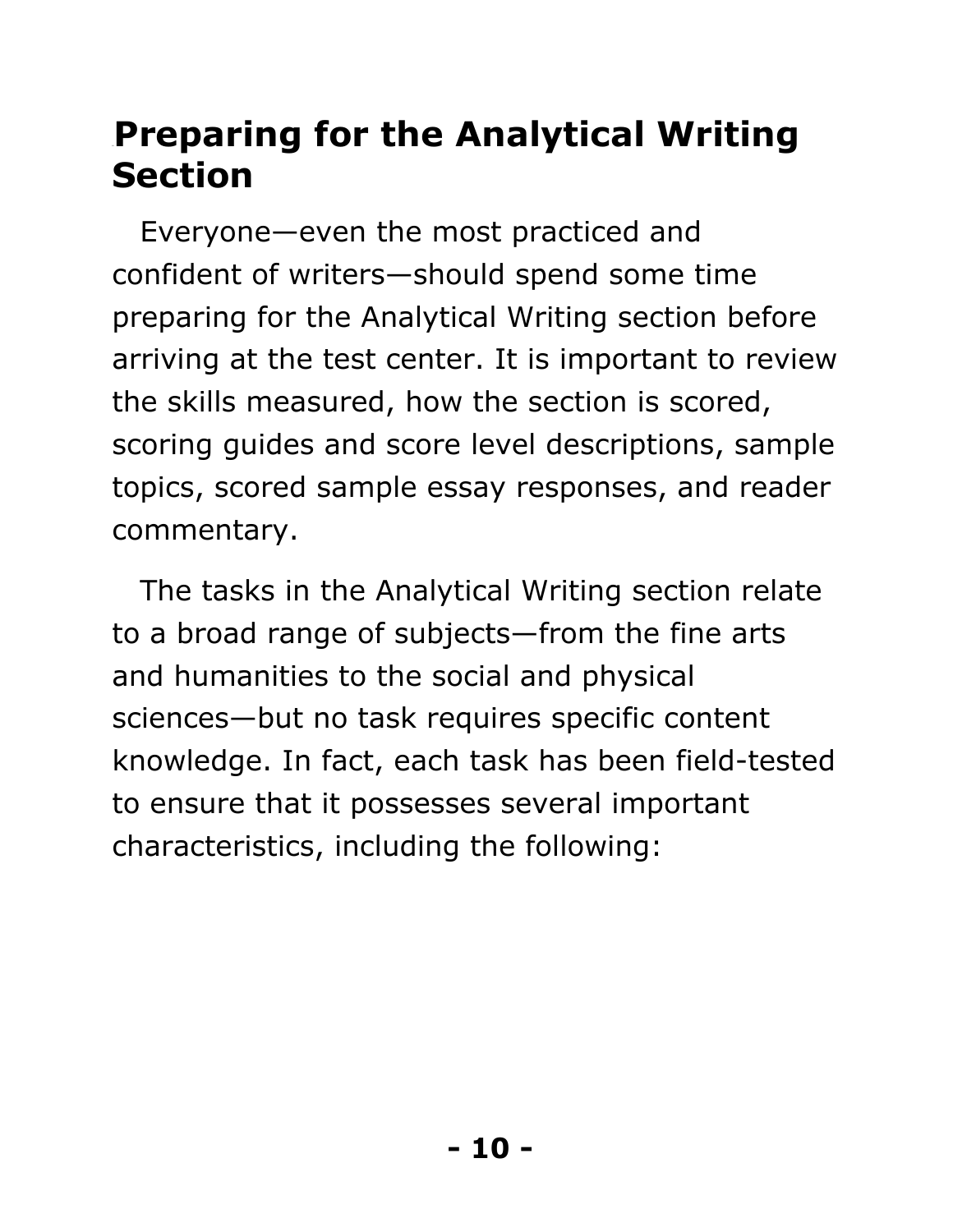- 1. GRE test takers, regardless of their field of study or special interests, understood the task and could easily respond to it.
- 2. The task elicited the kinds of complex thinking and persuasive writing that graduate school faculty consider important for success in graduate school.
- 3. The responses were varied in content and in the way the writers developed their ideas.

To help you prepare for the Analytical Writing section of the GRE General Test, the GRE Program has published the entire pool of Analyze an Issue and Analyze an Argument tasks from which your test tasks will be selected. You might find it helpful to review the Issue and Argument tasks included in the pool. You can view the published pool on the Web at www.ets.org/gre or you can obtain a copy by writing to GRE Program, PO Box 6000, Princeton, NJ 08541-6000.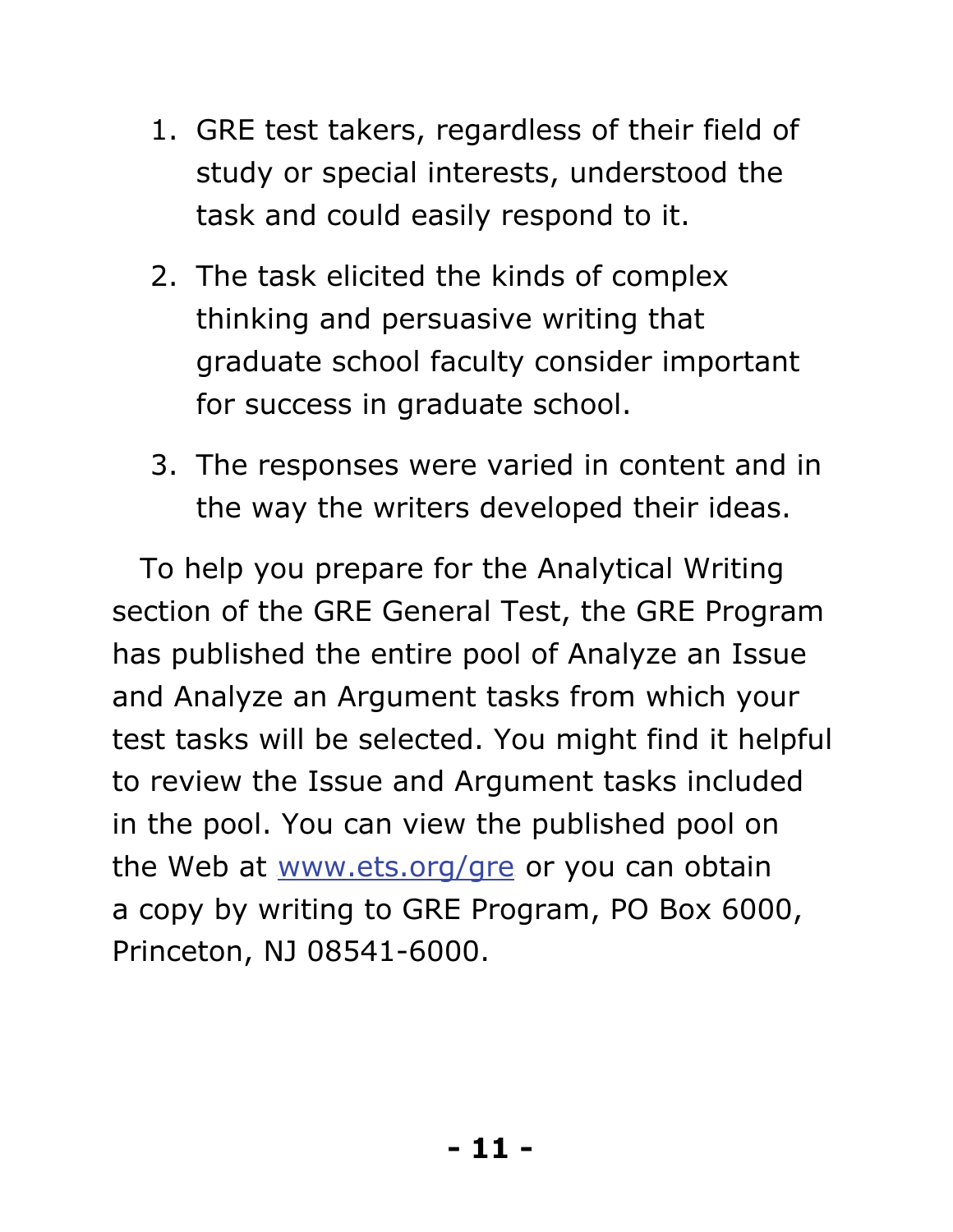### <span id="page-11-0"></span>**Test-Taking Strategies for the Analytical Writing Section**

It is important to budget your time. Within the 30-minute time limit for the Analyze an Issue task, you will need to allow sufficient time to consider the issue and the specific instructions, plan a response, and compose your essay. Within the 30-minute time limit for the Analyze an Argument task, you will need to allow sufficient time to consider the argument and the specific instructions, plan a response, and compose your essay. Although GRE readers understand the time constraints under which you write and will consider your response a first draft, you still want it to be the best possible example of your writing that you can produce under the testing conditions.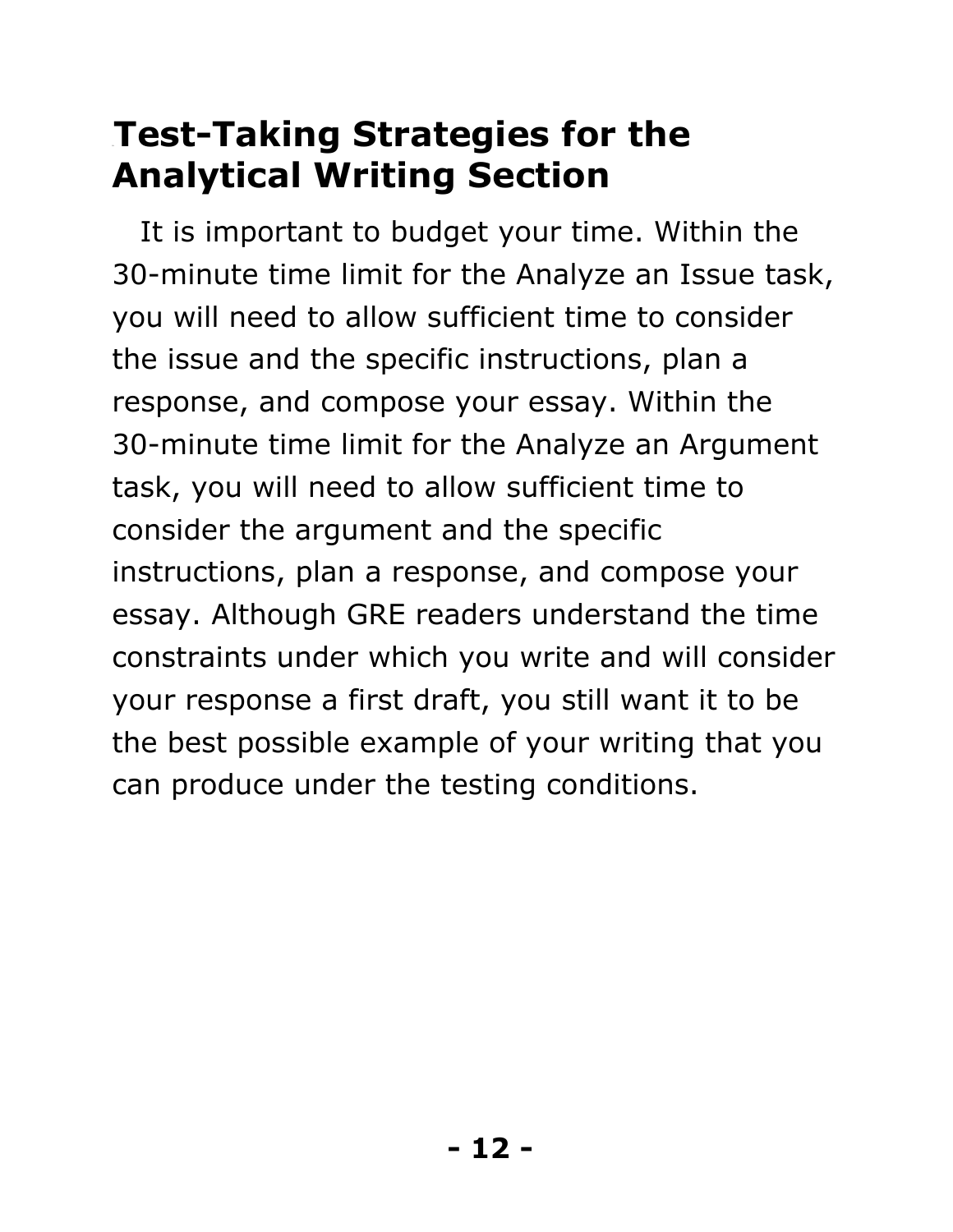Save a few minutes at the end of each timed task to check for obvious errors. Although an occasional spelling or grammatical error will not affect your score, severe and persistent errors will detract from the overall effectiveness of your writing and thus lower your score.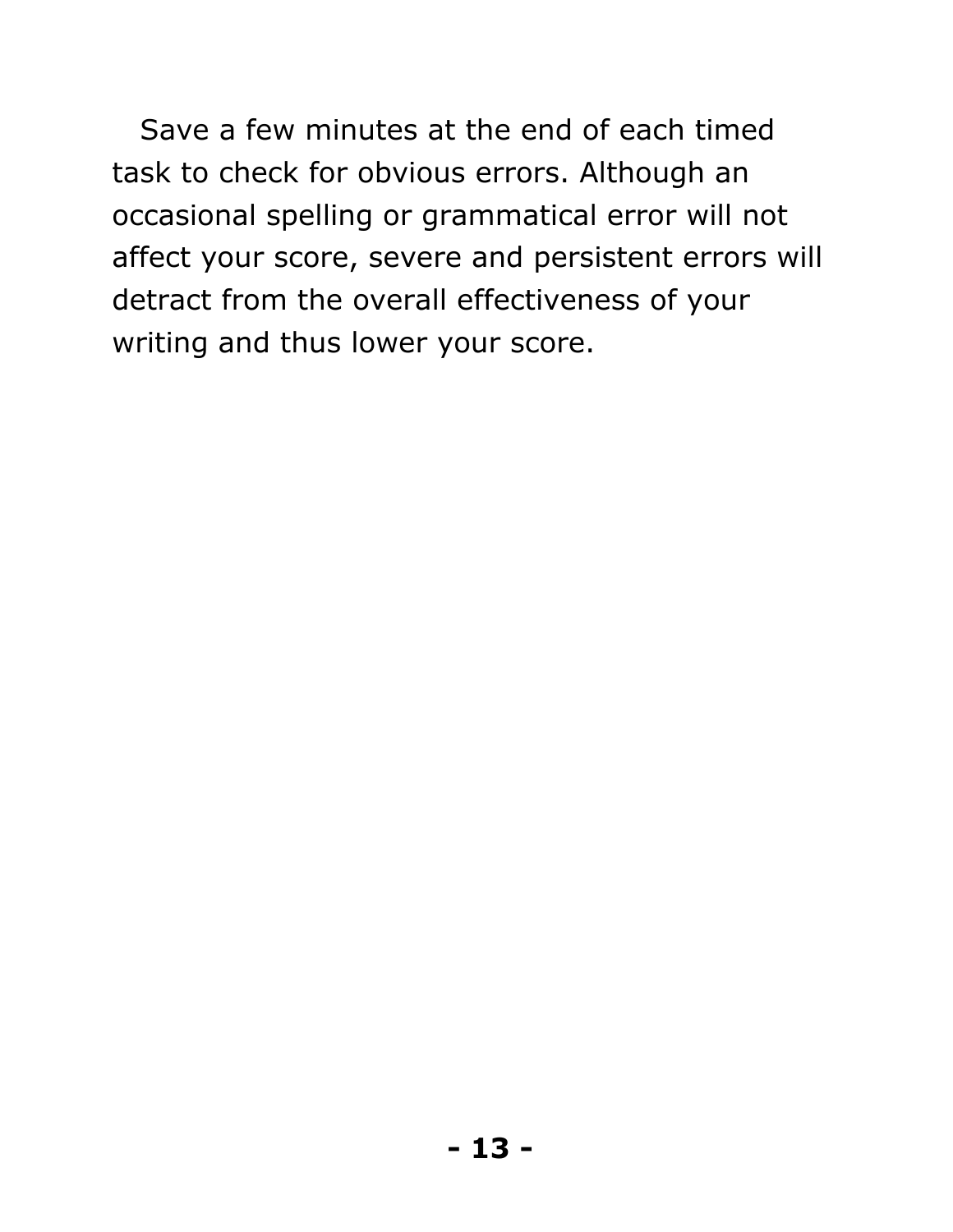### <span id="page-13-0"></span>**How the Analytical Writing Section Is Scored**

Each response is holistically scored on a 6-point scale according to the criteria published in the GRE Analytical Writing Scoring Guides (see GRE Scoring Guide: Analyze an Issue, page 106, and GRE Scoring Guide: Analyze an Argument, page 114). Holistic scoring means that each response is judged as a whole: readers do not separate the response into component parts and award a certain number of points for a particular criterion or element such as ideas, organization, sentence structure, or language. Instead, readers assign scores based on the overall quality of the response, considering all of its characteristics in an integrated way. Excellent organization or poor organization, for example, will be part of the readers' overall impression of the response and will therefore contribute to the score, but organization, as a distinct feature, receives no specific score.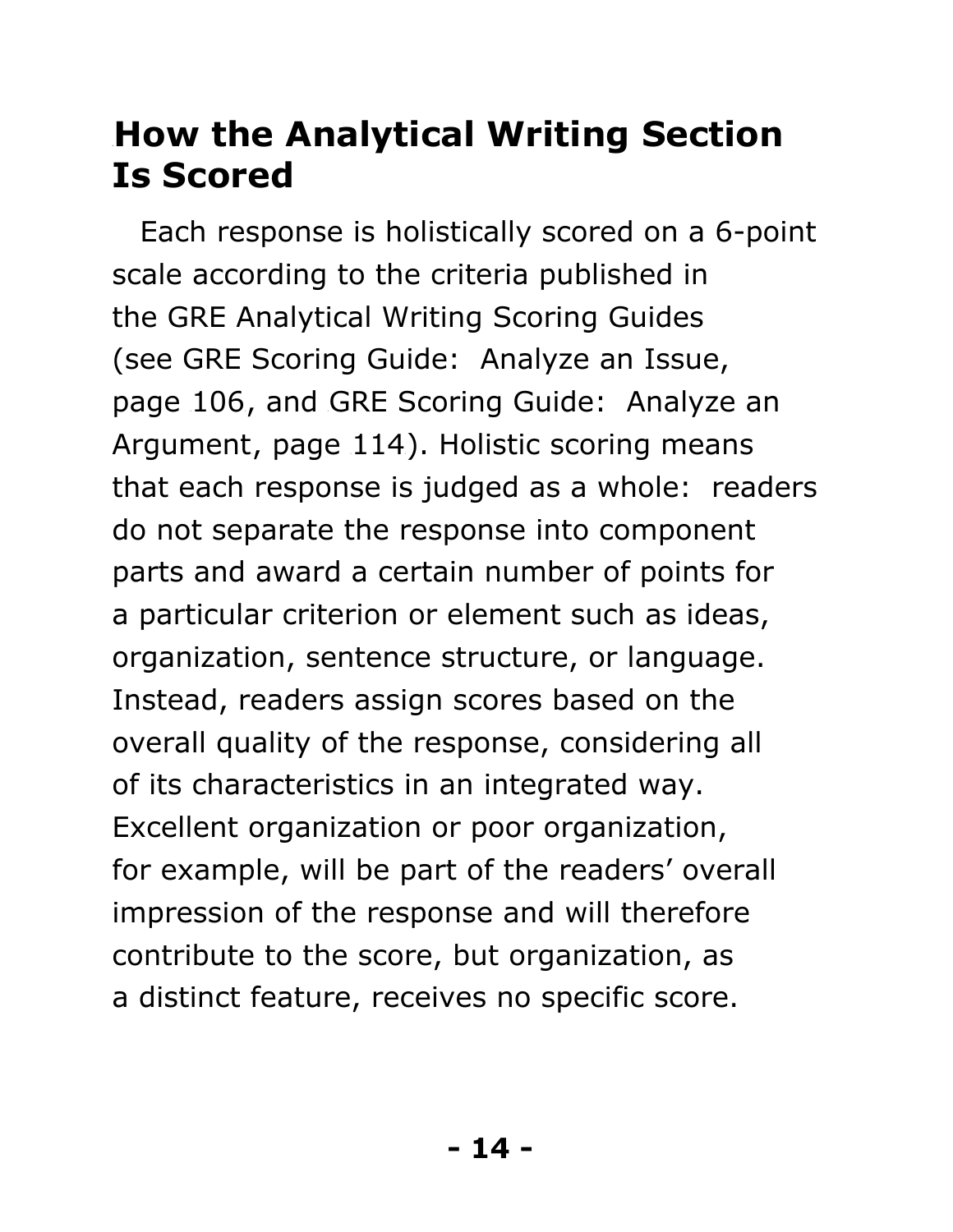All GRE readers have undergone careful training, passed stringent GRE qualifying tests, and demonstrated that they are able to maintain scoring accuracy.

To ensure fairness and objectivity in scoring, the following procedures are used:

- 1. Responses are randomly distributed to readers.
- 2. All identifying information about the test takers is concealed from the readers.
- 3. Each response is scored by two readers.
- 4. Readers do not know what other scores a response received.
- 5. The scoring procedure requires that each response receive identical or adjacent scores from two readers; any other score combination is adjudicated by a third GRE reader.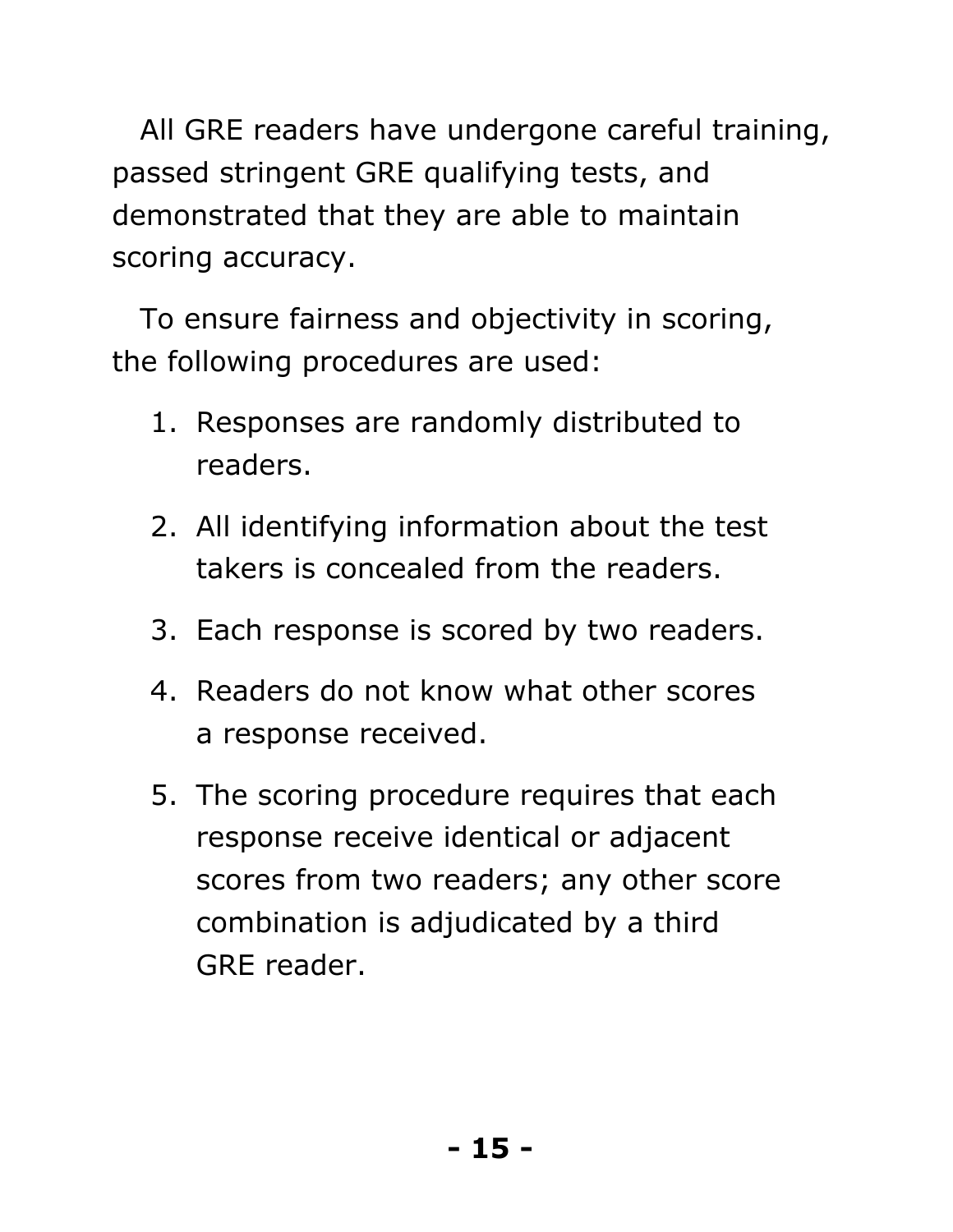The scores given for the two tasks are then averaged for a final reported score. The score level descriptions, presented on page 124, provide information about how to interpret the total score on the Analytical Writing section. The primary emphasis in scoring the Analytical Writing section is on critical thinking and analytical writing skills.

Your essay responses on the Analytical Writing section will be reviewed by ETS essay similarity detection software and by experienced essay readers during the scoring process. In light of the high value placed on independent intellectual activity within United States graduate schools and universities, ETS reserves the right to cancel test scores of any test taker when there is substantial evidence that an essay response includes, but is not limited to, any of the following: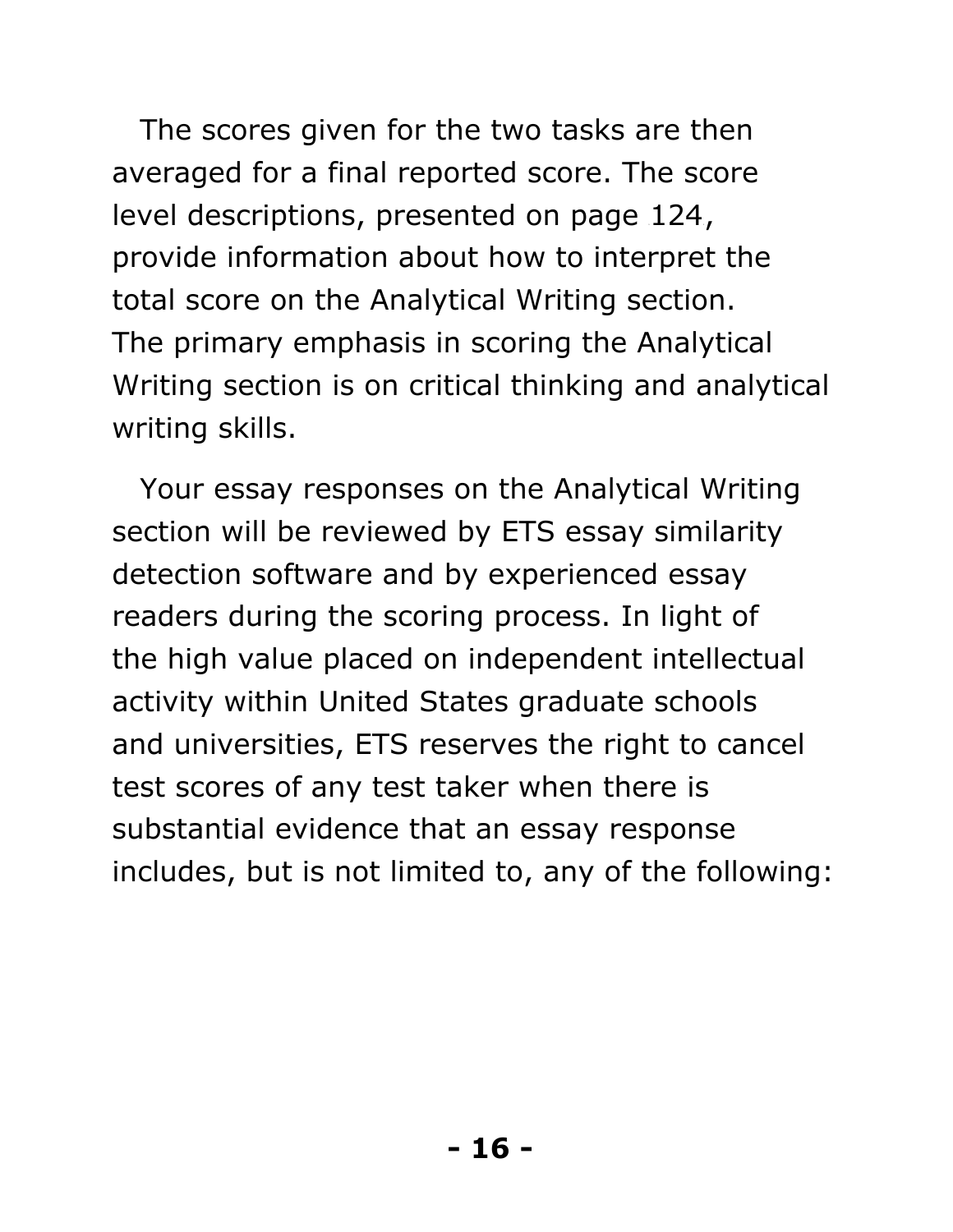- 1. Text that is substantially similar to that found in one or more other GRE essay responses
- 2. Quoting or paraphrasing, without attribution, language or ideas that appear in published or unpublished sources
- 3. Unacknowledged use of work that has been produced through collaboration with others without citation of the contribution of others
- 4. Text submitted as work of the examinee when the ideas or words have, in fact, been borrowed from elsewhere or prepared by another person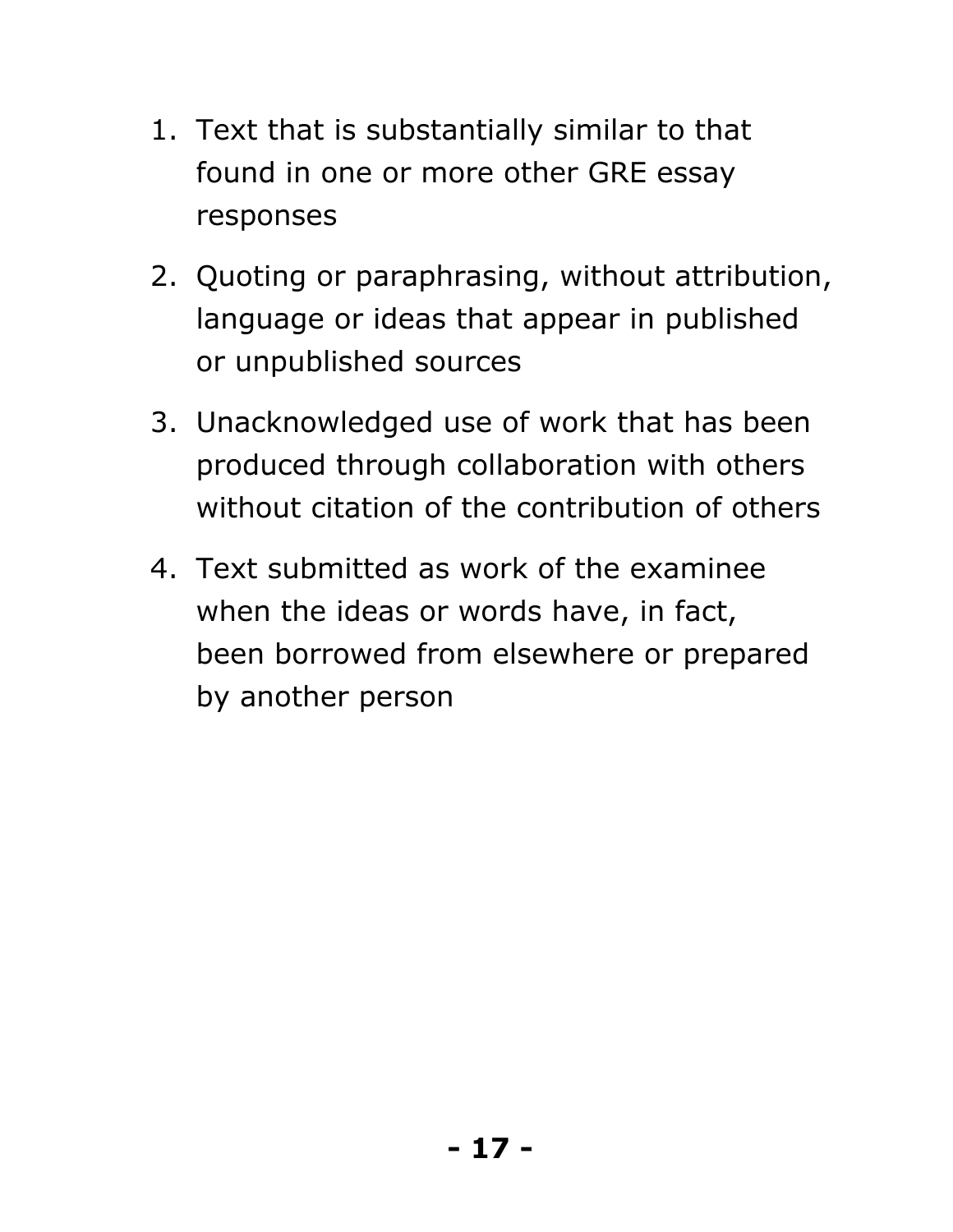When one or more of the above circumstances occurs, your essay, in ETS's professional judgment, does not reflect the independent, analytical writing skills that this test seeks to measure. Therefore, ETS must cancel the essay score as invalid and cannot report the GRE General Test scores of which the essay score is an indispensable part.

Test takers whose scores are cancelled will forfeit their test fees and must pay to take the entire GRE General Test again at a future administration. No record of the score cancellation, or the reason for cancellation, will appear on future score reports sent to colleges and universities.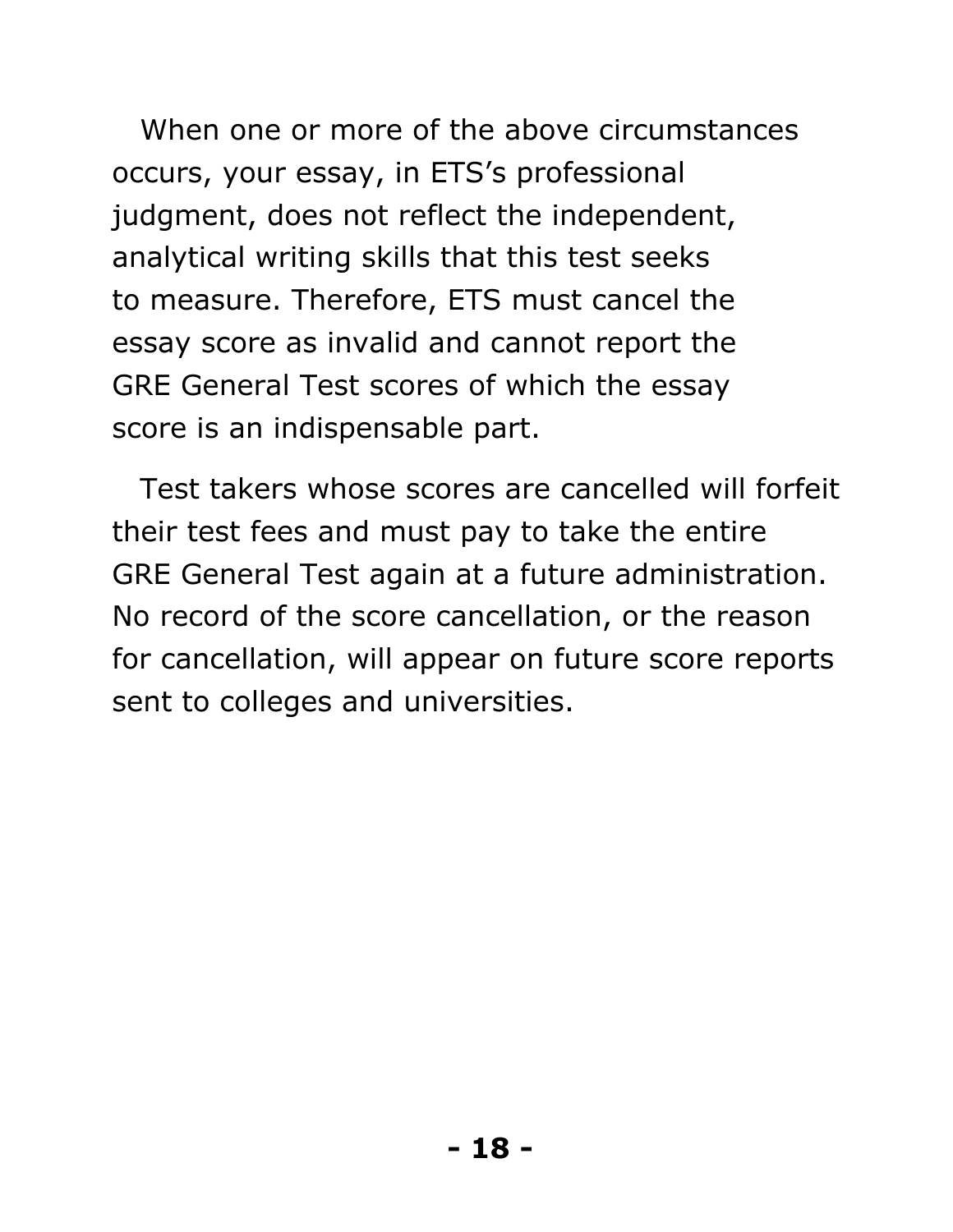### <span id="page-18-0"></span>7B**Analyze an Issue Task**

### <span id="page-18-1"></span>**Understanding the Issue Task**

The Analyze an Issue task assesses your ability to think critically about a topic of general interest according to specific instructions, and to clearly express your thoughts about it in writing. Each issue statement makes a claim that test takers can discuss from various perspectives and apply to many different situations or conditions. The issue statement is followed by specific instructions. Your task is to present a compelling case for your own position on the issue according to the specific instructions. Before beginning your written response, be sure to read the issue and instructions carefully and to think about the issue from several points of view, taking into consideration the complexity of ideas associated with those views. Then, make notes about the position you want to develop, and list the main reasons and examples that you could use to support that position.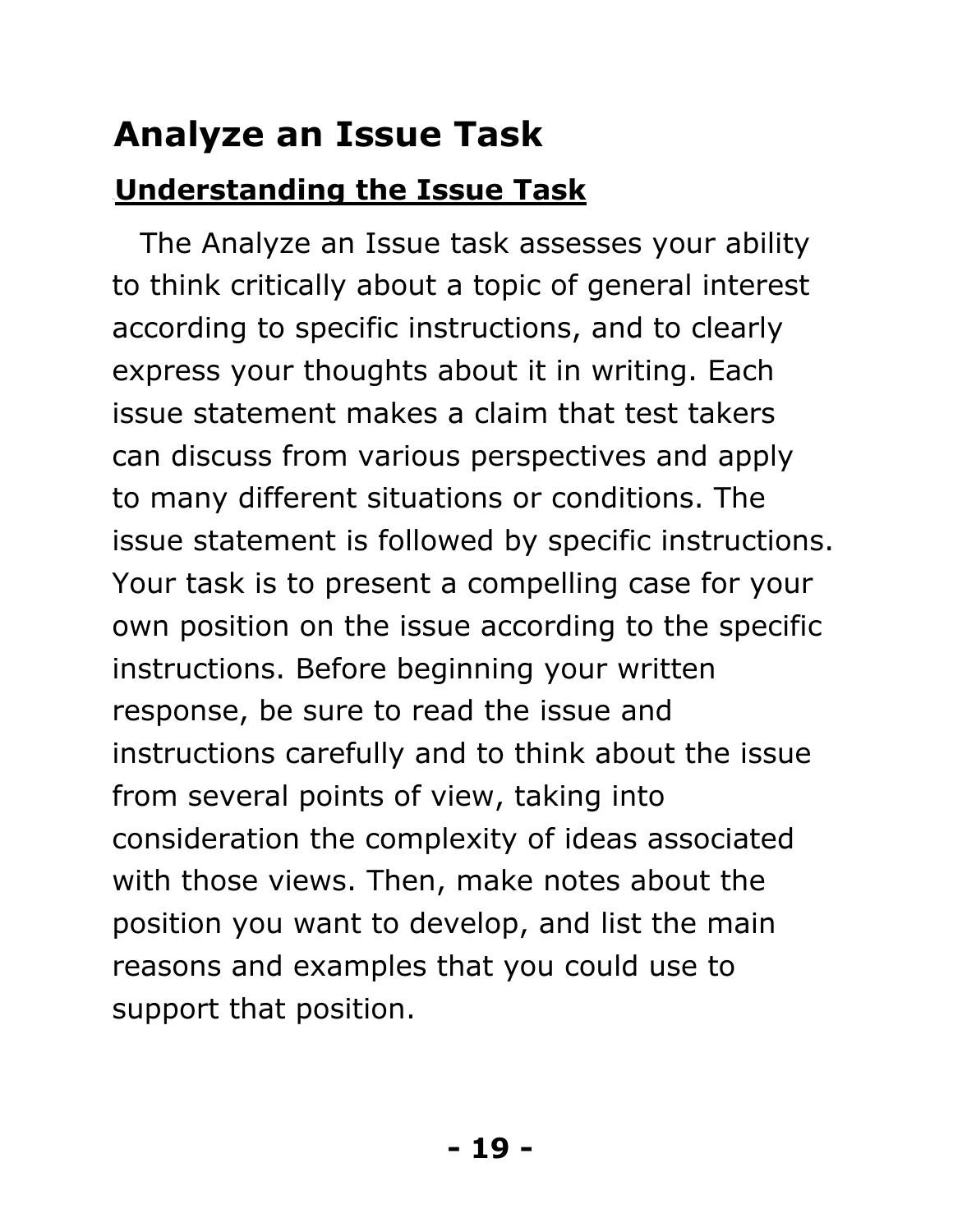It is important that you address the central issue according to the specific instructions. The specific instructions might ask you to do one or more of the following:

- 1. Discuss the extent to which you agree or disagree with a general statement and consider circumstances in which the statement might or might not hold true.
- 2. Discuss the extent to which you agree or disagree with a recommendation and consider specific circumstances in which adopting the recommendation would or would not be advantageous.
- 3. Discuss the extent to which you agree or disagree with a claim and anticipate and address the most compelling reasons and/or examples that could be used to challenge your position.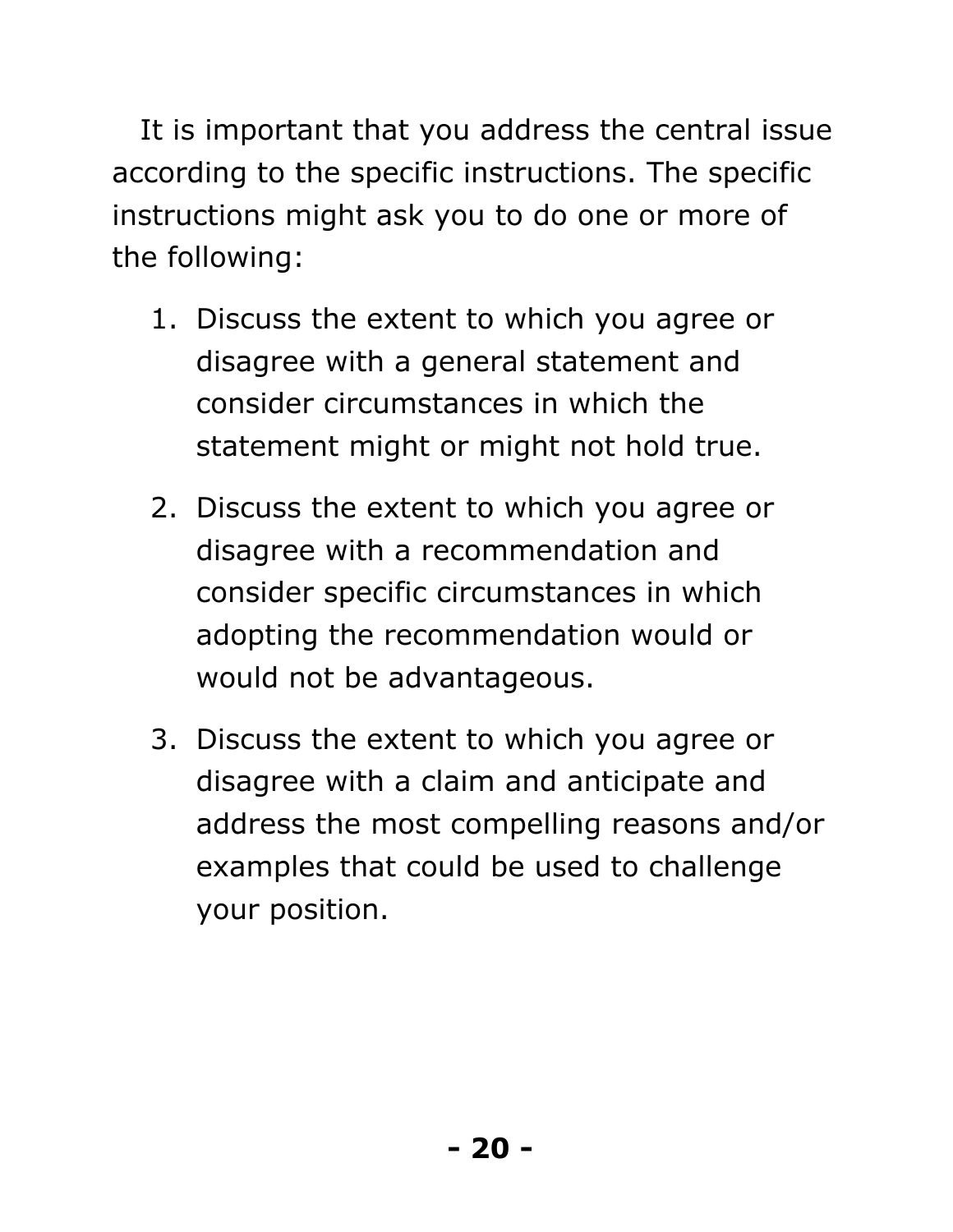- 4. Discuss your views on a policy and explain the possible consequences of implementing the policy.
- 5. Discuss two opposing views and explain which view more closely aligns with your own position.
- 6. Discuss the extent to which you agree or disagree with a claim and the reason on which it is based.

The GRE readers scoring your response are not looking for a single right answer—in fact, there is no correct position to take. Instead, the readers are evaluating the skill with which you address the specific instructions and articulate and develop an argument to support your evaluation of the issue.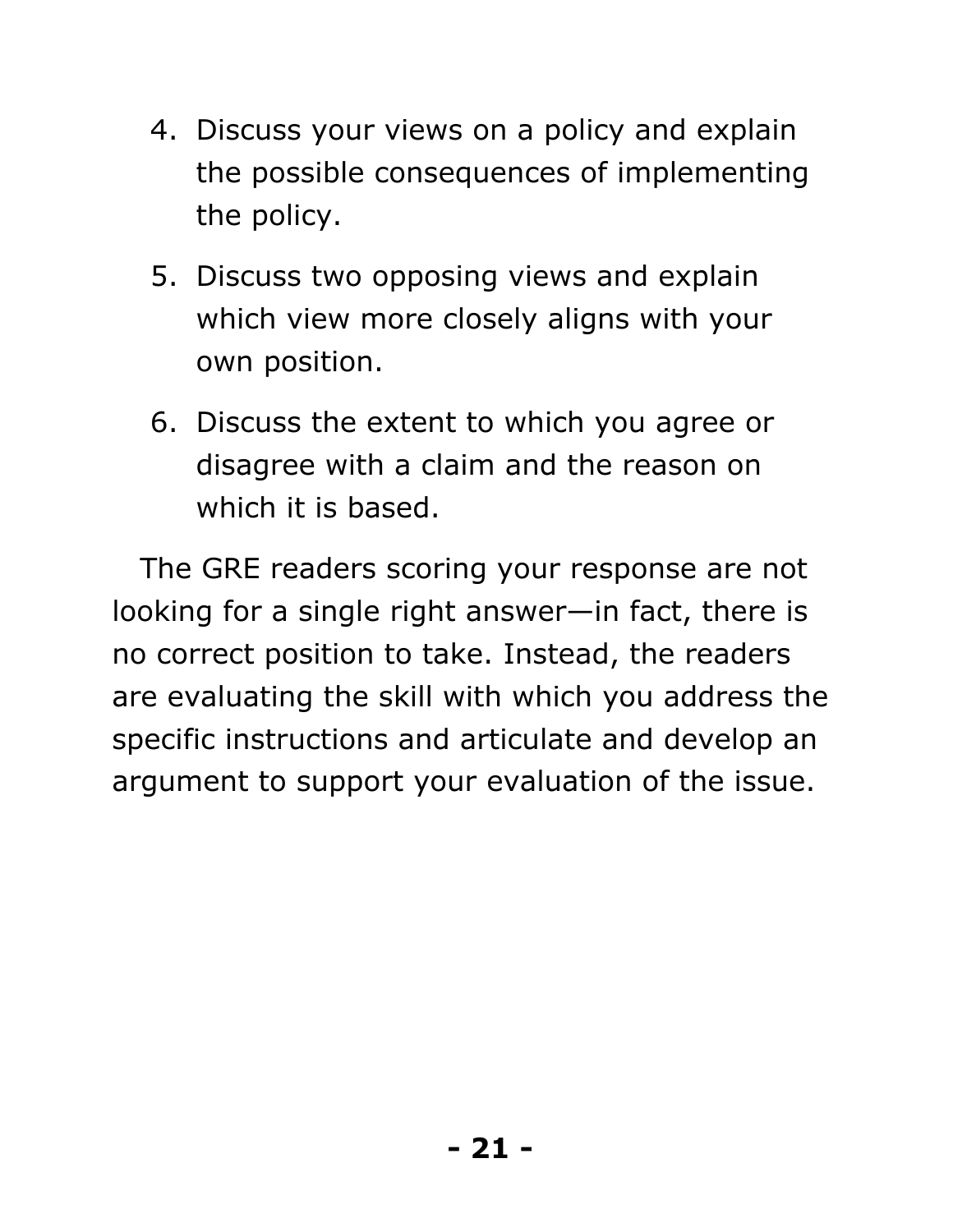#### <span id="page-21-0"></span>**Understanding the Context for Writing: Purpose and Audience**

The Analyze an Issue task is an exercise in critical thinking and persuasive writing. The purpose of this task is to determine how well you can (1) develop a compelling argument supporting your own evaluation of an issue and (2) effectively communicate that argument in writing to an academic audience. Your audience consists of GRE readers who are carefully trained to apply the scoring criteria identified in the Analyze an Issue scoring guide (see GRE Scoring Guide: Analyze an Issue, page 106).

To get a clearer idea of how GRE readers apply the Analyze an Issue scoring criteria to actual responses, you should review the scored sample Analyze an Issue essay responses and readers' commentaries beginning on page 38. The sample responses, particularly at the 5 and 6 score levels, will show you a variety of successful strategies for organizing, developing, and communicating a persuasive argument. The readers' commentaries discuss specific aspects of evaluation and writing,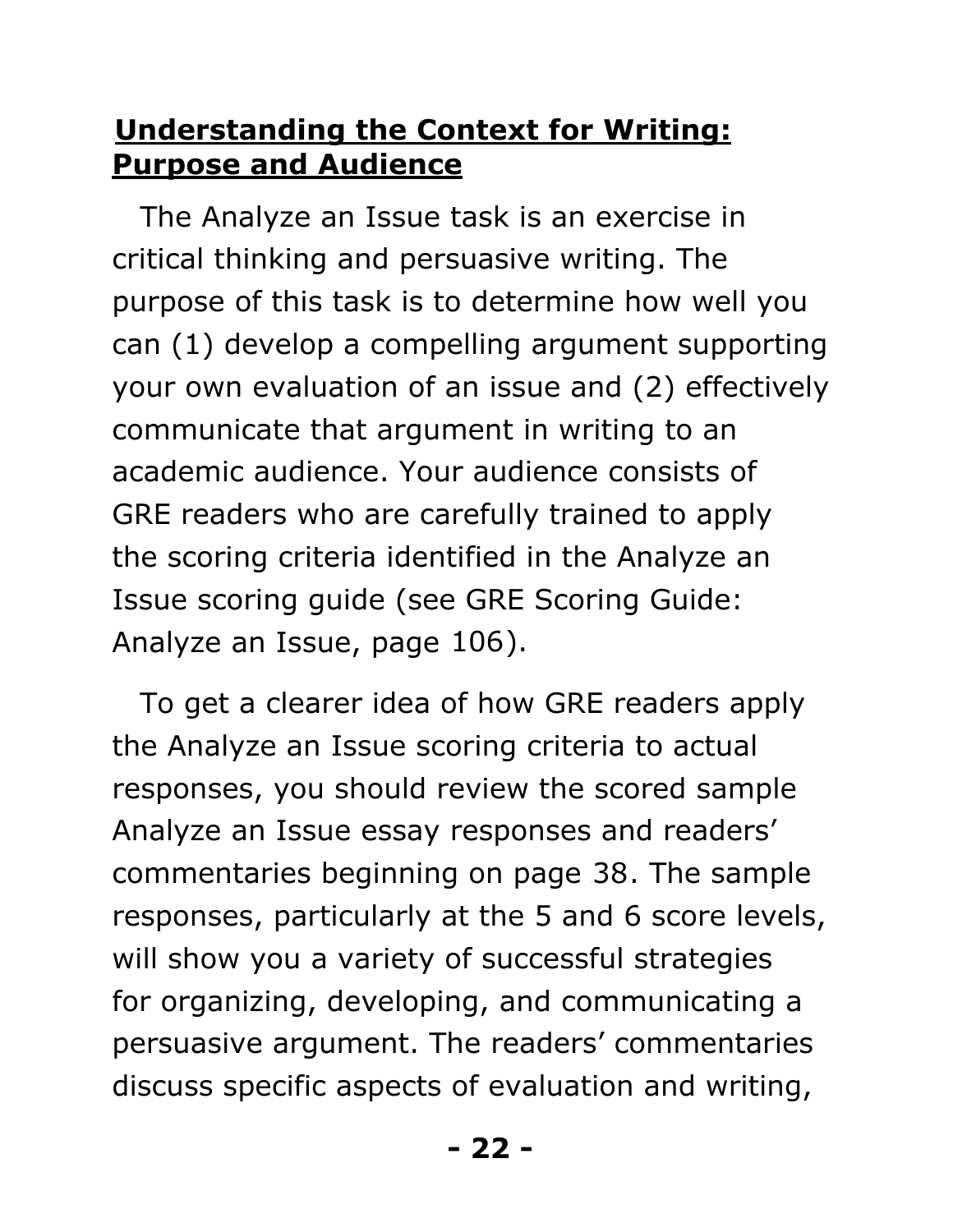such as the use of examples, development and support, organization, language fluency, and word choice. For each response, the commentary points out aspects that are particularly persuasive as well as any that detract from the overall effectiveness of the essay.

#### <span id="page-22-0"></span>**Preparing for the Analyze an Issue Task**

Because the Analyze an Issue task is meant to assess the persuasive writing skills that you have developed throughout your education, it has been designed neither to require any particular course of study nor to advantage students with a particular type of training.

Many college textbooks on composition offer advice on persuasive writing and argumentation that you might find useful, but even this advice might be more technical and specialized than you need for the Analyze an Issue task. You will not be expected to know specific critical thinking or writing terms or strategies; instead, you should be able to respond to the specific instructions and use reasons, evidence, and examples to support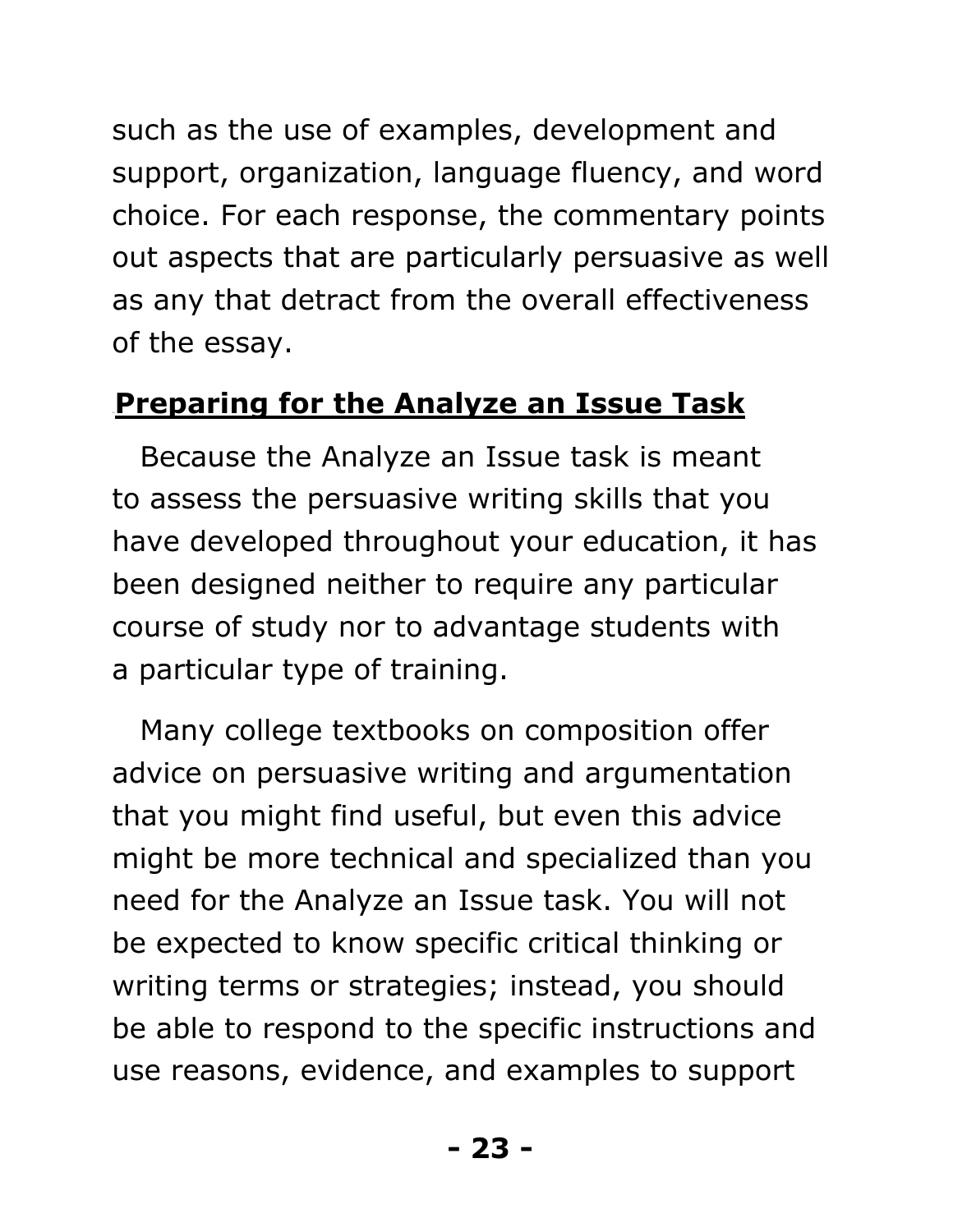your position on an issue. Suppose, for instance, that an Analyze an Issue topic asks you to consider a policy that would require government financial support for art museums and the implications of implementing the policy. If your position is that government should fund art museums, you might support your position by discussing the reasons

art is important and explain that government funding would make access to museums available to everyone. On the other hand, if your position is that government should not support museums, you might point out that, given limited governmental funds, art museums are not as deserving of governmental funding as are other, more socially important, institutions, which would suffer if the policy were implemented. Or, if you are in favor of government funding for art museums only under certain conditions, you might focus on the artistic criteria, cultural concerns, or political conditions that you think should determine how—or whether—art museums receive government funds. It is not your position that matters so much as the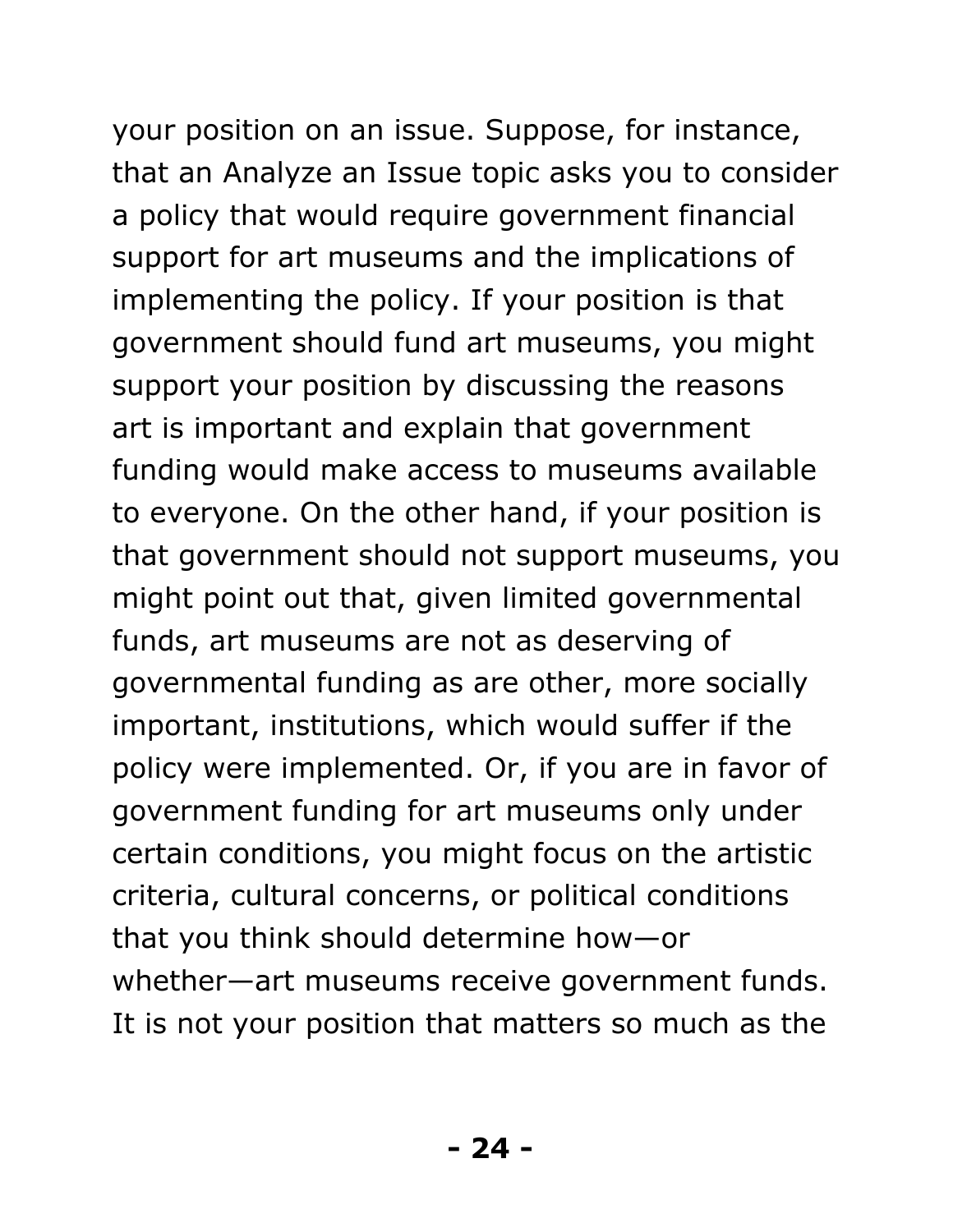critical thinking skills you display in developing your position.

An excellent way to prepare for the Analyze an Issue task is to practice writing on some of the published topics. There is no best approach: some people prefer to start practicing without regard to the 30-minute time limit. Others prefer to practice writing under the same timed conditions as the actual test. No matter which approach you take when you practice the Analyze an Issue task, you should review the task directions, then do the following:

1. Carefully read the claim and the specific instructions, and make sure you understand them; if they seem unclear, discuss them with a friend or teacher.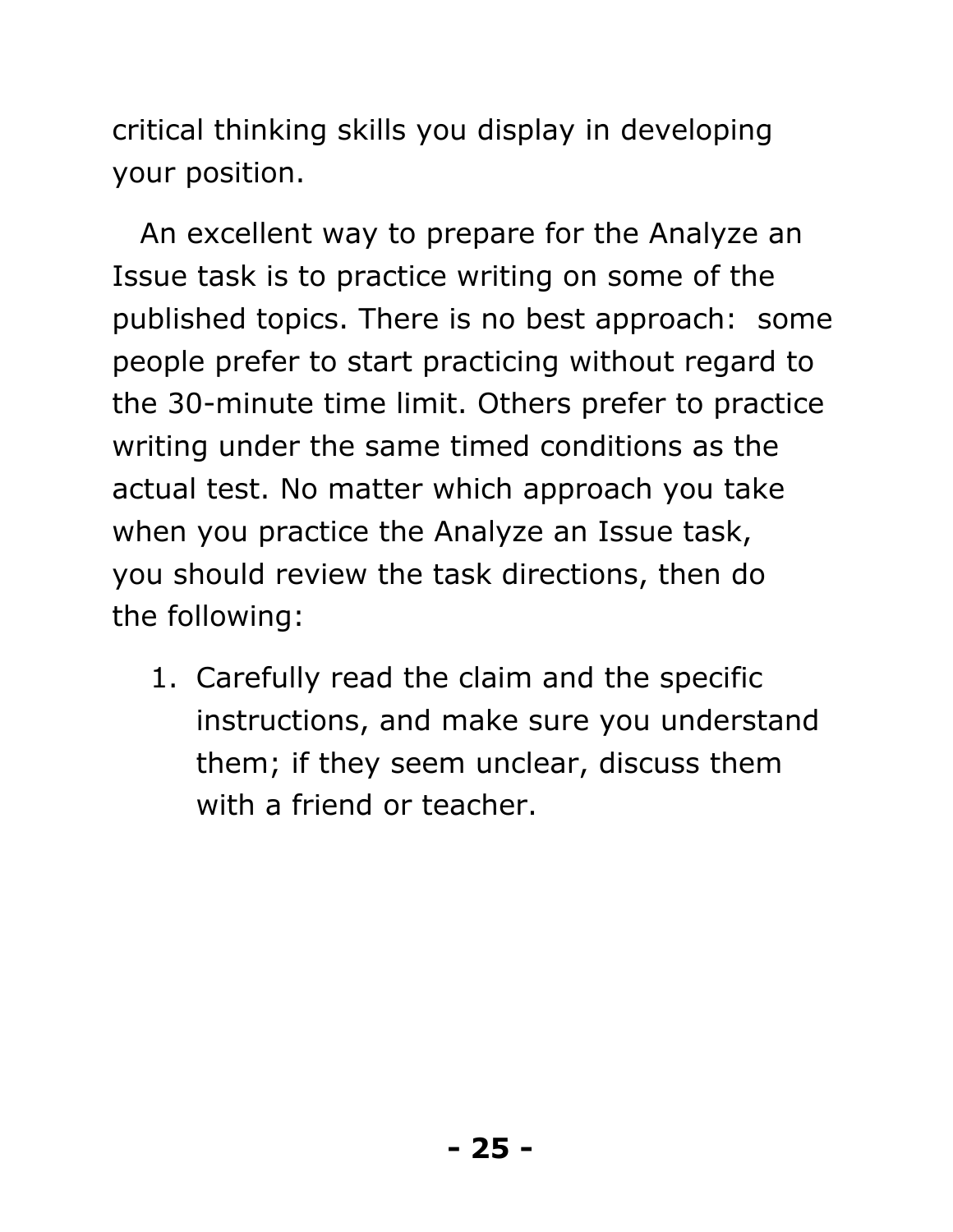- 2. Think about the claim and instructions in relation to your own ideas and experiences, events you have read about or observed, and people you have known; this is the knowledge base from which you will develop compelling reasons and examples in your argument that reinforce, negate, or qualify the claim in some way.
- 3. Decide what position on the issue you want to take and defend.
- 4. Decide what compelling evidence (reasons and examples) you can use to support your position.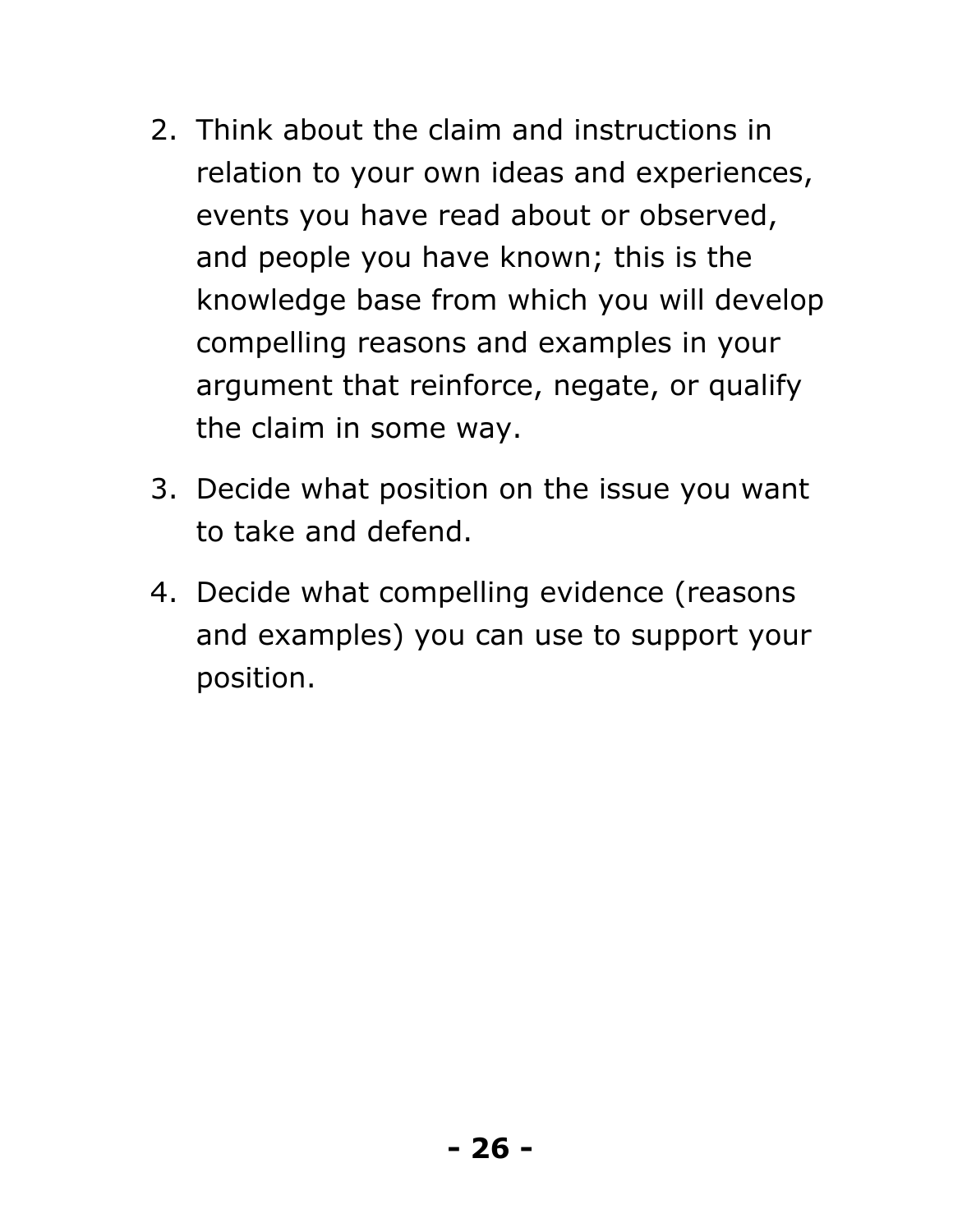Remember that this is a task in critical thinking and persuasive writing. The most successful responses will explore the complexity of the claim and instructions. As you prepare for the Analyze an Issue task, you might find it helpful to ask yourself the following questions:

- 1. What, precisely, is the central issue?
- 2. What, precisely, are the instructions asking me to do?
- 3. Do I agree with all or with any part of the claim? Why or why not?
- 4. Does the claim make certain assumptions? If so, are they reasonable?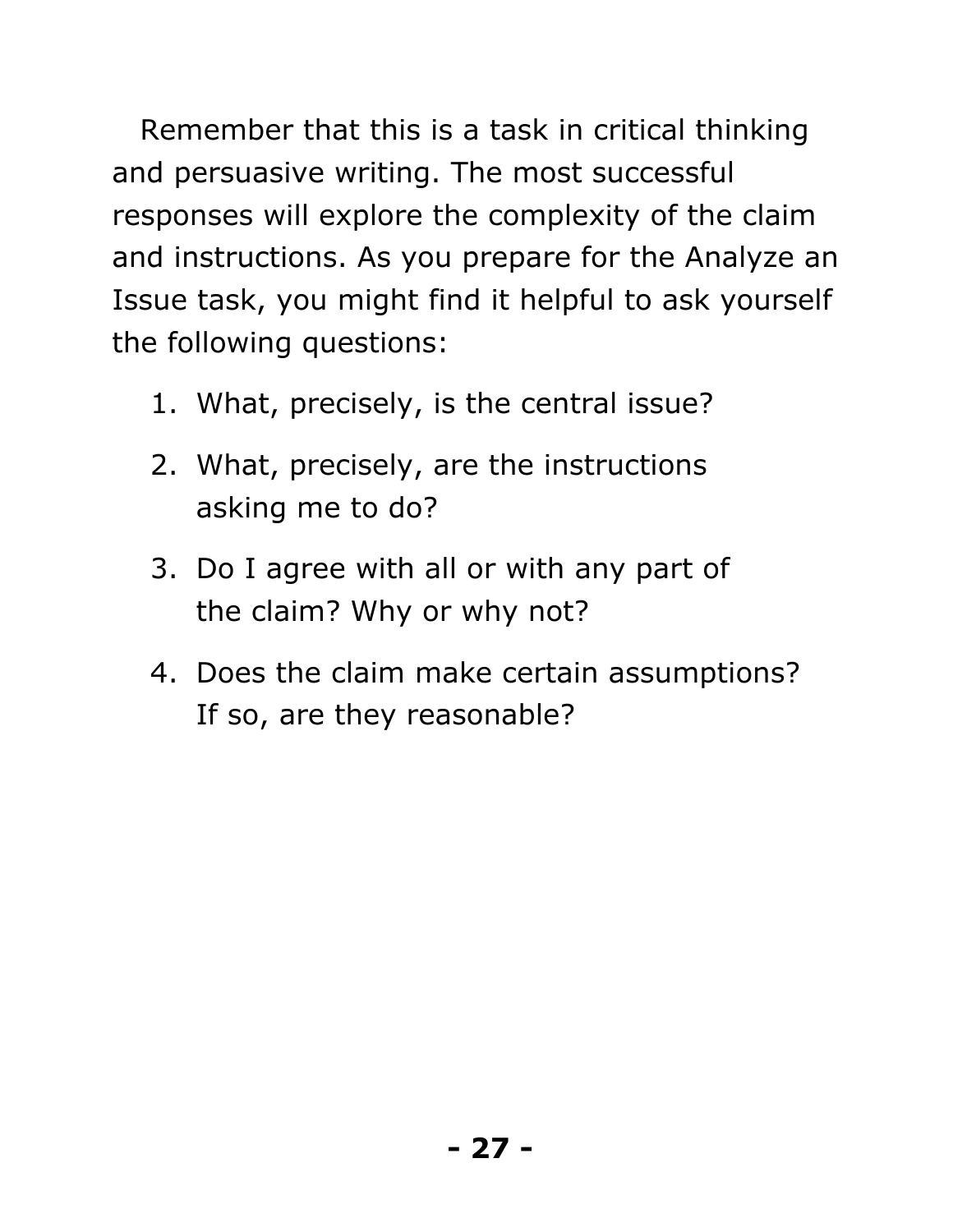- 5. Is the claim valid only under certain conditions? If so, what are they?
- 6. Do I need to explain how I interpret certain terms or concepts used in the claim?
- 7. If I take a certain position on the issue, what reasons support my position?
- 8. What examples—either real or hypothetical could I use to illustrate those reasons and advance my point of view? Which examples are most compelling?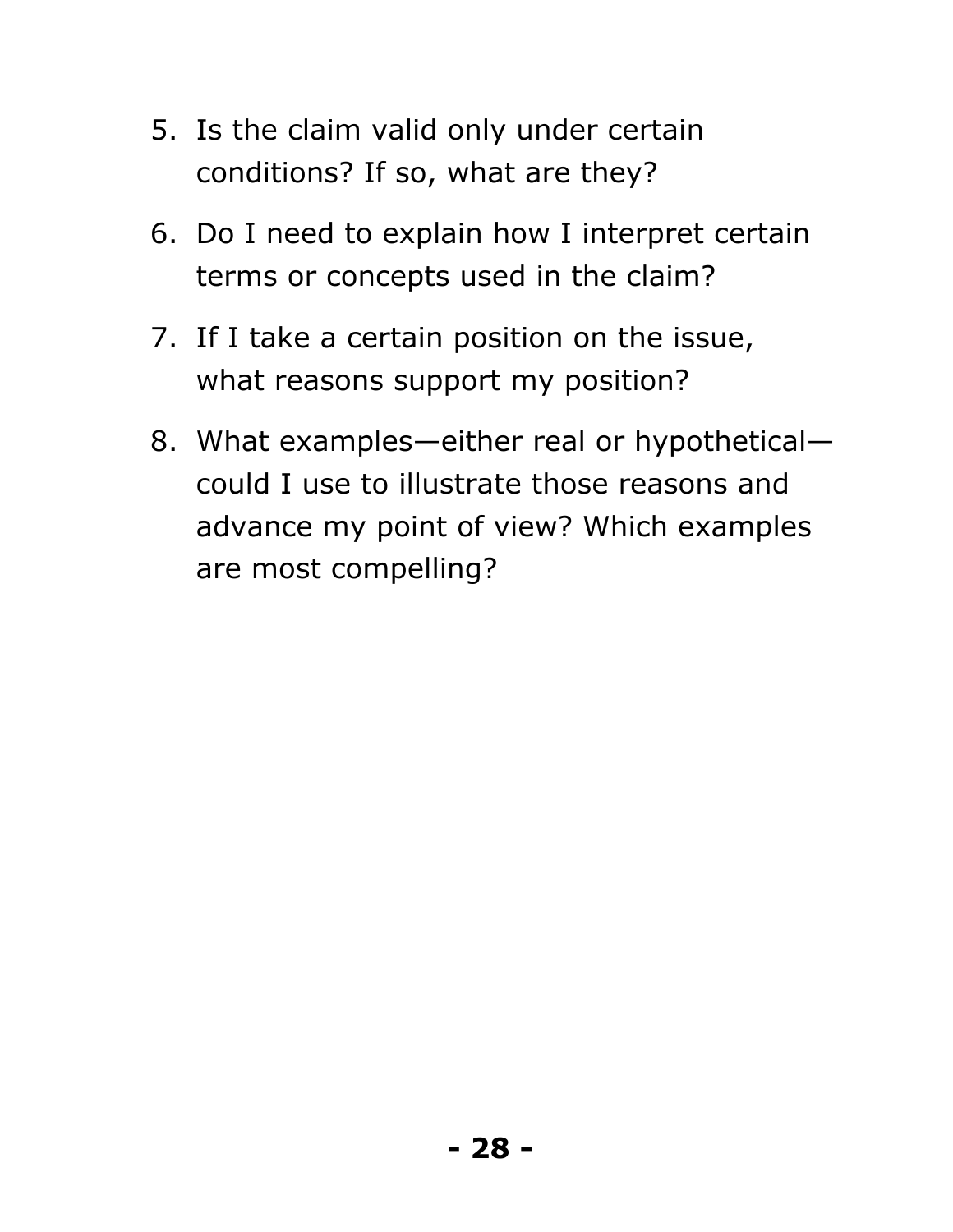Once you have decided on a position to defend, consider the perspective of others who might not agree with your position. Ask yourself:

- 1. What reasons and/or examples might someone use to refute or undermine my position?
- 2. How should I acknowledge or defend against those views in my essay?

To plan your response, you might want to summarize your position and make brief notes about how you will support the position you're going to take. When you've done this, look over your notes and decide how you will organize your response. Then write a response developing your position on the issue. Even if you don't write a full response, you should find it helpful to practice with a few of the Analyze an Issue topics and to sketch out your possible responses. After you have practiced with some of the topics, try writing responses to some of the topics within the 30-minute time limit so that you have a good idea of how to use your time in the actual test.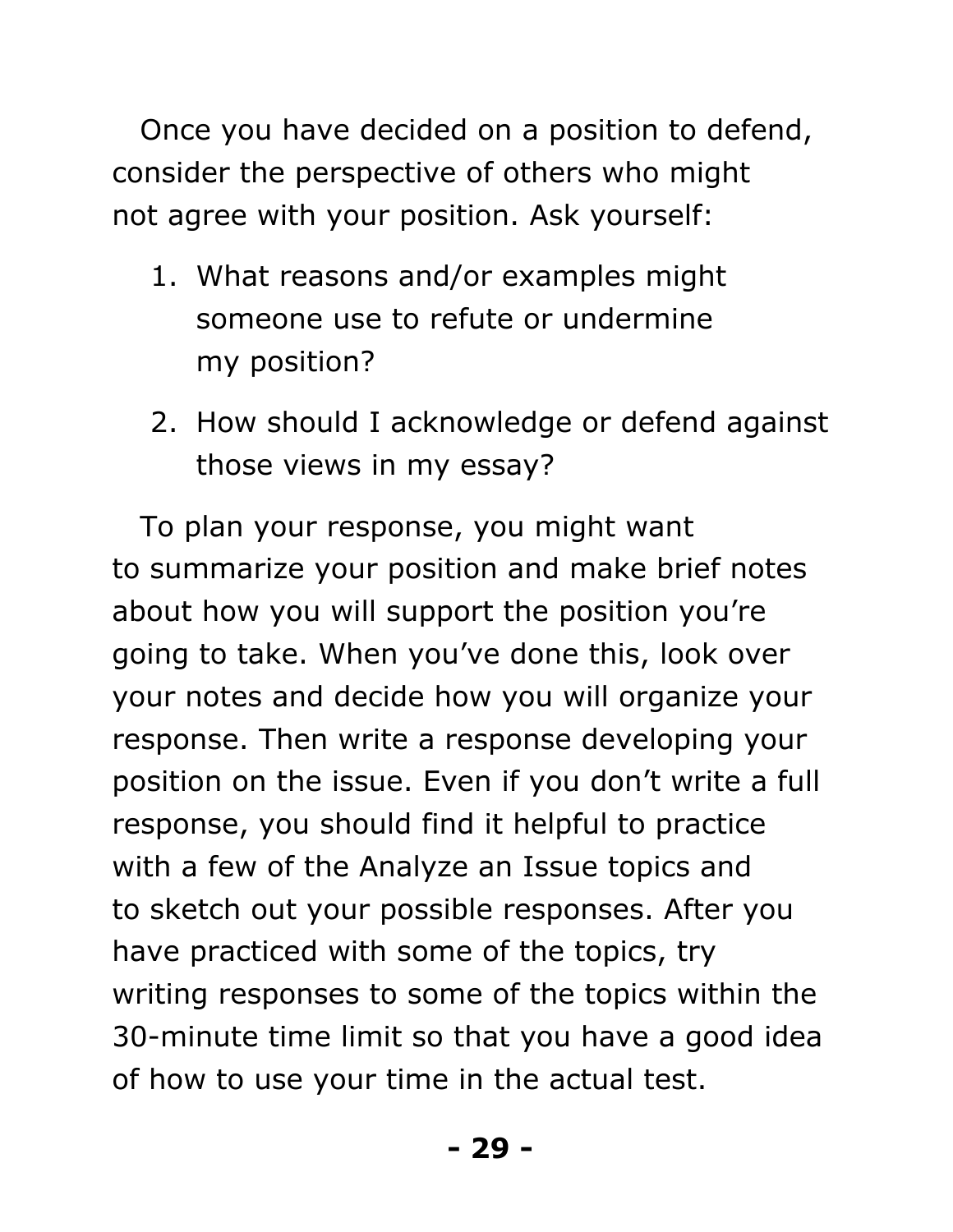It would probably be helpful to get some feedback on your response from an instructor who teaches critical thinking or writing, or to trade papers on the same topic with other students and discuss one another's responses in relation to the scoring guide. Try to determine how each paper meets or misses the criteria for each score point in the guide. Comparing your own response to the scoring guide will help you see how and where you might need to improve.

#### <span id="page-29-0"></span>15B**The Form of Your Response**

You are free to organize and develop your response in any way that you think will effectively communicate your position on the issue and address the specific task instructions. Your response may, but need not, incorporate particular writing strategies learned in English composition or writing-intensive college courses. GRE readers will not be looking for a particular developmental strategy or mode of writing; in fact, when GRE readers are trained, they review hundreds of Analyze an Issue responses that, although highly diverse in content and form, display similar levels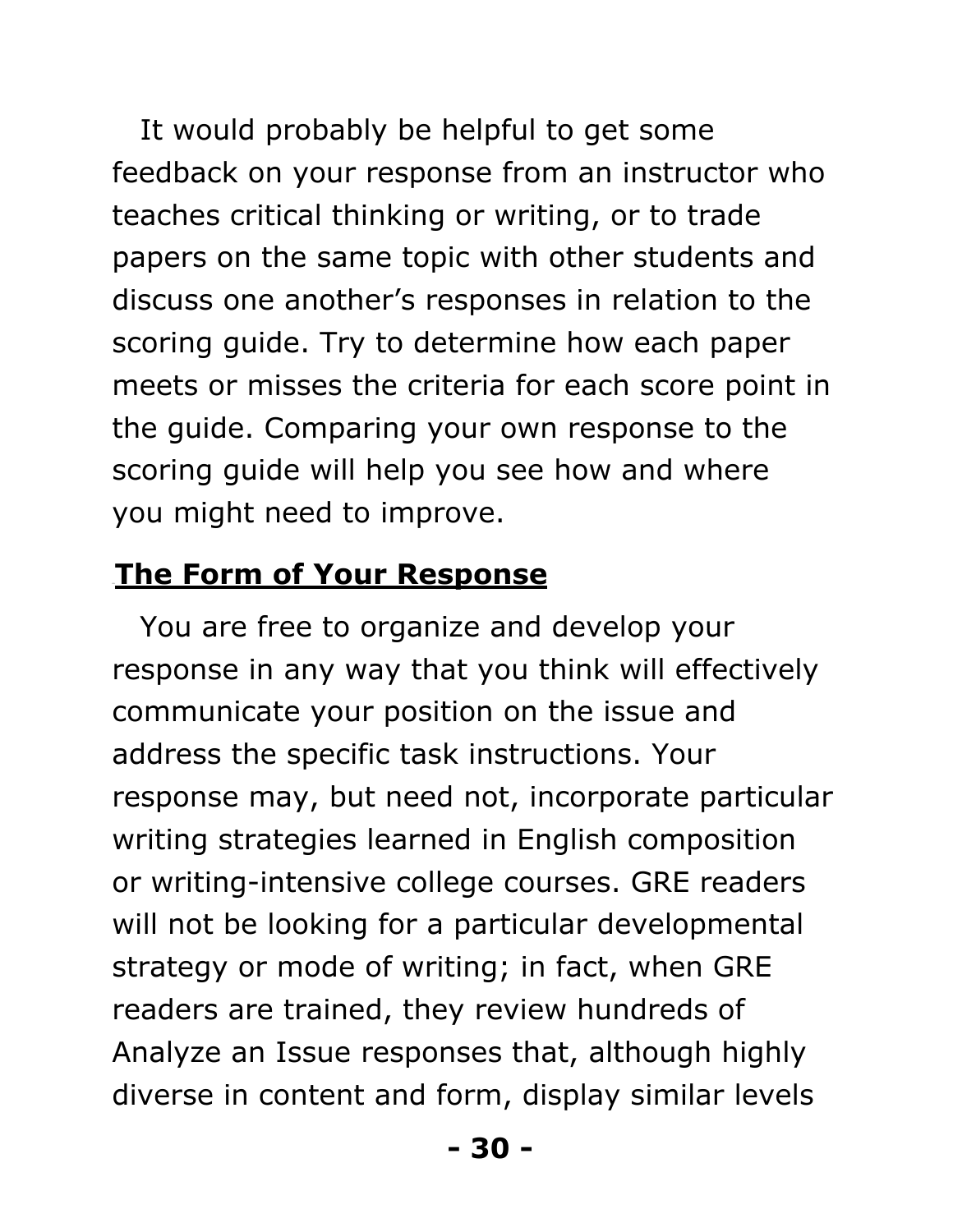of critical thinking and persuasive writing. Readers will see, for example, some Analyze an Issue responses at the 6 score level that begin by briefly summarizing the writer's position on the issue and then explicitly announcing the main points to be argued. They will see others that lead into the writer's position by making a prediction, asking a series of questions, describing a scenario, or defining critical terms in the quotation. The readers know that a writer can earn a high score by giving multiple examples or by presenting a single, extended example. Look at the sample Analyze an Issue responses, particularly at the 5 and 6 score levels, to see how other writers have successfully

developed and organized their arguments.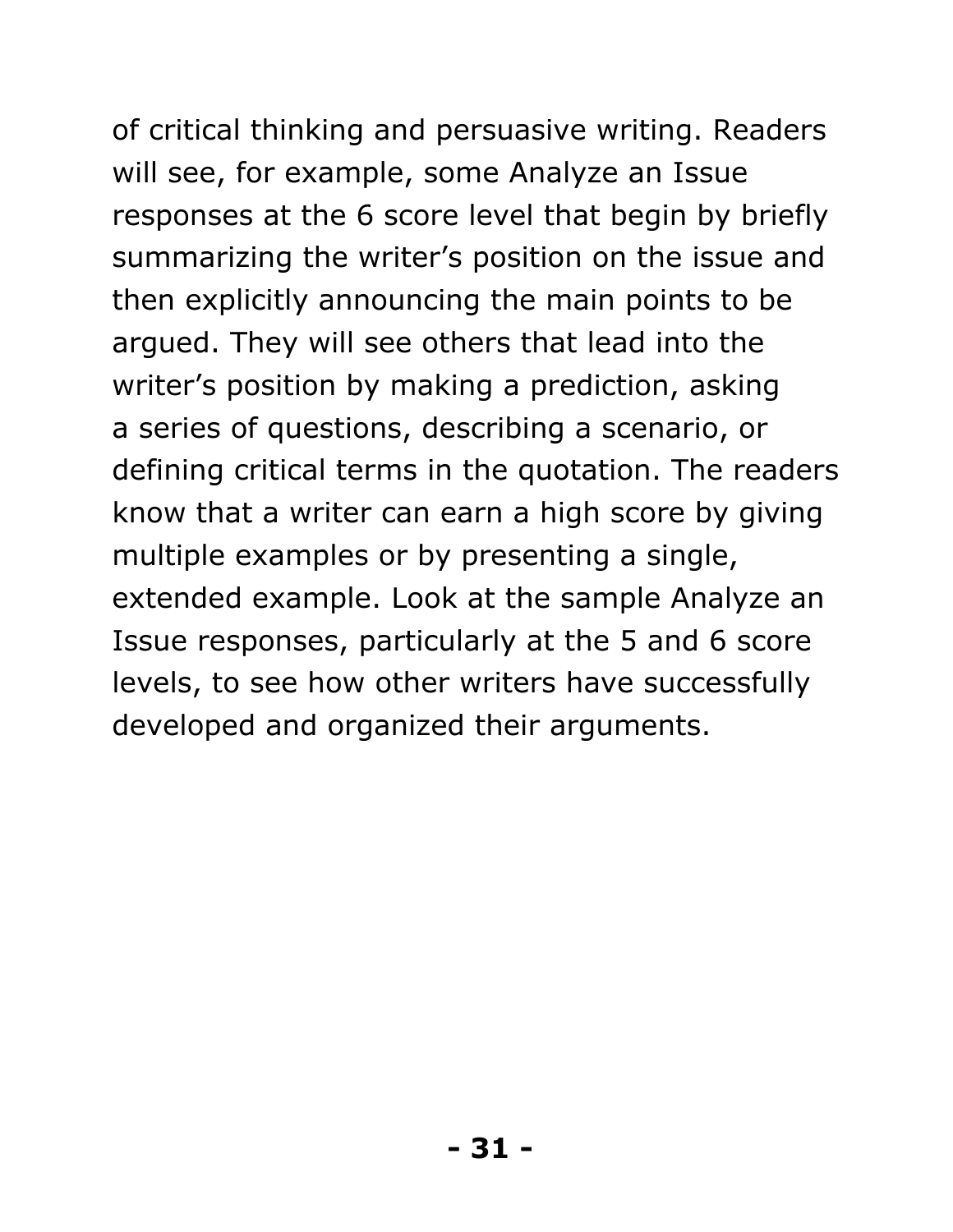You should use as many or as few paragraphs as you consider appropriate for your argument for example, you will probably need to create a new paragraph whenever your discussion shifts to a new cluster of ideas. What matters is not the number of examples, the number of paragraphs, or the form your argument takes but, rather, the cogency of your ideas about the issue and the clarity and skill with which you communicate those ideas to academic readers.

### <span id="page-31-0"></span>**Sample Analyze an Issue Task**

As people rely more and more on technology to solve problems, the ability of humans to think for themselves will surely deteriorate.

Discuss the extent to which you agree or disagree with the statement and explain your reasoning for the position you take. In developing and supporting your position, you should consider ways in which the statement might or might not hold true and explain how these considerations shape your position.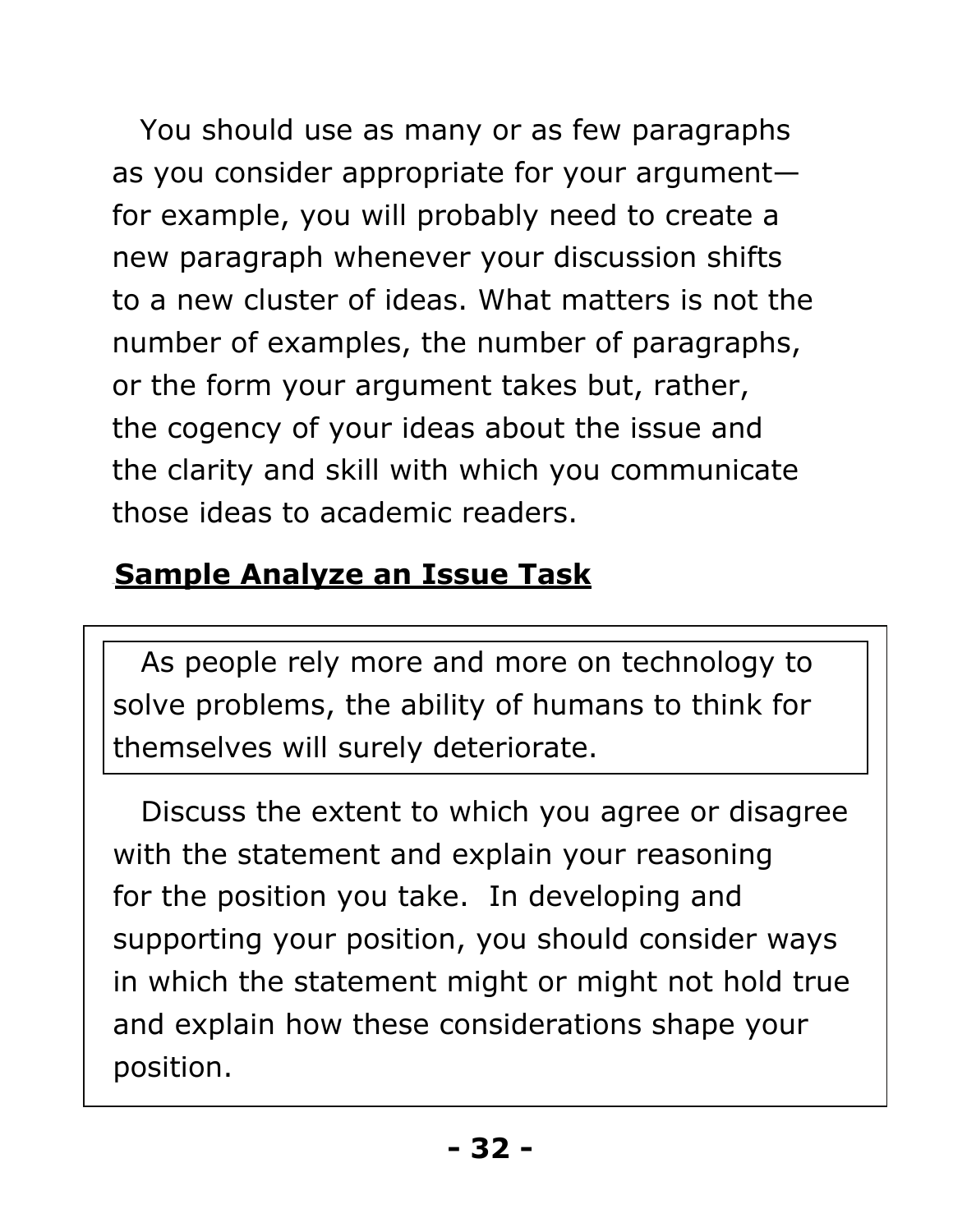#### <span id="page-32-0"></span>**Strategies for This Topic**

In this task, you are asked to discuss the extent to which you agree or disagree with the statement. Thus, responses may range from strong agreement or strong disagreement, to qualified agreement or qualified disagreement. You are also instructed to explain your reasoning and to consider ways in which the statement might or might not hold true. A successful response need not comment on all or any one of the points listed below and may well discuss other reasons or examples not mentioned here in support of its position.

Because this topic is so accessible to respondents of all levels of ability, for any response to receive a top score, it is particularly important that you remain focused on the task and provide clearly relevant examples and/or reasons to support the point of view you are expressing. Responses that receive lower scores may be long and full of examples of modern technology, but those examples may not be clearly related to a particular position. For example, a respondent who strongly disagrees with the statement may choose to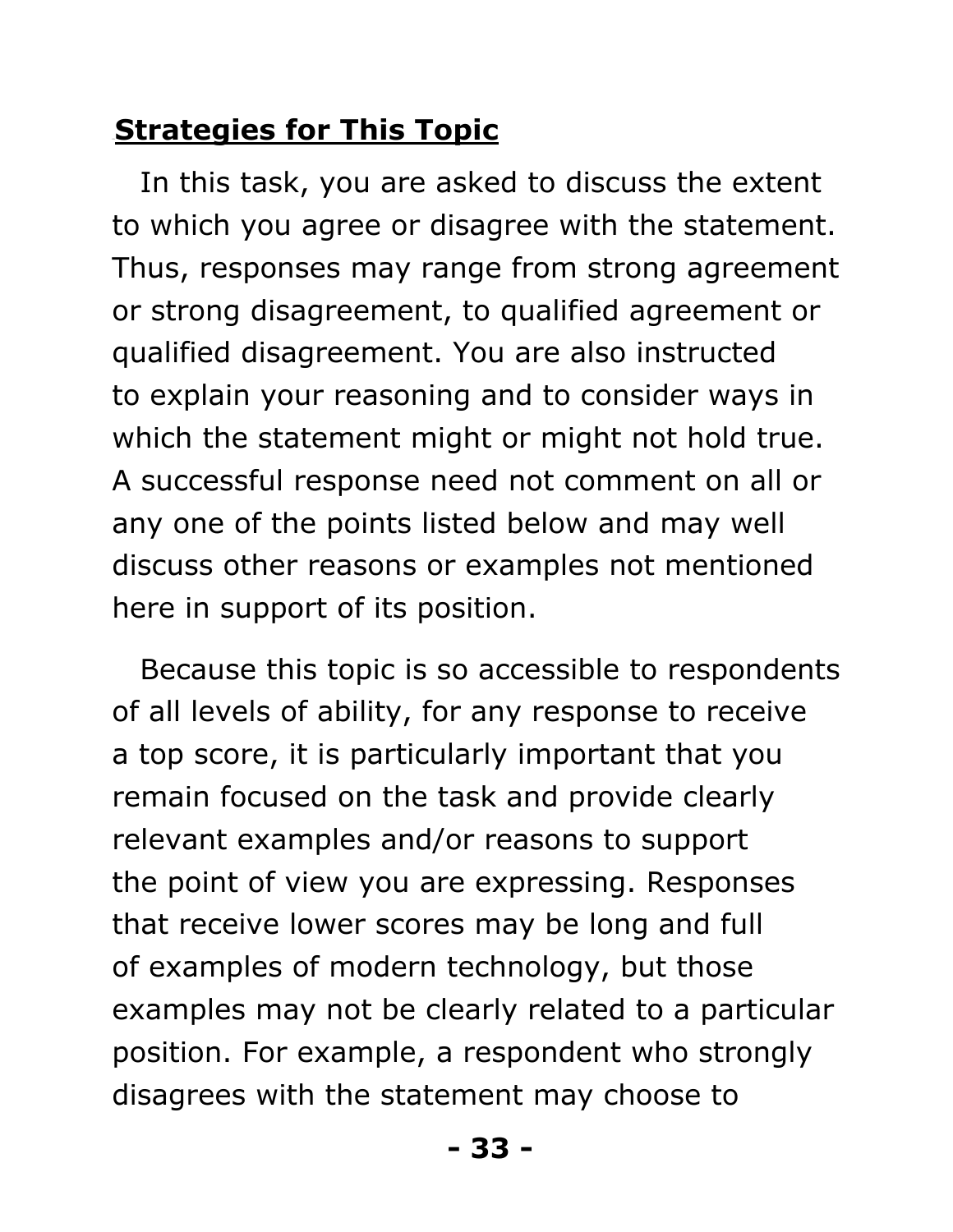use computer technology as proof that thinking ability is not deteriorating. The mere existence of computer technology, however, does not adequately prove this point (perhaps the ease of computer use inhibits our thinking ability). To better support this position, the respondent could explain situations in which the development or use of computer technology calls for or requires humans to think for themselves.

This topic could elicit a wide variety of approaches, especially considering the different possible interpretations of the phrase "the ability of humans to think for themselves." Although most respondents may take it to mean problem solving, others, with equal effectiveness, could interpret it as emotional and/or social intelligence (i.e., the ability to communicate and/or connect with others). With any approach, it is possible to discuss examples such as calculators; wordprocessing tools such as spell-checking and grammar-checking applications; tax return software; Internet research tools; and a variety of other common home and business technologies.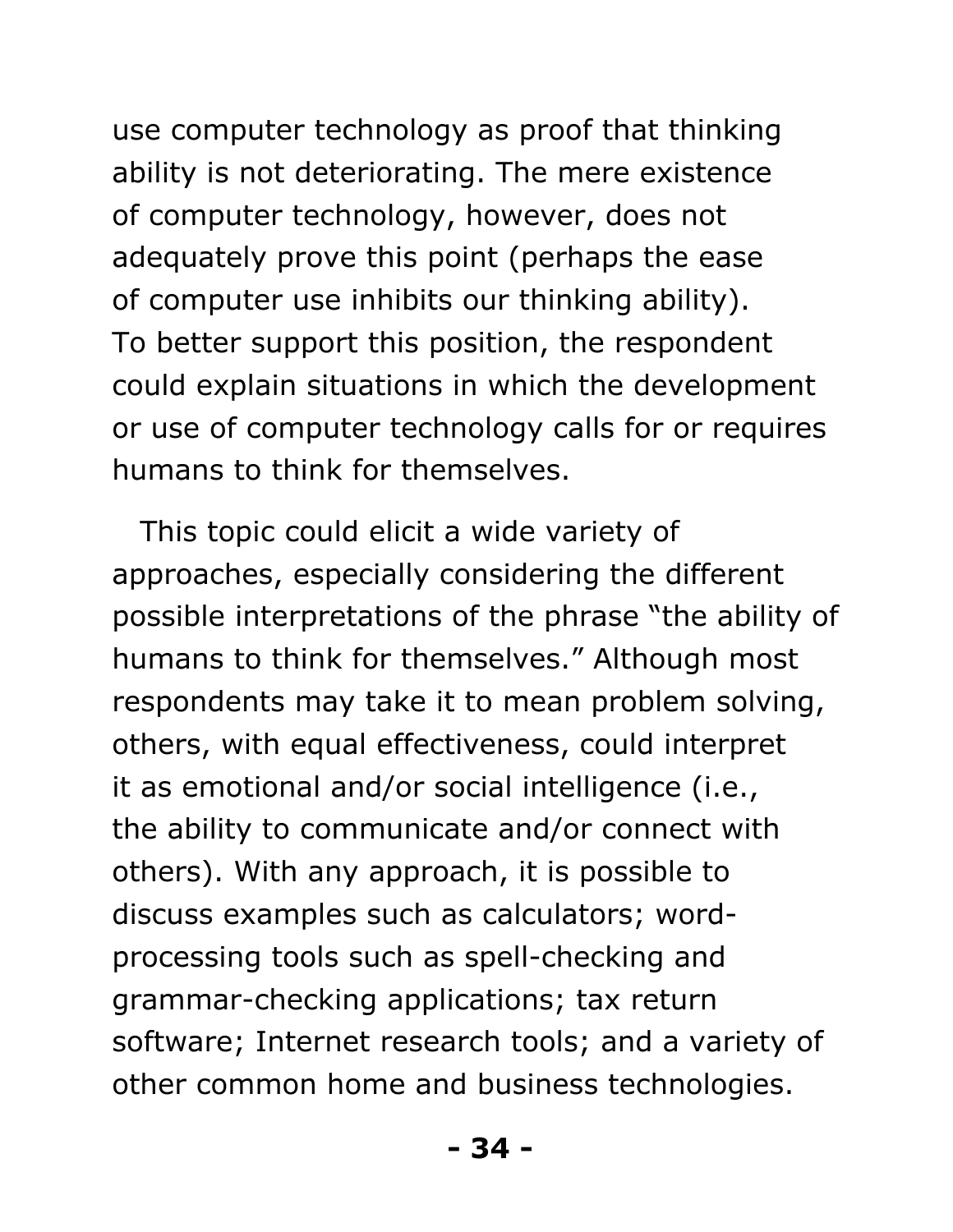You may agree with the prompt and argue that:

- 1. Reliance on technology leads to dependency; we have come to rely on problem-solving technologies to such a degree that when they fail, we are in worse shape than if we didn't have them.
- 2. Everyday technologies such as calculators and cash registers have decreased our ability to perform simple calculations—a "use it or lose it" approach to thinking ability.

Or you may take issue with the prompt, and argue that technology facilitates and improves our thinking skills, providing any of the following arguments:

 1. Developing, implementing, and using technology require problem-solving skills.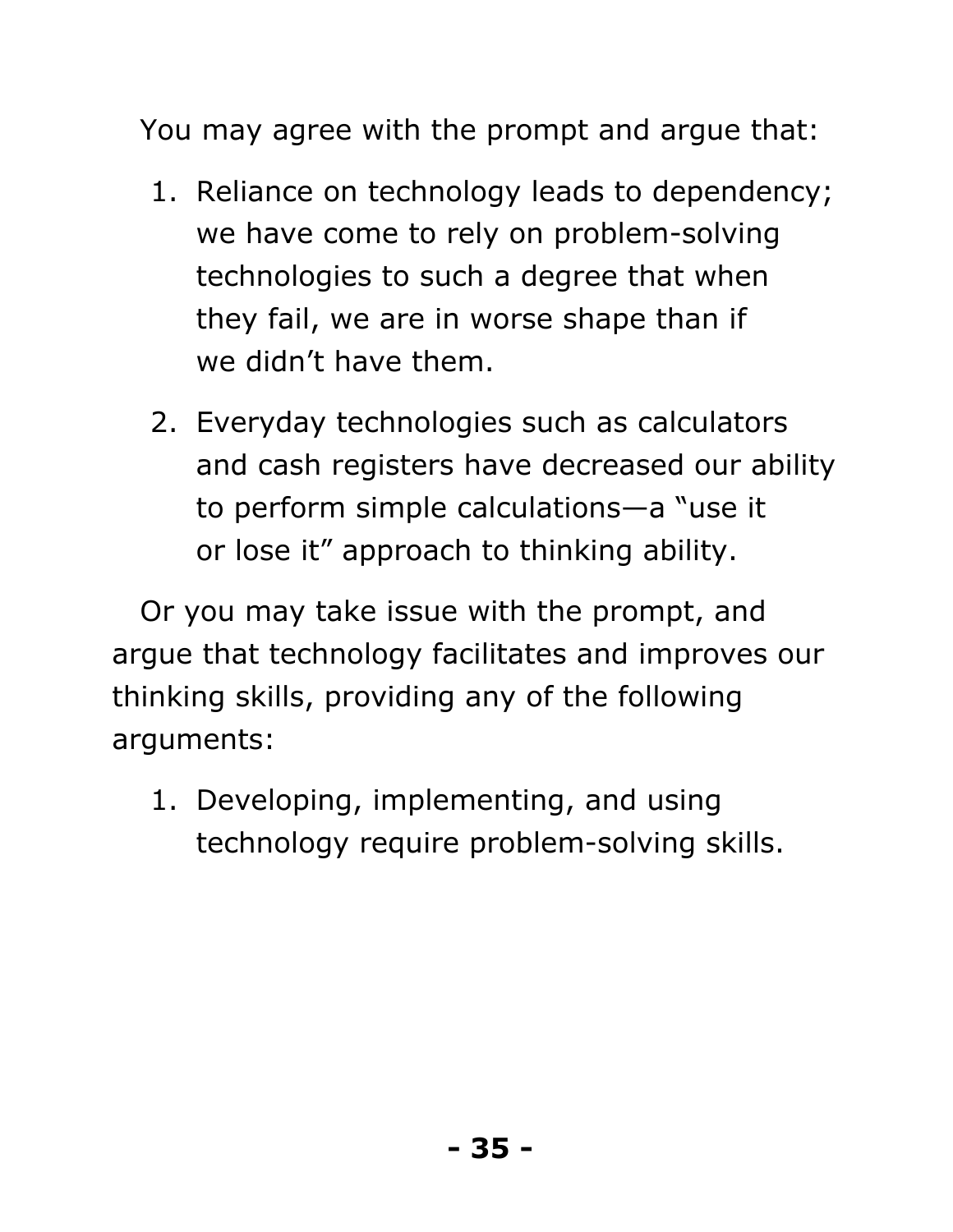- 2. Technology frees us from mundane problem solving (e.g., calculations) and allows us to engage in more complex thinking.
- 3. Technology provides access to information otherwise unavailable.
- 4. Technology connects people at a distance and allows them to share ideas.
- 5. Technology is dependent on the human ability to think and make choices (e.g., every implementation of and advance in technology is driven by human intelligence and decision making).

On the other hand, you could decide to explore the middle ground in the debate and point out that while technology may diminish some mental skill sets, it enables other (perhaps more important) types of thinking to thrive. Such a response might distinguish between complex problem solving and simple "data maintenance" (i.e., performing calculations and organizing information). Other approaches could include taking a historical, philosophical, or sociological stance, or, with equal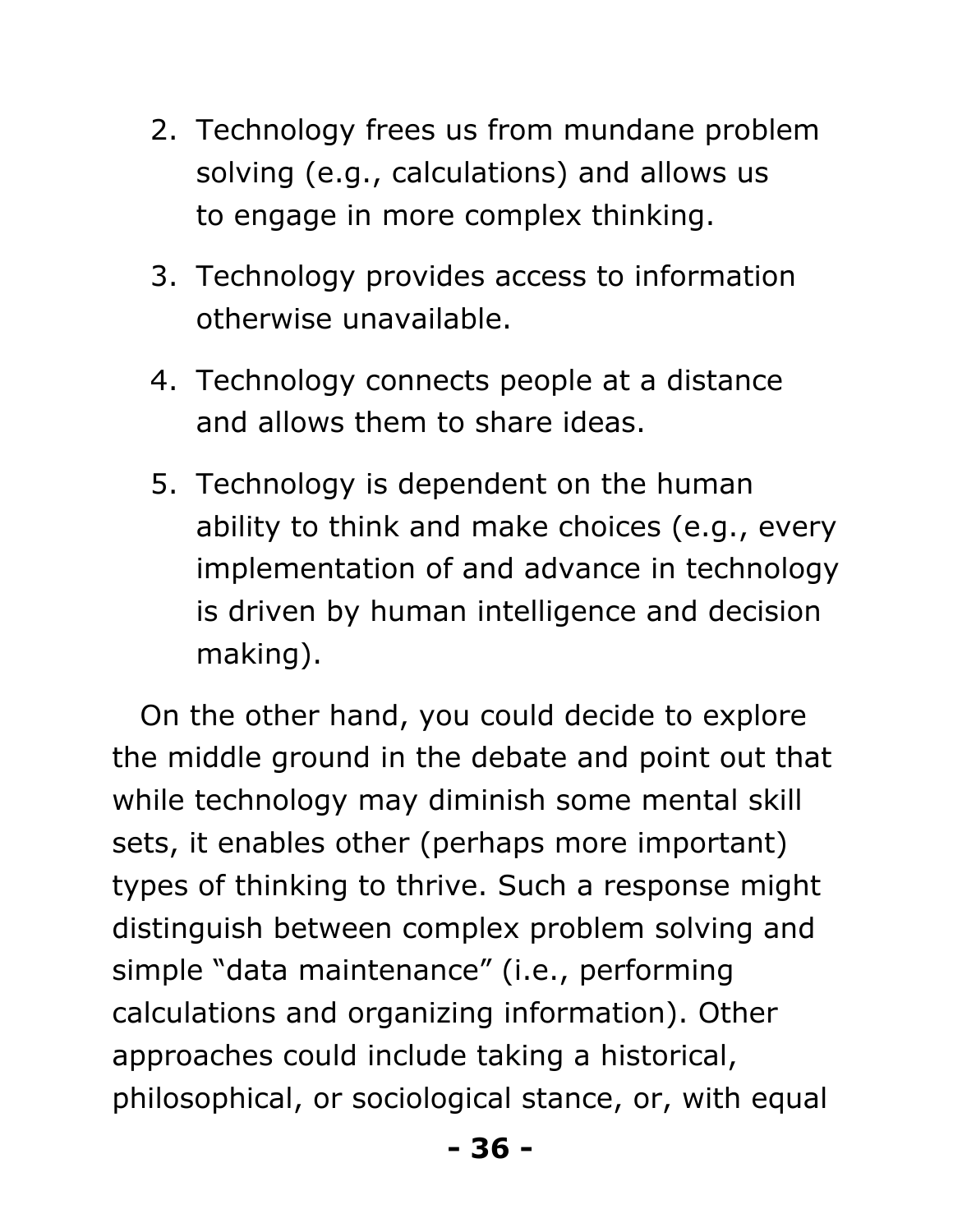effectiveness, using personal examples to illustrate a position. One could argue that the value or detriment of relying on technology is determined by the individual (or society) using it, or that only those who develop technology (i.e., technical specialists) are maintaining their problem-solving skills, while the rest of us are losing them.

Again, it is important to avoid using overly general examples or listing examples without expanding on them. It is also essential to do more than paraphrase the prompt. Please keep in mind that what counts is the ability to clearly express a particular point of view in relation to the issue and specific task instructions, and to support that position with relevant reasons and/or examples.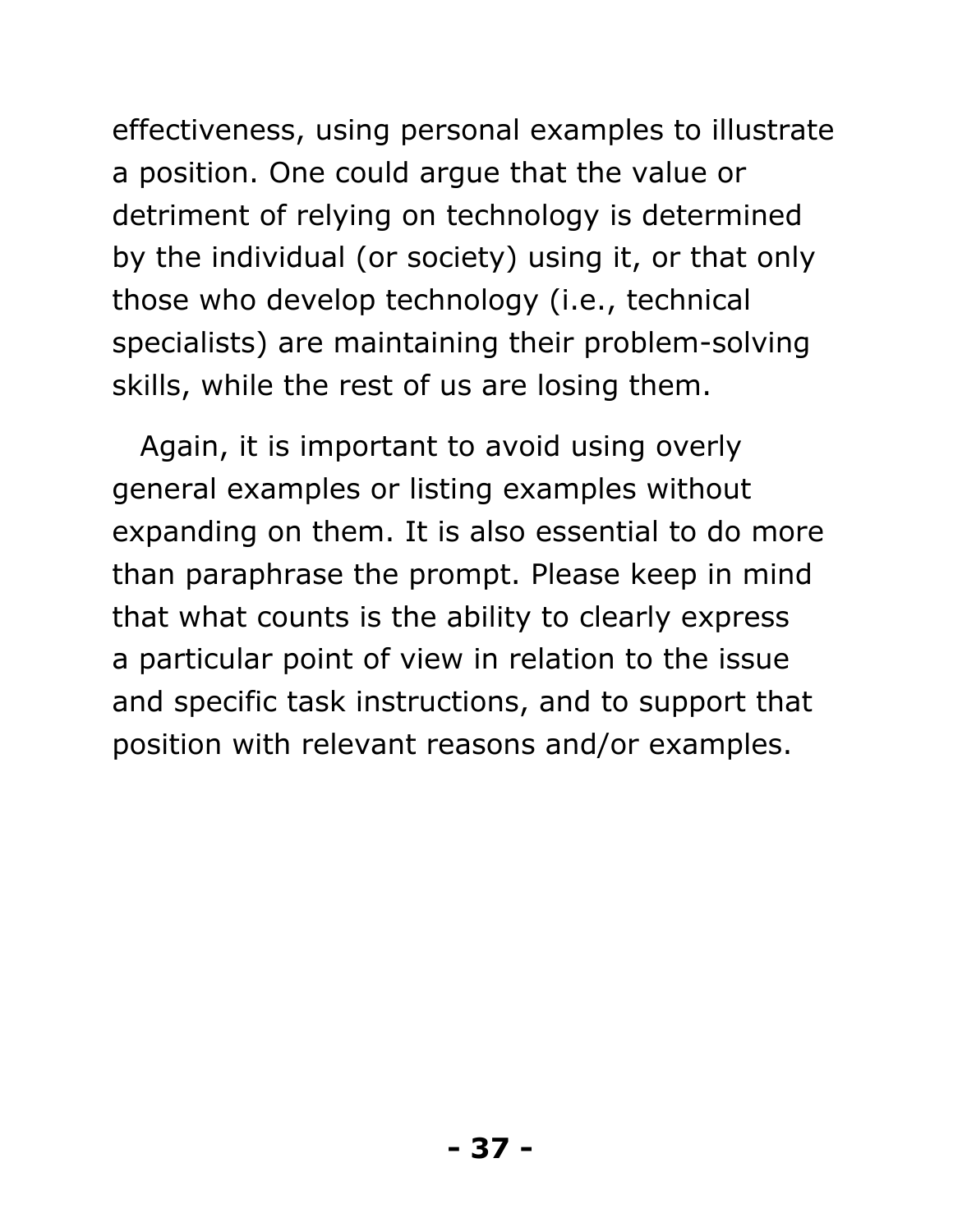# **Essay Responses and Reader Commentary**

All responses in this publication are reproduced exactly as written, including errors and misspellings, if any.

# 41B**Essay Response – Score 6**

The statement linking technology negatively with free thinking plays on recent human experience over the past century. Surely there has been no time in history where the lived lives of people have changed more dramatically. A quick reflection on a typical day reveals how technology has revolutionized the world. Most people commute to work in an automobile that runs on an internal combustion engine. During the workday, chances are high that the employee will interact with a computer that processes information on silicon bridges that are .09 microns wide. Upon leaving home, family members will be reached through wireless networks that utilize satellites orbiting the earth. Each of these common occurences would have been inconceivable at the turn of the 19th century.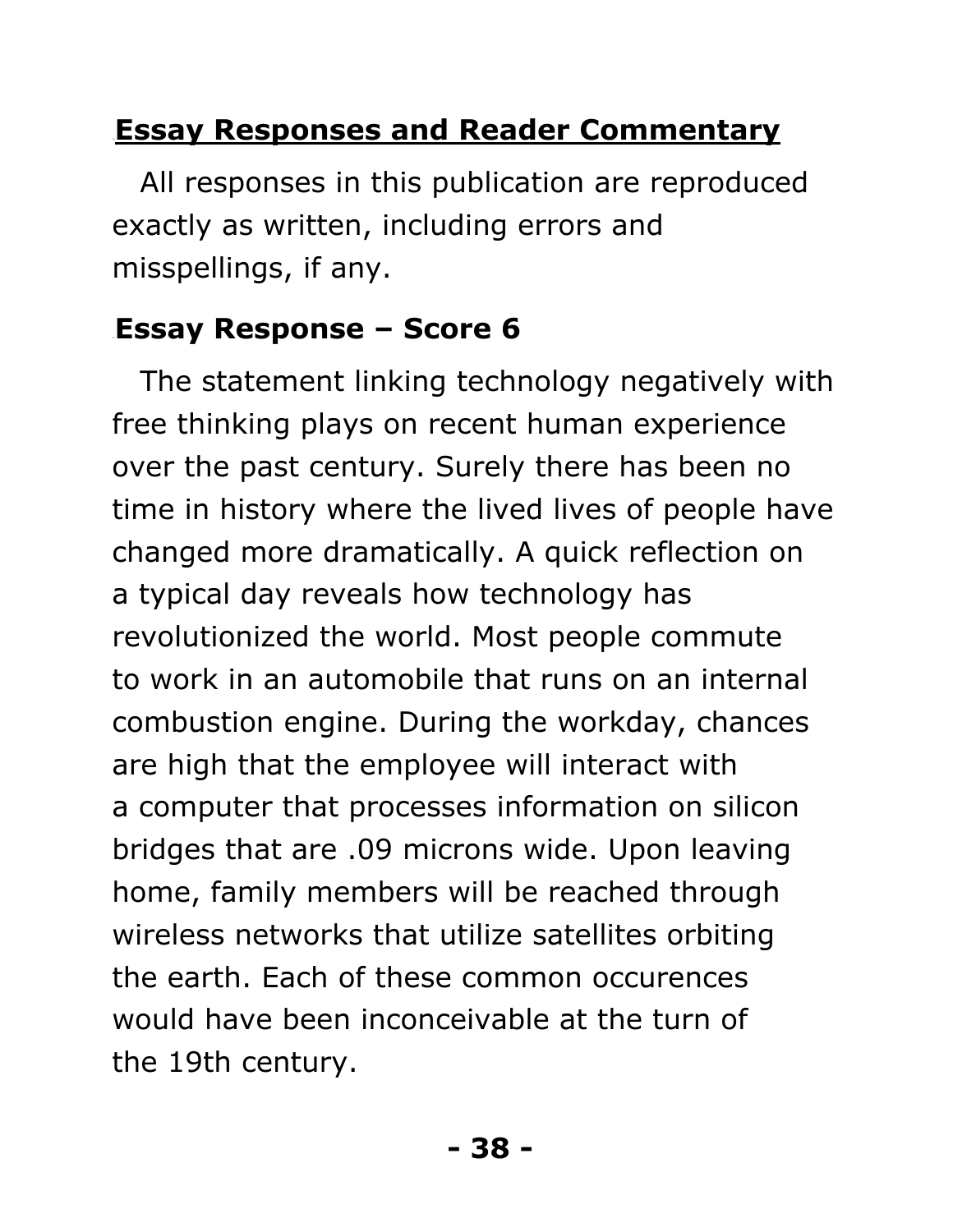The statement attempts to bridge these dramatic changes to a reduction in the ability for humans to think for themselves. The assumption is that an increased reliance on technology negates the need for people to think creatively to solve previous quandaries. Looking back at the introduction, one could argue that without a car, computer, or mobile phone, the hypothetical worker would need to find alternate methods of transport, information processing, and communication. Technology short circuits this thinking by making the problems obsolete.

However, this reliance on technology does not necessarily preclude the creativity that marks the human species. The prior examples reveal that technology allows for convenience. The car, computer, and phone all release additional time for people to live more efficiently. This efficiency does not preclude the need for humans to think for themselves. In fact, technology frees humanity to not only tackle new problems, but may itself create new issues that did not exist without technology. For example, the proliferation of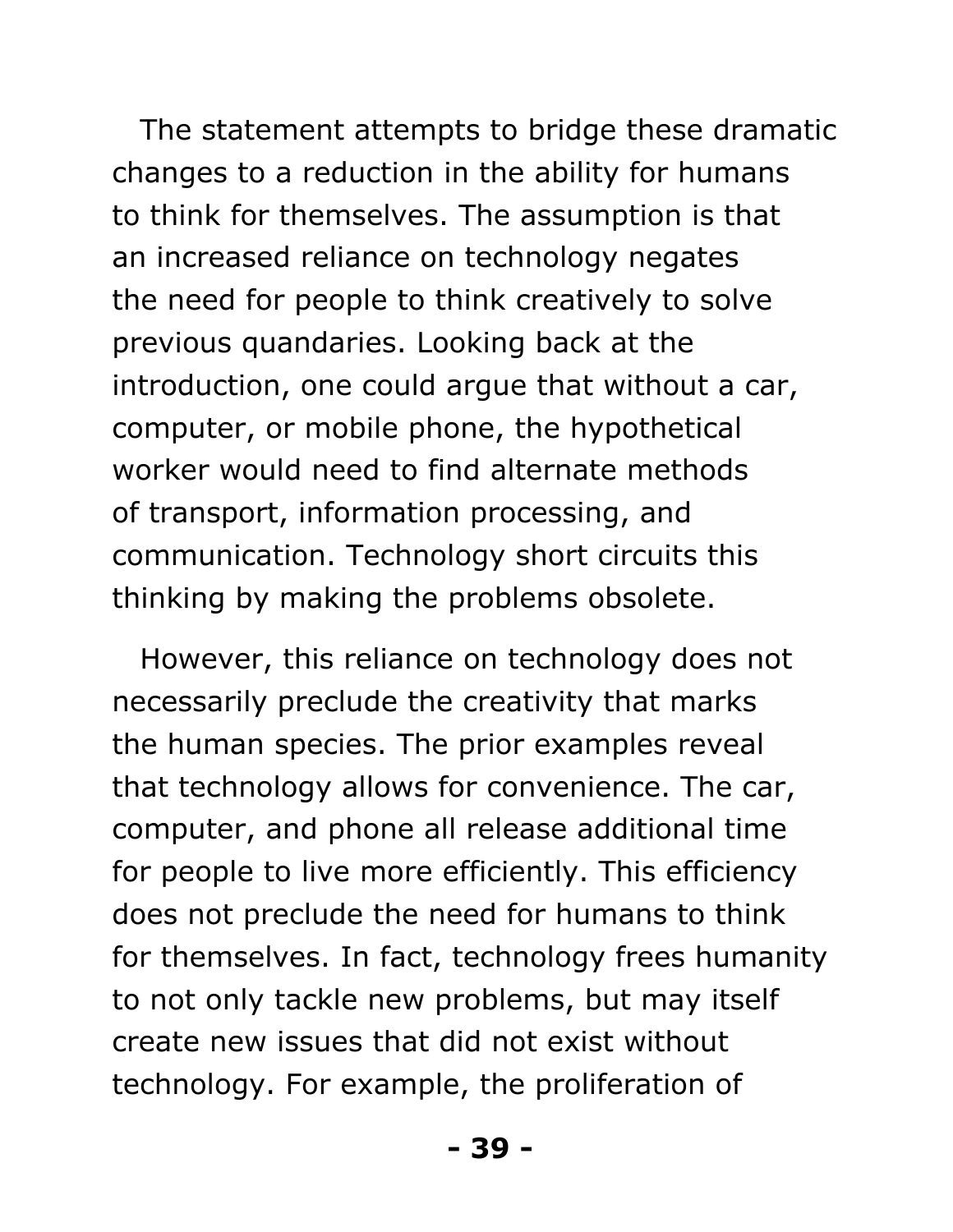automobiles has introduced a need for fuel conservation on a global scale. With increasing energy demands from emerging markets, global warming becomes a concern inconceivable to the horse-and-buggy generation. Likewise dependence on oil has created nation-states that are not dependent on taxation, allowing ruling parties to oppress minority groups such as women. Solutions to these complex problems require the unfettered imaginations of maverick scientists and politicians.

In contrast to the statement, we can even see how technology frees the human imagination. Consider how the digital revolution and the advent of the internet has allowed for an unprecedented exchange of ideas. WebMD, a popular internet portal for medical information, permits patients to self research symptoms for a more informed doctor visit. This exercise opens pathways of thinking that were previously closed off to the medical layman. With increased interdisciplinary interactions, inspiration can arrive from the most surprising corners. Jeffrey Sachs, one of the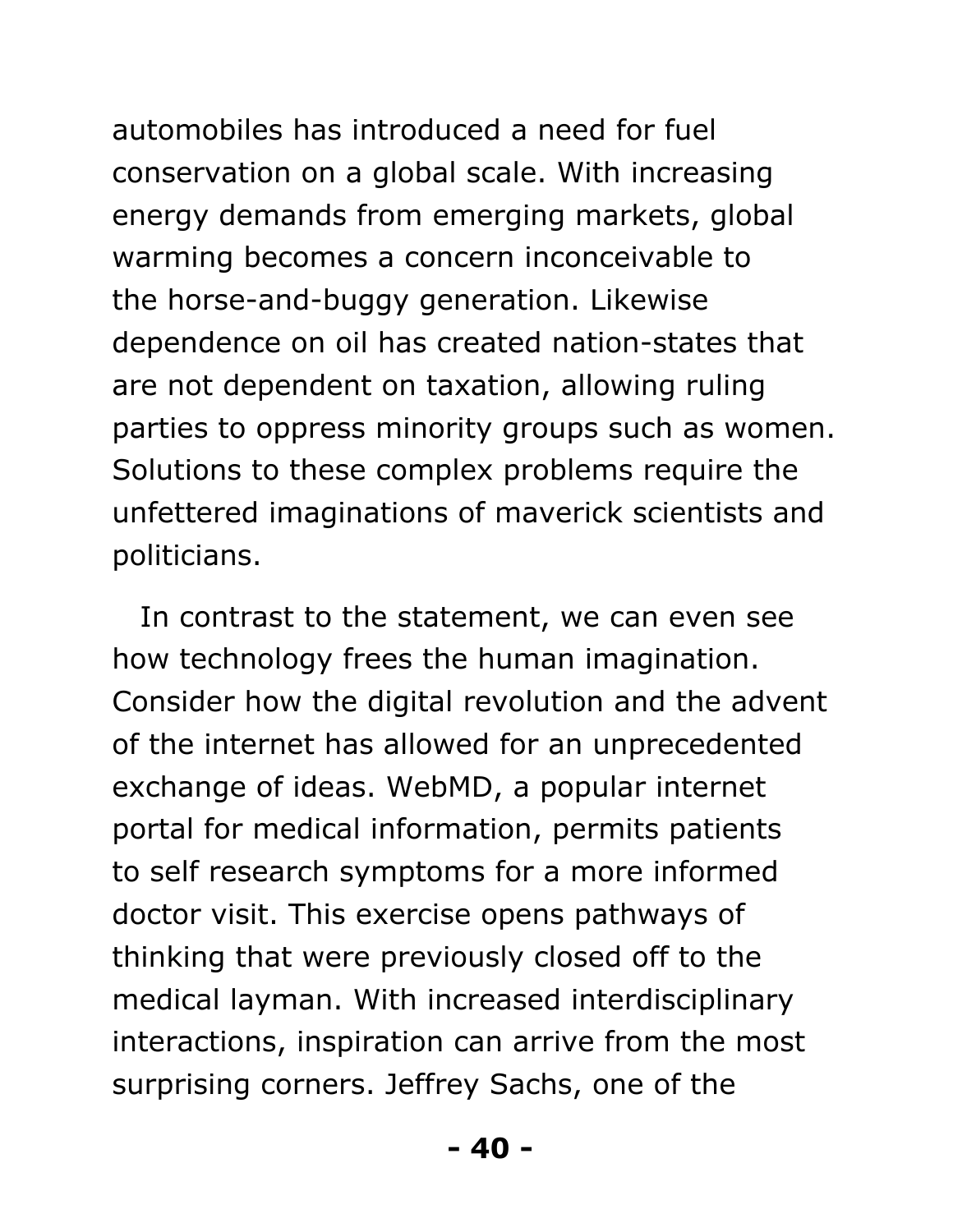architects of the UN Millenium Development Goals, based his ideas on emergency care triage techniques. The unlikely marriage of economics and medicine has healed tense, hyperinflation environments from South America to Eastern Europe.

This last example provides the most hope in how technology actually provides hope to the future of humanity. By increasing our reliance on technology, impossible goals can now be achieved. Consider how the late 20th century witnessed the complete elimination of smallpox. This disease had ravaged the human race since prehistorical days, and yet with the technology of vaccines, free thinking humans dared to imagine a world free of smallpox. Using technology, battle plans were drawn out, and smallpox was systematically targeted and eradicated.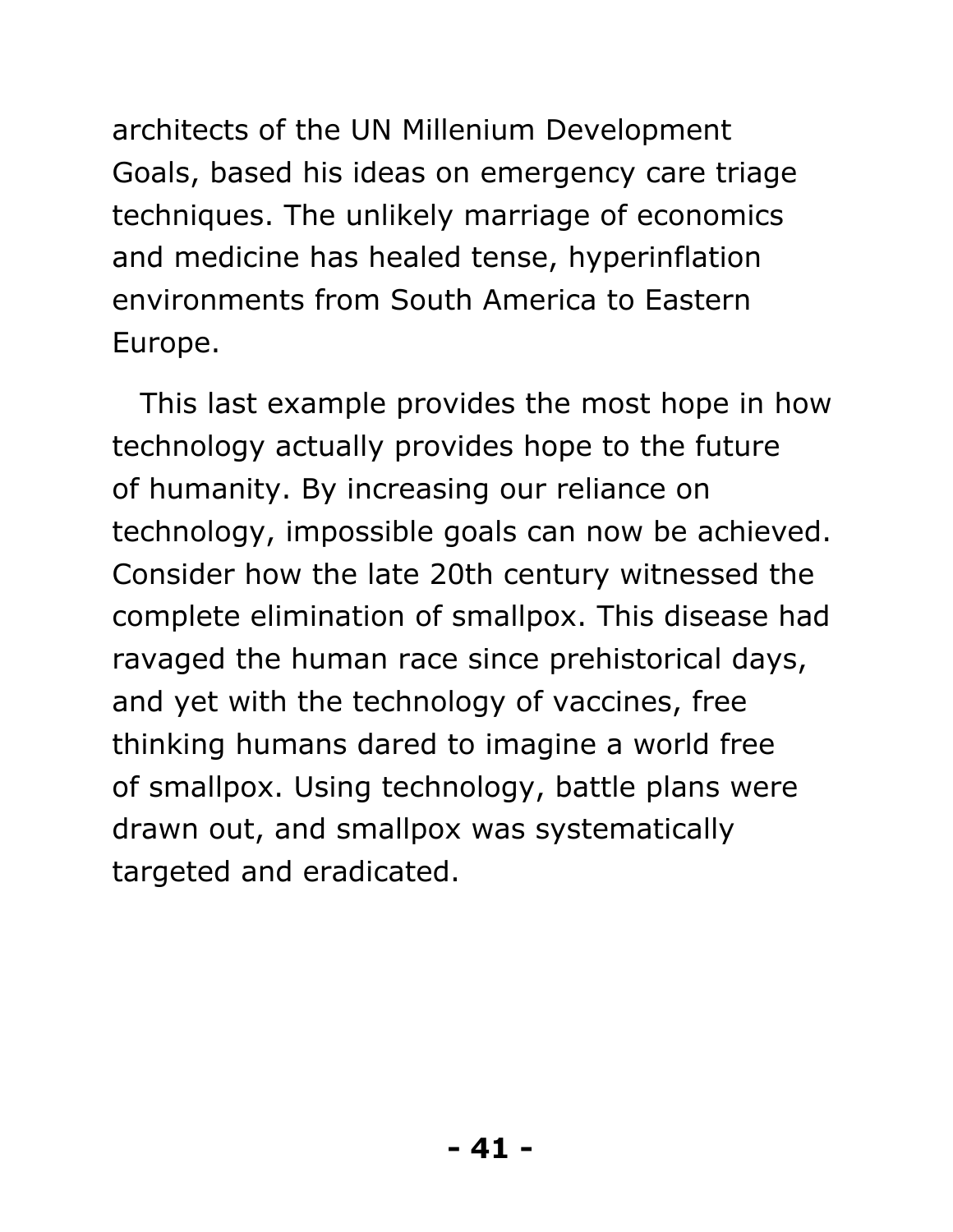Technology will always mark the human experience, from the discovery of fire to the implementation of nanotechnology. Given the history of the human race, there will be no limit to the number of problems, both new and old, for us to tackle. There is no need to retreat to a Luddite attitude to new things, but rather embrace a hopeful posture to the possibilities that technology provides for new avenues of human imagination.

#### 42B**Reader Commentary for Essay Response – Score 6**

The author of this essay stakes out a clear and insightful position on the issue and follows the specific instructions by presenting reasons to support that position. The essay cogently argues that technology does not decrease our ability to think for ourselves, it merely provides "additional time for people to live more efficiently." In fact, the problems that have developed alongside the growth of technology (pollution, political unrest in oil-producing nations) actually call for more creative thinking, not less. In further examples,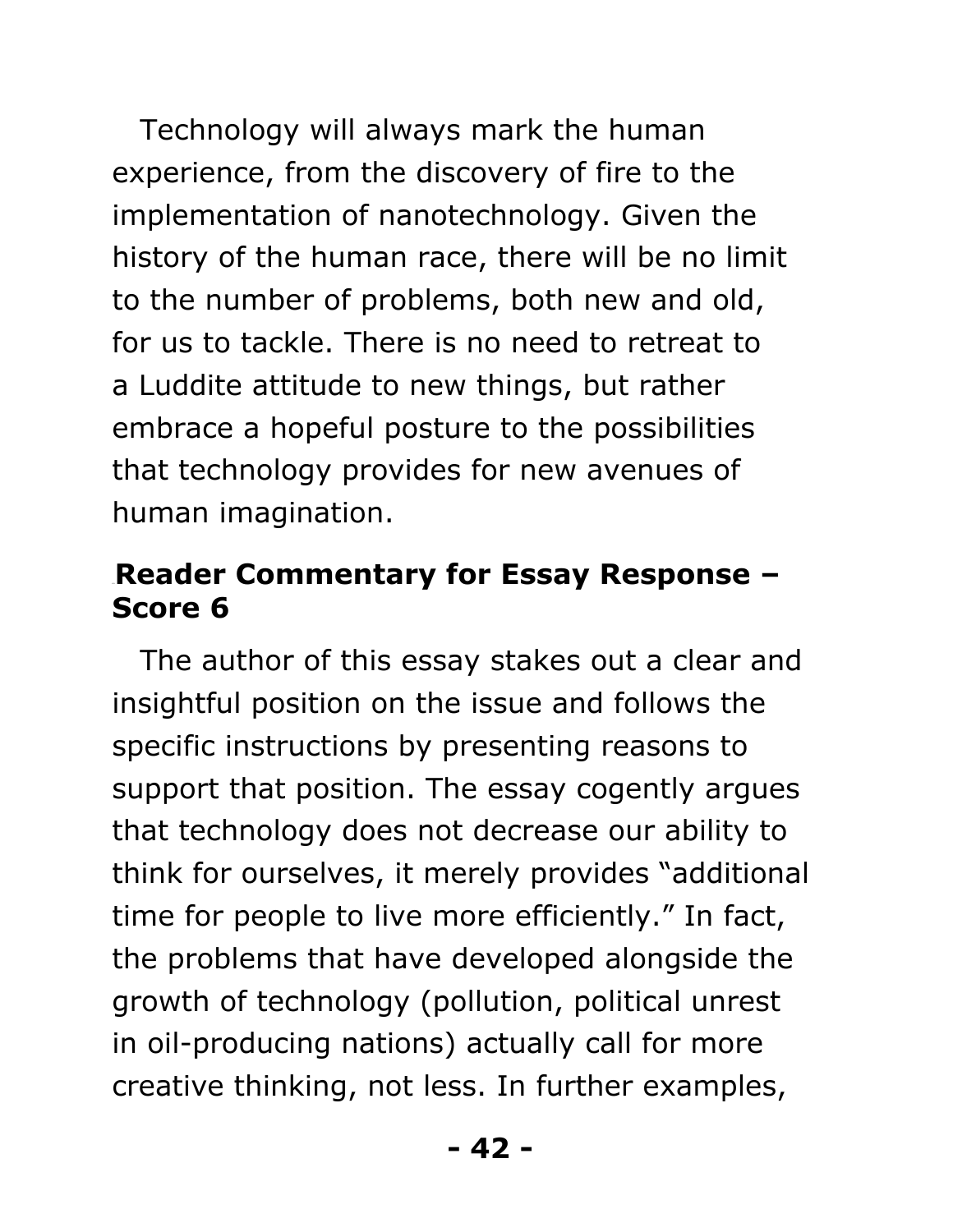the essay shows how technology allows for the linking of ideas that may never have been connected in the past (like medicine and economic models), pushing people to think in new ways. Examples are persuasive and fully developed; reasoning is logically sound and well supported.

Ideas in the essay are connected logically, with effective transitions used both between paragraphs ("However" or "In contrast to the statement") and within paragraphs. Sentence structure is varied and complex, and the essay clearly demonstrates facility with the "conventions of standard written English (i.e., grammar, usage, and mechanics)" (see GRE Scoring Guide: Analyze an Issue, page 107), with only minor errors appearing. Thus, this essay meets all the requirements for receiving a top score, a 6.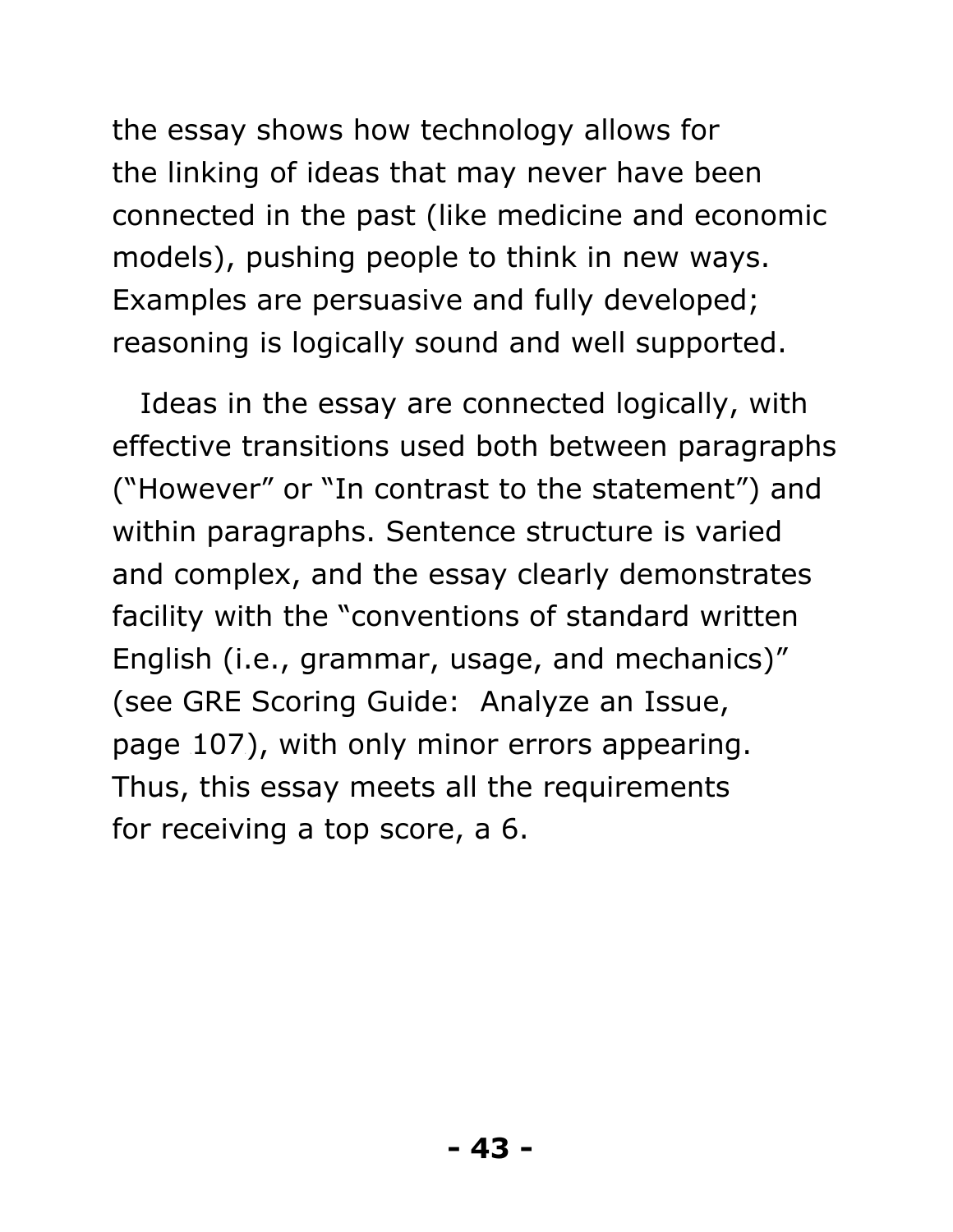#### 43B**Essay Response – Score 5**

Surely many of us have expressed the following sentiment, or some variation on it, during our daily commutes to work: "People are getting so stupid these days!" Surrounded as we are by striding and strident automatons with cell phones glued to their ears, PDA's gripped in their palms, and omniscient, omnipresent CNN gleaming in their eyeballs, it's tempting to believe that technology has isolated and infantilized us, essentally transforming us into dependent, conformist morons best equipped to sideswip one another in our SUV's.

Furthermore, hanging around with the younger, pre-commute generation, whom tech-savviness seems to have rendered lethal, is even less reassuring. With "Teen People" style trends shooting through the air from tiger-striped PDA to zebra-striped PDA, and with the latest starlet gossip zipping from juicy Blackberry to teeny, turbo-charged cell phone, technology seems to support young people's worst tendencies to follow the crowd. Indeed, they have seemingly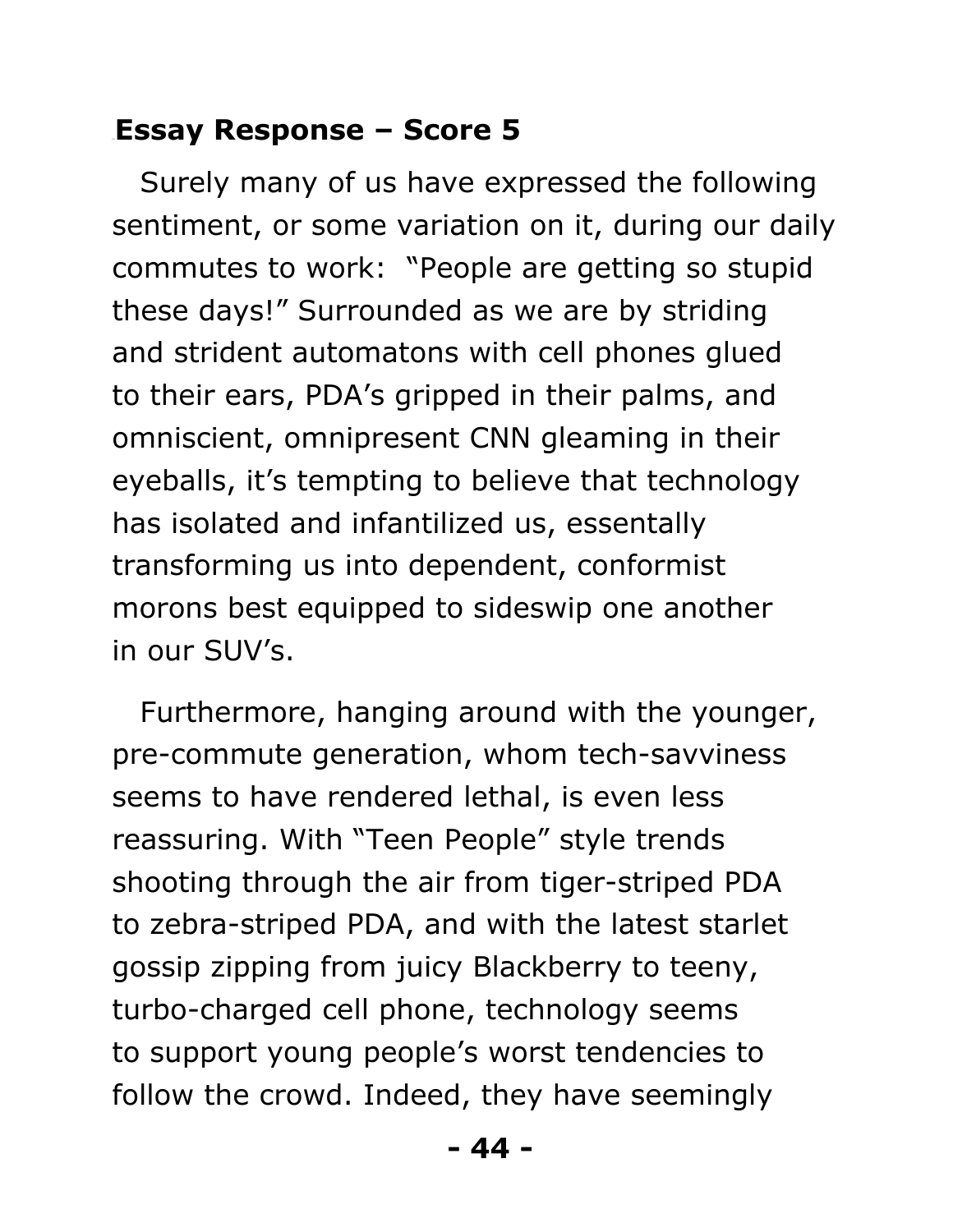evolved into intergalactic conformity police. After all, today's tech-aided teens are, courtesy of authentic, hands-on video games, literally trained to kill; courtesy of chat and instant text messaging, they have their own language; they even have tiny cameras to efficiently photodocument your fashion blunders! Is this adolescence, or paparazzi terrorist training camp?

With all this evidence, it's easy to believe that tech trends and the incorporation of technological wizardry into our everyday lives have served mostly to enforce conformity, promote dependence, heighten comsumerism and materialism, and generally create a culture that values self-absorption and personal entitlement over cooperation and collaboration. However, I argue that we are merely in the inchoate stages of learning to live with technology while still loving one another. After all, even given the examples provided earlier in this essay, it seems clear that technology hasn't impaired our thinking and problem-solving capacities. Certainly it has incapacitated our behavior and manners; certainly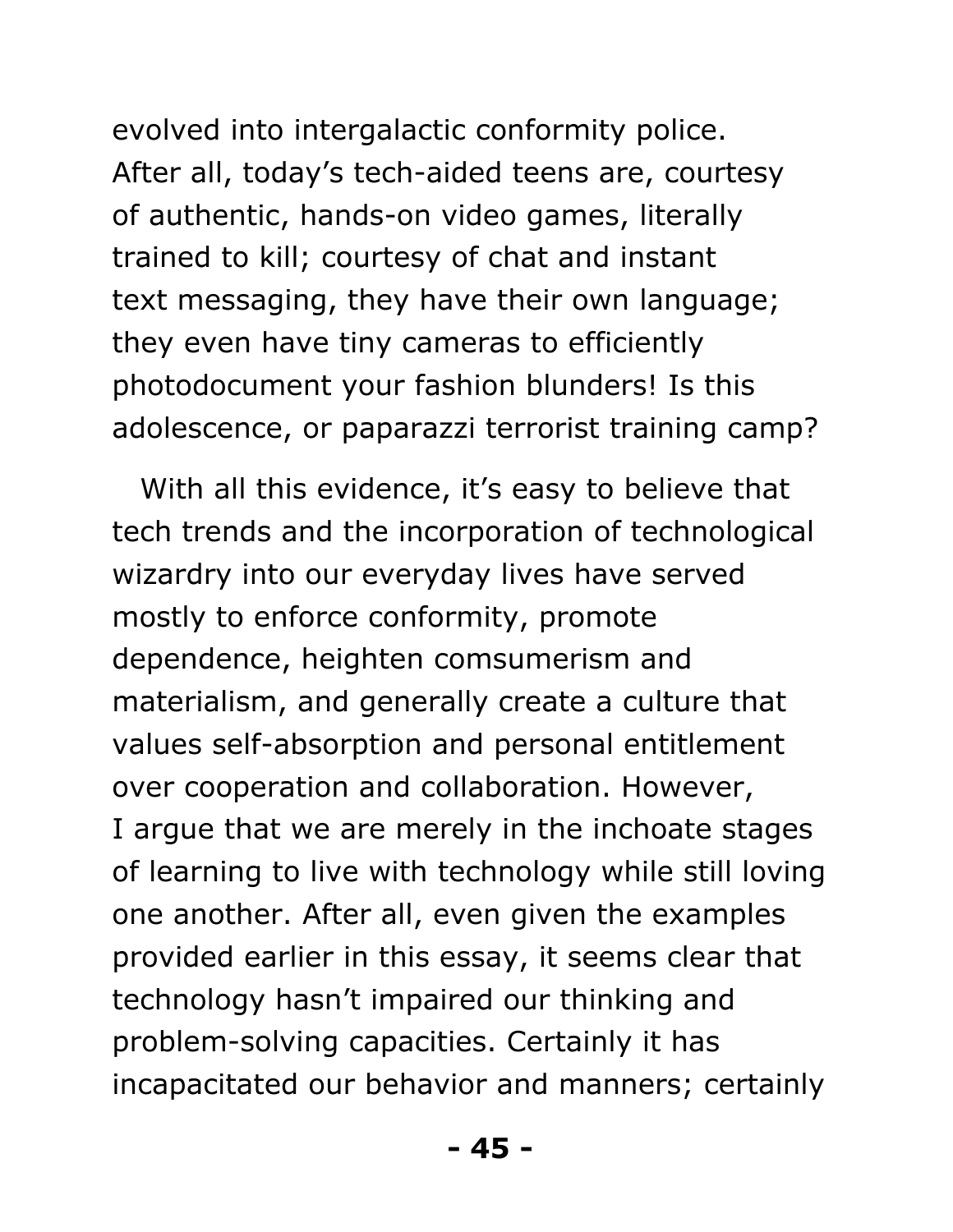our values have taken a severe blow. However, we are inarguably more efficient in our badness these days. We're effective worker bees of ineffectiveness!

If T\technology has so increased our senses of self-efficacy that we can become veritable agents of the awful, virtual CEO's of selfishness, certainly it can be beneficial. Harnessed correctly, technology can improve our ability to think and act for ourselves. The first challenge is to figure out how to provide technology users with some direly-needed direction.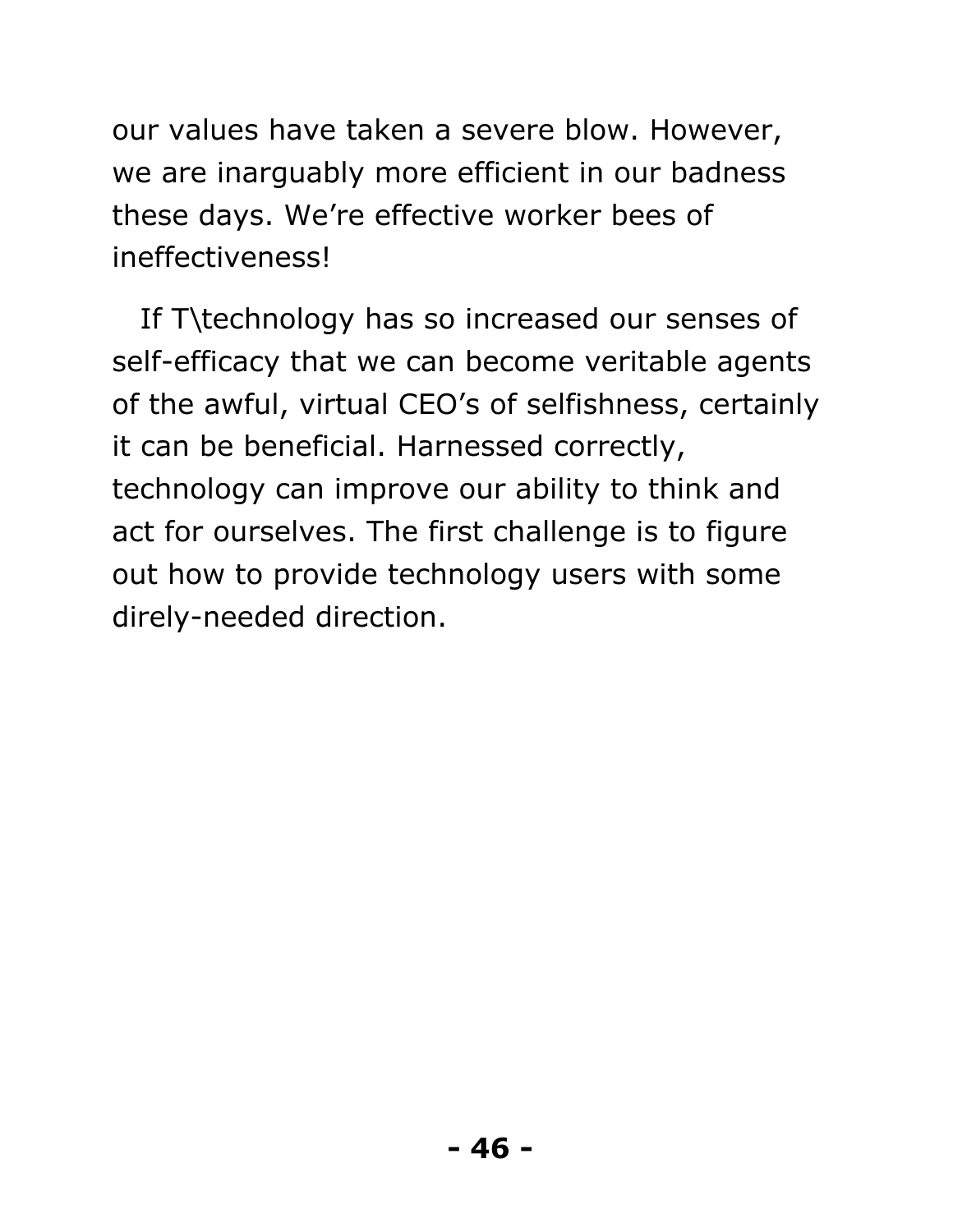#### 44B**Reader Commentary for Essay Response – Score 5**

The language of this essay clearly illustrates both its strengths and weaknesses. The flowery and sometimes uncannily keen descriptions are often used to powerful effect, but at other times, this descriptive language results in errors in syntax. See, for example, the problems of parallelism in the second to last sentence of paragraph 2 ("After all, today's tech-aided teens are, courtesy of authentic, hands-on video games, literally trained to kill; courtesy of chat and instant text messaging, they have their own language; they even have tiny cameras to efficiently photodocument your fashion blunders!").

There is consistent evidence of facility with syntax and complex vocabulary ("Surrounded as we are by striding and strident automatons with cell phones glued to their ears, PDA's gripped in their palms, and omniscient, omnipresent CNN gleaming in their eyeballs, it's tempting to believe . . ."). Such lucid prose, however, is often countered with an over-reliance on abstractions and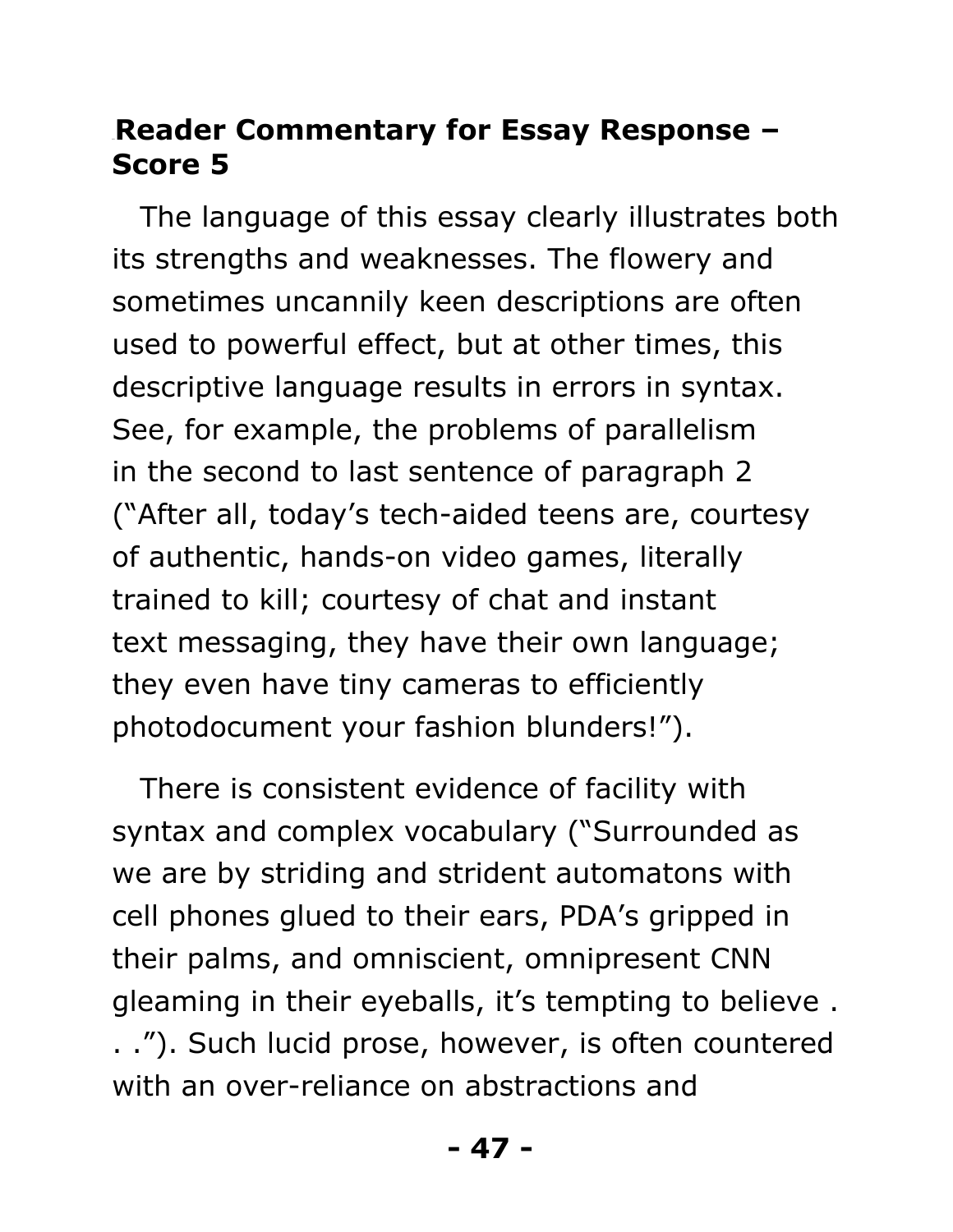tangential reasoning (what does the fact that video games "literally train [teens] to kill" have to do with the use or deterioration of thinking abilities, for example).

Because this essay takes a complex approach to the issue (arguing, in effect, that technology neither enhances nor reduces our ability to think for ourselves, but can be used to do one or the other depending on the user), and because the author makes use of "appropriate vocabulary and sentence variety" (see GRE Scoring Guide: Analyze an Issue, page  $108$ ), a score of 5 is appropriate.

# 45B**Essay Response – Score 4**

In all actuality, I think it is more probable that our bodies will surely deteriorate long before our minds do in any significant amount. Who can't say that technology has made us lazier, but that's the key word, lazy, not stupid. The ever increasing amount of technology that we incorporate into our daily lives makes people think and learn every day, possibly more than ever before. Our abilities to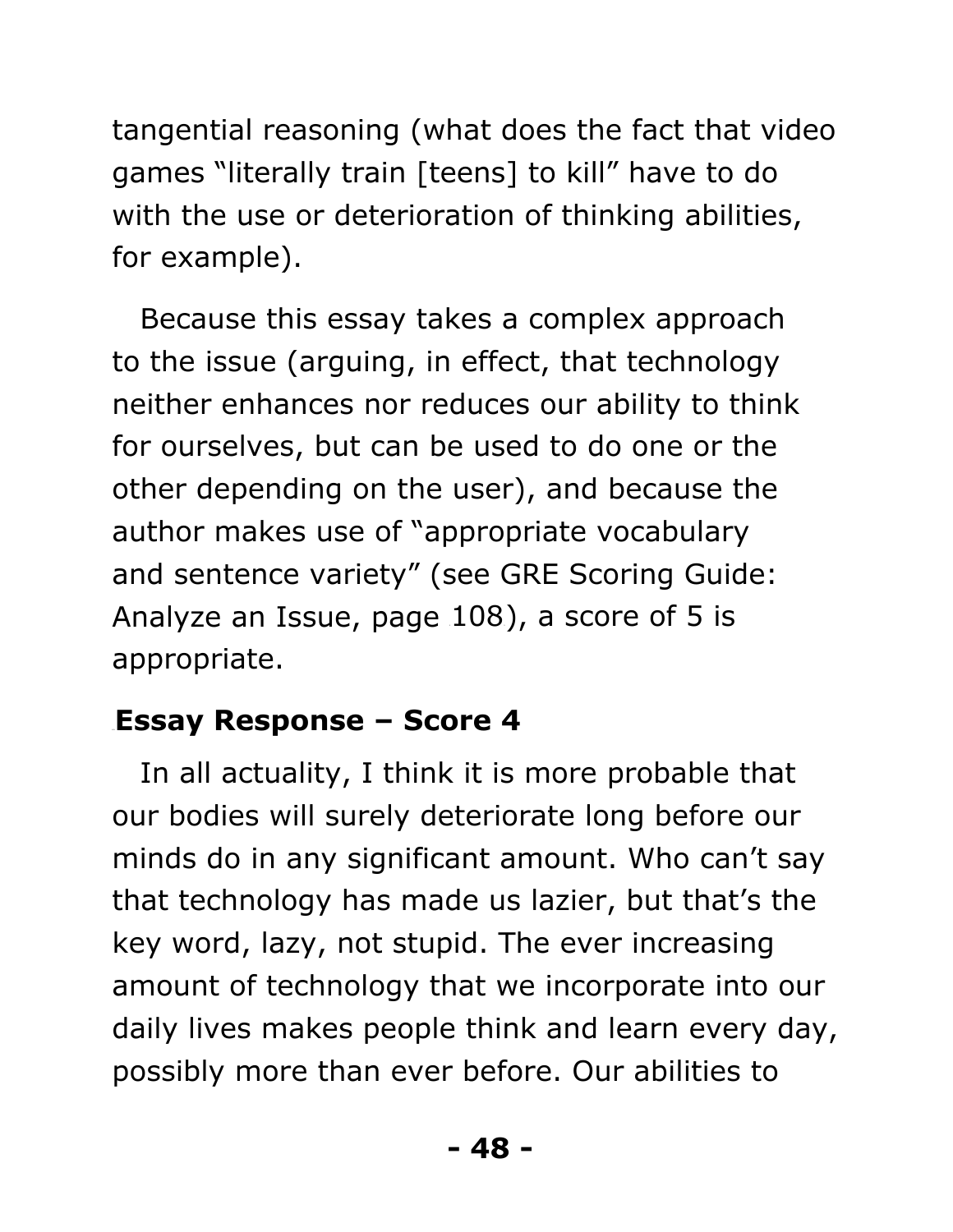think, learn, philosophize, etc. may even reach limits never dreamed of before by average people. Using technology to solve problems will continue to help us realize our potential as a human race.

If you think about it, using technology to solve more complicating problems gives humans a chance to expand their thinking and learning, opening up whole new worlds for many people. Many of these people are glad for the chance to expand their horizons by learning more, going to new places, and trying new things. If it wasn't for the invention of new technological devices, I wouldn't be sitting at this computer trying to philosophize about technology. It would be extremely hard for children in much poorer countries to learn and think for themselves with out the invention of the internet. Think what an impact the printing press, a technologically superior mackine at the time, had on the ability of the human race to learn and think.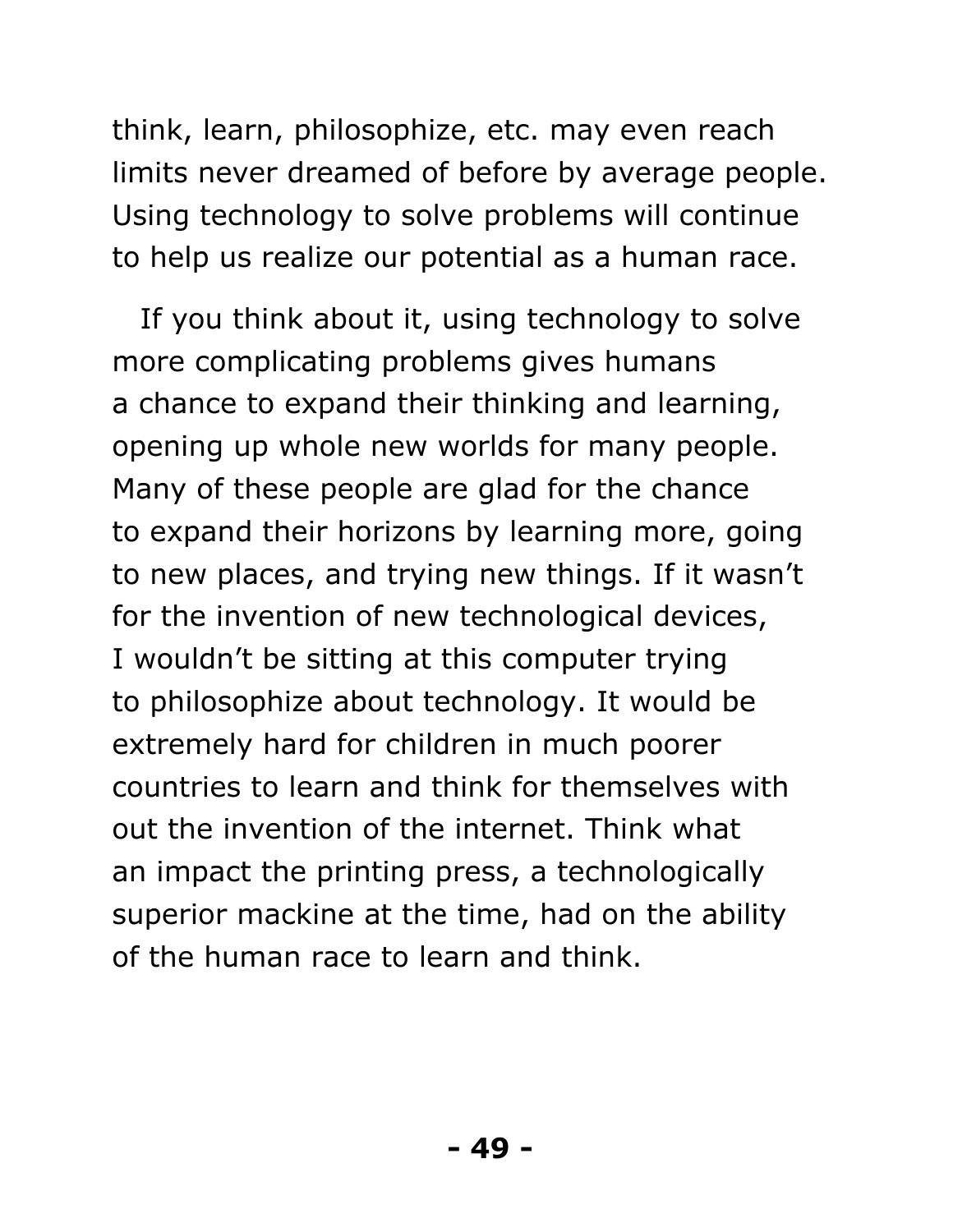Right now we are seeing a golden age of technology, using it all the time during our every day lives. When we get up there's instant coffee and the microwave and all these great things that help us get ready for our day. But we aren't allowing our minds to deteriorate by using them, we are only making things easier for ourselves and saving time for other important things in our days. Going off to school or work in our cars instead of a horse and buggy. Think of the brain power and genius that was used to come up with that single invention that has changed the way we move across this globe.

Using technology to solve our continually more complicated problems as a human race is definately a good thing. Our ability to think for ourselves isn't deteriorating, it's continuing to grow, moving on to higher though functions and more ingenious ideas. The ability to use what technology we have is an example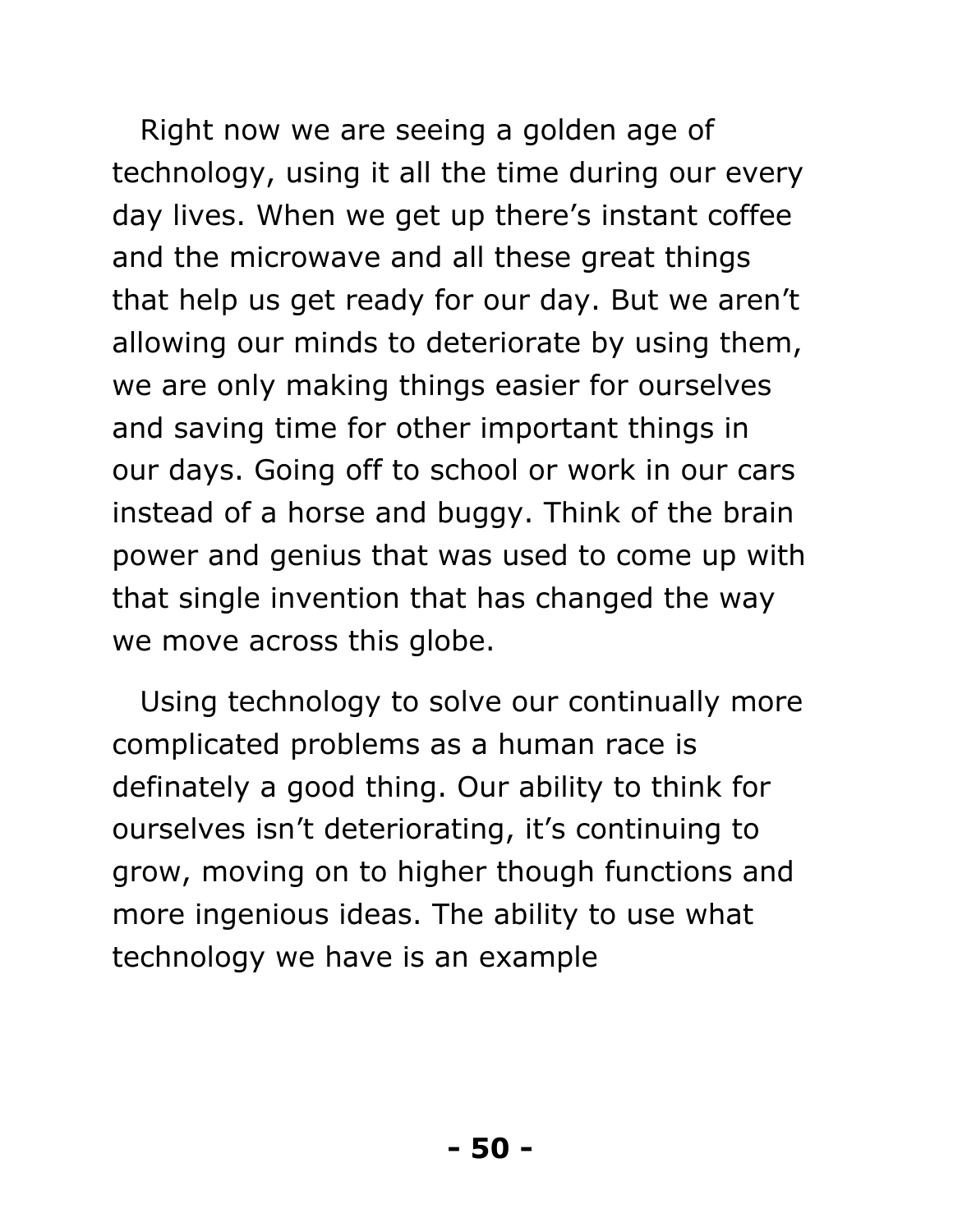#### 46B**Reader Commentary for Essay Response – Score 4**

This essay meets all the criteria of a 4-level essay. The writer develops a clear position ("Using technology to solve our problems will continue to help us realize our potential as a human race"). The position is then developed with relevant reasons ("using technology to solve more [complicated] problems gives humans a chance to expand their thinking and learning . . ." and "we are seeing a golden age of technology . . ."). Point 1, "using technology" is supported with the simple but relevant notions that technology allows us access to information and abilities to which we would not normally have access. Similarly, point 2, "the golden age" is supported by the basic description of our technologically saturated social condition. Though the overall development and organization of the essay does suffer from an occasional misdirection (see paragraph 3's abrupt progression from coffeepots to the benefits of technology to cars), the essay as a whole flows smoothly and logically from one idea to the next.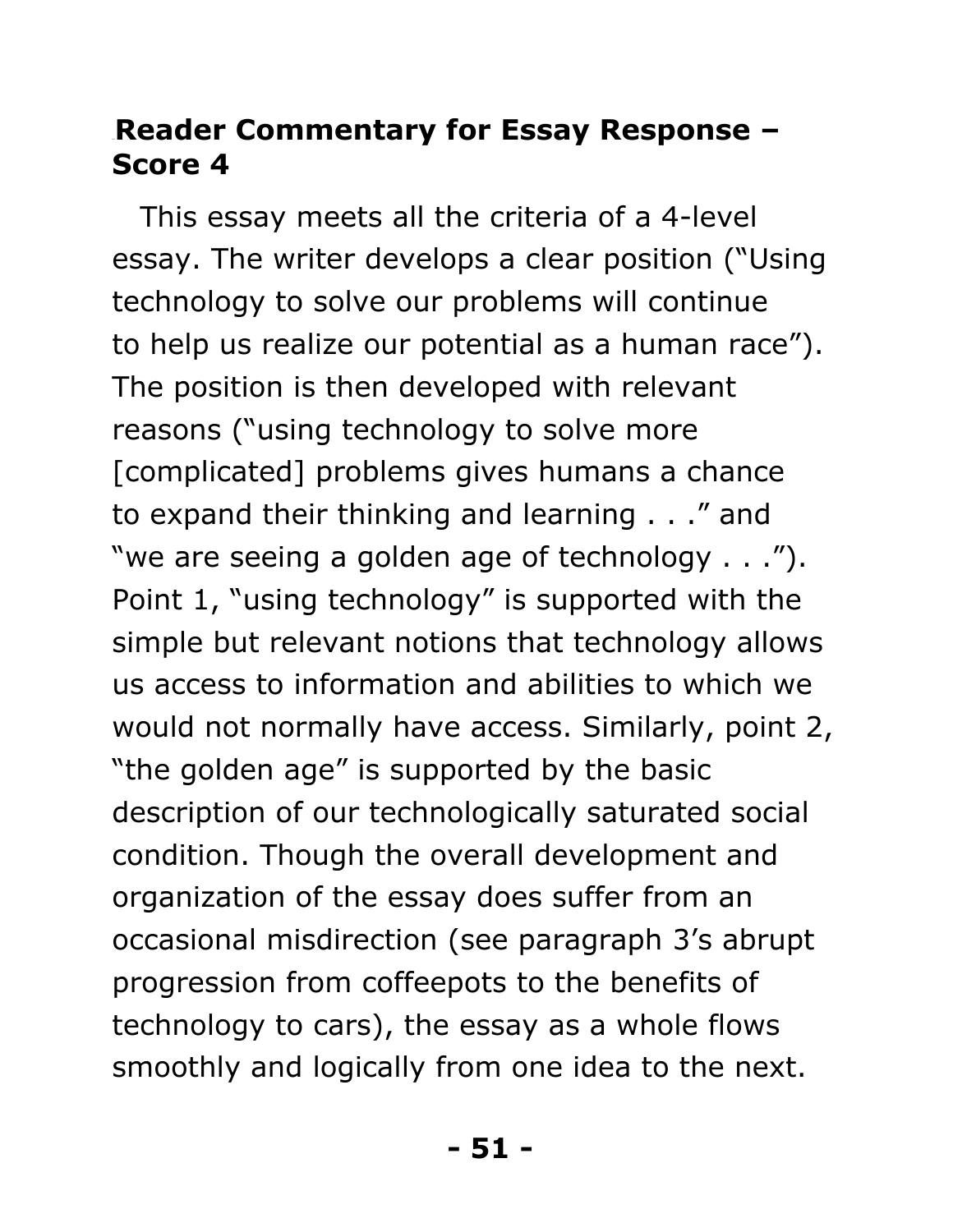It is useful to compare this essay to the 3-level essay presented next. Though they both utilize some very surface-level discussion and often fail to probe deeply into the issue, this writer does, however, take the analysis a step further. The distinction between this essay and the next one (the 3-level response) can most clearly be seen in paragraph 2. To support the notion that advances in technology actually help increase thinking ability, the writer draws a clever parallel between the promise of modern, sophisticated technology (computer) and the equally substantial/pervasive technology of the past (printing press).

Like the analysis, the language in this essay clearly meets the requirements for a score of 4. The writer displays sufficient control of language and the conventions of standard written English. The preponderance of mistakes are of a cosmetic nature ("trying to solve more complicating problems"). There is a sentence fragment ("Going off . . .") along with a comma splice ("Our ability . . . isn't deteriorating, it's continuing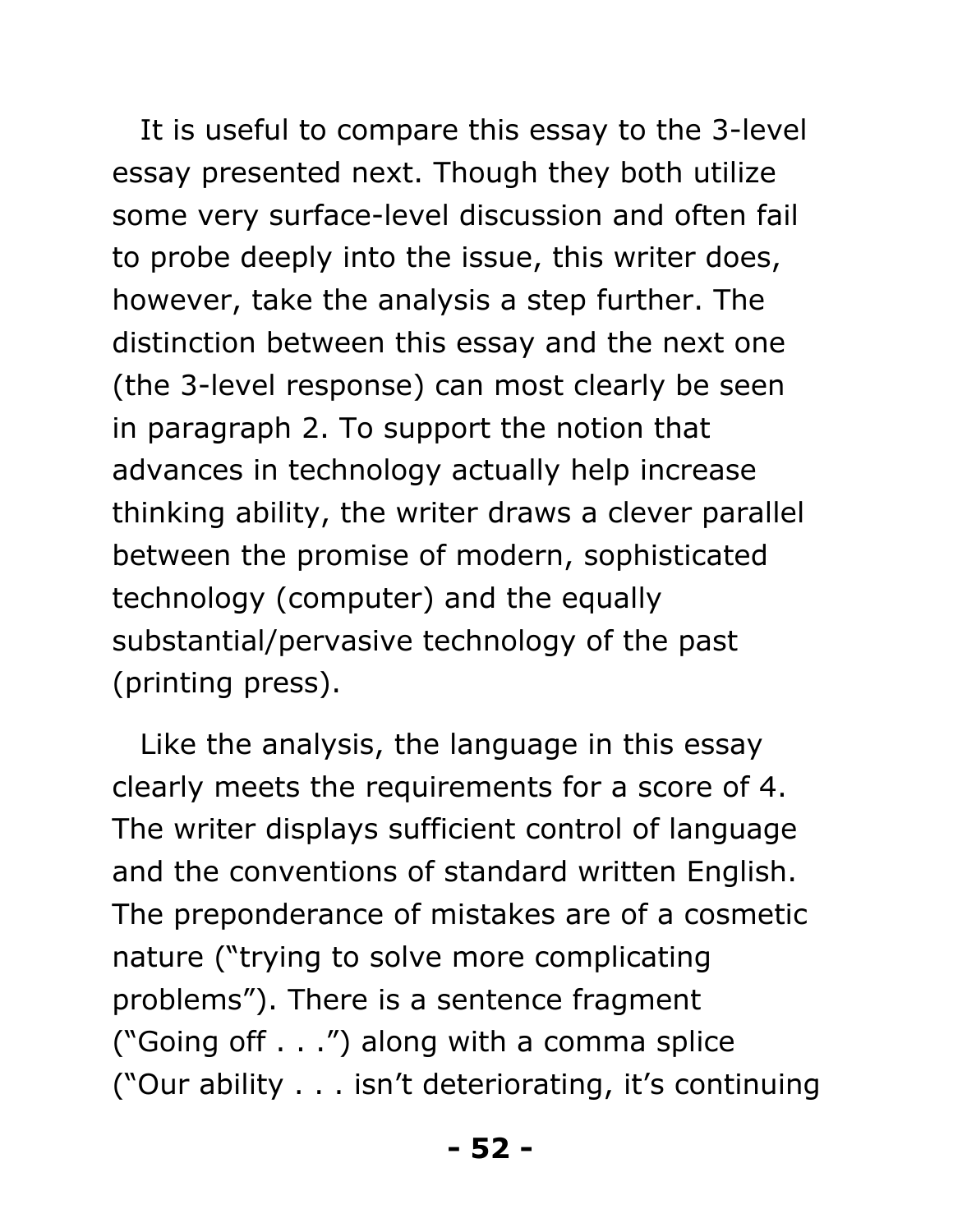to grow . . .") in paragraph 3. These errors, though, are minor and do not interfere with the clarity of the ideas being presented.

#### 47B**Essay Response – Score 3**

There is no current proof that advancing technology will deteriorate the ability of humans to think. On the contrary, advancements in technology had advanced our vast knowledge in many fields, opening opportunities for further understanding and achievement. For example, the problem of dibilitating illnesses and diseases such as alzheimer's disease is slowing being solved by the technological advancements in stem cell research. The future ability of growing new brain cells and the possibility to reverse the onset of alzheimer's is now becoming a reality. This shows our initiative as humans to better our health demonstrates greater ability of humans to think.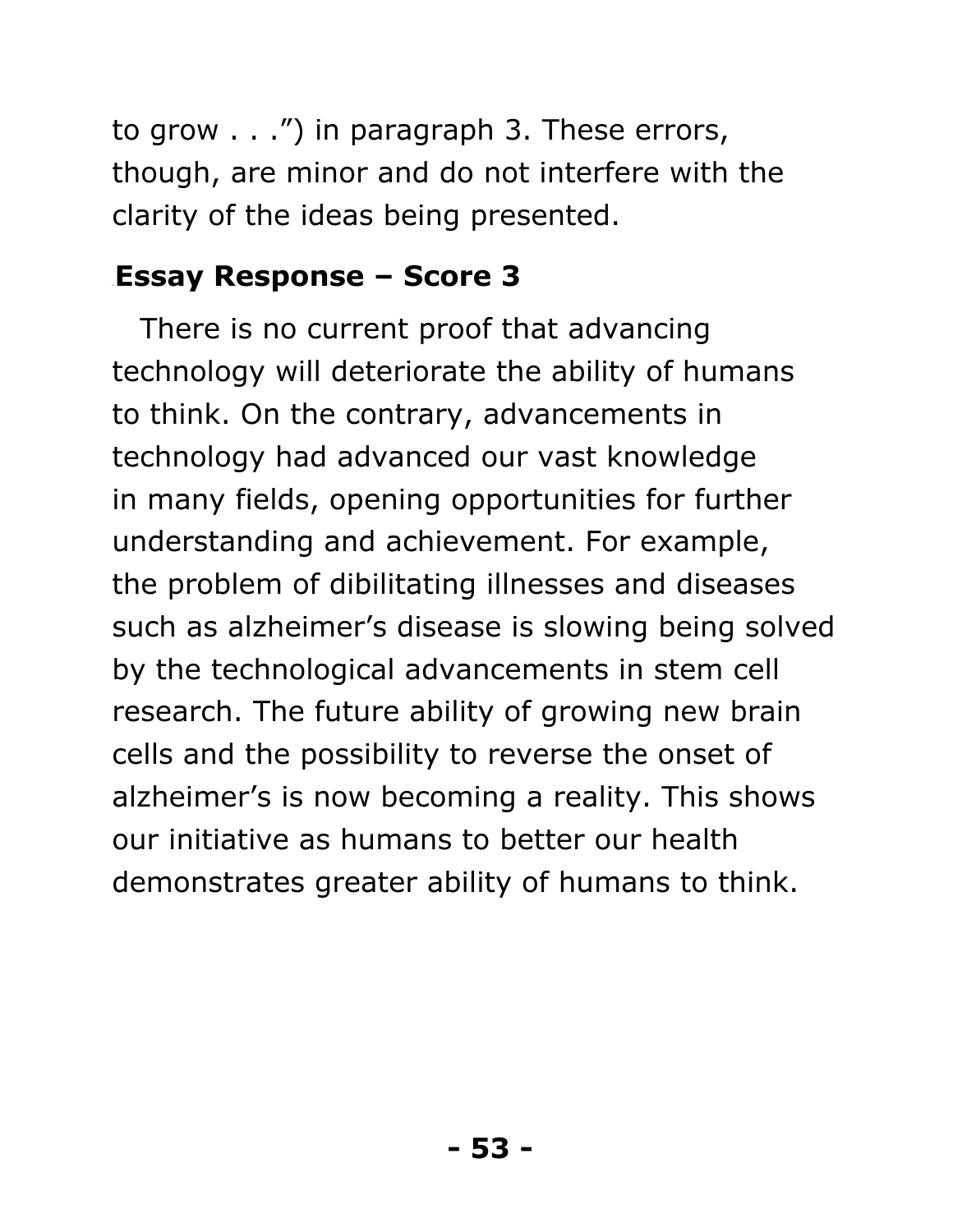One aspect where the ability of humans may initially be seen as an example of deteriorating minds is the use of internet and cell phones. In the past humans had to seek out information in many different enviroments and aspects of life. Now humans can sit in a chair and type anything into a computer and get an answer. Our reliance on this type of technology can be detrimental if not regulated and regularily substituted for other information sources such as human interactions and hands on learning. I think if humans understand that we should not have such a reliance on computer technology, that we as a species will advance further by utilizing the opportunity of computer technology as well as the other sources of information outside of a computer. Supplementing our knowledge with internet access is surely a way for technology to solve problems while continually advancing the human race.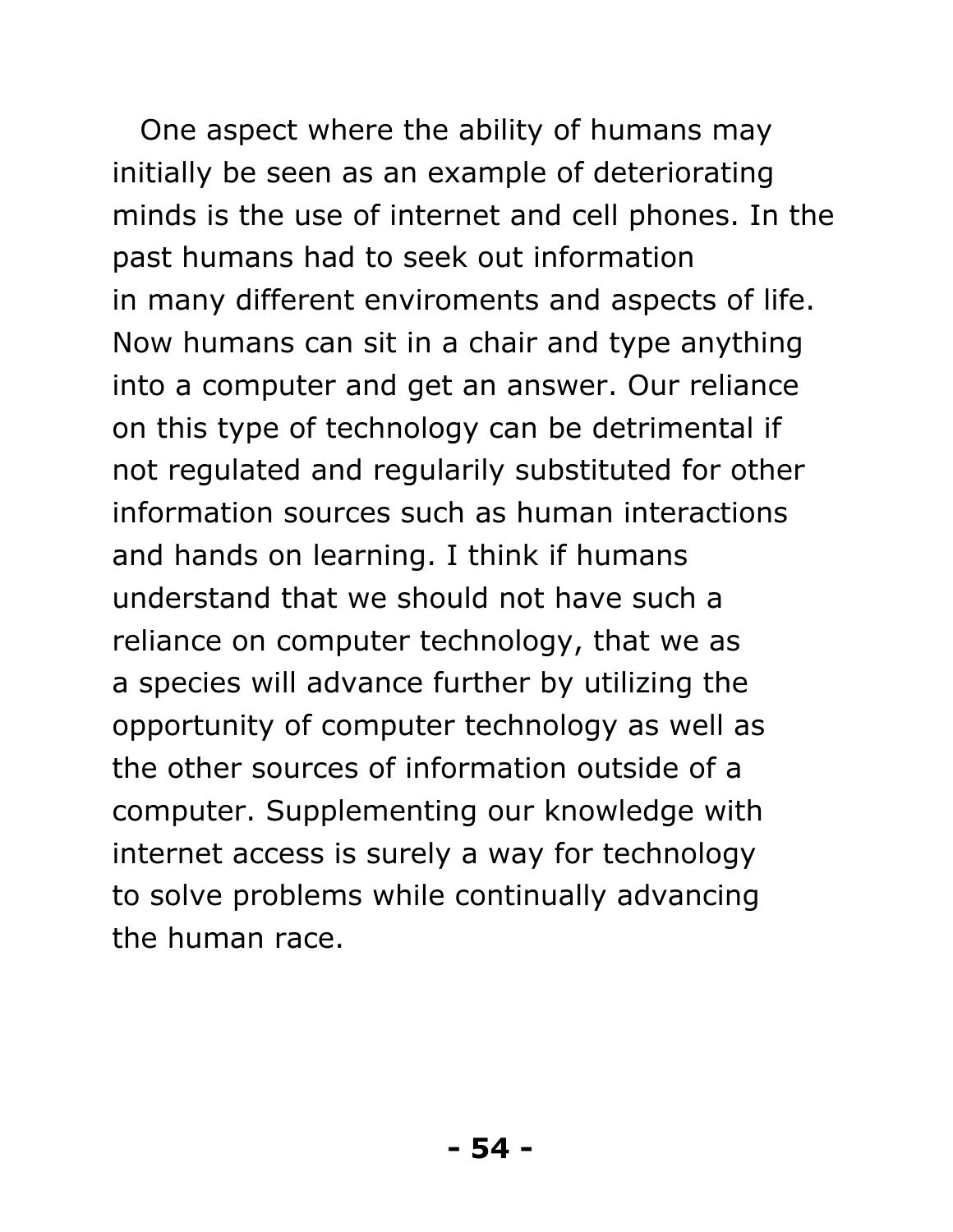#### 48B**Reader Commentary for Essay Response – Score 3**

This essay never moves beyond a superficial discussion of the issue. The writer attempts to develop two points: that advancements in technology have progressed our knowledge in many fields, and that supplementing rather than relying on technology is "surely a way for technology to solve problems while continually advancing the human race." Each point, then, is developed with relevant but inefficient evidence. In discussing the ability of technology to advance knowledge in many fields (a broad subject rife with possible examples), the writer uses only one limited and very brief example from a specific field (medicine and stem-cell research). Development of the second point is hindered by a lack of specificity and organization. The writer creates what might most be comparable to an outline. The writer cites a need for regulation/supplementation and warns of the detriment of over-reliance on technology. However, the explanation of both the problem and solution is both vague and limited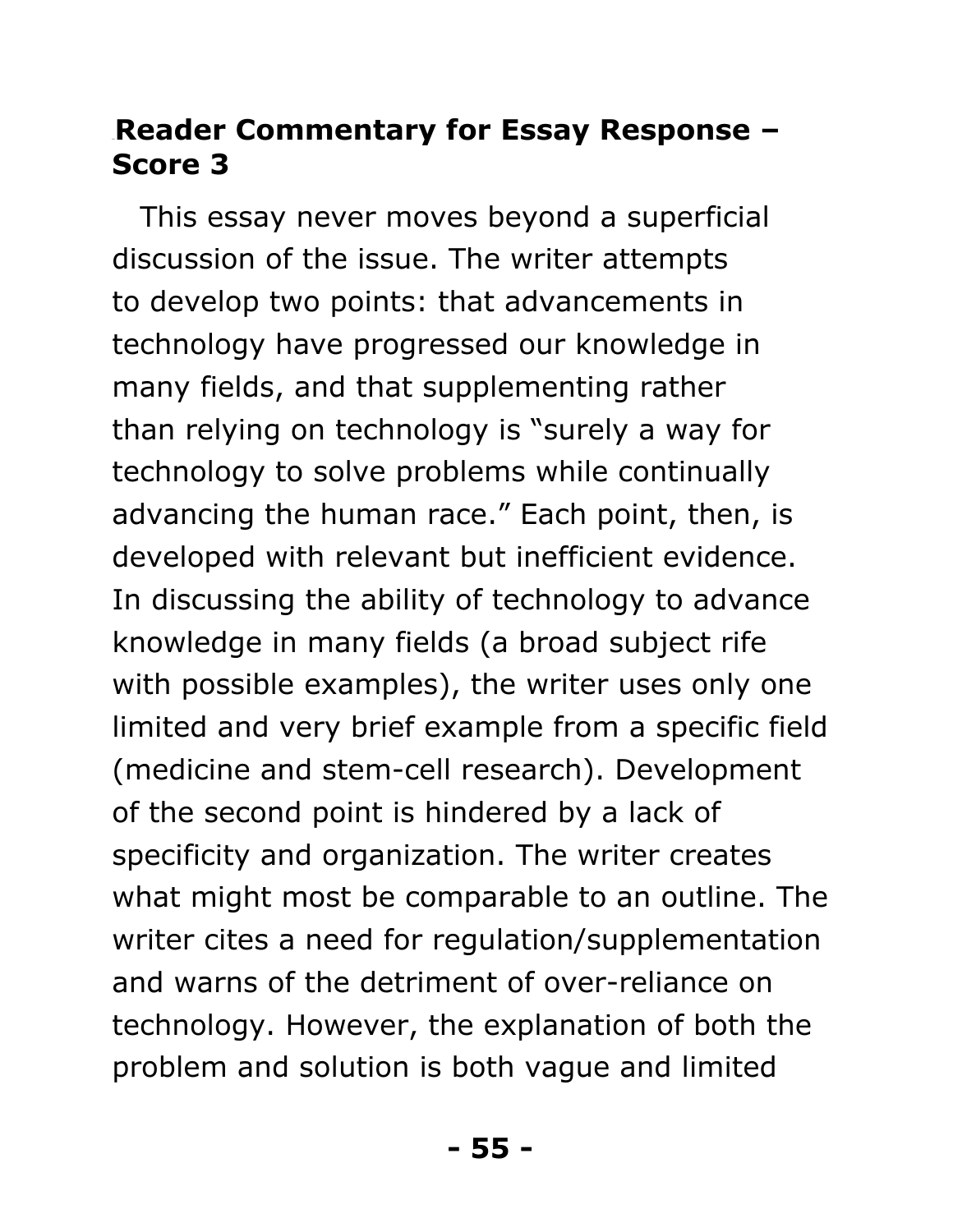("Our reliance . . . can be detrimental . . . If humans understand that we should not have such a reliance . . . we will advance further"). There is neither explanation of consequences nor clarifications of what is meant by "supplementing." This second paragraph is a series of generalizations that are loosely connected and lack a much-needed grounding.

In the essay, there are some minor language errors and a few more serious flaws (e.g., "The future ability of growing new brain cells" and "One aspect where the ability of humans may initially be seen as an example of deteriorating minds . . . "). Despite the accumulation of such flaws, meaning is generally clear. Thus, this essay earns a score of 3.

#### 49B**Essay Response – Score 2**

In recent centuries, humans have developed the technology very rapidly, and you may accept some merit of it, and you may see a distortion in society occured by it. To be lazy for human in some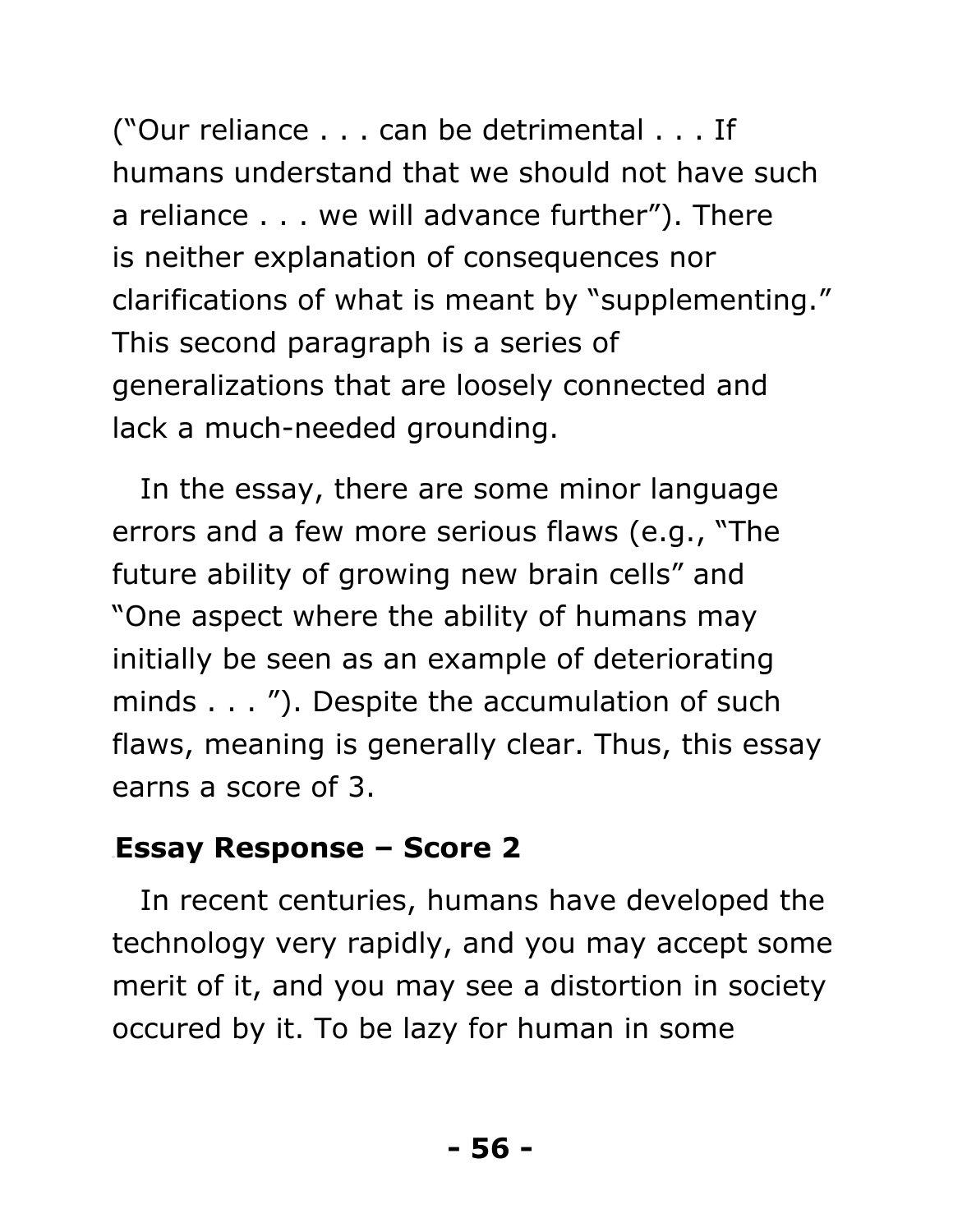meaning is one of the fashion issues in thesedays. There are many symptoms and resons of it.

However, I can not agree with the statement that the technology make humans to be reluctant to thinkng thoroughly.

Of course, you can see the phenomena of human laziness along with developed technology in some place. However, they would happen in specific condition, not general. What makes human to be laze of thinking is not merely technology, but the the tendency of human that they treat them as a magic stick and a black box. Not understanding the aims and theory of them couses the disapproval problems.

The most important thing to use the thechnology, regardless the new or old, is to comprehend the fundamental idea of them, and to adapt suit tech to tasks in need. Even if you recognize a method as a all-mighty and it is extremely over-spec to your needs, you can not see the result you want. In this procedure, humans have to consider as long as possible to acquire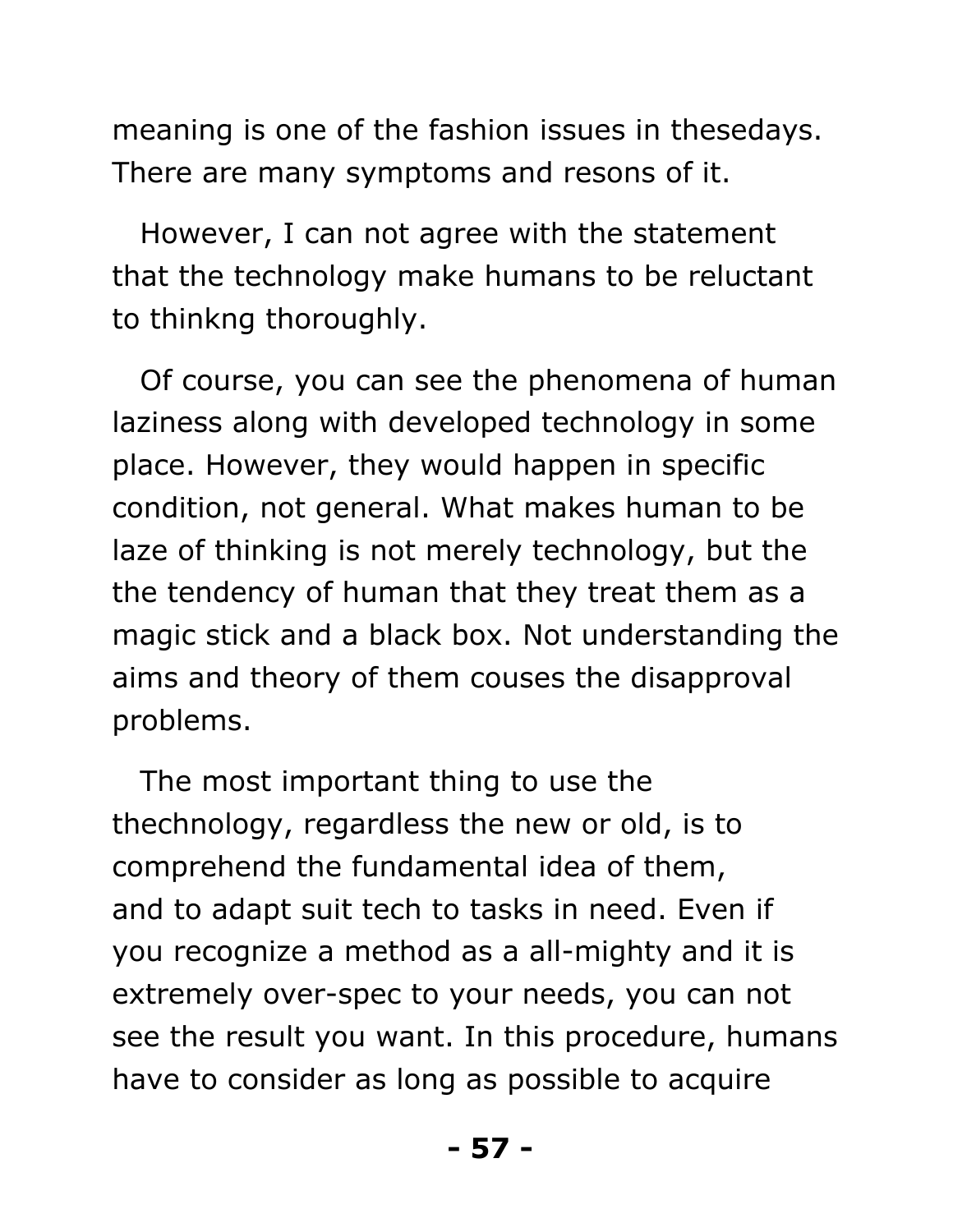adequate functions. Therefore, humans can not escape from using their brain.

In addition, the technology as it is do not vain automatically, the is created by humans. Thus, the more developed tech and the more you want a convenient life, the more you think and emmit your creativity to breakthrough some banal method sarcastically.

Consequently, if you are not passive to the new tech, but offensive to it, you would not lose your ability to think deeply. Furthermore, you may improve the ability by adopting it.

#### 50B**Reader Commentary for Essay Response – Score 2**

The language of this essay is what most clearly links it to the score point of 2. Amidst sporadic moments of clarity, this essay is marred by serious errors in grammar, usage, and mechanics that often interfere with meaning. It is unclear what the writer means when he or she states, "To be lazy for human in some meaning is one of the fashion issues in thesedays" or ". . . to adapt suit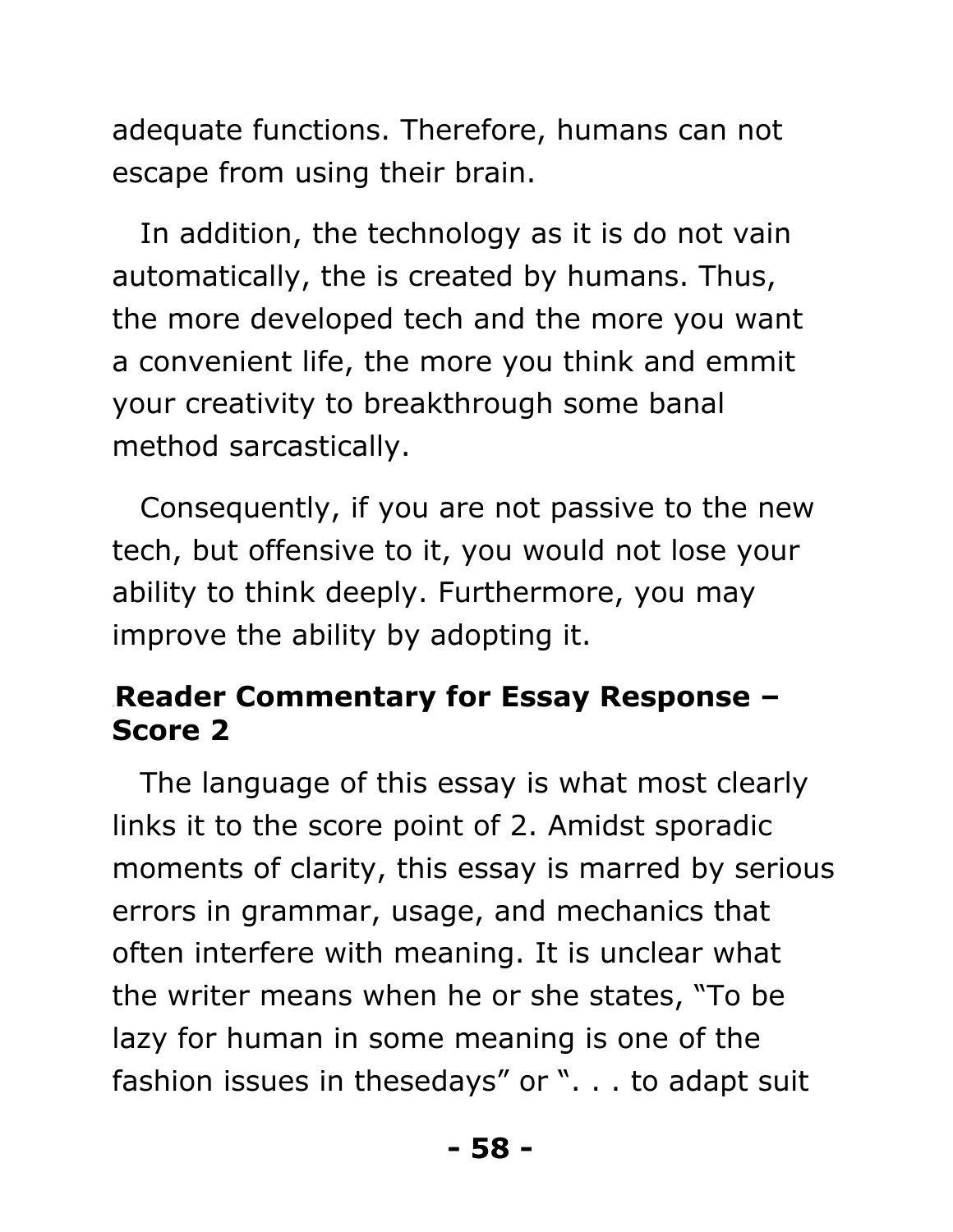tech to tasks in need." Despite such severe flaws, the writer has made an obvious attempt to respond to the prompt ("I can not agree with the statement that the technology make humans to be reluctant to thinking thoroughly") as well as an unclear attempt to support such an assertion ("Not understanding the aims and theory of them [technology] couses the disapproval problems" and "The most important thing to use the thechnology . . . is to comprehend the fundamental idea of them"). Holistically, the essay displays a seriously flawed but not fundamentally deficient attempt to develop and support its claims.

(Note: In this specific case, the analysis is tied directly to the language. As the language falters, so too does the analysis.)

#### **Essay Response – Score 1**

Humans have invented machines but they have forgot it and have started everything technically so clearly their thinking process is deterioating.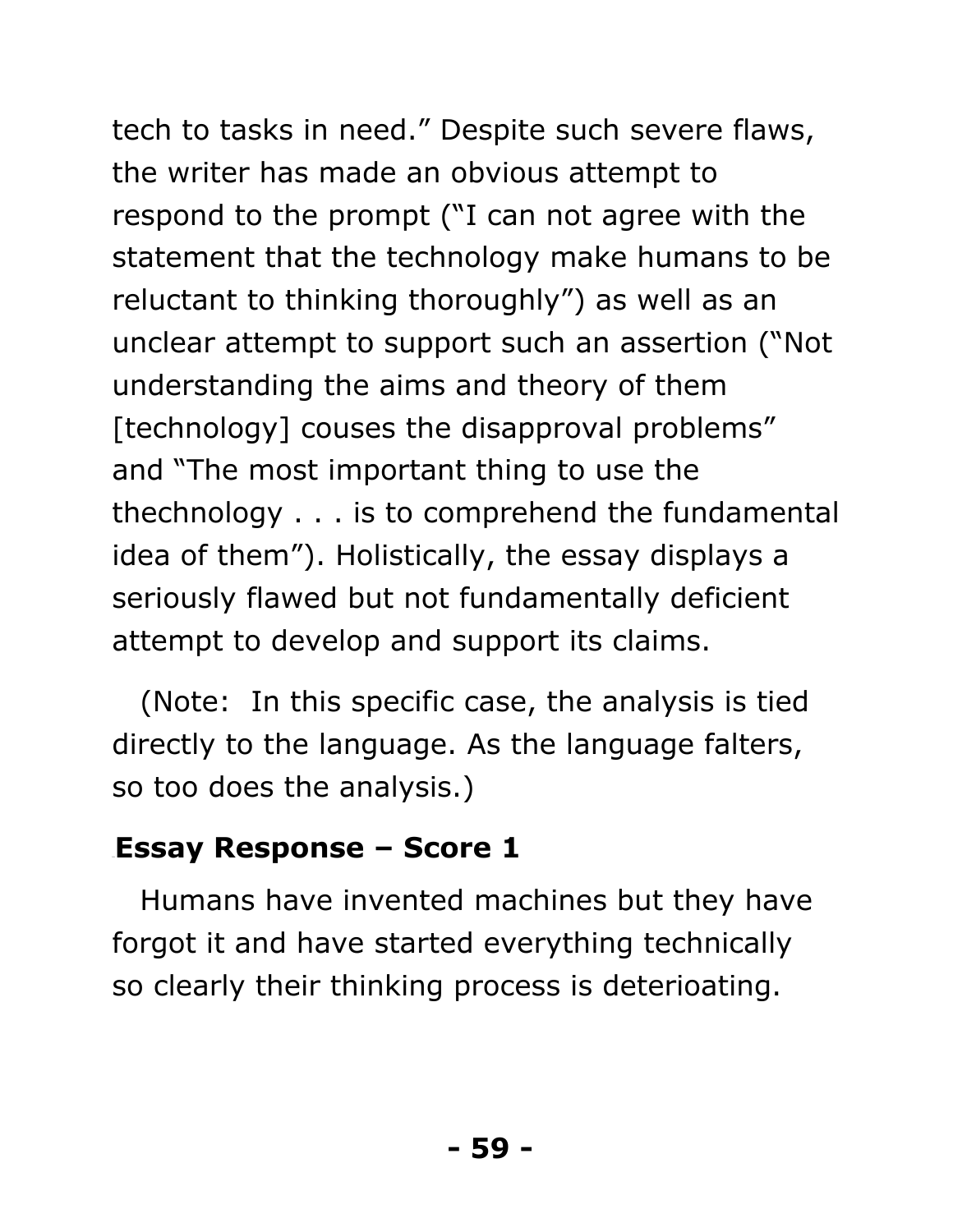#### 52B**Reader Commentary for Essay Response – Score 1**

The essay is clearly on topic, as evidenced by the writer's usage of the more significant terms from the prompt: "technically" (technologically), "humans," "thinking" (think), and "deteriorating" (deteriorate). Such usage is the only clear evidence of understanding. Meaning aside, the brevity of the essay (one sentence) clearly indicates the writer's inability to develop a response that addresses the specific instructions given ("Discuss the extent to which you agree or disagree with the statement above and explain your reasoning for the position you take").

The language, too, is clearly at the 1 level because the sentence fails to achieve coherence. The coherent phrases in this one-sentence response are those tied to the prompt "Humans have invented machines" and "their thinking process is deteriorating." Otherwise, the point made is unclear.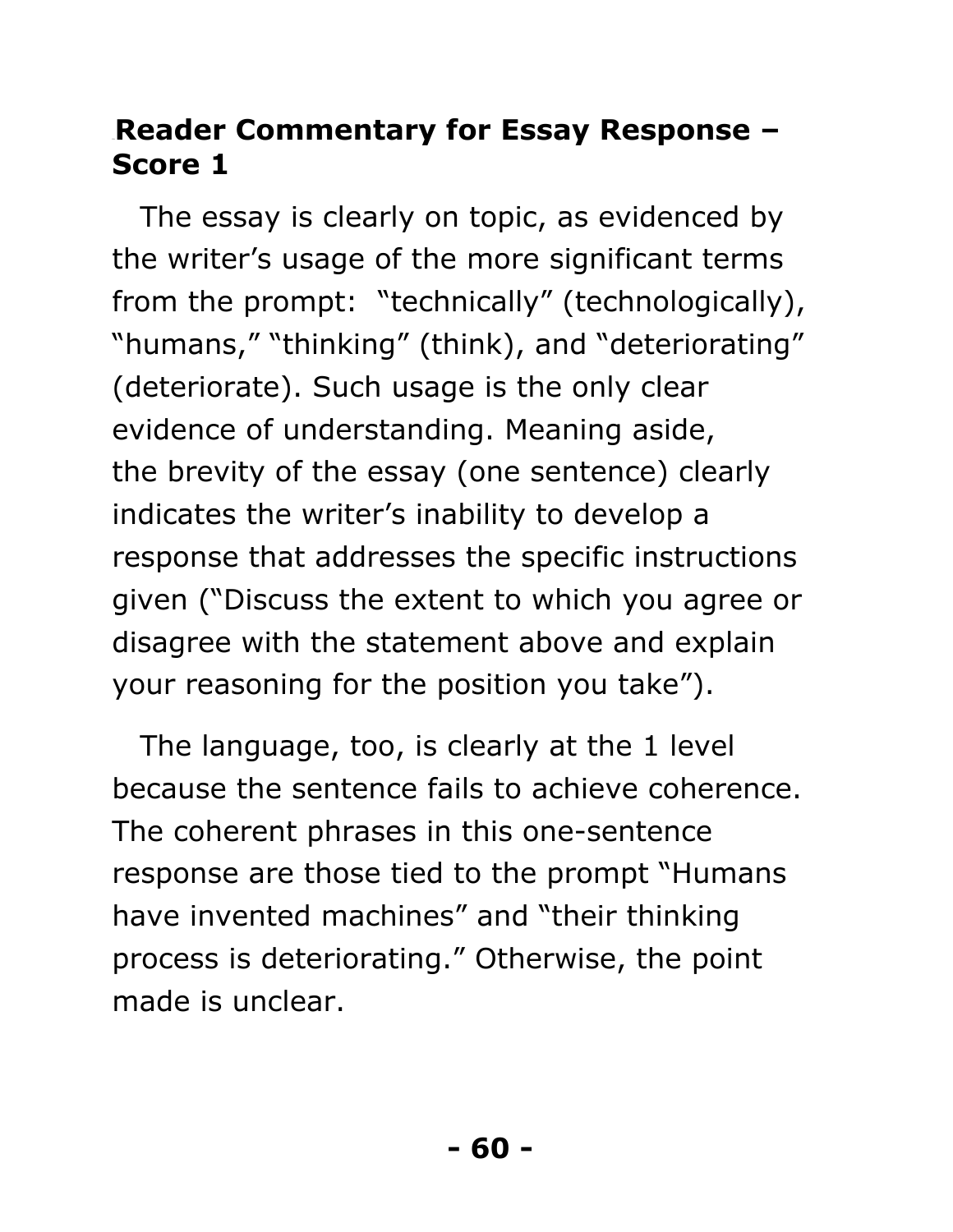# 8B**Analyze an Argument Task**

# **Understanding the Analyze an Argument Task**

The Analyze an Argument task assesses your ability to understand, analyze, and evaluate arguments according to specific instructions and to clearly convey your evaluation in writing. The task consists of a brief passage in which the author makes a case for some course of action or interpretation of events by presenting claims backed by reasons and evidence. Your task is to discuss the logical soundness of the author's case according to the specific instructions by critically examining the line of reasoning and use of evidence. This task requires you to read the argument and instructions very carefully. You might want to read them more than once and possibly make brief notes about points you want to develop more fully in your response.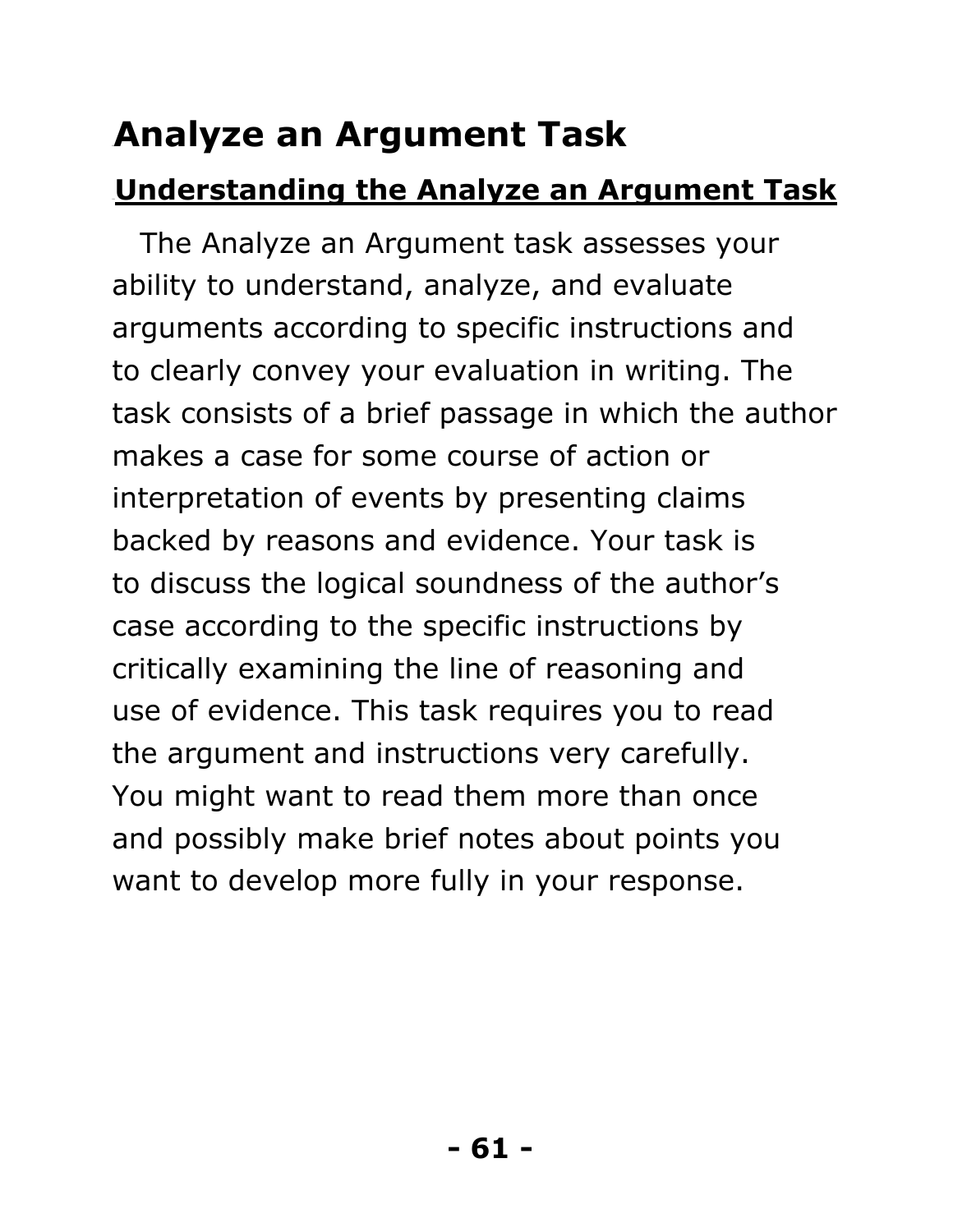In reading the argument, you should pay special attention to the following elements:

- 1. What is offered as evidence, support, or proof
- 2. What is explicitly stated, claimed, or concluded
- 3. What is assumed or supposed, perhaps without justification or proof
- 4. What is not stated, but necessarily follows from what is stated

In addition, you should consider the *structure* of the argument—the way in which these elements are linked together to form a *line of reasoning*; that is, you should recognize the separate, sometimes implicit steps in the thinking process and consider whether the movement from each one to the next is logically sound. In tracing this line of reasoning, look for transition words and phrases that suggest that the author is attempting to make a logical connection (e.g., *however, thus, therefore, evidently, hence, in conclusion*).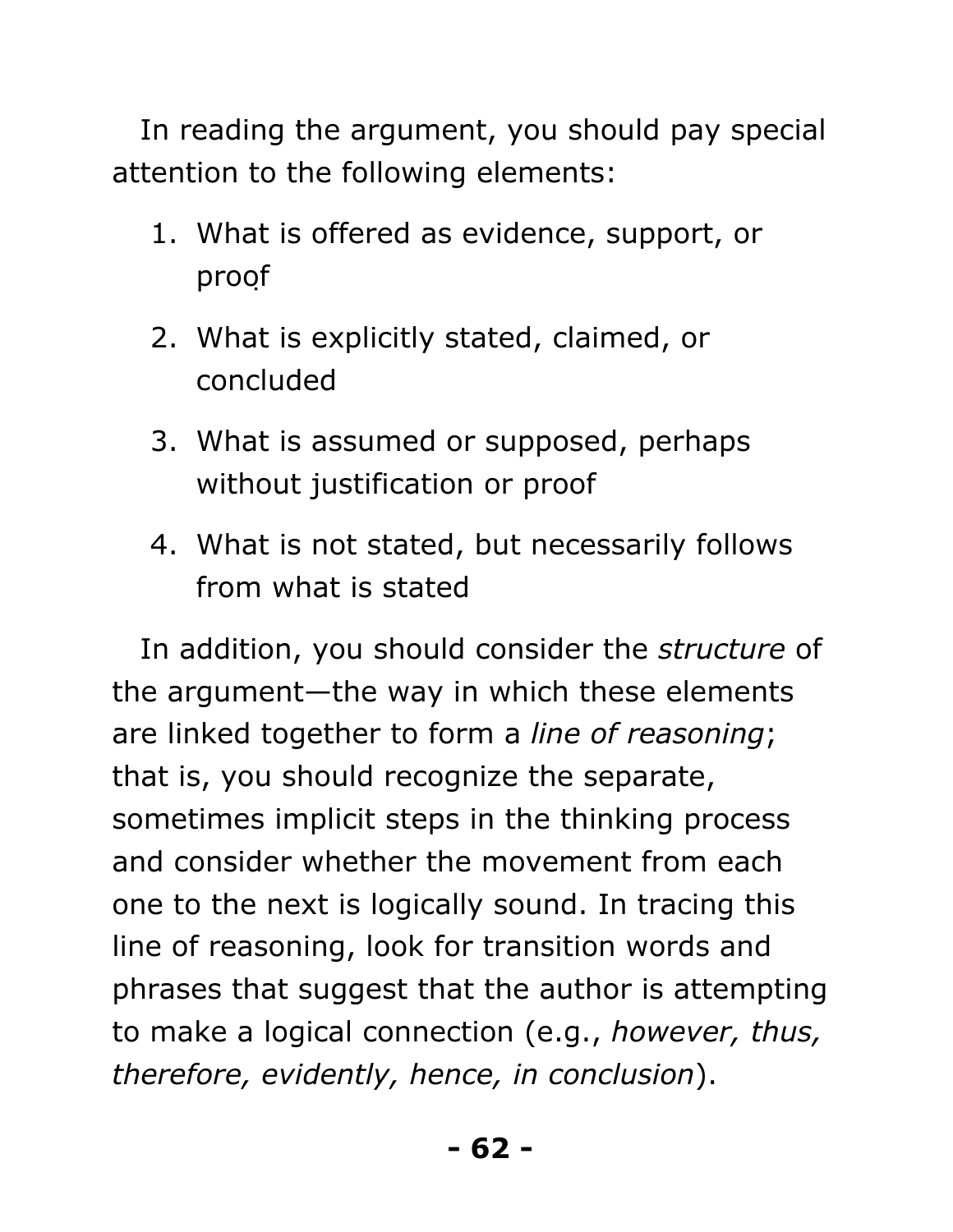An important part of performing well on the Analyze an Argument task is remembering what you are *not* being asked to do. You are not being asked to discuss whether the statements in the argument are true or accurate. You are not being asked to agree or disagree with the position stated. You are not being asked to express your own views on the subject being discussed (as you were in the Analyze an Issue task). Instead, you are being asked to evaluate the logical soundness of an argument of another writer according to specific instructions and, in doing so, to demonstrate the critical thinking and analytical writing skills that university faculty consider important for success in graduate school.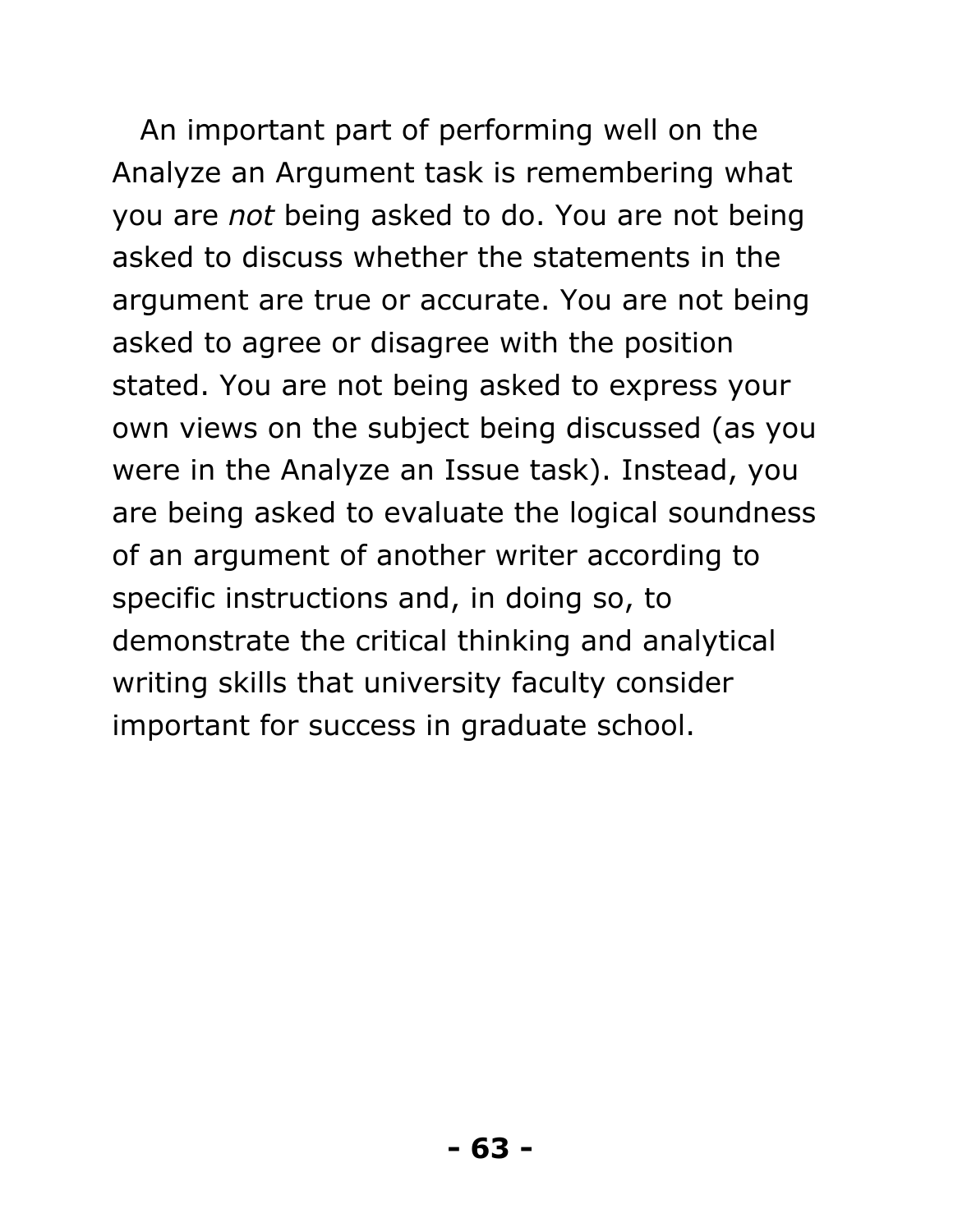It is important that you address the argument according to the specific instructions. The specific instructions might ask you to do the following:

- 1. Discuss what specific evidence is needed to evaluate the argument and explain how the evidence would weaken or strengthen the argument.
- 2. Discuss the unstated assumptions of the argument, how the argument depends on the assumptions, and what the implications are if the assumptions prove unwarranted.
- 3. Discuss what questions would need to be answered in order to evaluate the argument's soundness or validity properly.
- 4. Discuss what alternative explanations could challenge the argument's explanation of a certain phenomenon and demonstrate how the alternatives would do so.
- 5. Discuss what questions would need to be answered in order to properly evaluate the argument's soundness or validity.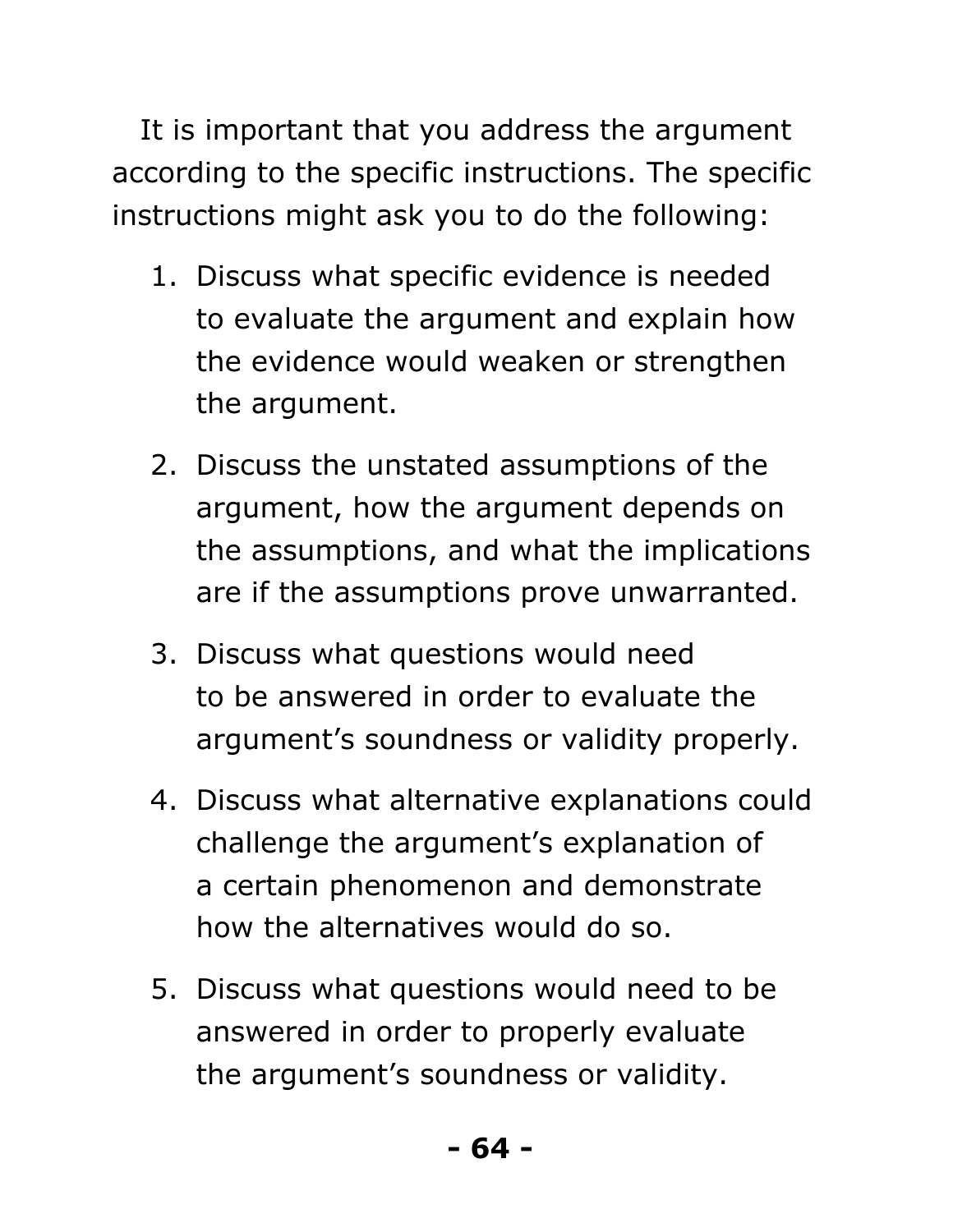Evaluate an Argument is primarily a criticalthinking task requiring a written response. Consequently, the analytical skills displayed in your evaluation carry great weight in determining your score; however, the clarity with which you convey ideas is also important to your overall score.

#### **Understanding the Context for Writing: Purpose and Audience**

The purpose of the task is to see how well equipped you are to insightfully evaluate an argument written by someone else and to effectively communicate your evaluation in writing to an academic audience. Your audience consists of GRE readers who are carefully trained to apply the scoring criteria identified in GRE Scoring Guide: Analyze an Argument on page  $114.$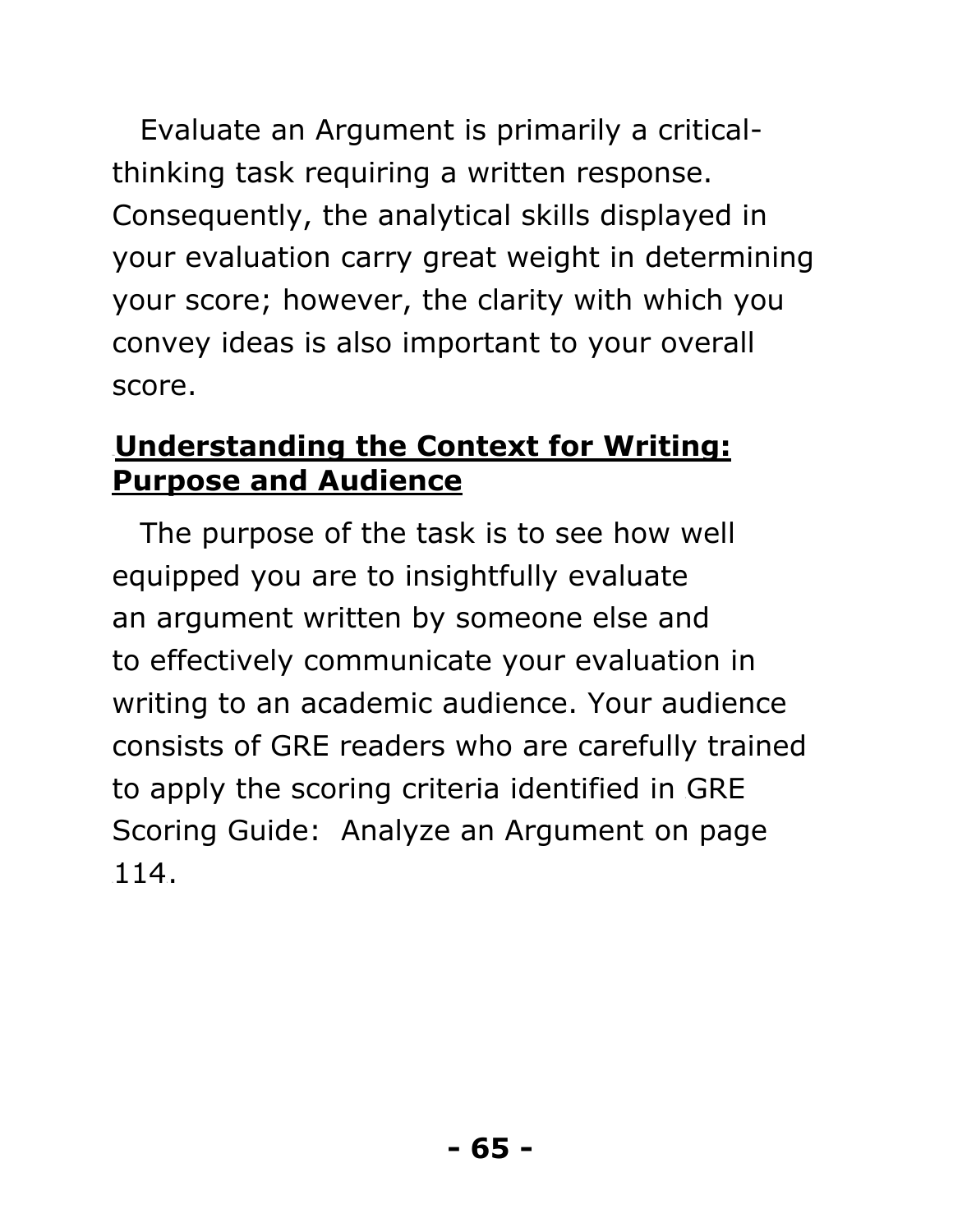To get a clearer idea of how GRE readers apply the Analyze an Argument scoring criteria to actual essays, you should review scored sample Analyze an Argument essay responses and readers' commentaries. The sample responses, particularly at the 5 and 6 score levels, will show you a variety of successful strategies for organizing and developing an insightful evaluation. The readers' commentaries discuss specific aspects of analytical writing, such as cogency of ideas, development and support, organization, syntactic variety, and facility with language. These commentaries will point out aspects that are particularly effective and insightful as well as any that detract from the overall effectiveness of the responses.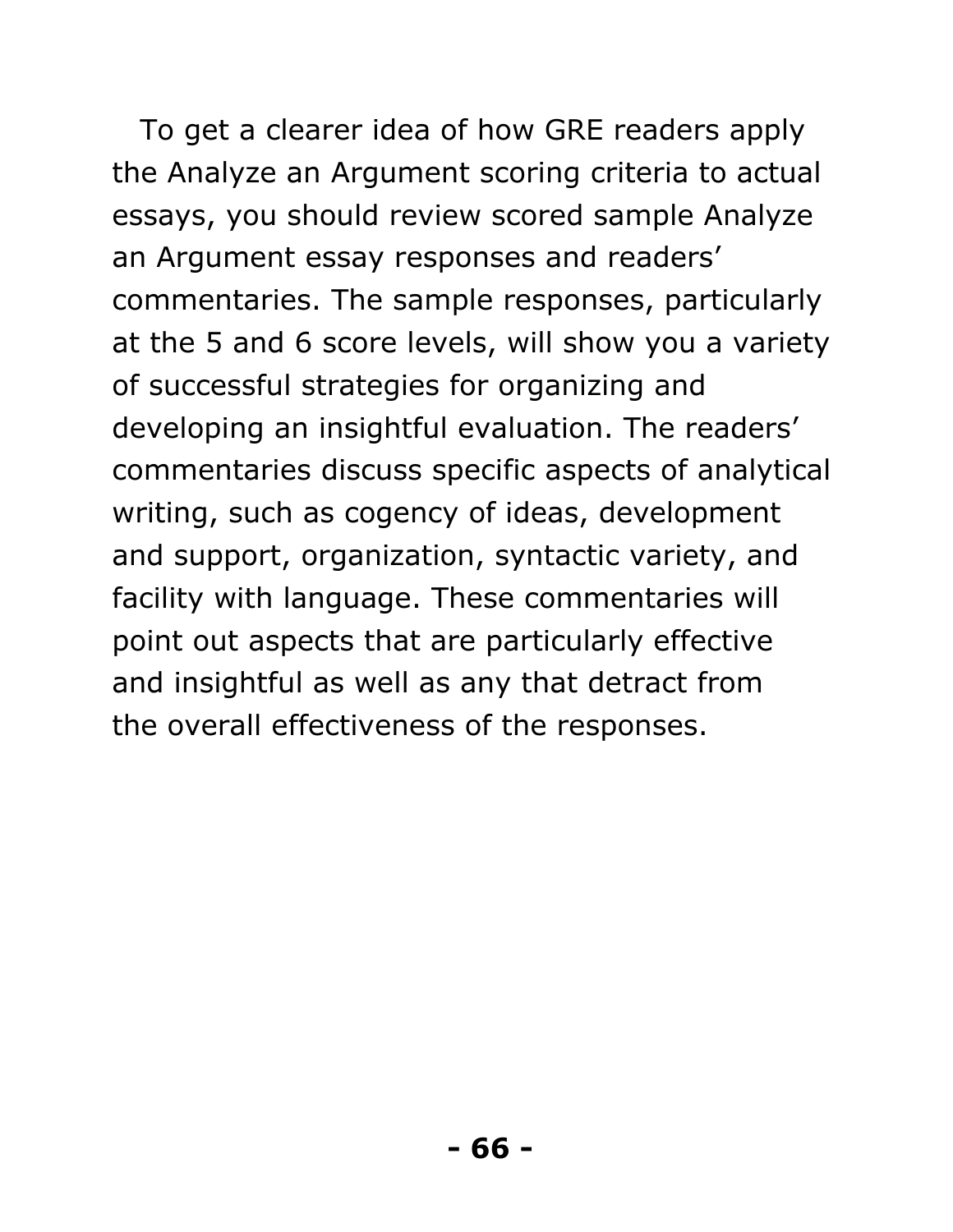# **Preparing for the Analyze an Argument Task**

Because the Analyze an Argument task is meant to assess analytical writing and informal reasoning skills that you have developed throughout your education, it has been designed so as not to require any specific course of study or to advantage students with a particular type of training. Many college textbooks on rhetoric and composition have sections on informal logic and critical thinking that might prove helpful, but even these might be more detailed and technical than the task requires. You will not be expected to know methods of analysis or technical terms. For instance, in one topic an elementary school principal might conclude that the new playground equipment has improved student attendance because absentee rates have declined since it was installed. You will not need to see that the principal has committed the *post hoc, ergo propter hoc* fallacy; you will simply need to see that there are other possible explanations for the improved attendance, to offer some commonsense examples, and perhaps to suggest what would be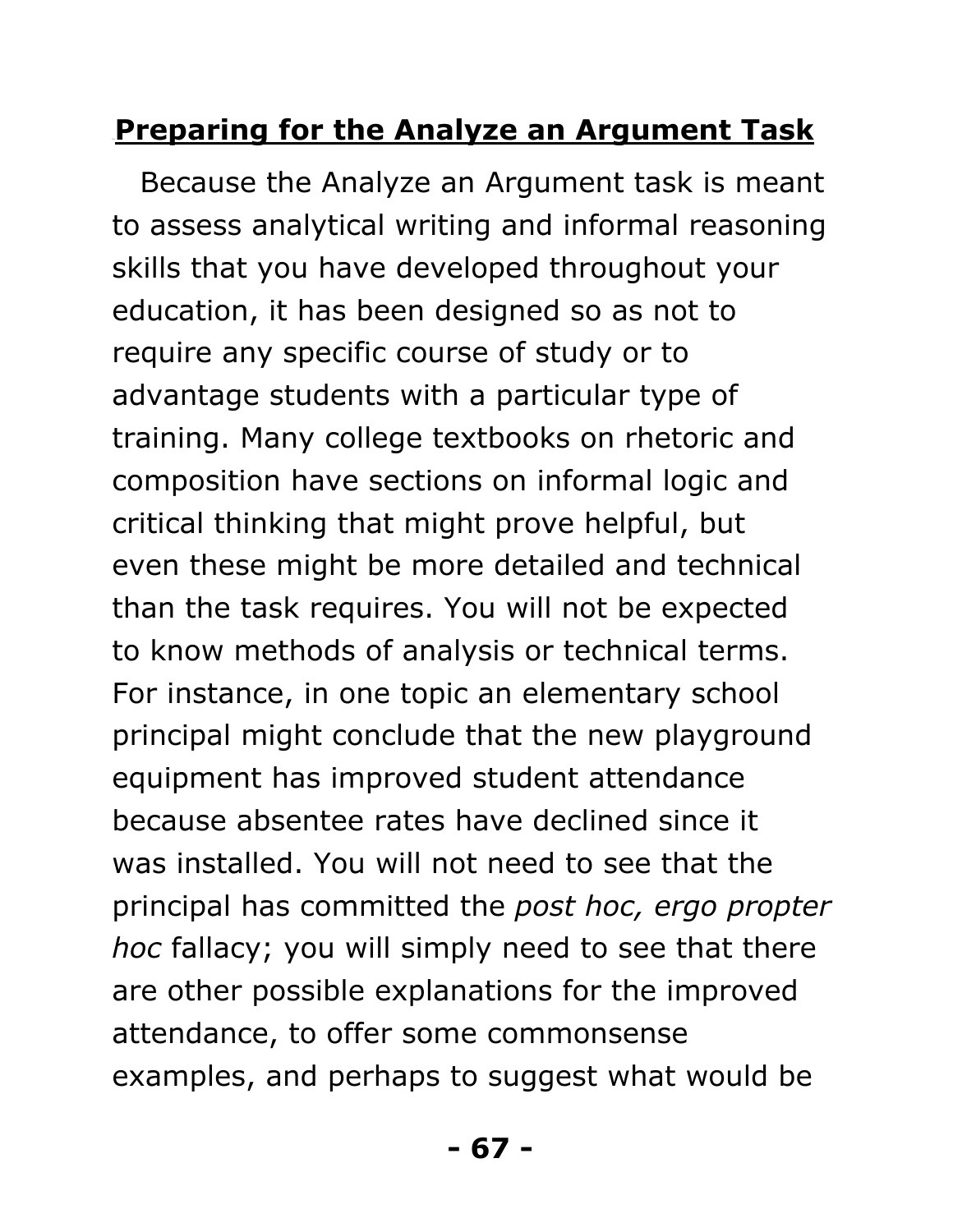necessary to verify the conclusion. For instance, absentee rates might have decreased because the climate was milder. This would have to be ruled out in order for the principal's conclusion to be valid.

Although you do not need to know special analytical techniques and terminology, you should be familiar with the directions for the Analyze an Argument task and with certain key concepts, including the following:

- 1. Alternative explanation: A possible competing version of what might have caused the events in question; an alternative explanation that undercuts or qualifies the original explanation because it too can account for the observed facts
- 2. Analysis: The process of breaking something (e.g., an argument) down into its component parts in order to understand how they work together to make up the whole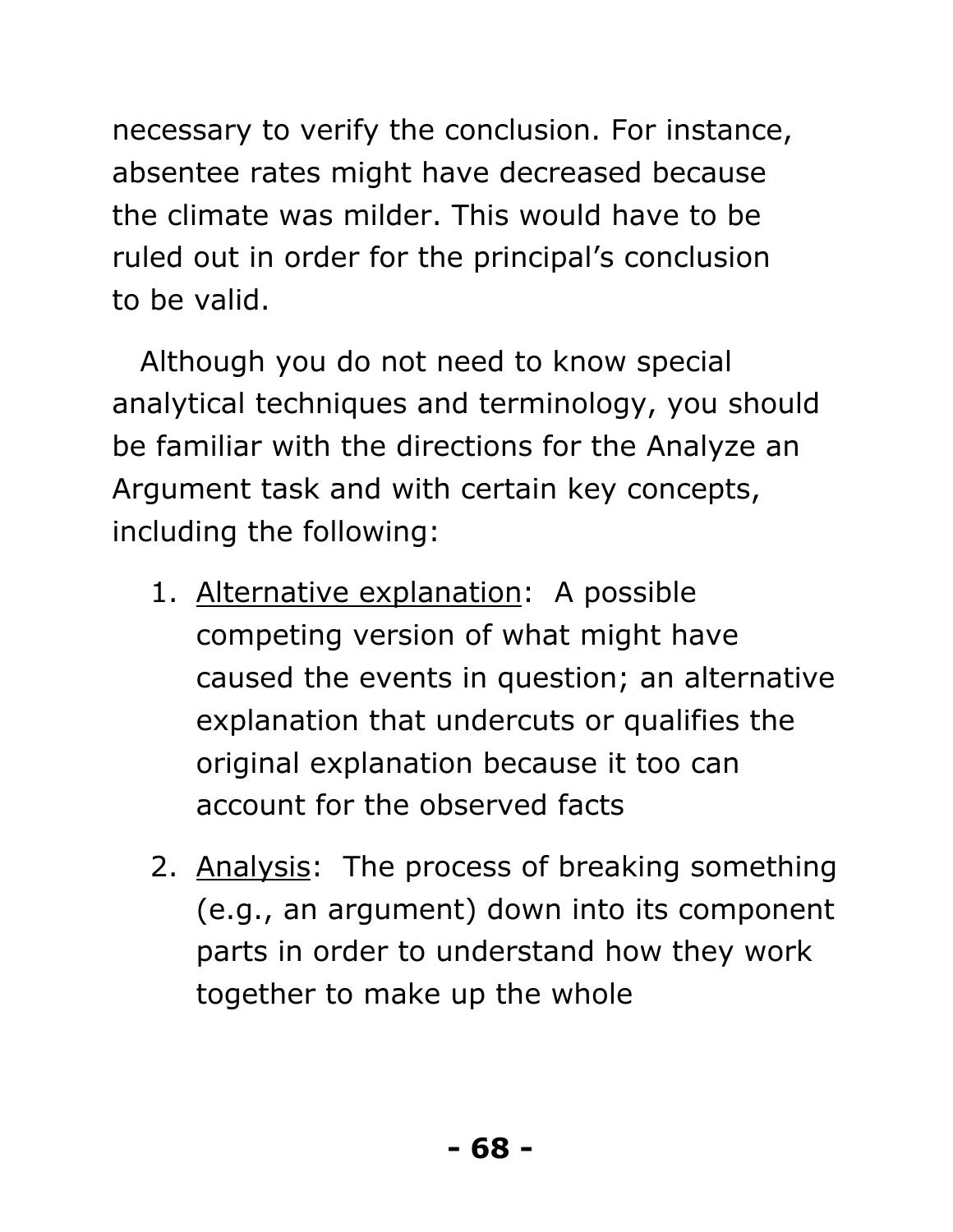- 3. Argument: A claim or a set of claims with reasons and evidence offered as support; a line of reasoning meant to demonstrate the truth or falsehood of something
- 4. Assumption: A belief, often unstated or unexamined, that someone must hold in order to maintain a particular position; something that is taken for granted but that must be true in order for the conclusion to be true
- 5. Conclusion: The end point reached by a line of reasoning, valid if the reasoning is sound; the resulting assertion
- 6. Counterexample: An example, real or hypothetical, that refutes or disproves a statement in the argument
- 7. Evaluation: An assessment of the quality of evidence and reasons in an argument and of the overall merit of an argument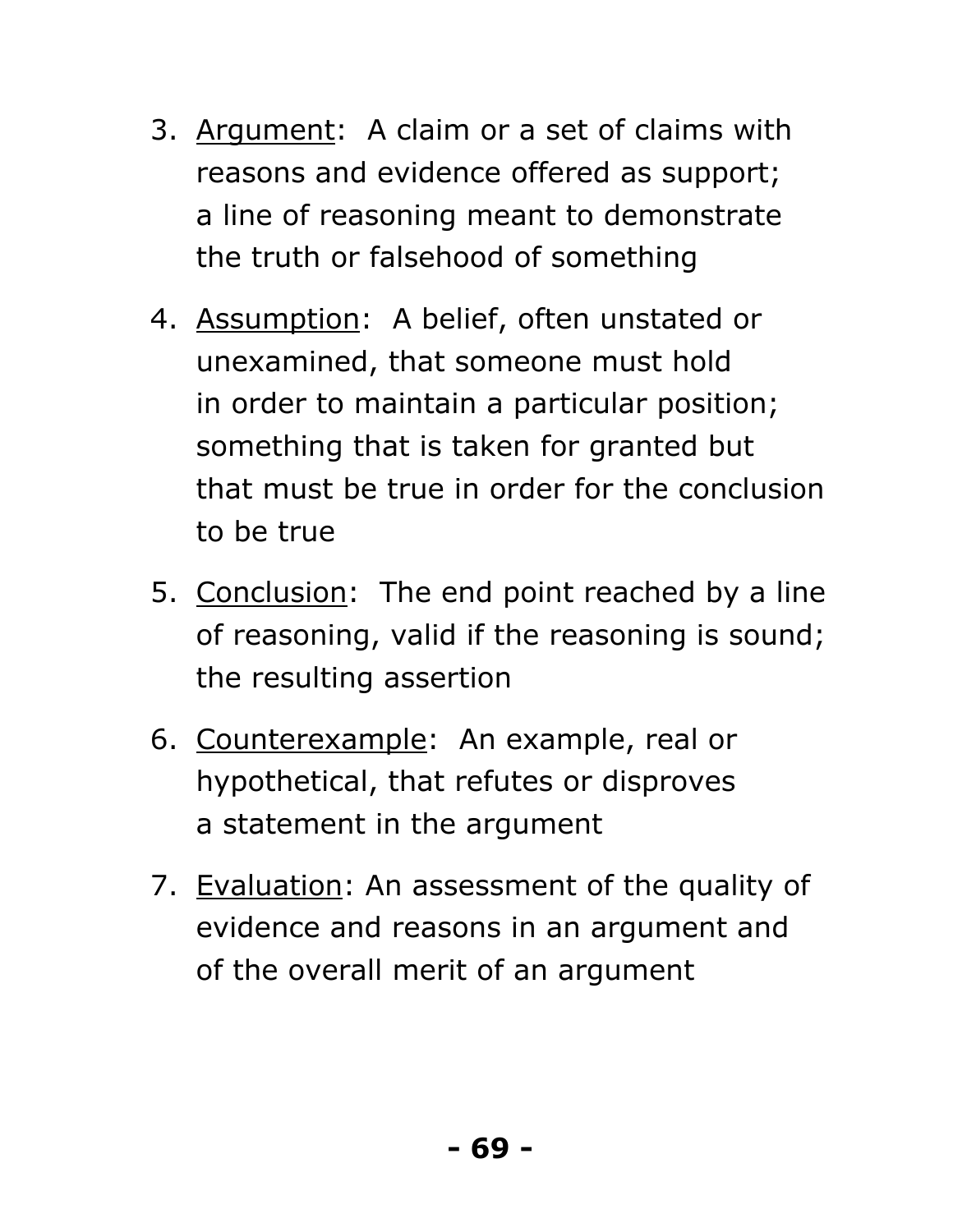An excellent way to prepare for the Analyze an Argument task is to practice writing on some of the published Analyze an Argument topics. There is no one way to practice that is best for everyone. Some prefer to start practicing without adhering to the 30-minute time limit. Others prefer to practice by taking practice tests under the same timed conditions as the actual test. If you follow this approach, take all the time you need to evaluate the argument. No matter which approach you take, you should do the following:

- 1. Carefully read the argument and the specific instructions—you might want to read them over more than once.
- 2. Identify as many of the argument's claims, conclusions, and underlying assumptions as possible, and evaluate their quality.
- 3. Think of as many alternative explanations and counterexamples as you can.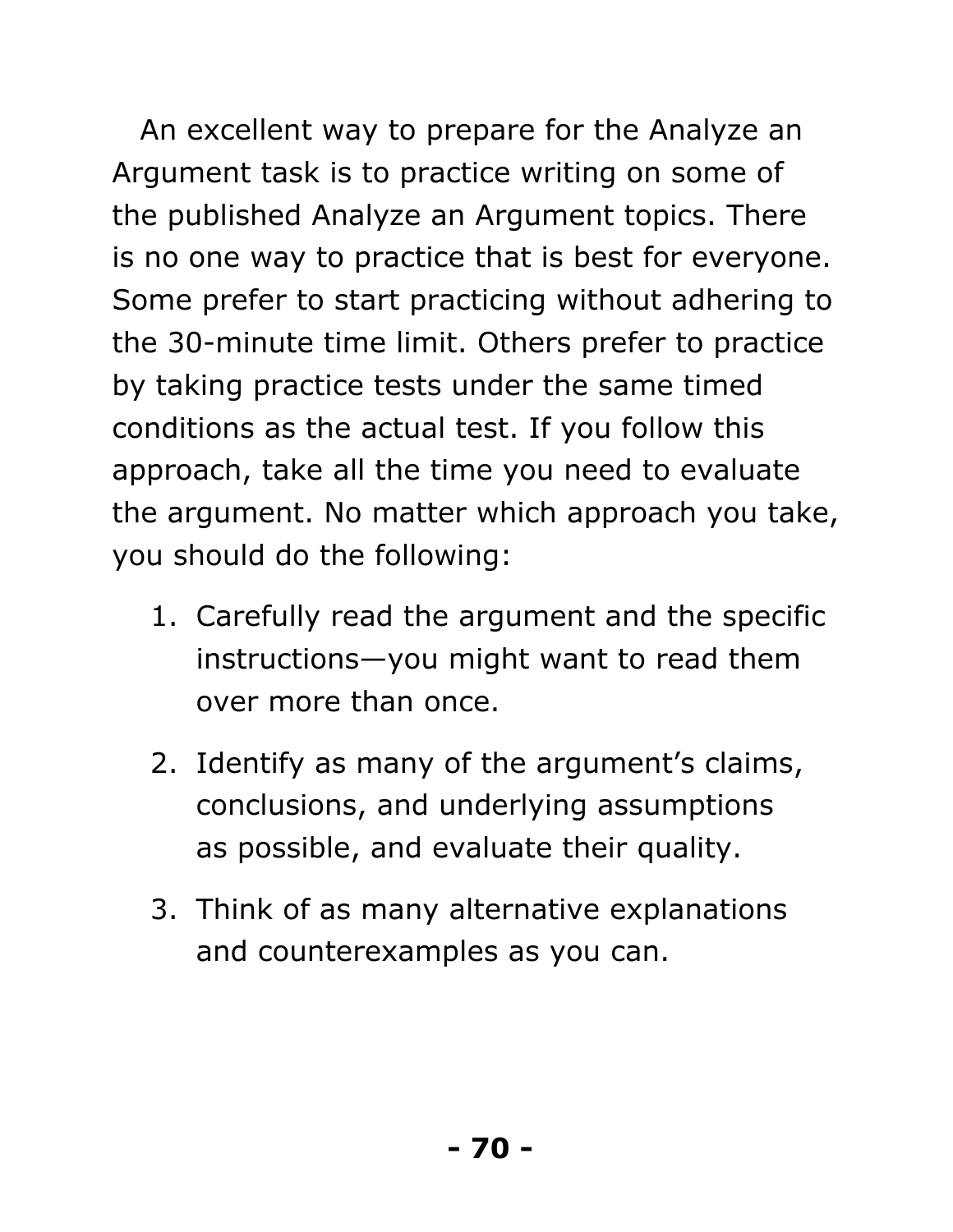- 4. Think of what specific additional evidence might weaken or lend support to the claims.
- 5. Ask yourself what changes in the argument would make the reasoning more sound.

Write down each of these thoughts as a brief note. When you've gone as far as you can with your evaluation, look over the notes and put them in a good order for discussion (perhaps by numbering them). Then write an evaluation according to the specific instructions by fully developing each of your points in turn. Even if you choose not to write a full essay response, you should find it very helpful to practice evaluating a few of the arguments and sketching out your responses. When you become quicker and more confident, you should practice writing some Analyze an Argument responses within the 30-minute time limit so that you will have a good sense of how to pace yourself in the actual test. For example, you will not want to discuss one point so exhaustively or to provide so many equivalent examples that you run out of time to make your other main points.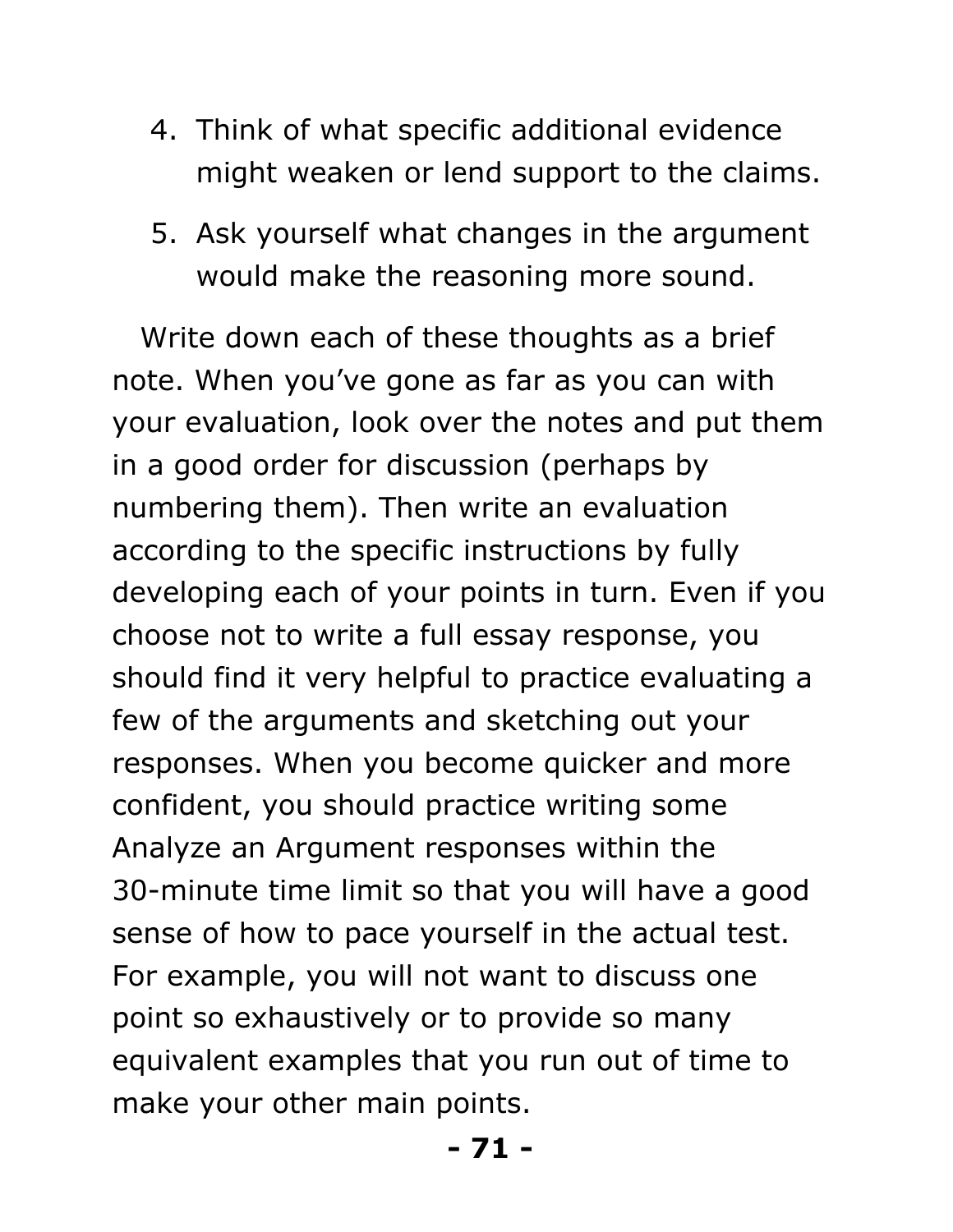You might want to get feedback on your response(s) from a writing instructor, philosophy teacher, or someone who emphasizes critical thinking in his or her course. It can also be very informative to trade papers on the same topic with fellow students and discuss one another's responses in terms of the scoring guide. Focus not so much on giving the "right scores" as on seeing how the papers meet or miss the performance standards for each score point and what you therefore need to do to improve.

#### **How to Interpret Numbers, Percentages, and Statistics in Argument Topics**

Some arguments contain numbers, percentages, or statistics that are offered as evidence in support of the argument's conclusion. For example, an argument might claim that a certain community event is less popular this year than it was last year because only 100 people attended this year in comparison with 150 last year, a 33 percent decline in attendance. It is important to remember that you are not being asked to do a mathematical task with the numbers, percentages, or statistics.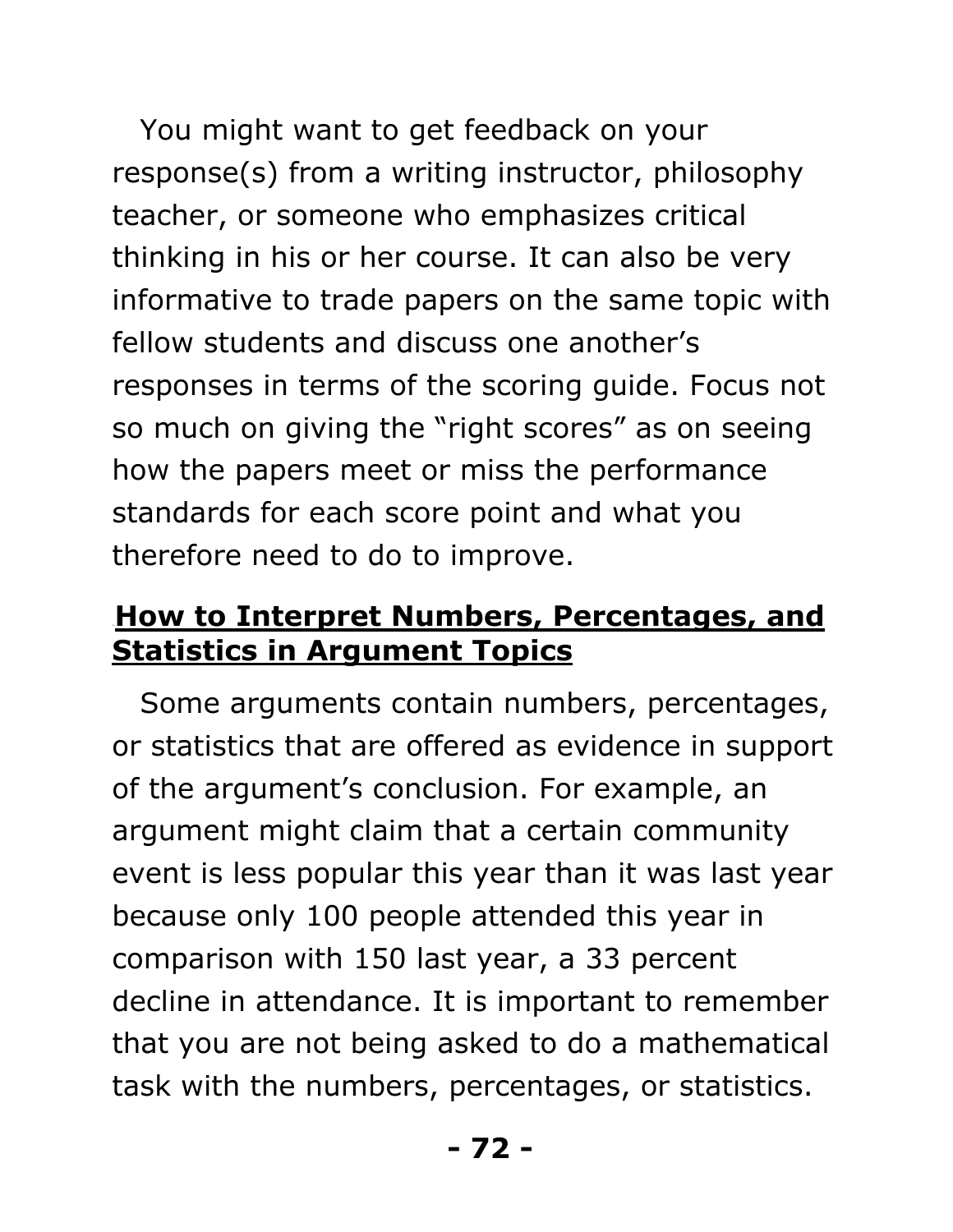# Instead, you should evaluate this information as

evidence intended to support the conclusion. In this example, the conclusion is that a community event has become less popular. You should ask yourself: Does the difference between 100 people and 150 people support that conclusion? Note that, in this case, there are other possible explanations; for example, the weather might have been much worse this year, this year's event might have been held at an inconvenient time, the cost of the event might have gone up this year, or there might have been another popular event this year at the same time. Each of these could explain the difference in attendance and thus would weaken the conclusion that the event was "less popular." Similarly, percentages might support or weaken a conclusion, depending on what actual numbers the percentages represent. Consider the claim that the drama club at a school deserves more funding because its membership has increased by 100 percent. This 100 percent increase could be significant if there had been 100 members and now there are 200 members, whereas the increase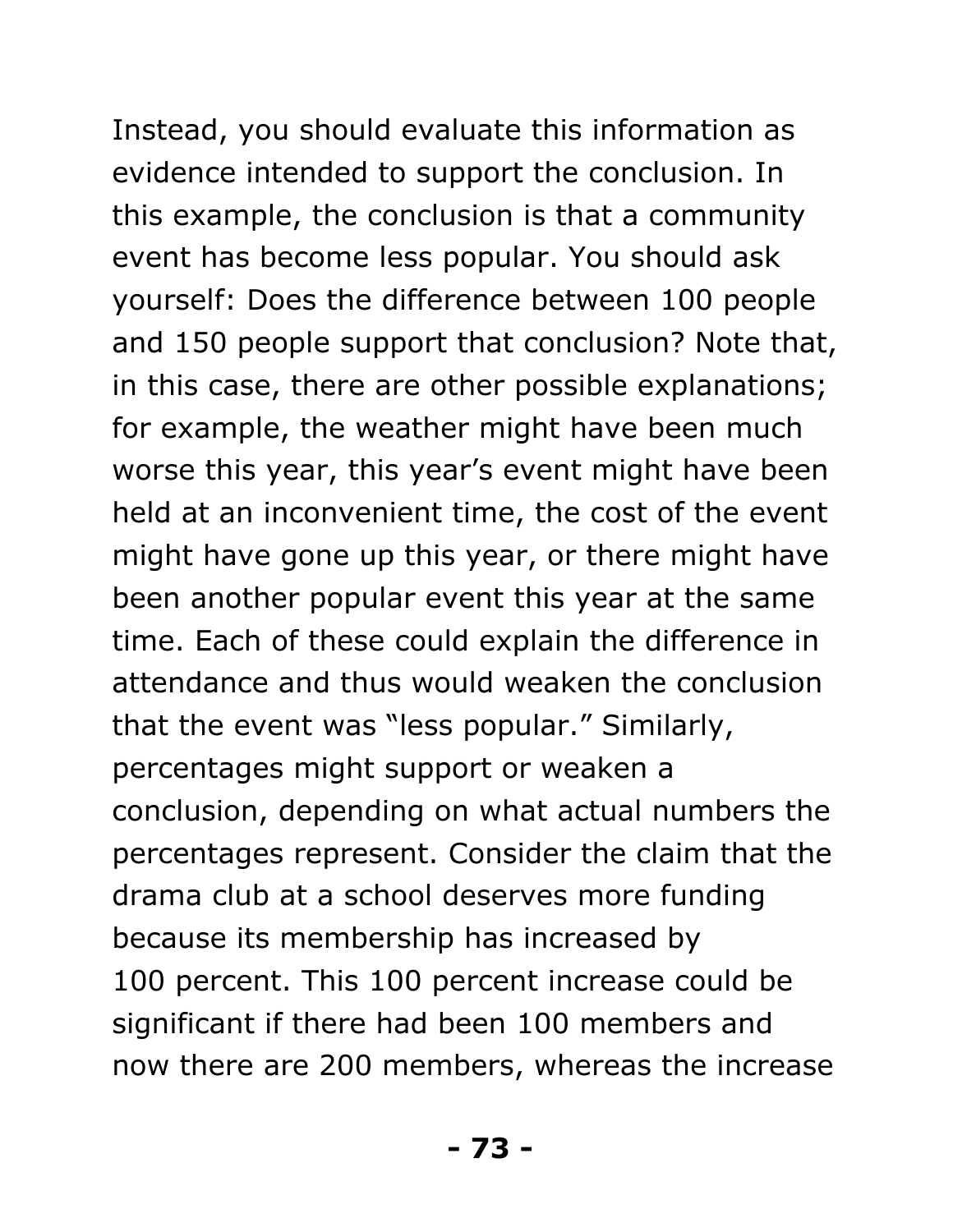would be much less significant if there had been 5 members and now there are 10. Remember that any numbers, percentages, or statistics in Analyze an Argument tasks are used only as evidence in support of a conclusion, and you should always consider whether they actually support the conclusion.

#### **The Form of Your Response**

You are free to organize and develop your response in any way that you think will effectively communicate your evaluation of the argument. Your response may, but need not, incorporate particular writing strategies learned in English composition or writing-intensive college courses. GRE readers will not be looking for a particular developmental strategy or mode of writing. In fact, when GRE readers are trained, they review hundreds of Analyze an Argument responses that, although highly diverse in content and form, display similar levels of critical thinking and analytical writing. Readers will see, for example, some essays at the 6 score level that begin by briefly summarizing the argument and then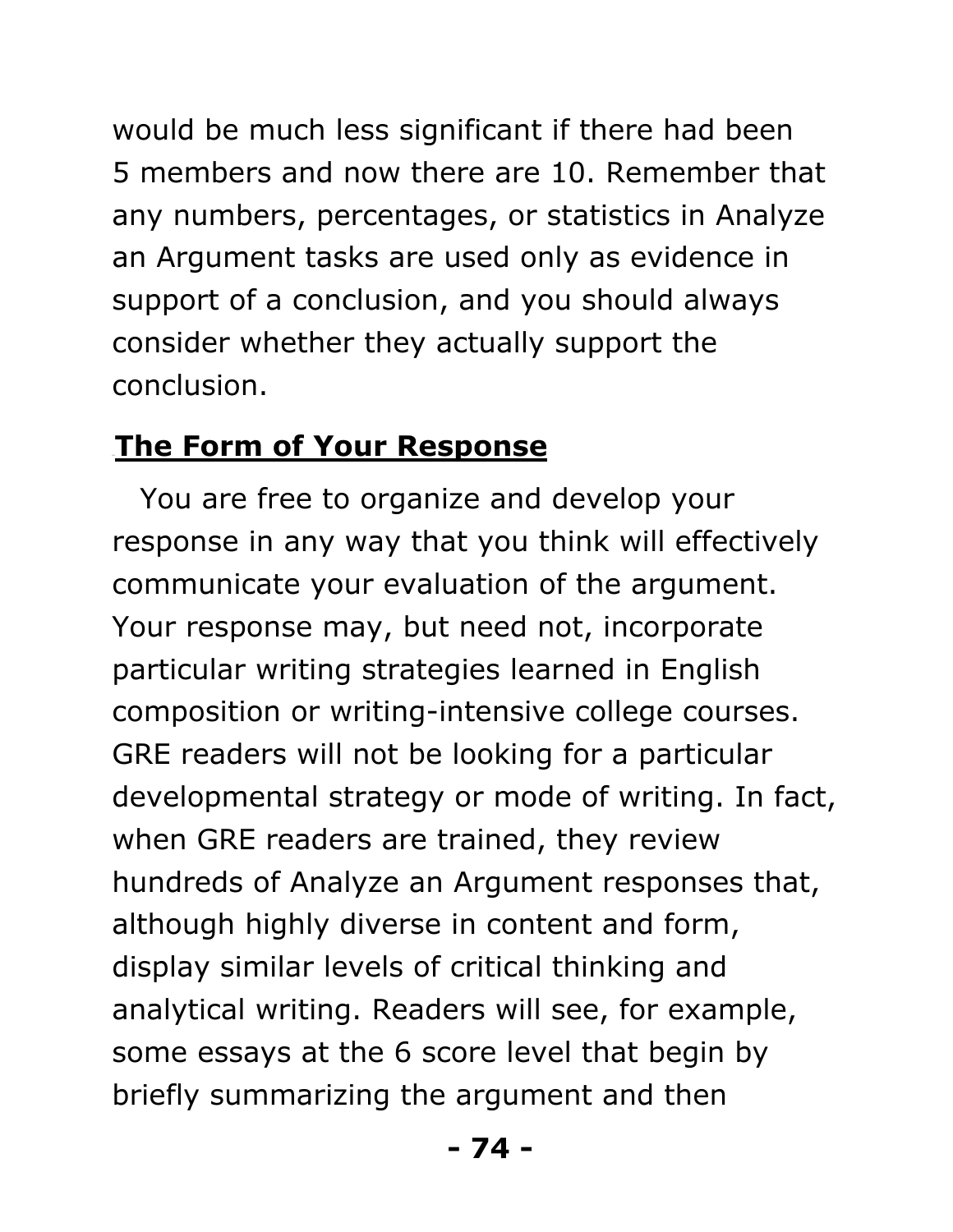explicitly stating and developing the main points of the evaluation. The readers know that a writer can earn a high score by developing several points in an evaluation or by identifying a central feature in the argument and developing that evaluation extensively. You might want to look at the sample Analyze an Argument responses, particularly at the 5 and 6 score levels, to see how other writers have successfully developed and organized their responses.

You should make choices about format and organization that you think support and enhance the overall effectiveness of your evaluation. This means using as many or as few paragraphs as you consider appropriate for your response—for example, creating a new paragraph when your discussion shifts to a new point of evaluation. You might want to organize your evaluation around the structure of the argument itself, discussing the argument line by line. Or you might want to first point out a central questionable assumption and then move on to discuss related weaknesses in the argument's line of reasoning. Similarly, you might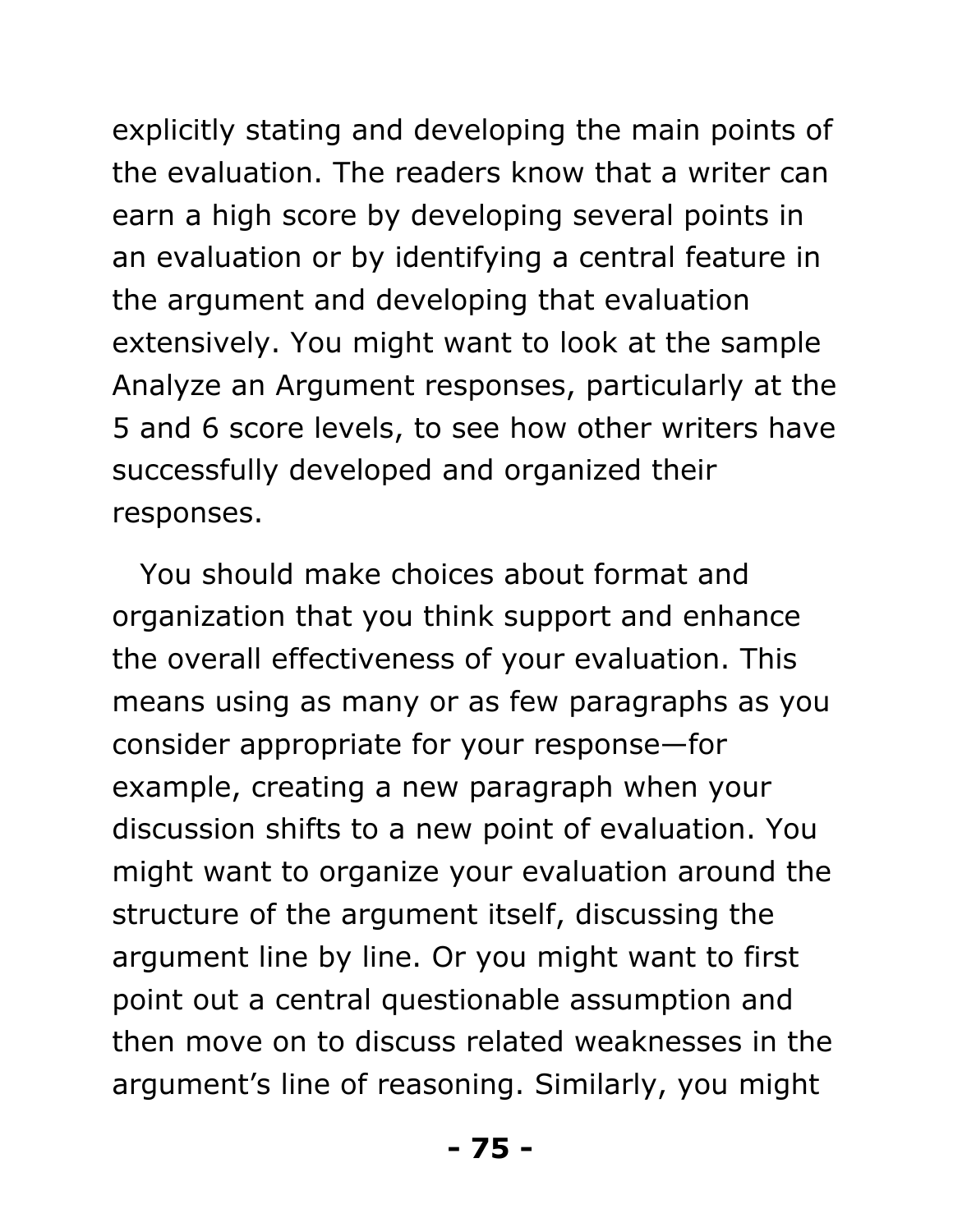# want to use examples if they help illustrate an

important point in your evaluation or move your discussion forward. (Remember, however, that, in terms of your ability to perform the Analyze an Argument task effectively, it is your critical thinking and analytical writing, not your ability to come up with examples, that are being assessed.) What matters is not the form the response takes, but how insightfully you evaluate the argument and how articulately you communicate your evaluation to academic readers within the context of the task.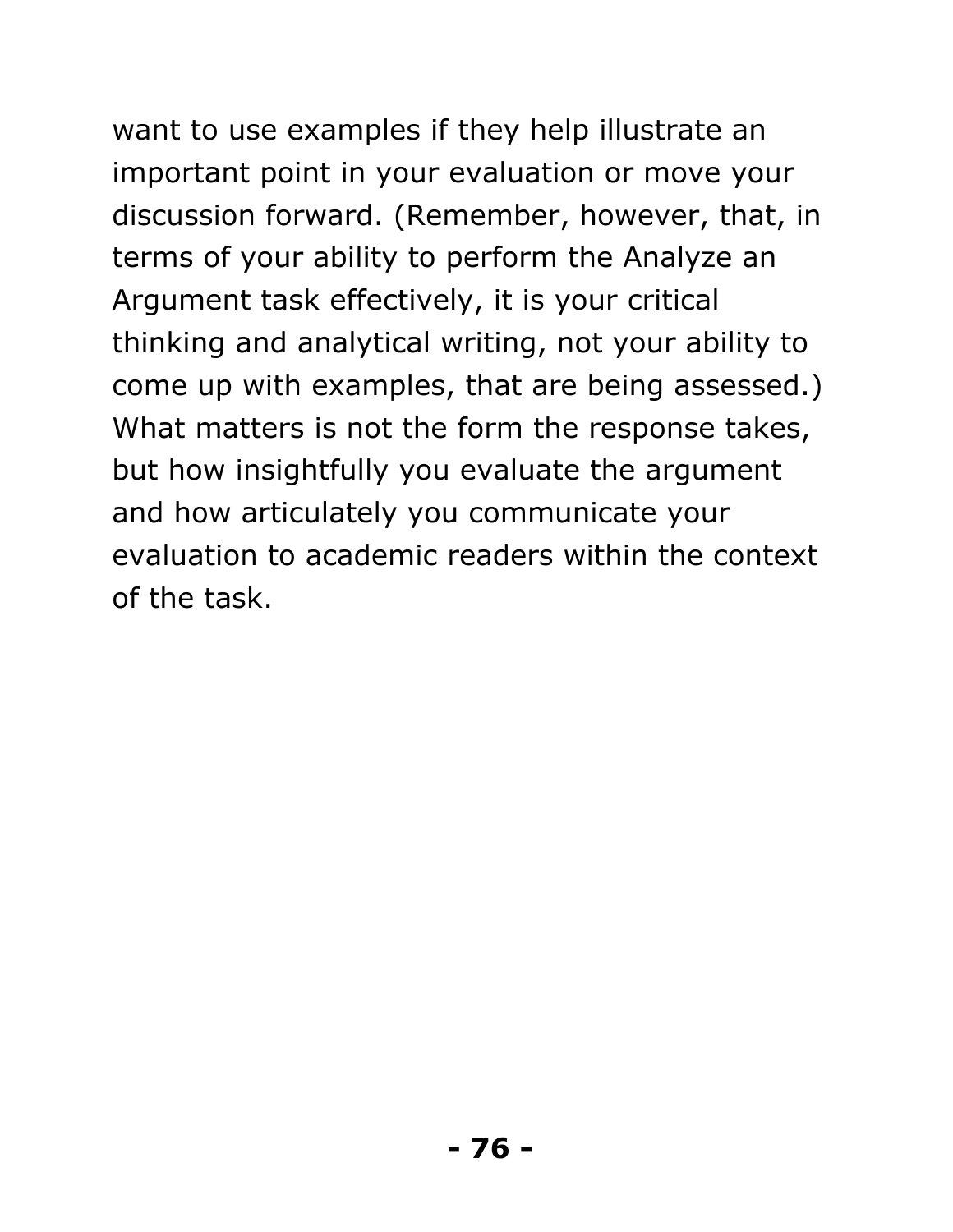# **<u>Sample Analyze an Argument Task</u>**

In surveys Mason City residents rank water sports (swimming, boating, and fishing) among their favorite recreational activities. The Mason River flowing through the city is rarely used for these pursuits, however, and the city park department devotes little of its budget to maintaining riverside recreational facilities. For years there have been complaints from residents about the quality of the river's water and the river's smell. In response, the state has recently announced plans to clean up Mason River. Use of the river for water sports is, therefore, sure to increase. The city government should for that reason devote more money in this year's budget to riverside recreational facilities.

Write a response in which you examine the stated and unstated assumptions of the argument. Be sure to explain how the argument depends on the assumptions and what the implications are if the assumptions prove unwarranted.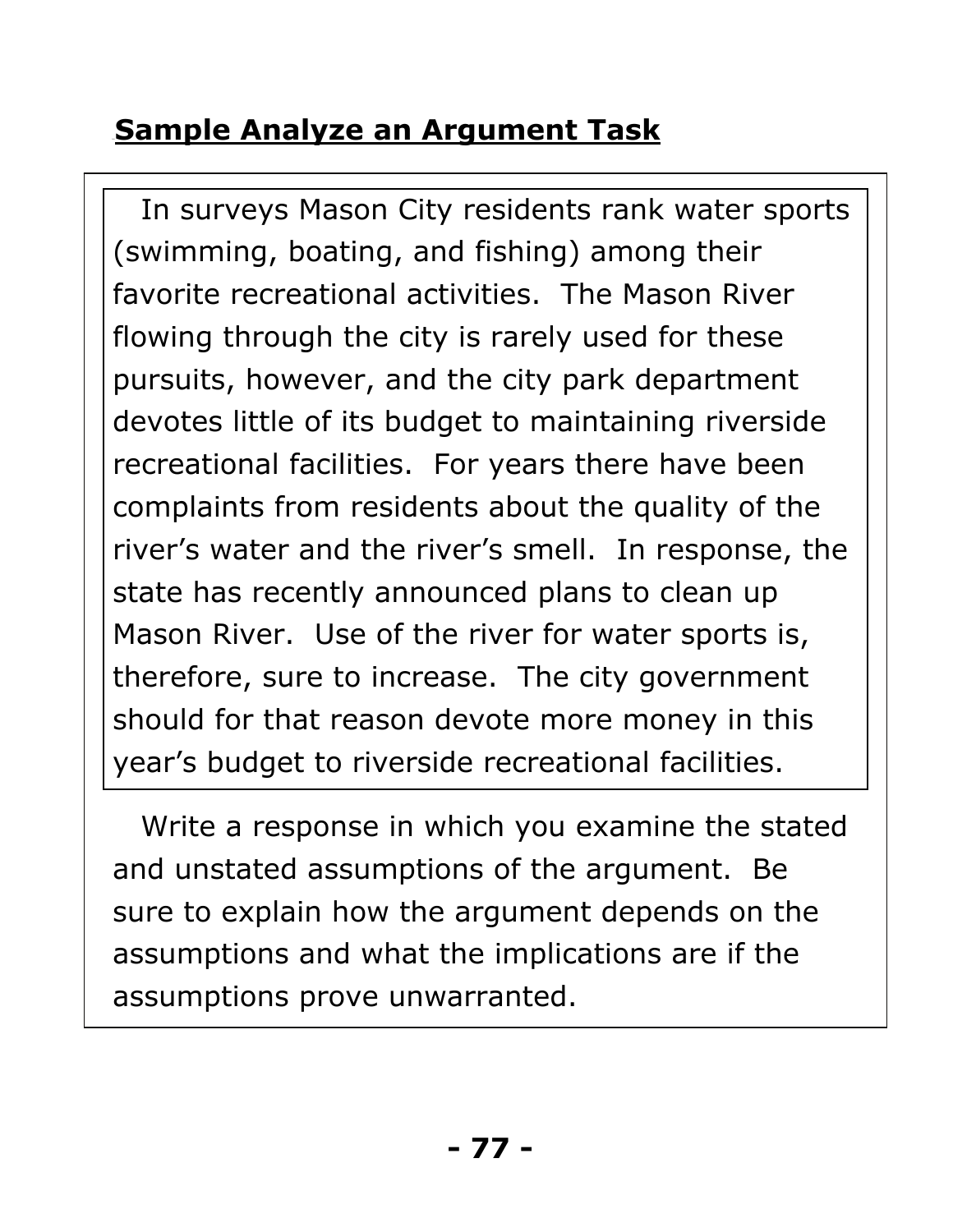# **Strategies for This Topic**

This argument cites a survey to support the prediction that the use of the Mason River is sure to increase and thus recommends that the city government should devote more money in this year's budget to the riverside recreational facilities.

In developing your evaluation, you are asked to examine the argument's stated and unstated assumptions AND discuss what the implications are if these assumptions prove unwarranted. A response that does not address both parts of the task may not receive a 5 or a 6.

Though responses may well raise other points not mentioned here and need not mention all of these points, some assumptions of the argument, and some ways in which the argument depends on those assumptions, include: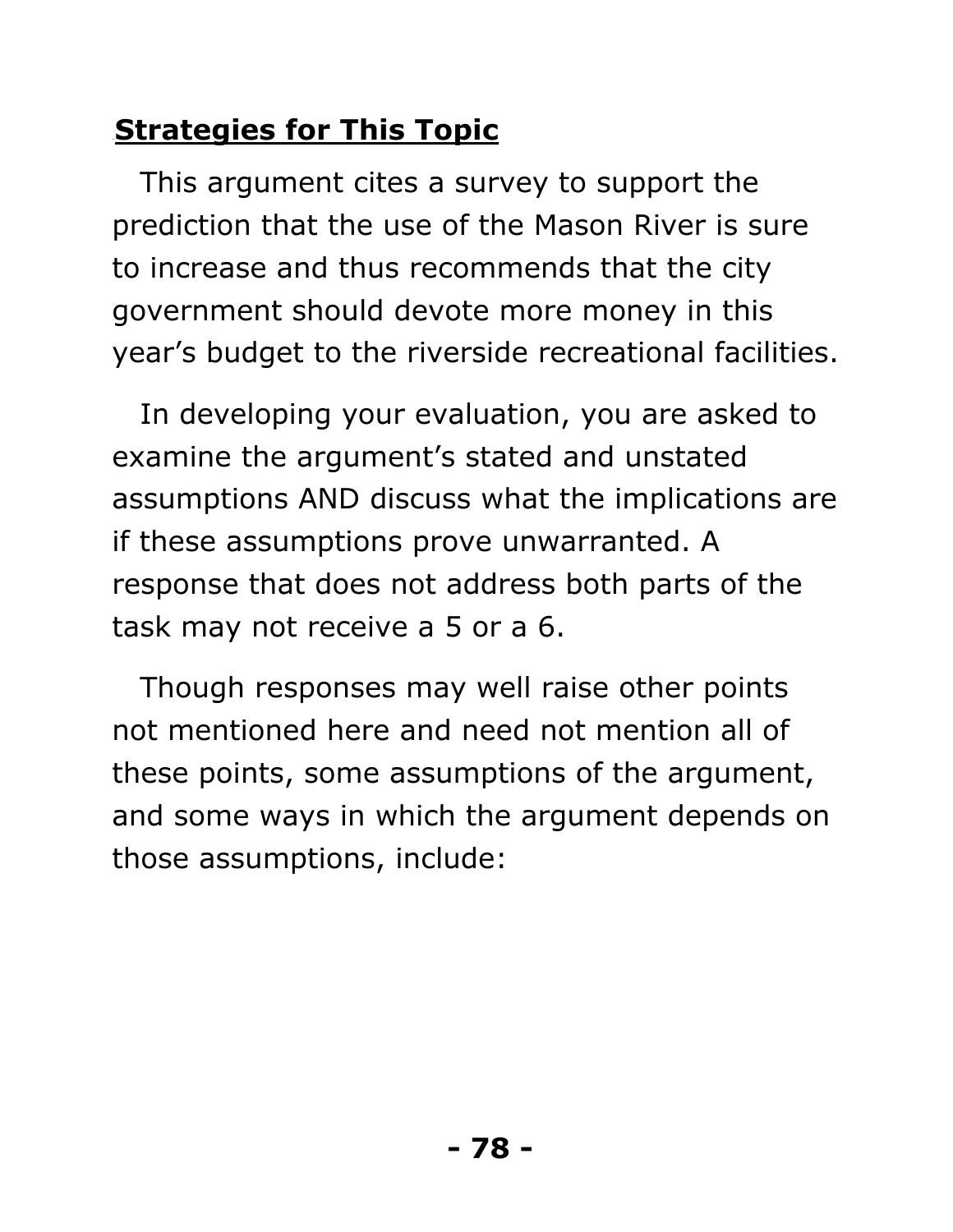- 1. The assumption that people who rank water sports "among their favorite recreational activities" are actually likely to participate in them. (It is possible that they just like to watch them.) This assumption underlies the claim that use of the river for water sports is sure to increase after the state cleans up the Mason River and that the city should for that reason devote more money to riverside recreational facilities.
- 2. The assumption that what residents say in surveys can be taken at face value. (It is possible that survey results exaggerate the interest in water sports.) This assumption underlies the claim that use of the river for water sports is sure to increase after the state cleans up the Mason River and that the city should for that reason devote more money to riverside recreational facilities.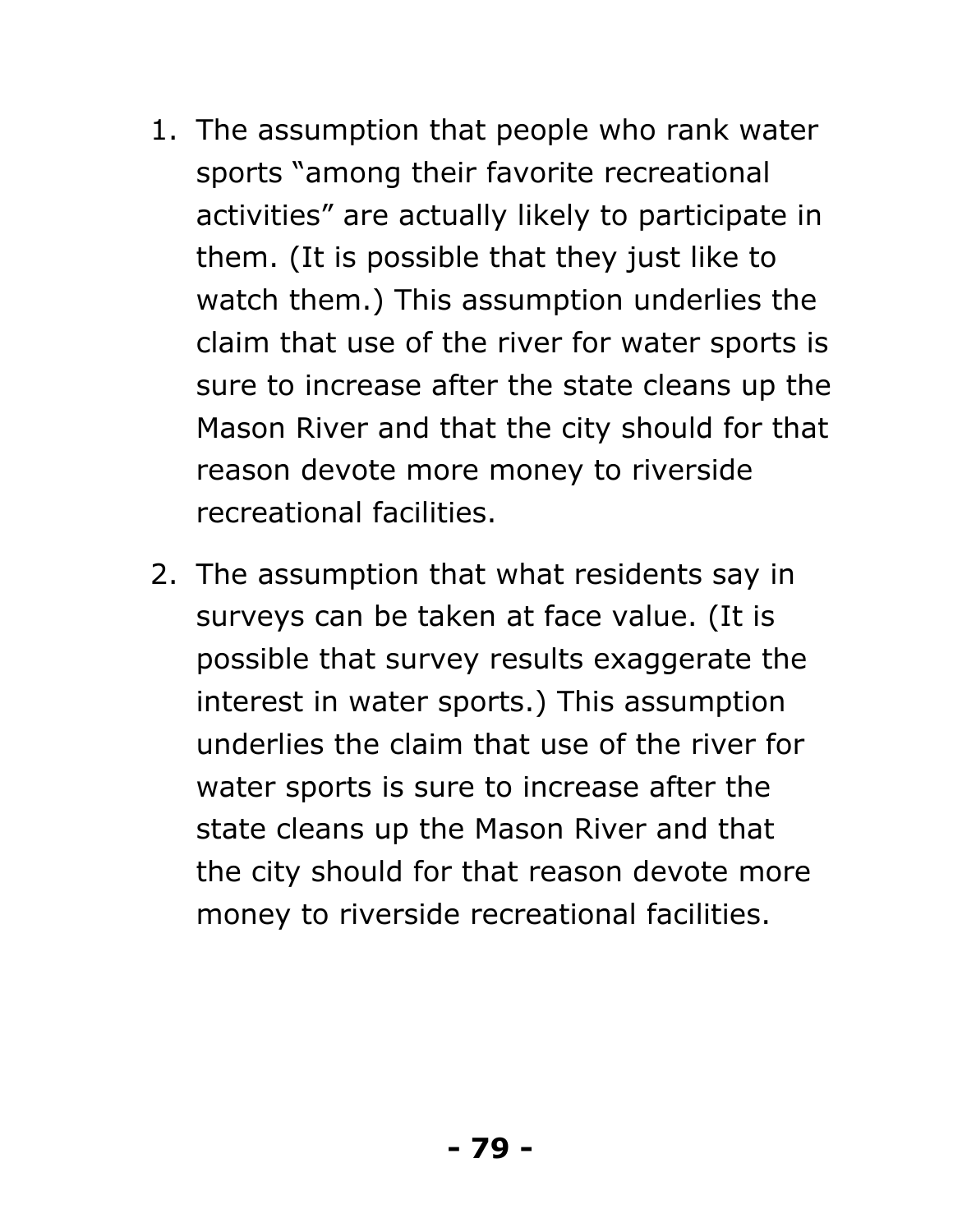- 3. The assumption that Mason City residents would actually want to do water sports in the Mason River. (As recreational activities, it is possible that water sports are regarded as pursuits for vacations and weekends away from the city.) This assumption underlies the claim that use of the river for water sports is sure to increase after the state cleans up the Mason River and that the city should for that reason devote more money to riverside recreational facilities.
- 4. The assumption that the park department devoting little of its budget to maintaining riverside recreational facilities means that these facilities are inadequately maintained. This assumption underlies the claim that the city should devote more money in this year's budget to riverside recreational facilities. If current facilities are adequately maintained, then increased funding might not be needed even if recreational use of the river does increase.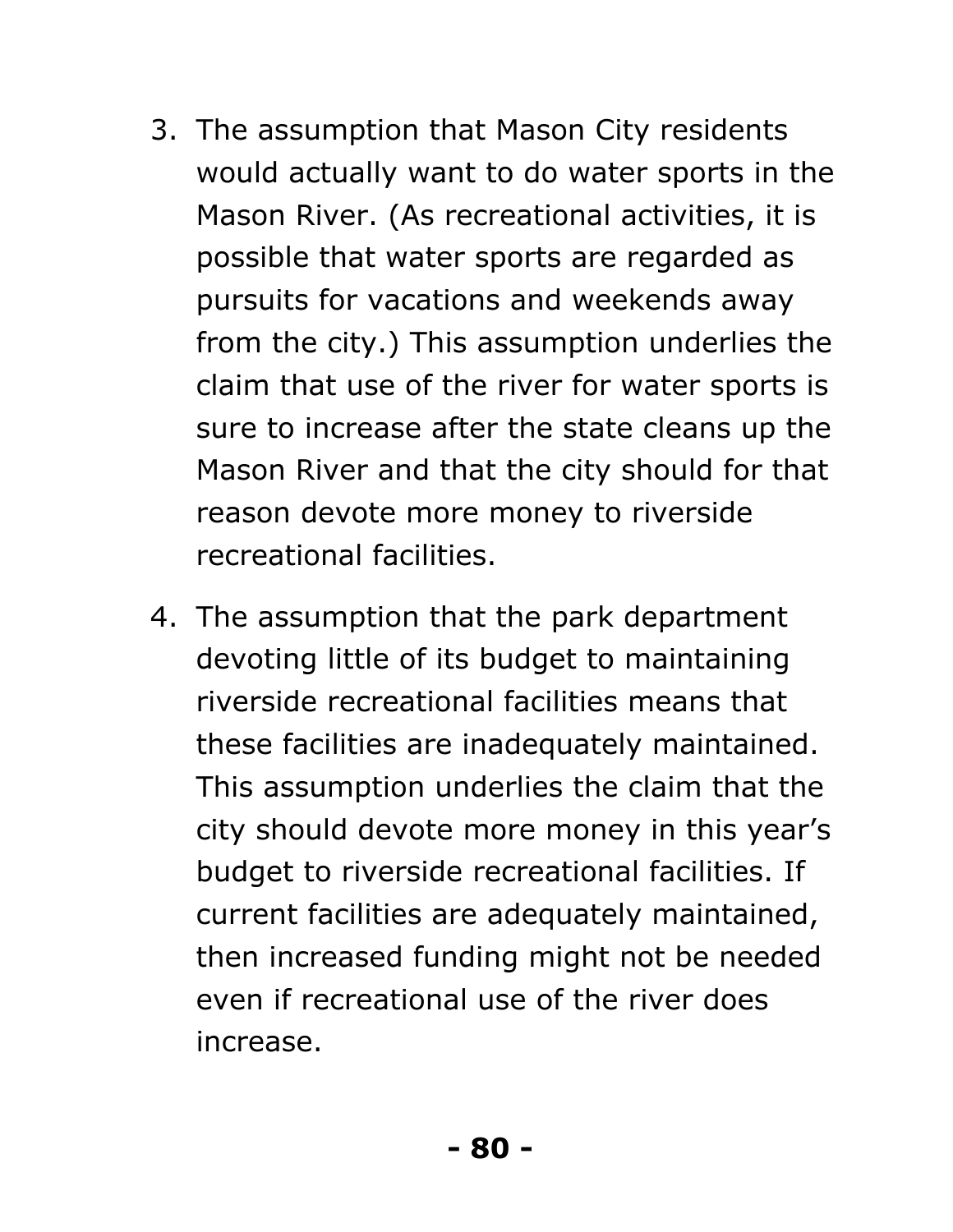- 5. The assumption that the riverside recreational facilities are facilities designed for people who participate in water sports and not some other recreational pursuit. This assumption underlies the claim that the city should devote more money in this year's budget to riverside recreational facilities.
- 6. The assumption that the dirtiness of the river is the cause of its being little used and that cleaning up the river will be sufficient to increase recreational use of the river. (Residents might have complained about the water quality and smell even if they had no desire to boat, swim, or fish in the river.) This assumption underlies the claim that the state's plan to clean up the river will result in increased use of the river for water sports.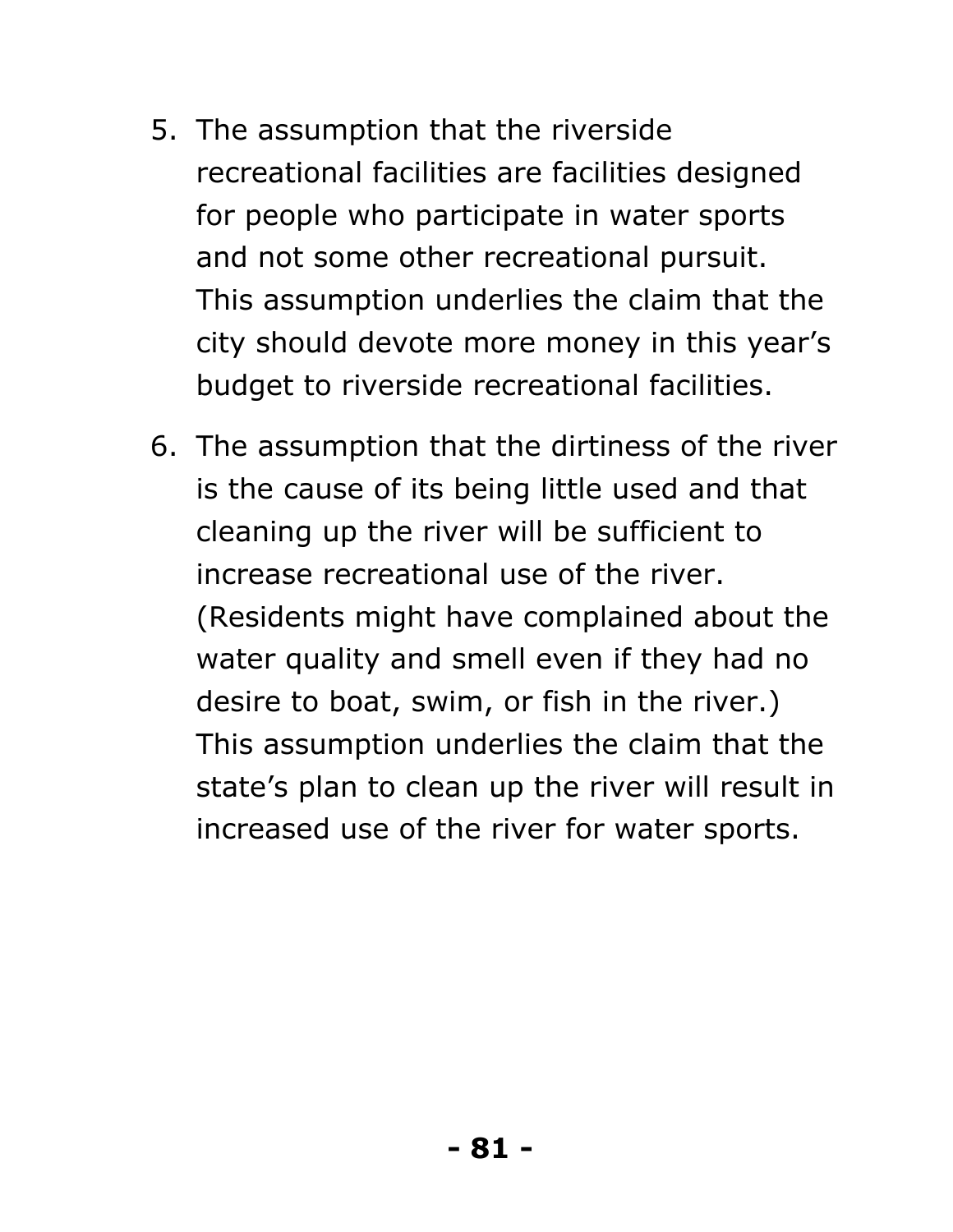- 7. The assumption that the complaints about the river are numerous and significant. This assumption motivates the state's plan to clean up the river and underlies the claim that use of the river for water sports is sure to increase. (Perhaps the complaints are coming from a very small minority; in which case, cleaning the river might be a misuse of state funds.)
- 8. The assumption that the state's cleanup will occur soon enough to require adjustments to this year's budget. This assumption underlies the claim that the city should devote more money in this year's budget to riverside recreational facilities.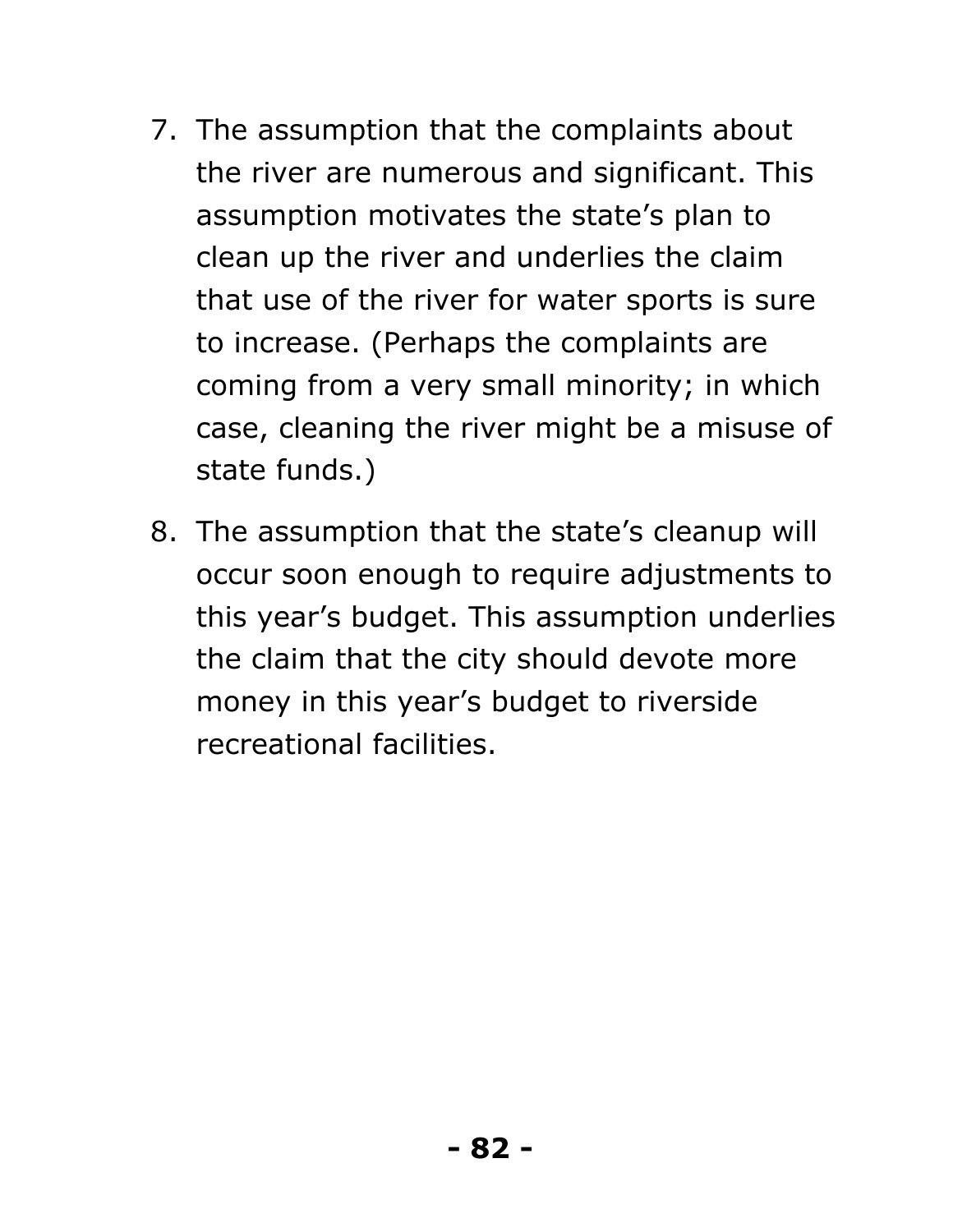- 9. The assumption that the cleanup, when it happens, will benefit those parts of the river accessible from the city's facilities. This assumption underlies the claim that the city should devote more money to riverside recreational facilities.
- 10. The assumption that the city government ought to devote more attention to maintaining a recreational facility if demand for that facility increases.
- 11. The assumption that the city should finance the new project and not some other agency or group (public or private).

Should any of the above assumptions prove unwarranted, the implications are:

- 1. The logic of the argument falls apart/is invalid/is unsound.
- 2. The state and city are spending their funds unnecessarily.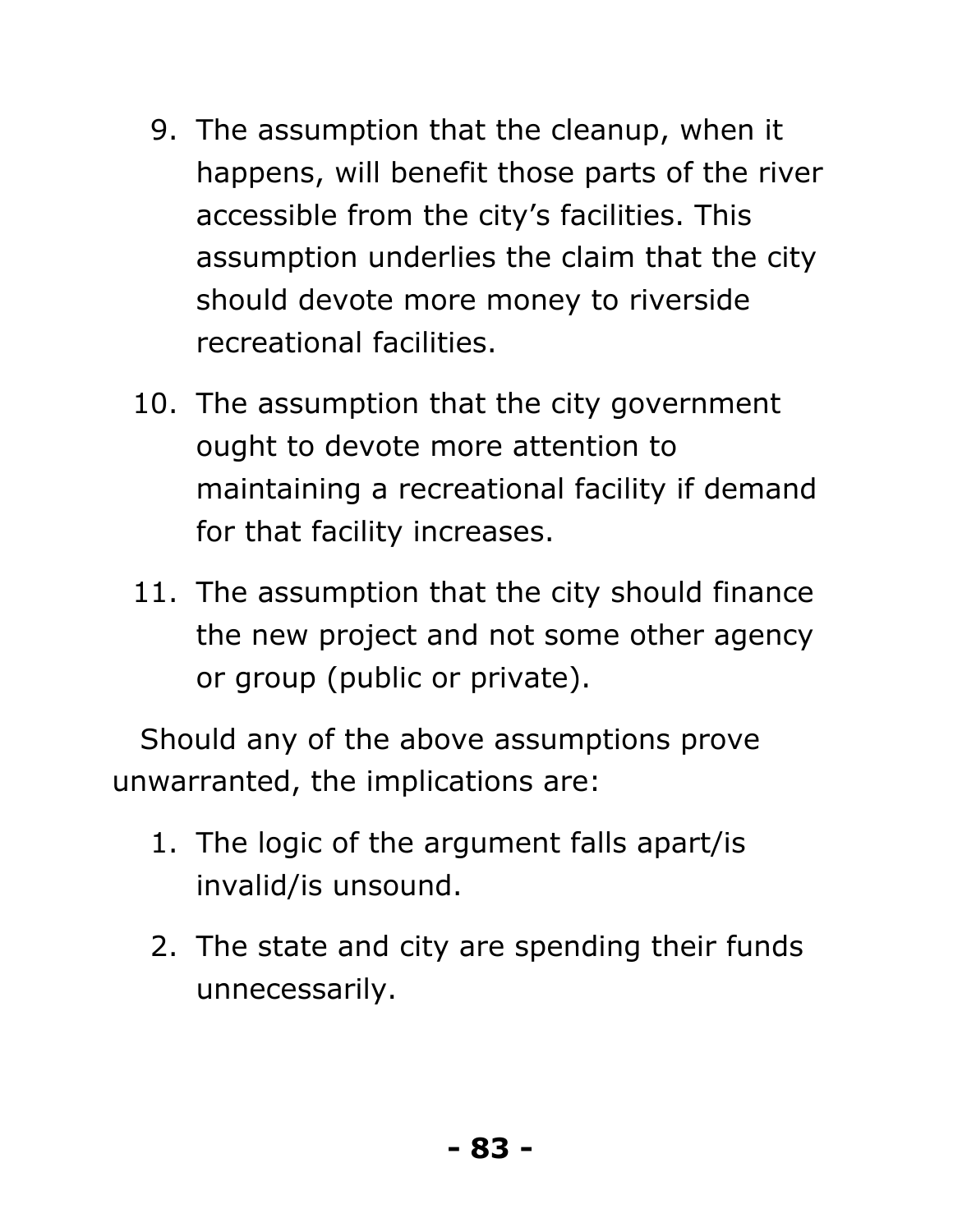# **Essay Responses and Reader Commentary**

All responses in this publication are reproduced exactly as written, including errors and misspellings, if any.

# 53B**Essay Response – Score 6**

While it may be true that the Mason City government ought to devote more money to riverside recreational facilities, this author's argument does not make a cogent case for increased resources based on river use. It is easy to understand why city residents would want a cleaner river, but this argument is rife with holes and assumptions, and thus, not strong enough to lead to increased funding.

Citing surveys of city residents, the author reports city resident's love of water sports. It is not clear, however, the scope and validity of that survey. For example, the survey could have asked residents if they prefer using the river for water sports or would like to see a hydroelectric dam built, which may have swayed residents toward river sports. The sample may not have been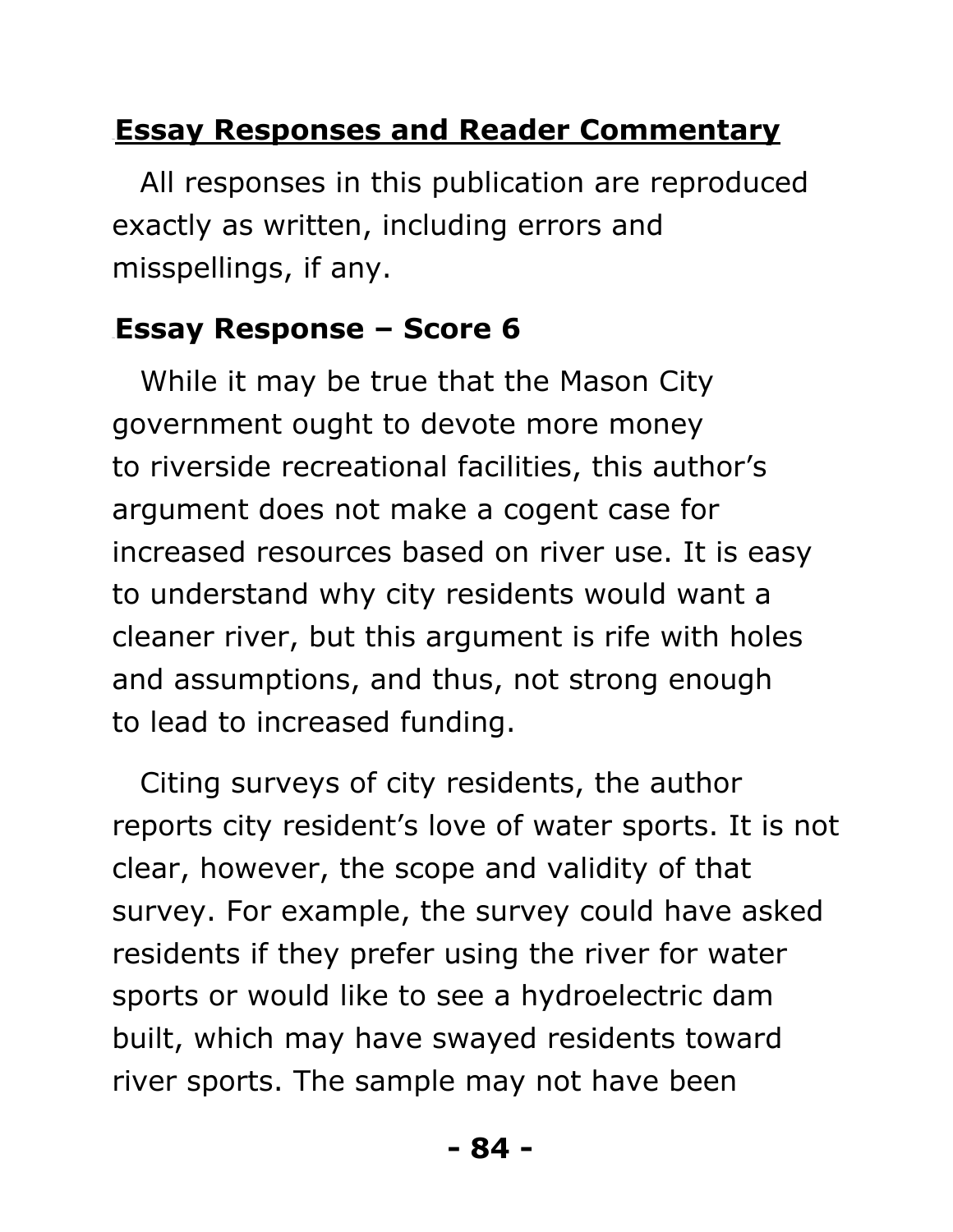representative of city residents, asking only those residents who live upon the river. The survey may have been 10 pages long, with 2 questions dedicated to river sports. We just do not know. Unless the survey is fully representative, valid, and reliable, it can not be used to effectively back the author's argument.

Additionally, the author implies that residents do not use the river for swimming, boating, and fishing, despite their professed interest, because the water is polluted and smelly. While a polluted, smelly river would likely cut down on river sports, a concrete connection between the resident's lack of river use and the river's current state is not effectively made. Though there have been complaints, we do not know if there have been numerous complaints from a wide range of people, or perhaps from one or two individuals who made numerous complaints. To strengthen his/her argument, the author would benefit from implementing a normed survey asking a wide range of residents why they do not currently use the river.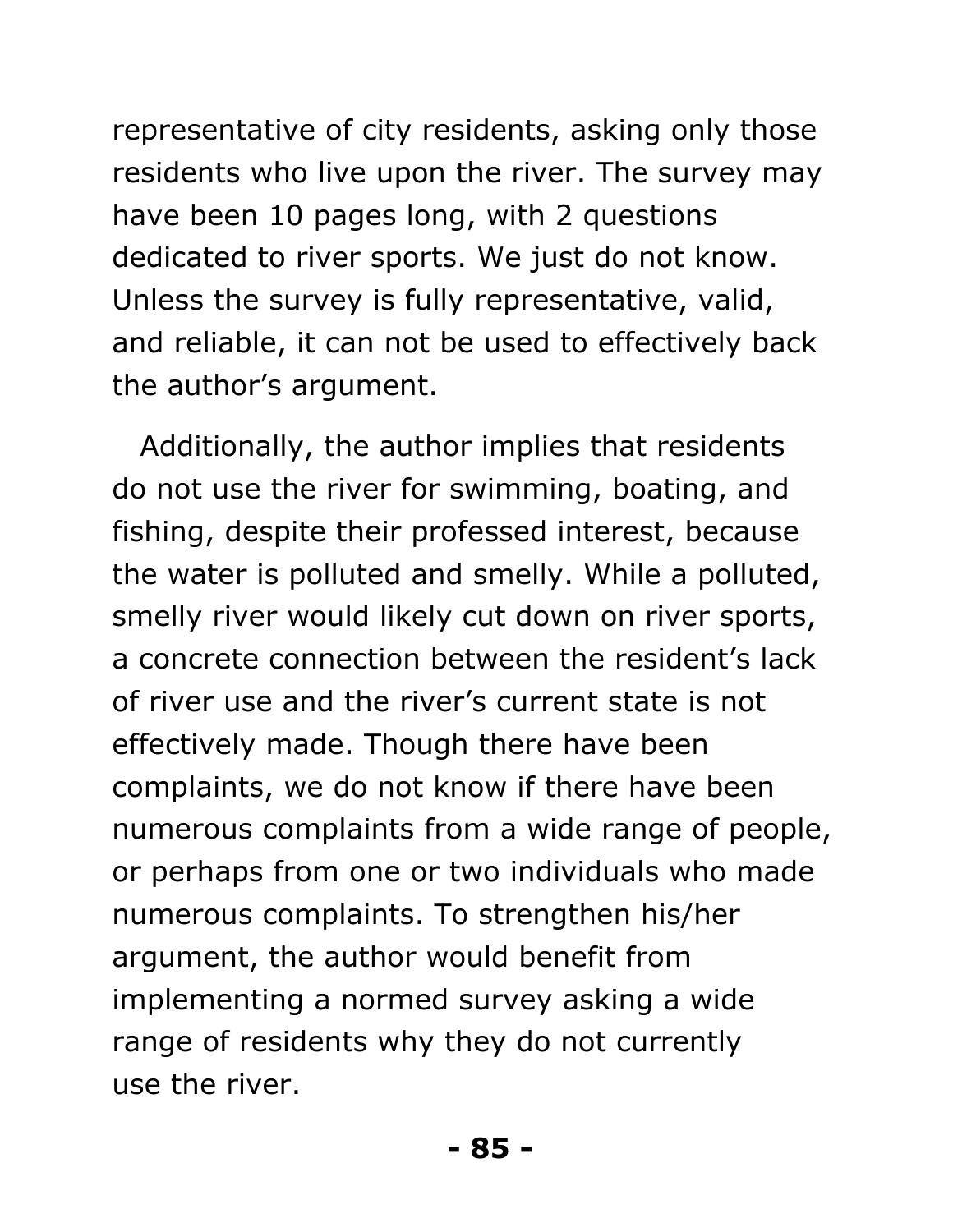Building upon the implication that residents do not use the river due to the quality of the river's water and the smell, the author suggests that a river clean up will result in increased river usage. If the river's water quality and smell result from problems which can be cleaned, this may be true. For example, if the decreased water quality and aroma is caused by pollution by factories along the river, this conceivably could be remedied. But if the quality and aroma results from the natural mineral deposits in the water or surrounding rock, this may not be true. There are some bodies of water which emit a strong smell of sulphur due to the geography of the area. This is not something likely to be afffected by a clean-up. Consequently, a river clean up may have no impact upon river usage. Regardless of whether the river's quality is able to be improved or not, the author does not effectively show a connection between water quality and river usage.

A clean, beautiful, safe river often adds to a city's property values, leads to increased tourism and revenue from those who come to take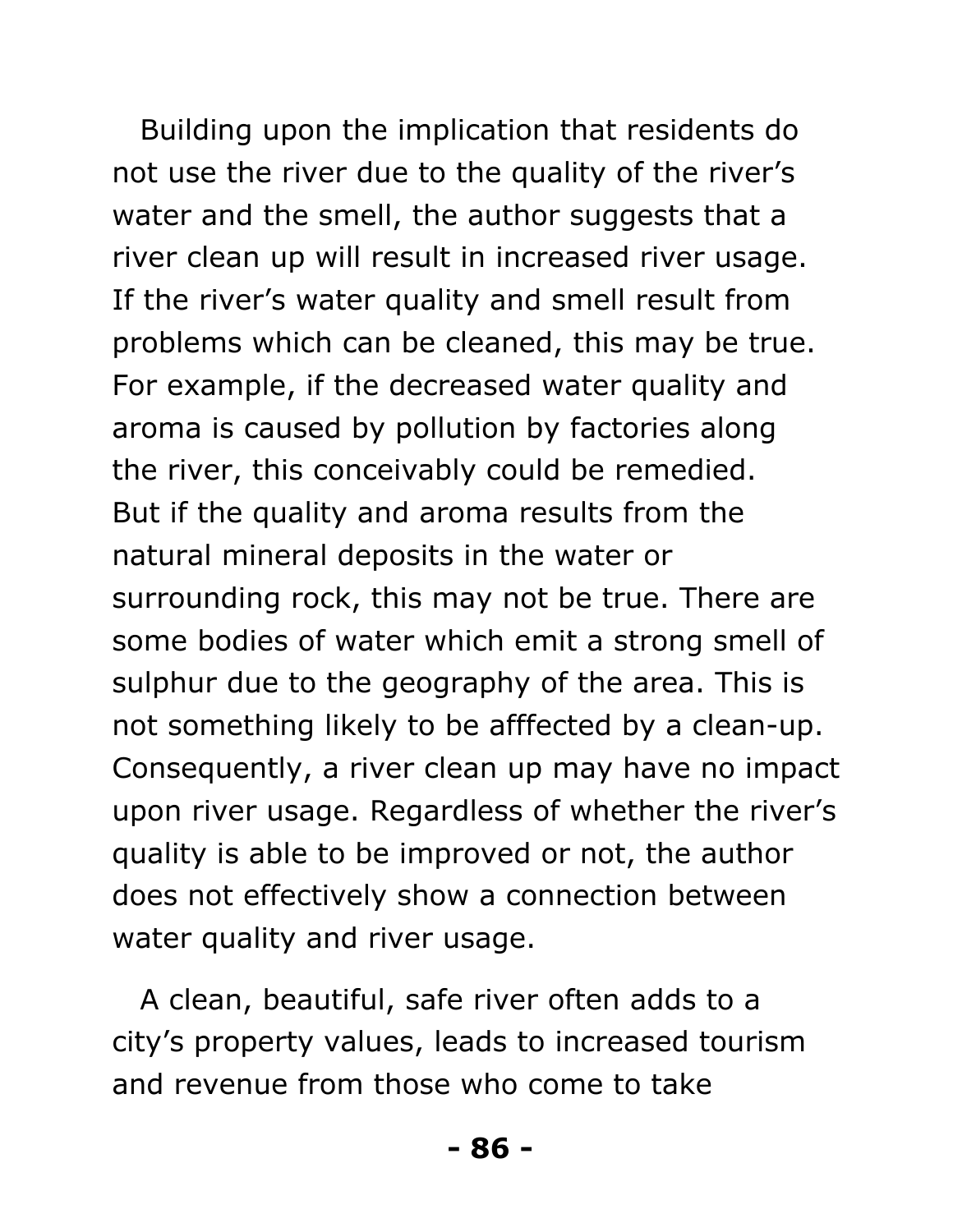advantage of the river, and a better overall quality of life for residents. For these reasons, city government may decide to invest in improving riverside recreational facilities. However, this author's argument is not likely significantly persuade the city goverment to allocate increased funding.

# 54B**Reader Commentary for Essay Response – Score 6**

This insightful response identifies important assumptions and thoroughly examines their implications. The proposal to spend more on riverside recreational facilities rests on the following three questionable assumptions:

- 1. The survey provides a reliable basis for budget planning.
- 2. The river's pollution and odor are the only reasons for its limited recreational use.
- 3. Efforts to clean the water and remove the odor will be successful.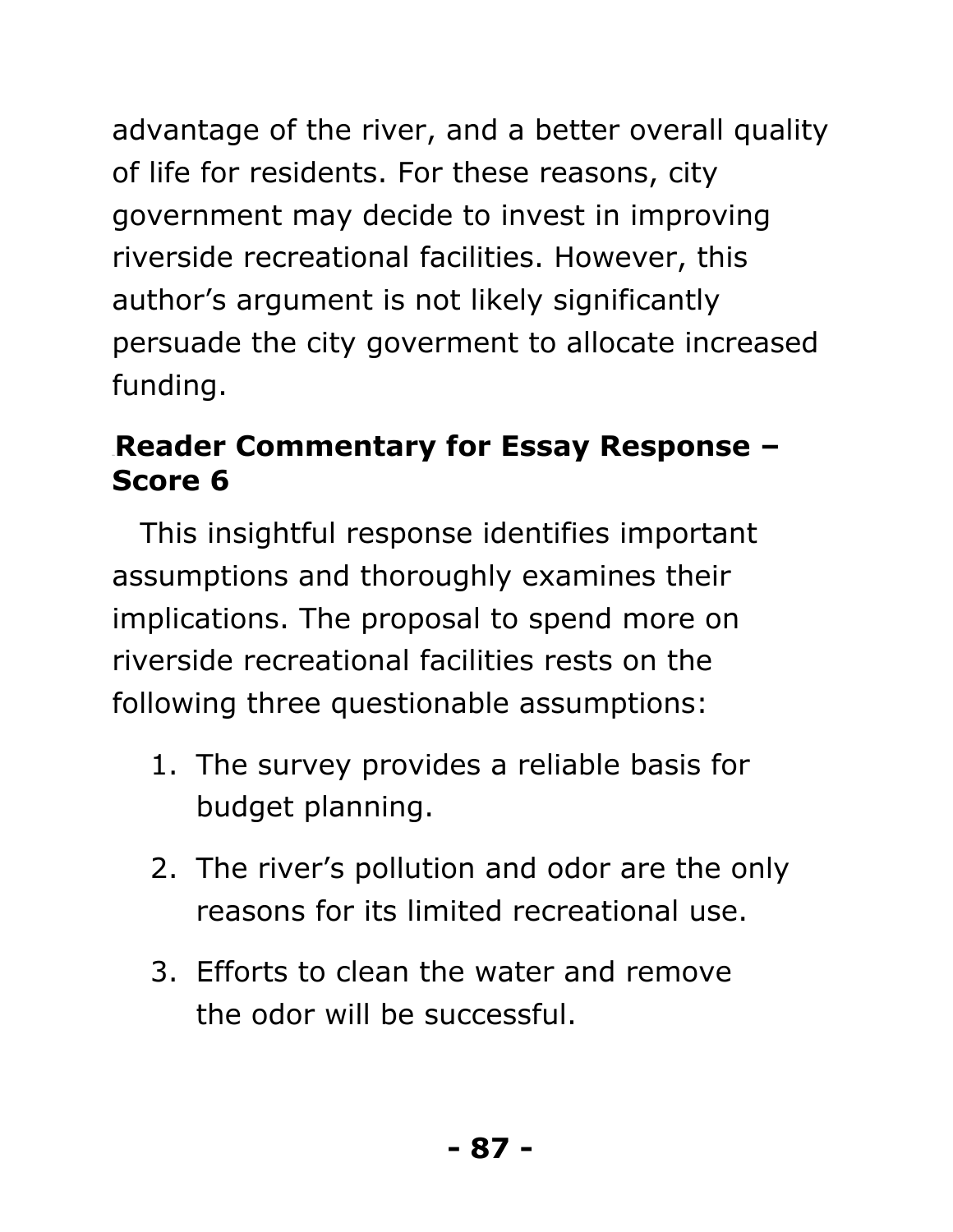By showing that each assumption is highly suspect, this essay demonstrates the weakness of the entire argument. For example, paragraph 2 points out that the survey might not have used a representative sample, might have offered limited choices, and might have contained very few questions about water sports. Paragraph 3 examines the tenuous connection between complaints and limited use of the river for recreation. Complaints about water quality and odor may be coming from only a few people, and even if such complaints are numerous, other completely different factors may be much more significant in reducing river usage. Finally, paragraph 4 explains that certain geologic features may prevent effective river cleanup. Details such as these provide compelling support.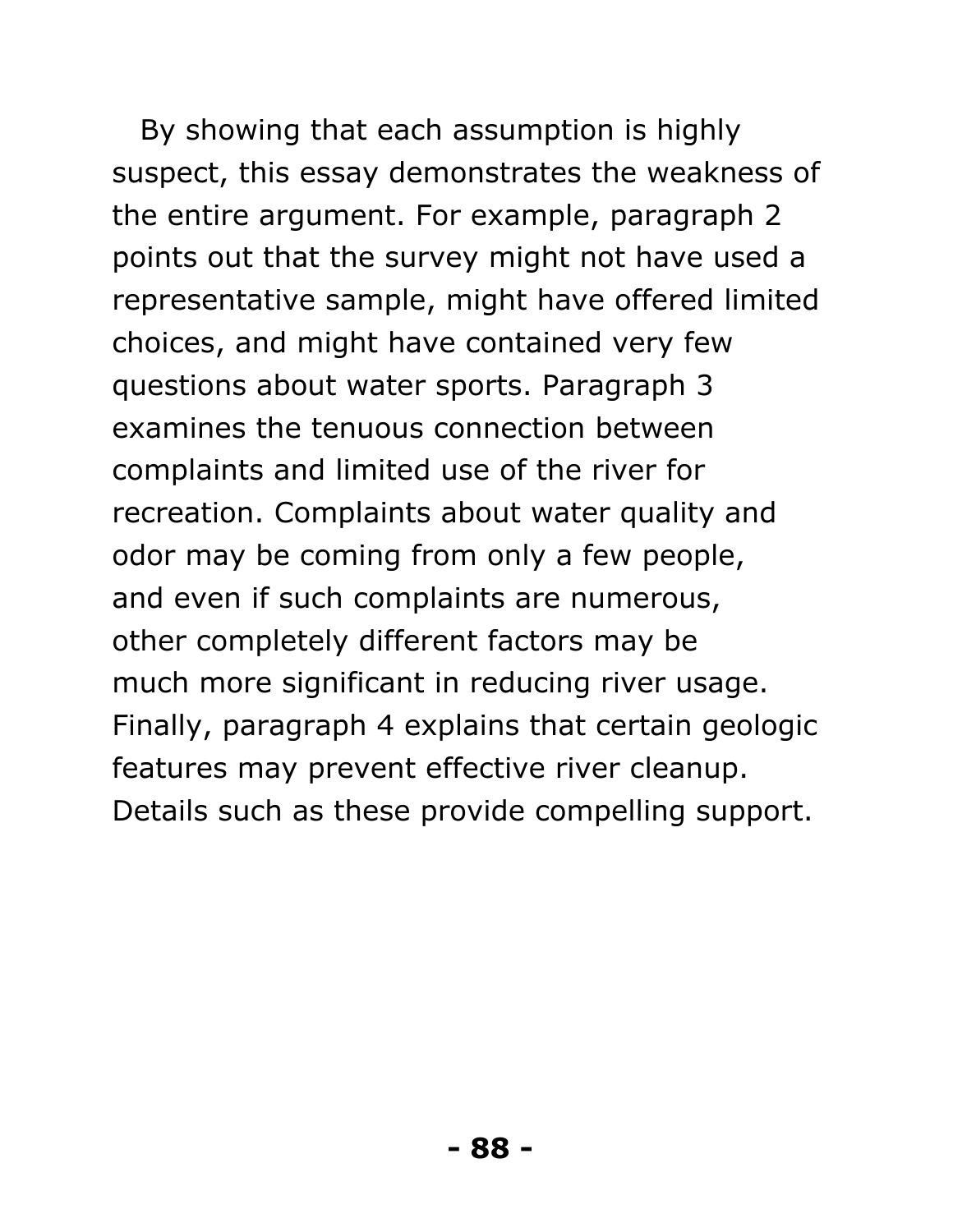In addition, careful organization insures that each new point builds on the previous ones. Note, for example, the clear transitions at the beginning of paragraphs 3 and 4, as well as the logical sequence of sentences within the paragraphs (specifically, paragraph 4).

Although this essay does contain minor errors, it still conveys ideas fluently. Note the effective word choices (e.g., "rife with holes and assumptions" and "may have swayed residents"). In addition, sentences are not merely varied; they also display skillful embedding of subordinate elements.

Since this response offers cogent examination of the argument and also conveys meaning skillfully, it earns a score of 6.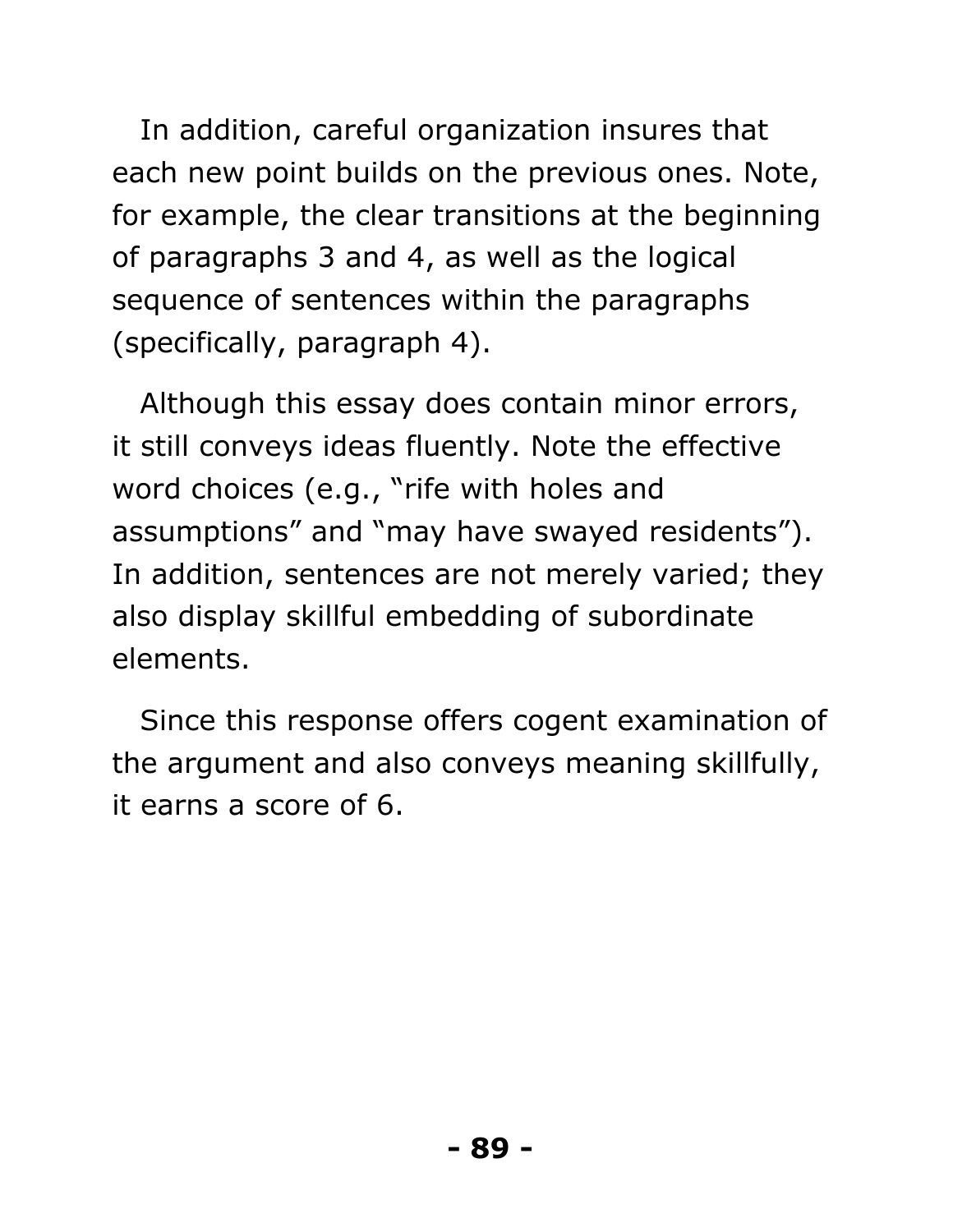#### 55B**Essay Response – Score 5**

The author of this proposal to increase the budget for Mason City riverside recreational facilities offers an interesting argument but to move forward on the proposal would definitely require more information and thought. While the correlations stated are logical and probable, there may be hidden factors that prevent the City from diverting resources to this project.

For example, consider the survey rankings among Mason City residents. The thought is that such high regard for water sports will translate into usage. But, survey responses can hardly be used as indicators of actual behavior. Many surveys conducted after the winter holidays reveal people who list exercise and weight loss as a top priority. Yet every profession does not equal a new gym membership. Even the wording of the survey results remain ambiguous and vague. While water sports may be among the residents' favorite activities, this allows for many other favorites. What remains unknown is the priorities of the general public. Do they favor these water sports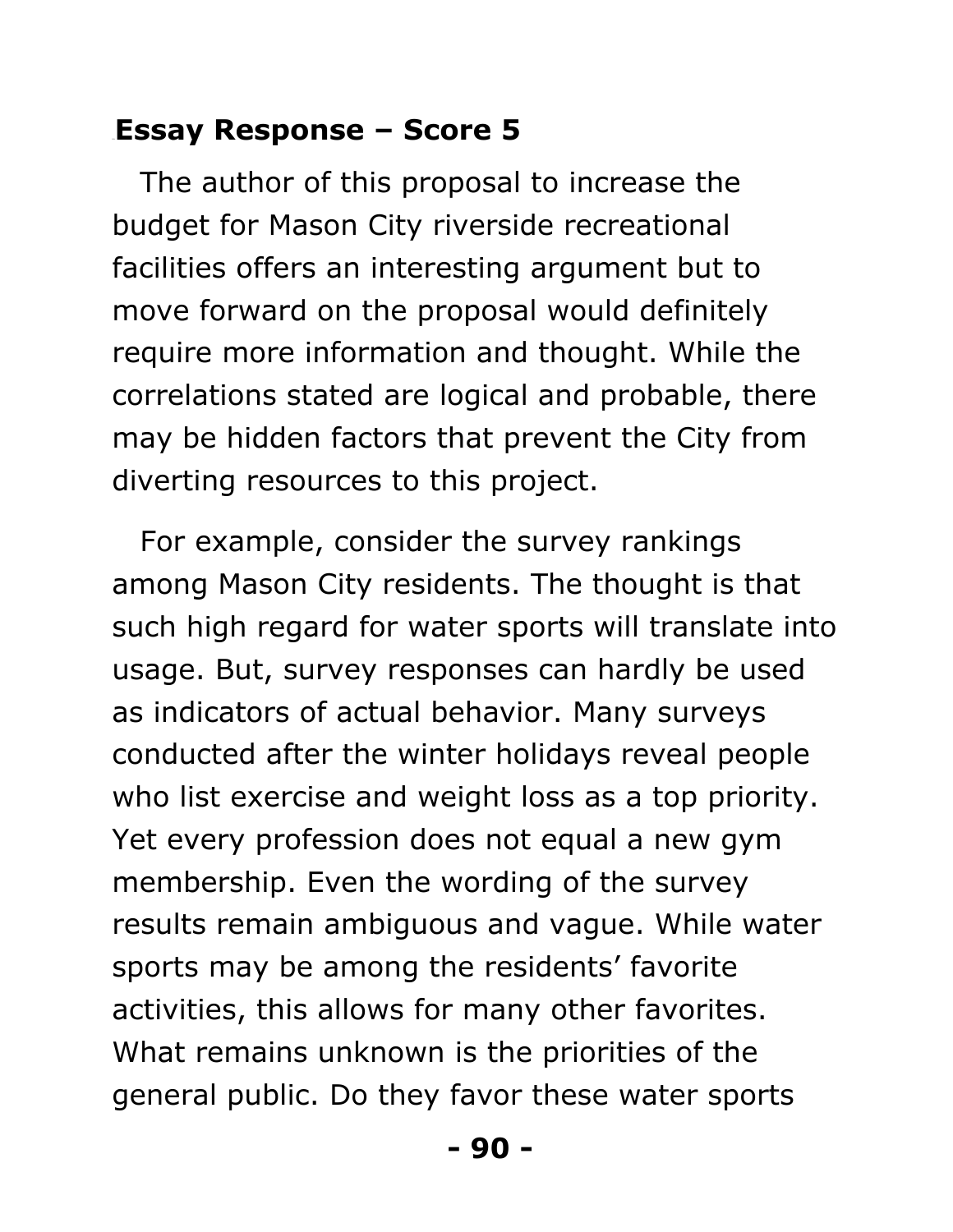above a softball field or soccer field? Are they willing to sacrifice the municipal golf course for better riverside facilities? Indeed the survey hardly provides enough information to discern future use of improved facilities.

Closely linked to the surveys is the bold assumption that a cleaner river will result in increased usage. While it is not illogical to expect some increase, at what level will people begin to use the river? The answer to this question requires a survey to find out the reasons our residents use or do not use the river. Is river water quality the primary limiting factor to usage or the lack of docks and piers? Are people more interested in water sports than the recreational activities that they are already engaged in? These questions will help the city government forecast how much river usage will increase and to assign a proportional increase to the budget.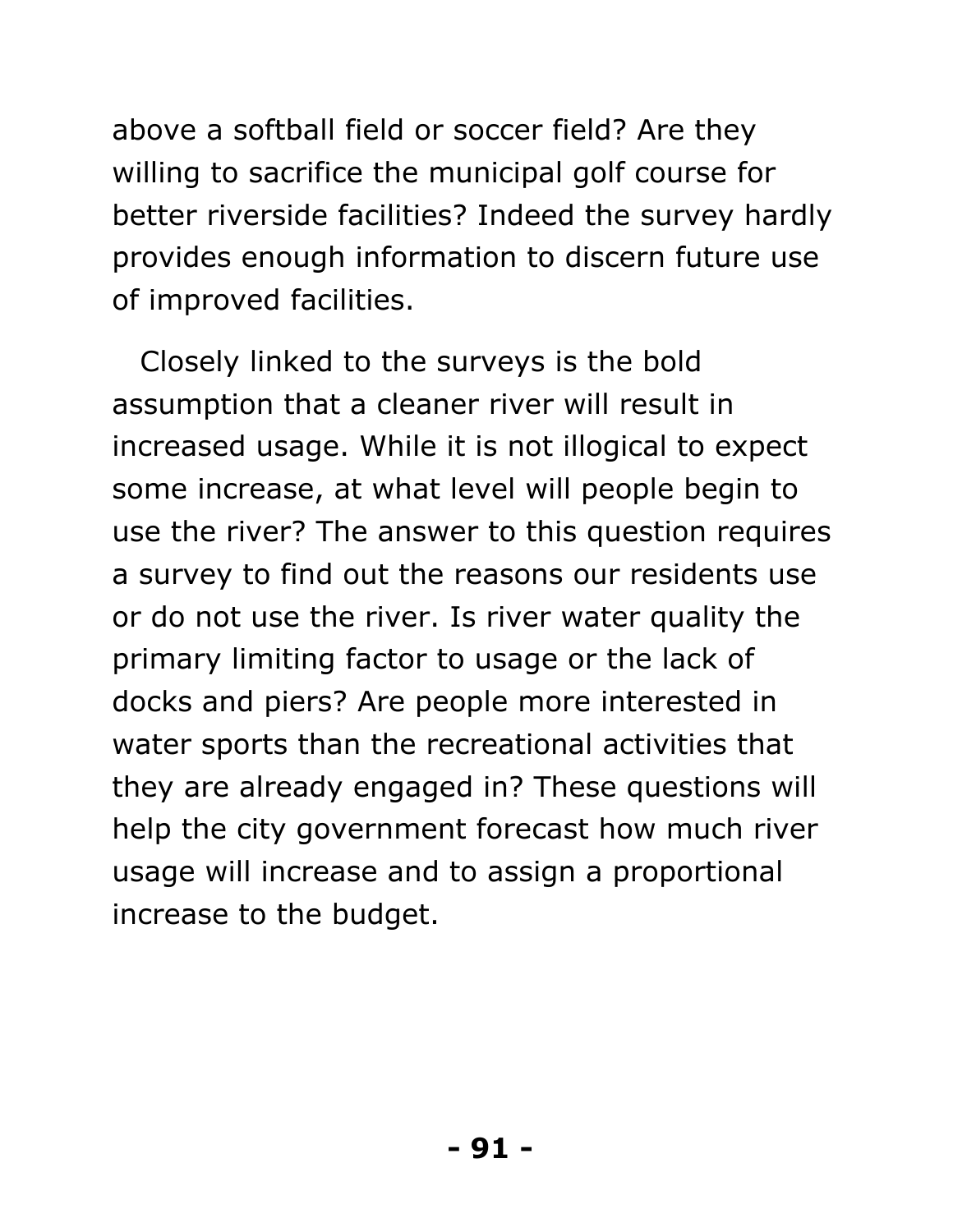Likewise, the author is optimistic regarding the state promise to clean the river. We need to hear the source of the voices and consider any ulterior motives. Is this a campaign year and the plans a campaign promise from the state representative? What is the timeline for the clean-up effort? Will the state fully fund this project? We can imagine the misuse of funds in renovating the riverside facilities only to watch the new buildings fall into dilapidation while the state drags the river clean-up.

Last, the author does not consider where these additional funds will be diverted from. The current budget situation must be assessed to determine if this increase can be afforded. In a sense, the City may not be willing to draw money away from other key projects from road improvements to schools and education. The author naively assumes that the money can simply appear without forethought on where it will come from.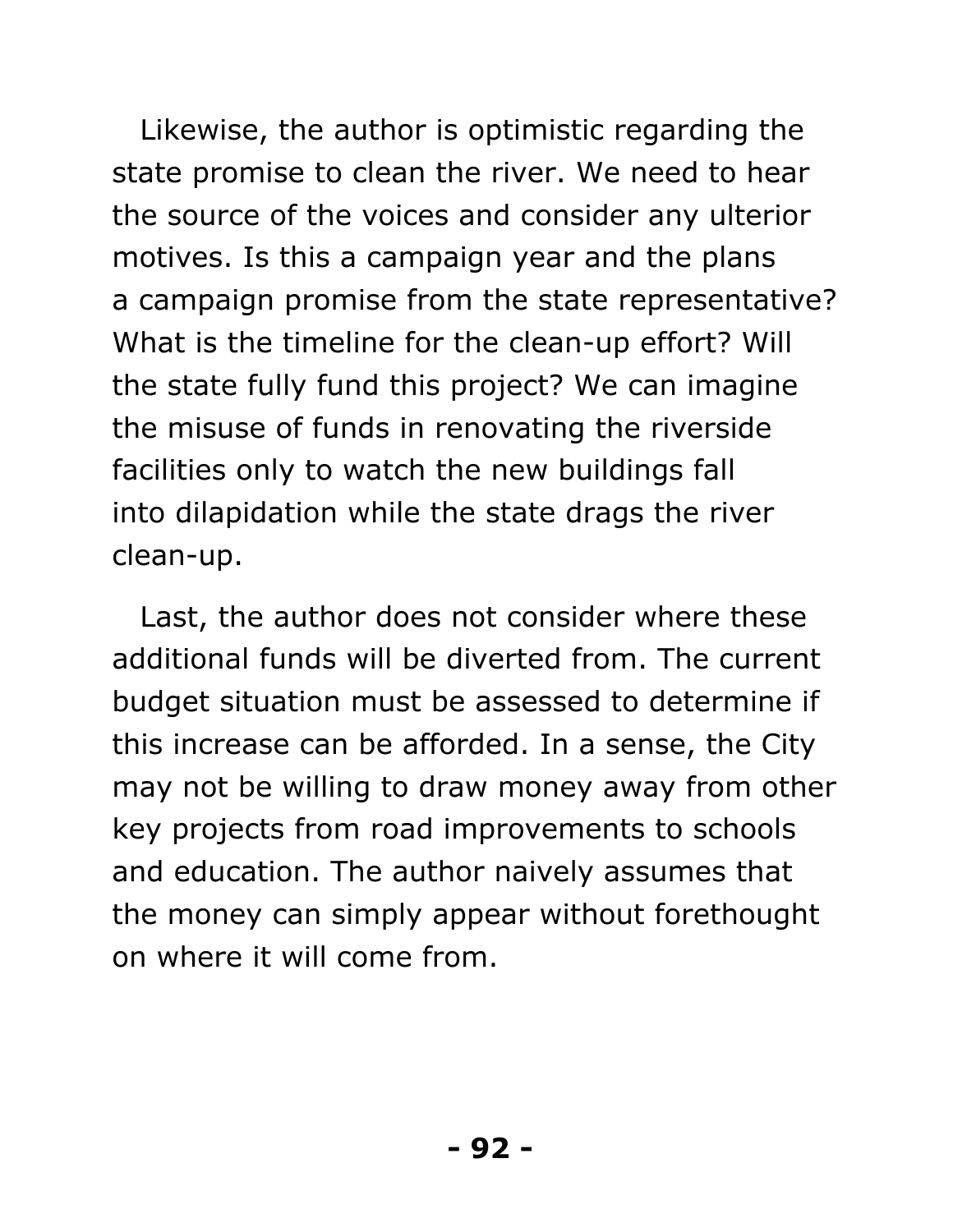Examining all the various angles and factors involved with improving riverside recreational facilities, the argument does not justify increasing the budget. While the proposal does highlight a possibility, more information is required to warrant any action.

# 56B**Reader Commentary for Essay Response – Score 5**

Each paragraph in the body of this perceptive essay identifies and examines an unstated assumption that is crucial to the argument. The major assumptions discussed are:

- 1. that a survey can accurately predict behavior,
- 2. that cleaning the river will, in itself, increase recreational usage,
- 3. that state plans to clean the river will actually be realized, and
- 4. that Mason City can afford to spend more on riverside recreational facilities.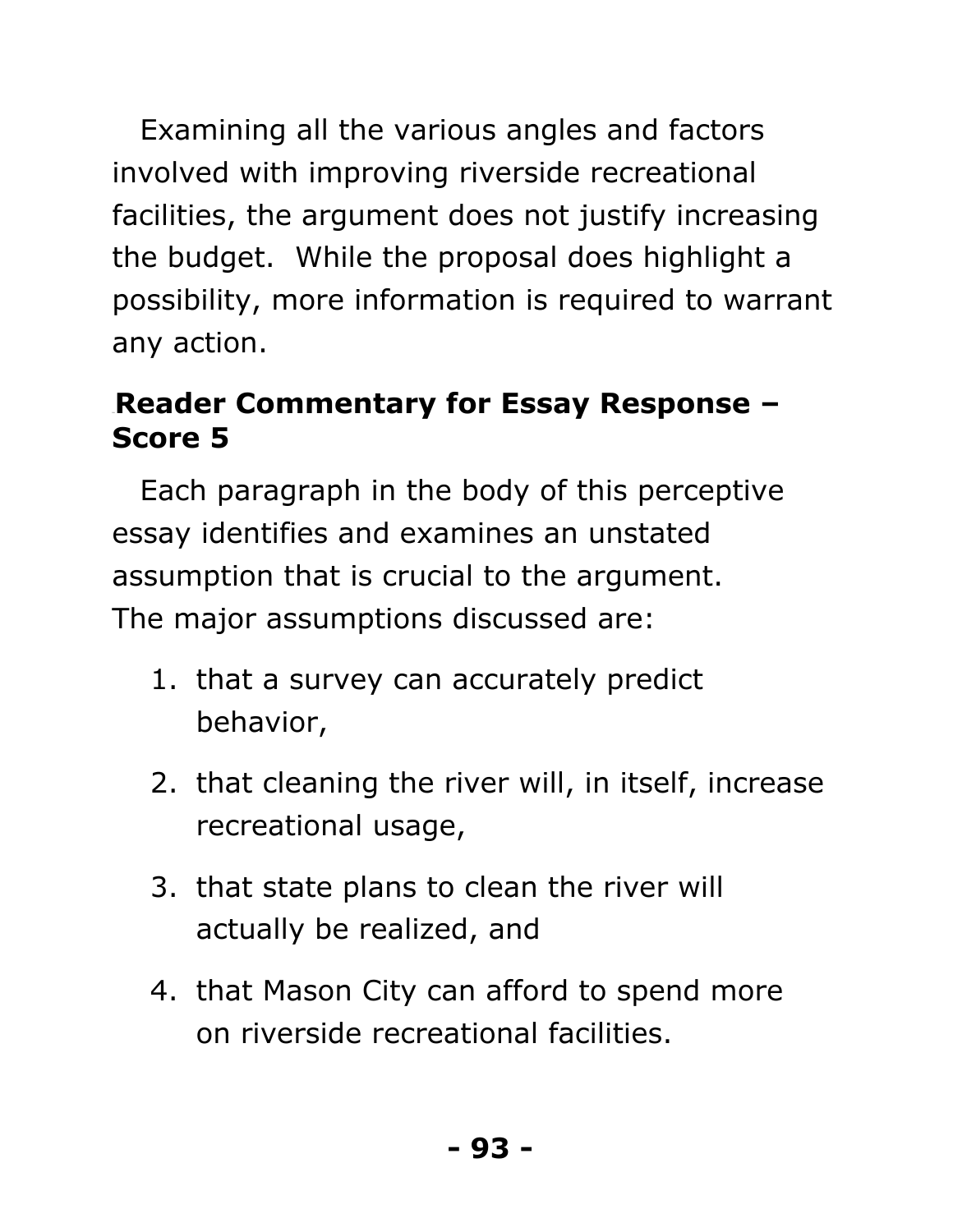Support within each paragraph is both thoughtful and thorough. Paragraph 2, for example, points out vagueness in the wording of the survey: Even if water sports rank *among* the favorite recreational activities of Mason City residents, other sports may still be much more popular. Thus, if the first assumption proves unwarranted, the argument to fund riverside facilities—rather than soccer fields or golf courses—becomes much weaker. Paragraph 4 considers several reasons why river cleanup plans may not be successful (the plans may be nothing more than campaign promises, or funding may not be adequate). Thus, the weakness of the third assumption undermines the argument that river recreation will increase and riverside improvements will be needed at all.

Instead of dismissing each assumption in isolation, this response places them in a logical order and considers their connections. Note the appropriate transitions between and within paragraphs, clarifying the links among the assumptions (e.g., "Closely linked to the surveys . . . " or "The answer to this question requires . . .").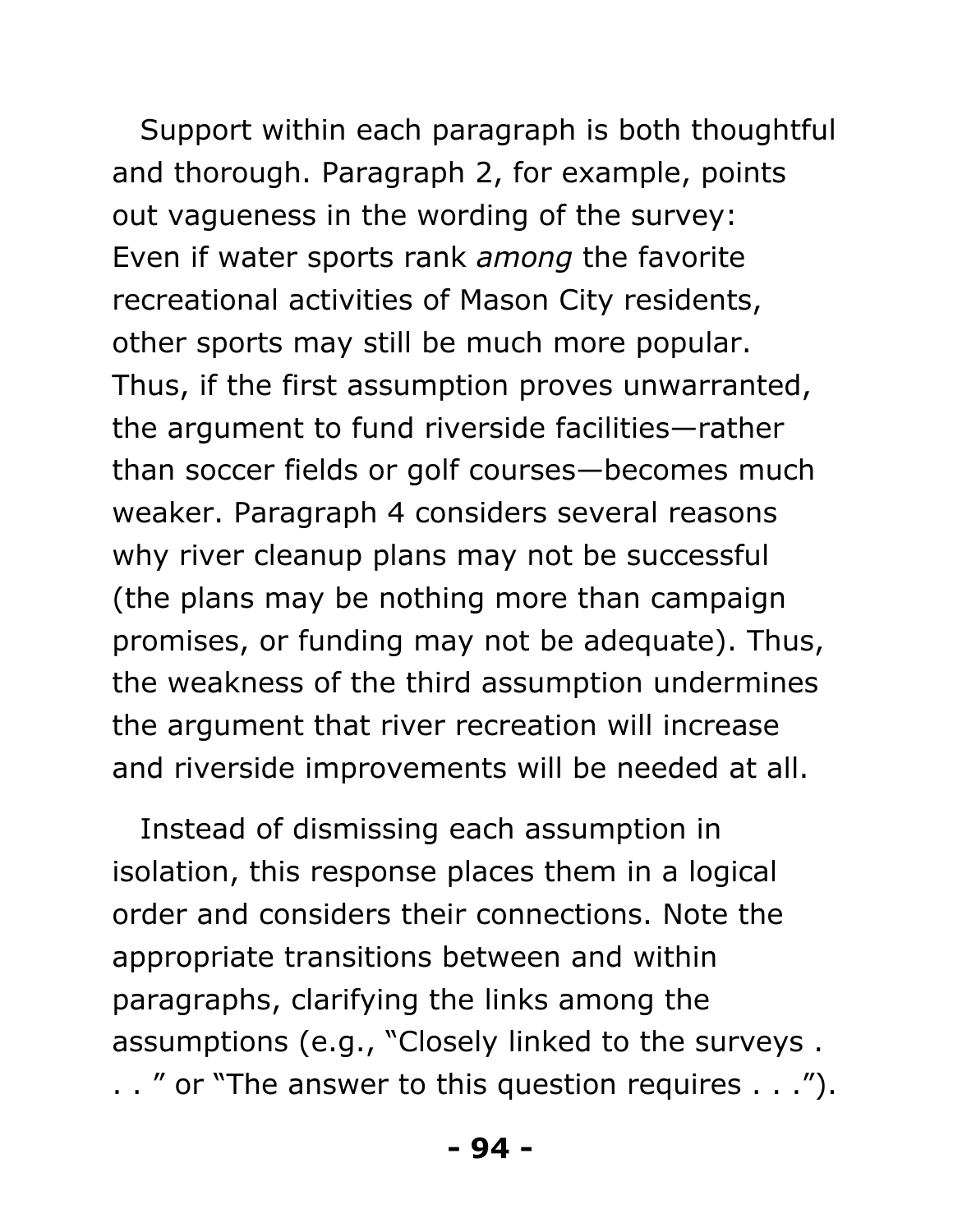Along with strong development, this response also displays facility with language. Minor errors in punctuation are present, but word choices are apt and sentences suitably varied in pattern and length. The response uses a number of rhetorical questions, but the implied answers are always clear enough to support the points being made.

Thus, the response satisfies all requirements for a score of 5, but its development is not thorough or compelling enough for a 6.

#### **Essay Response – Score 4**

The problem with the arguement is the assumption that if the Mason River were cleaned up, that people would use it for water sports and recreation. This is not necessarily true, as people may rank water sports among their favorite recreational activities, but that does not mean that those same people have the financial ability, time or equipment to pursue those interests.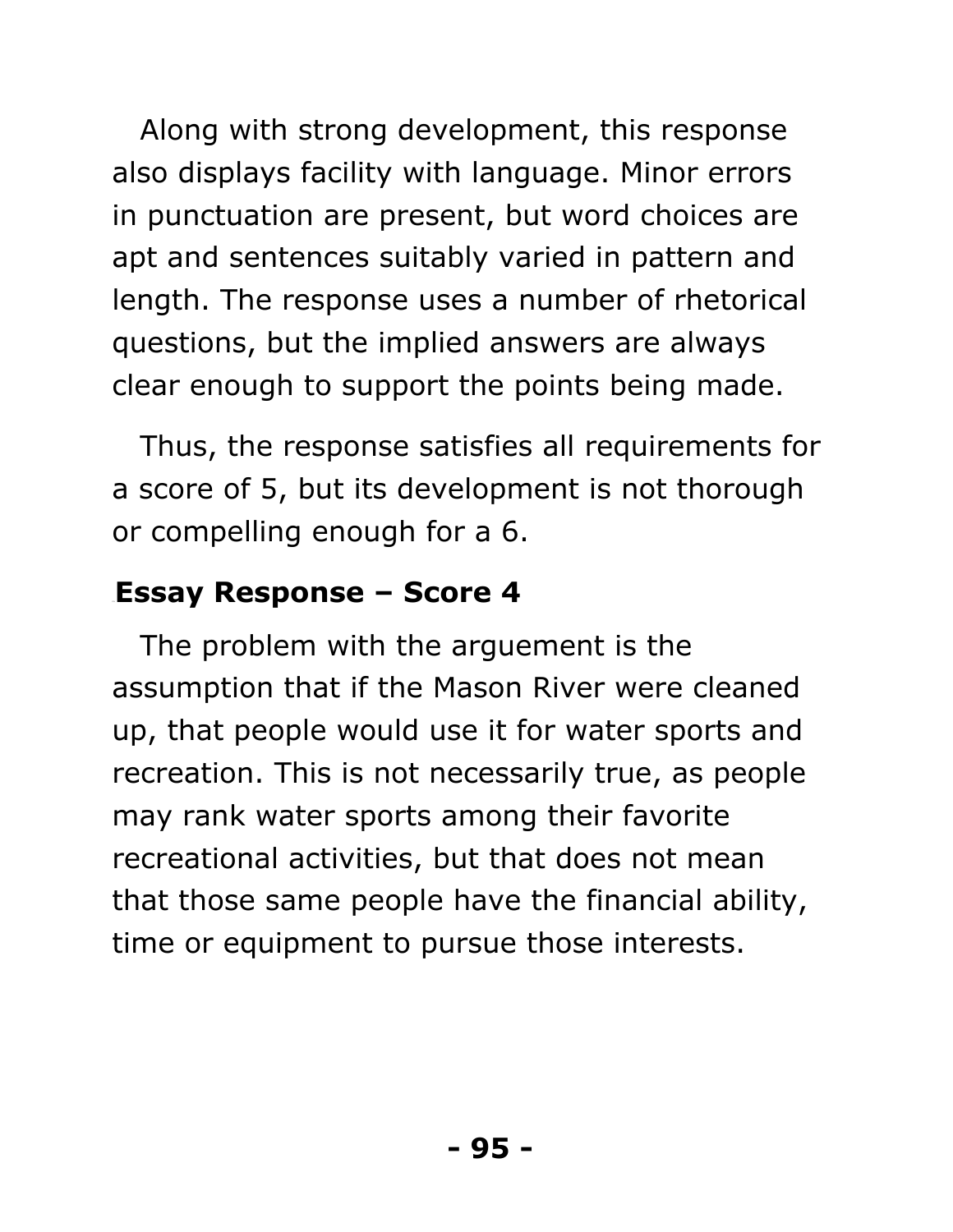However, even if the writer of the arguement is correct in assuming that the Mason River will be used more by the city's residents, the arguement does not say why the recreational facilities need more money. If recreational facilities already exist along the Mason River, why should the city allot more money to fund them? If the recreational facilities already in existence will be used more in the coming years, then they will be making more money for themselves, eliminating the need for the city government to devote more money to them.

According to the arguement, the reason people are not using the Mason River for water sports is because of the smell and the quality of water, not because the recreational facilities are unacceptable.

If the city government alloted more money to the recreational facilities, then the budget is being cut from some other important city project. Also, if the assumptions proved unwarranted, and more people did not use the river for recreation, then much money has been wasted, not only the money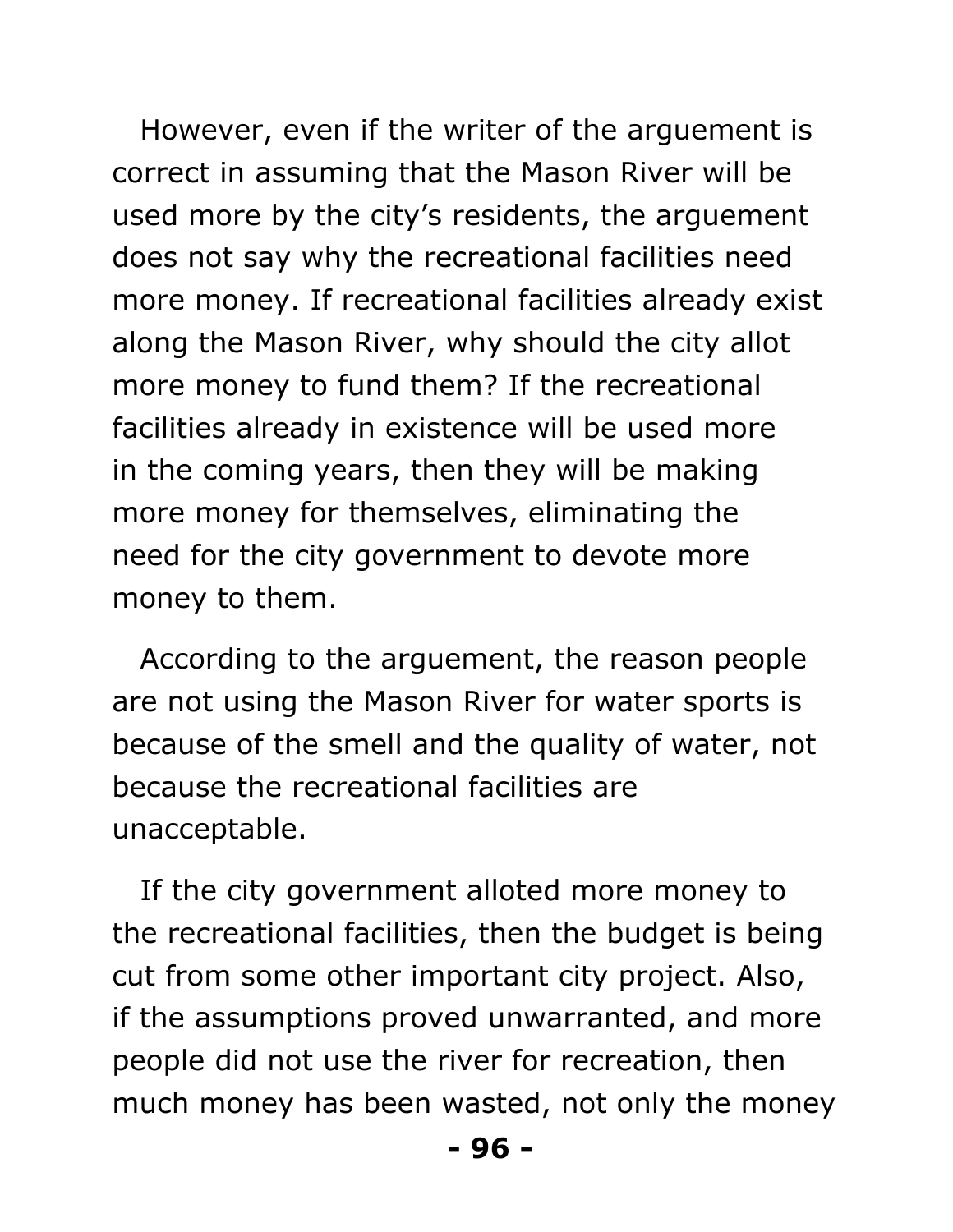for the recreational facilities, but also the money that was used to clean up the river to attract more people in the first place.

# 58B**Reader Commentary for Essay Response – Score 4**

This competent response identifies two unstated assumptions:

- 1. that cleaning up the Mason River will lead to increased recreational use, and
- 2. that existing facilities along the river need more funding.

Paragraph 1 offers reasons why the first assumption is questionable (e.g., residents may not have the necessary time or money for water sports). Similarly, paragraphs 2 and 3 explain that riverside recreational facilities may already be adequate and may, in fact, produce additional income if usage increases. Thus, the response is adequately developed and satisfactorily organized to show how the argument depends on questionable assumptions.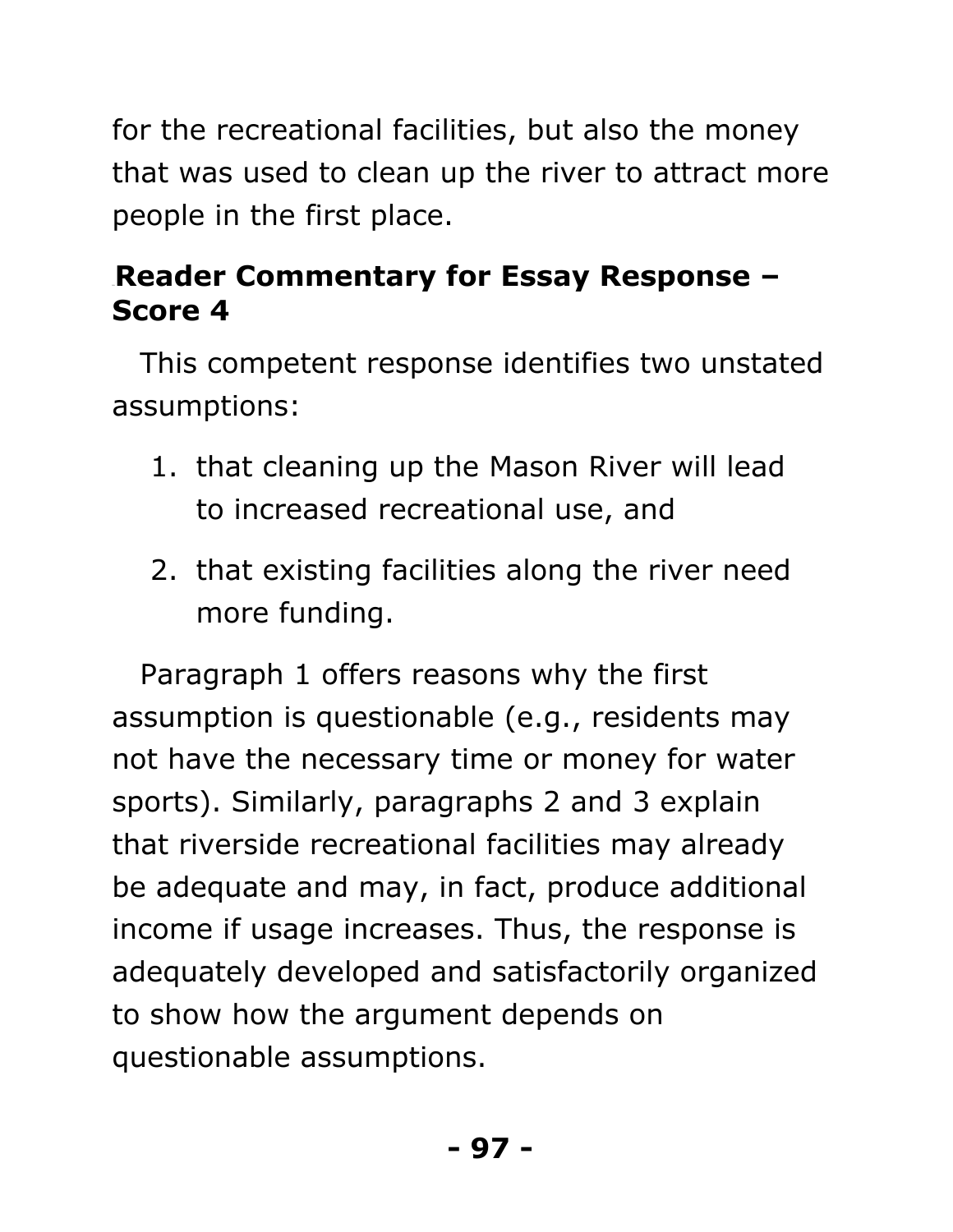This essay does not, however, rise to a score of 5 because it fails to consider several other unstated assumptions (e.g., that the survey is reliable or that the efforts to clean the river will be successful). Furthermore, the final paragraph makes some extraneous, unsupported assertions of its own. Mason City may actually have a budget surplus, so that cuts to other projects will not be necessary, and cleaning the river may provide other real benefits even if it is not used more for water sports.

This response is generally free of errors in grammar and usage, and displays sufficient control of language to support a score of 4.

#### 59B**Essay Response – Score 3**

Surveys are created to speak for the people; however, surveys do not always speak for the whole community. A survey completed by Mason City residents concluded that the residents enjoy water sports as a form of recreation. If that is so evident, why has the river not been used? The blame can not be soley be placed on the city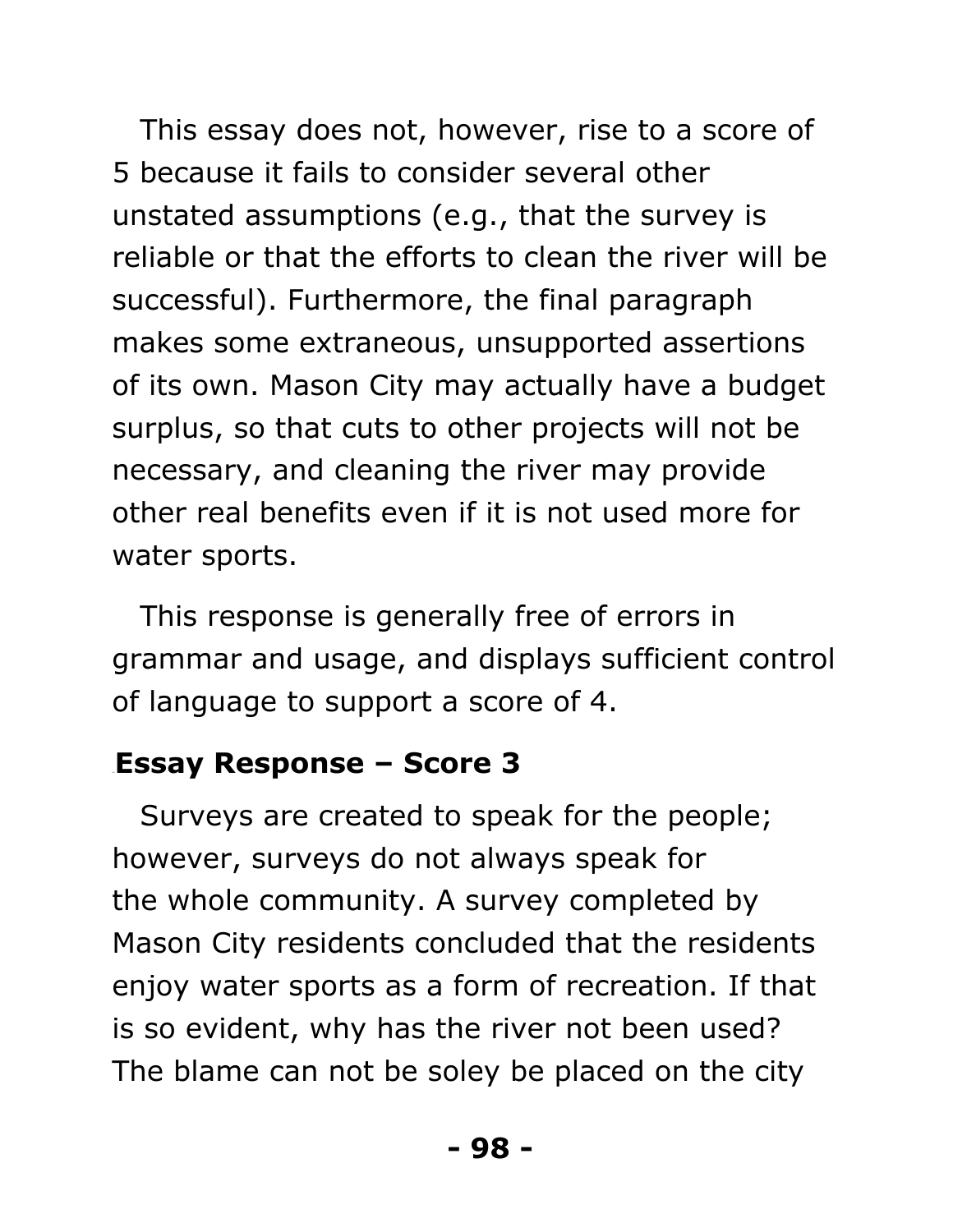park department. The city park department can only do as much as they observe. The real issue is not the residents use of the river, but their desire for a more pleasant smell and a more pleasant sight. If the city government cleans the river, it might take years for the smell to go away. If the budget is changed to accomodate the clean up of the Mason River, other problems will arise. The residents will then begin to complain about other issues in their city that will be ignored because of the great emphasis being placed on Mason River. If more money is taken out of the budget to clean the river an assumption can be made. This assumption is that the budget for another part of city maintenance or building will be tapped into to. In addition, to the budget being used to clean up Mason River, it will also be allocated in increasing riverside recreational facilites. The government is trying to appease its residents, and one can warrant that the role of the government is to please the people. There are many assumptions being made; however, the government can not make the assumption that people want the river to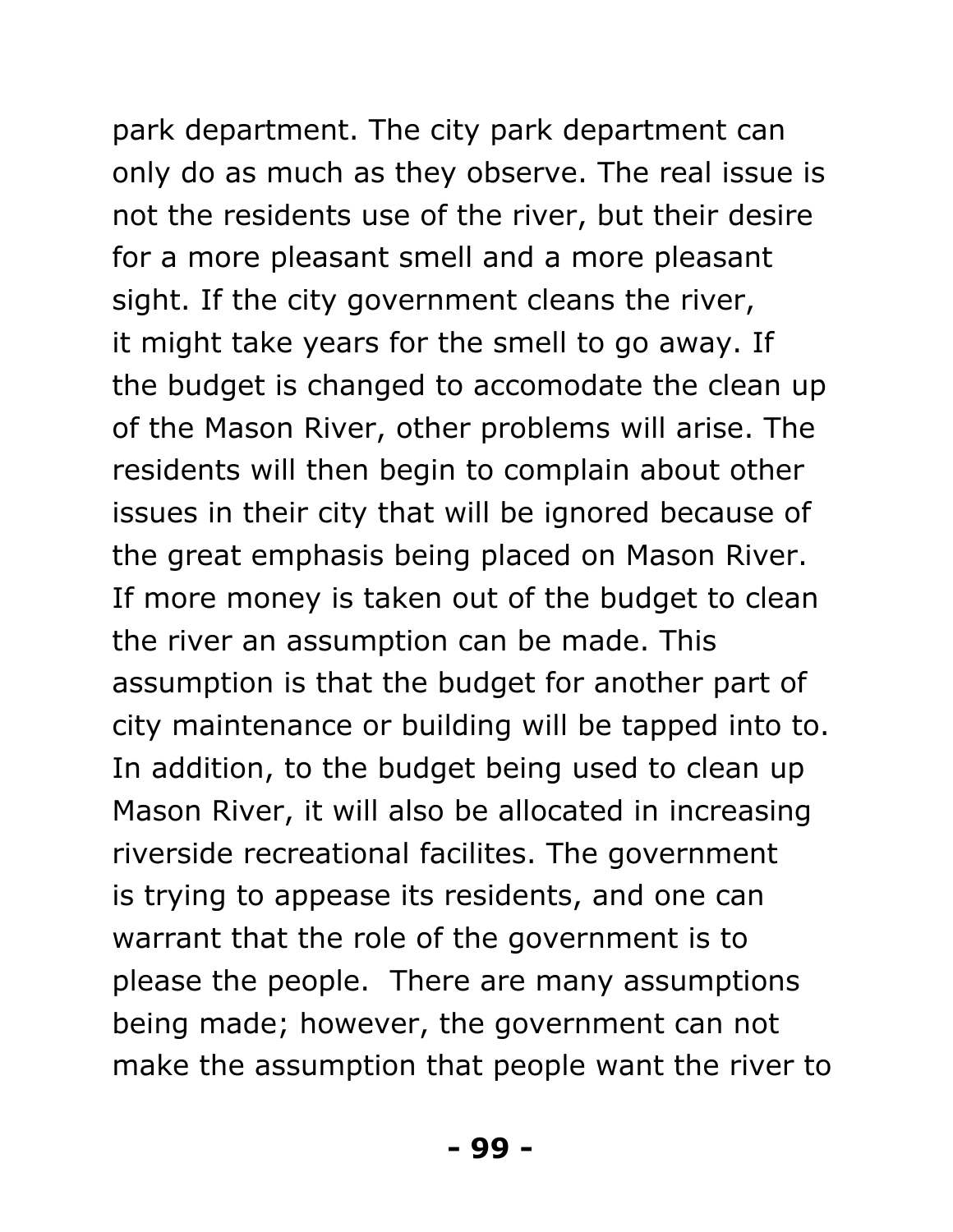be cleaned so that they can use it for recreational water activities. The government has to realize the long term effects that their decision will have on the monetary value of their budget.

#### **Reader Commentary for Essay Response -Score 3**

Even though much of this essay is tangential, it offers some relevant examination of the argument's assumptions. The early sentences mention a questionable assumption (that the survey results are reliable) but do not explain how the survey might have been flawed. Then the response drifts to irrelevant matters—a defense of the city park department, a prediction of budget problems, and the problem of pleasing city residents. Some statements even introduce unwarranted assumptions that are not part of the original argument (e.g., "The residents will then begin to complain about other issues . . ." and "This assumption is that the budget for another part of city maintenance or building will be tapped into. . ."). Near the end, the response does correctly note that city government should not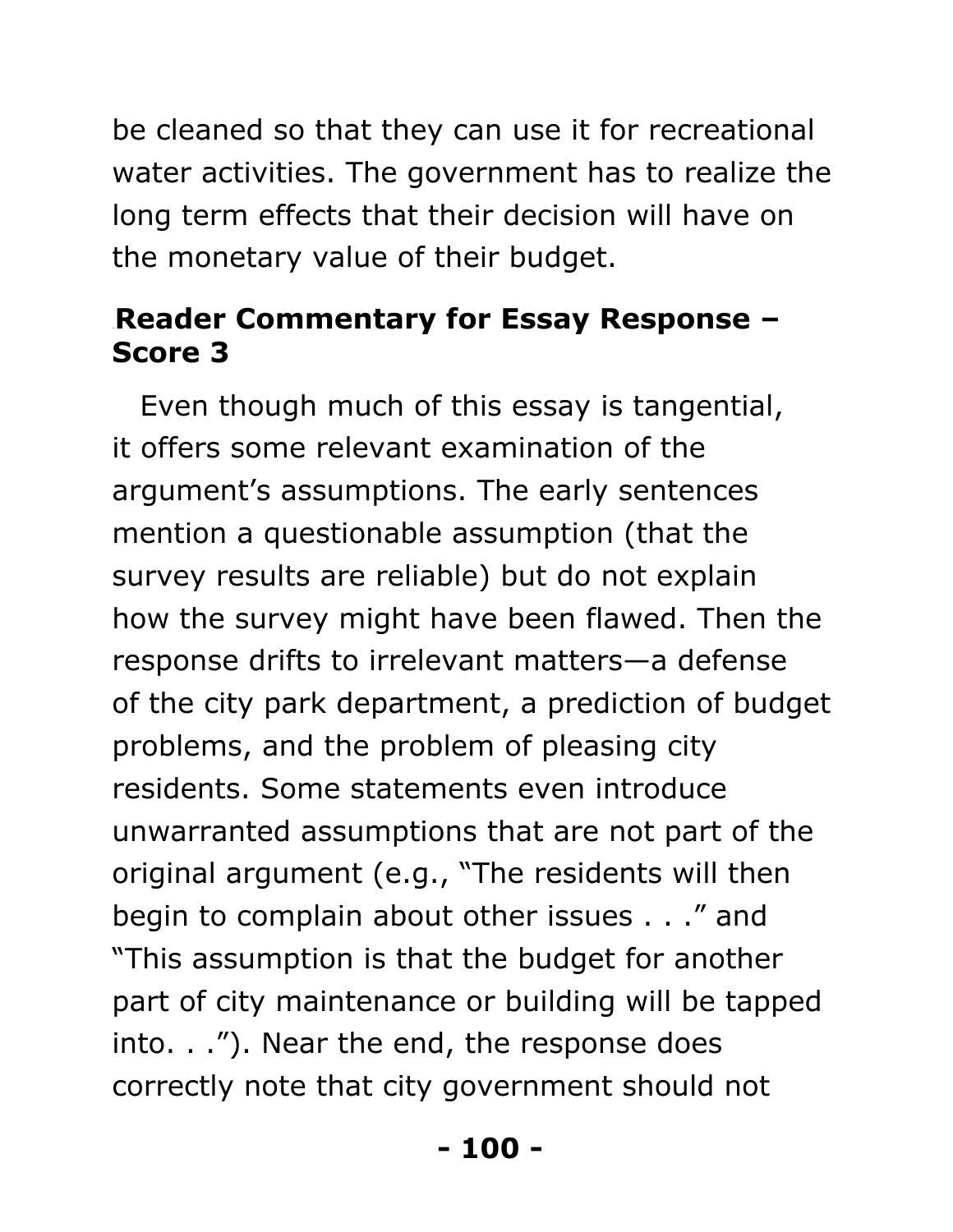assume that residents want to use the river for recreation. Hence, the proposal to increase funding for riverside recreational facilities may not be justified.

In summary, the language in this response is reasonably clear, but its examination of unstated assumptions remains limited and therefore earns a score of 3.

# 61B**Essay Response – Score 2**

This statement looks like logical, but there are some wrong sentences in it which is not logical.

First, this statement mentions raking water sports as their favorite recreational activities at the first sentence. However, it seems to have a ralation between the first sentence and the setence which mentions that increase the quality of the river's water and the river's smell. This is a wrong cause and result to solve the problem.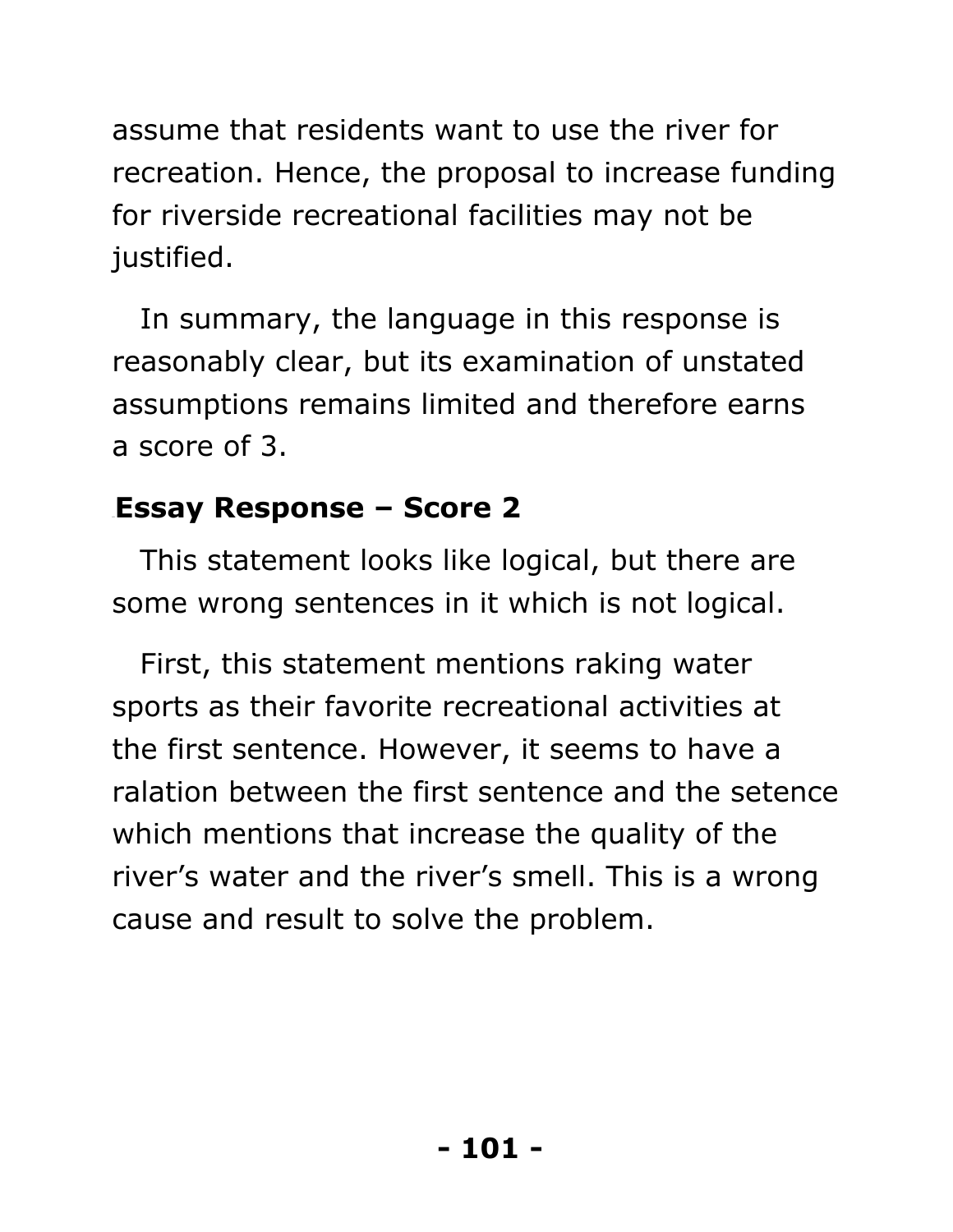Second, as a reponse to the complaints from residents, the state plan to clean up the river. As a result, the state expects that water sports will increase. When you look at two sentences, the result is not appropriate for the cause.

Third, the last statement is the conclusion. However, even though residents rank water sports, the city government might devote the budget to another issue. This statement is also a wrong cause and result.

In summary, the statement is not logical because there are some errors in it. The supporting setences are not strong enough to support this issue.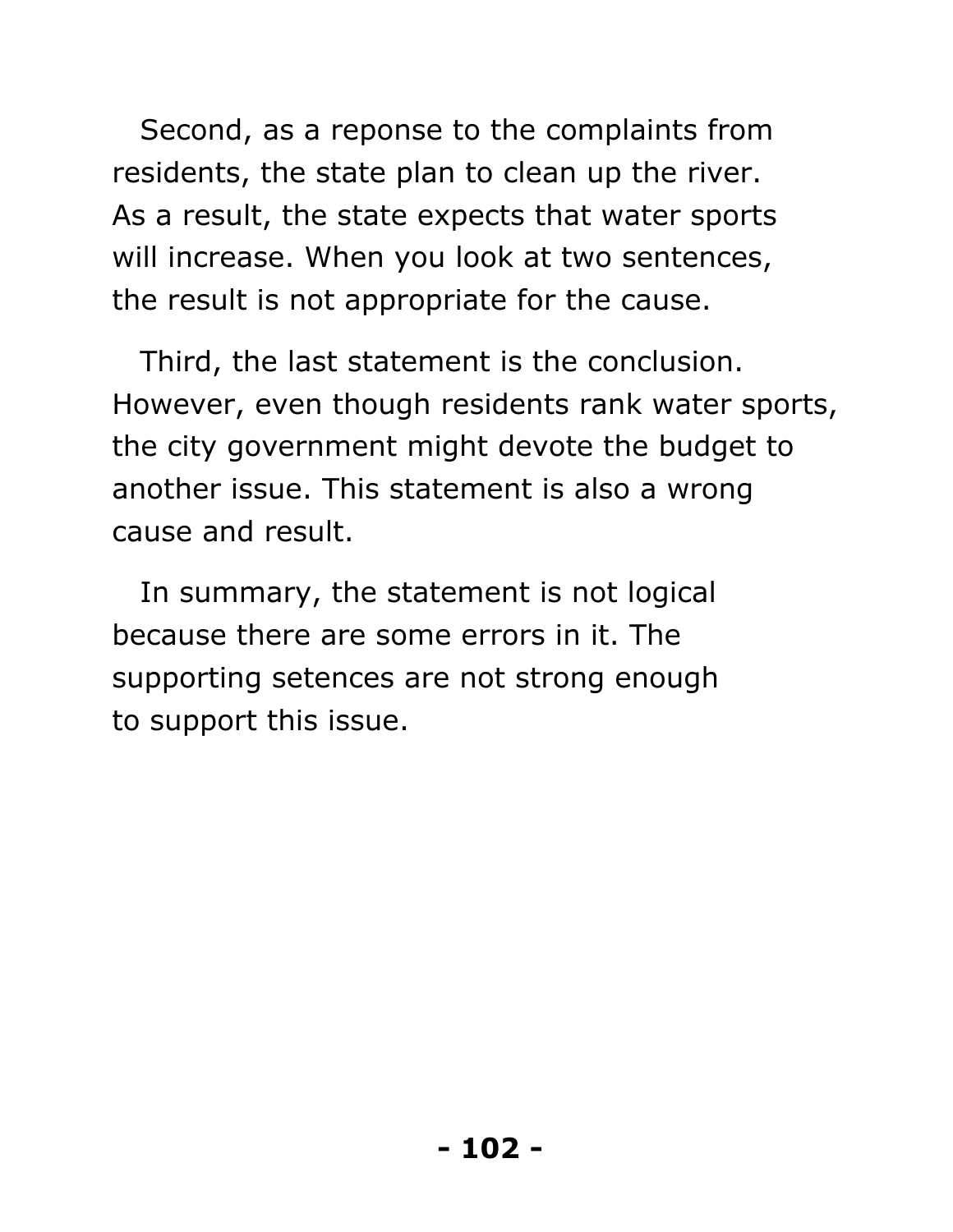#### **Reader Commentary for Essay Response -Score 2**

Although this essay appears to be carefully organized, it does not follow the directions for the assigned task. In his or her vague references to causal fallacies, the writer attempts logical analysis but never refers to any unstated assumptions. Furthermore, several errors in grammar and sentence structure interfere with meaning (e.g., "This statement looks like logical, but there are some wrong sentences in it which is not logical.").

Because this response does not follow the directions for the assigned task (see GRE Scoring Guide: Analyze an Argument," page 114) and contains errors in sentence structure and logical development, it earns a score of 2.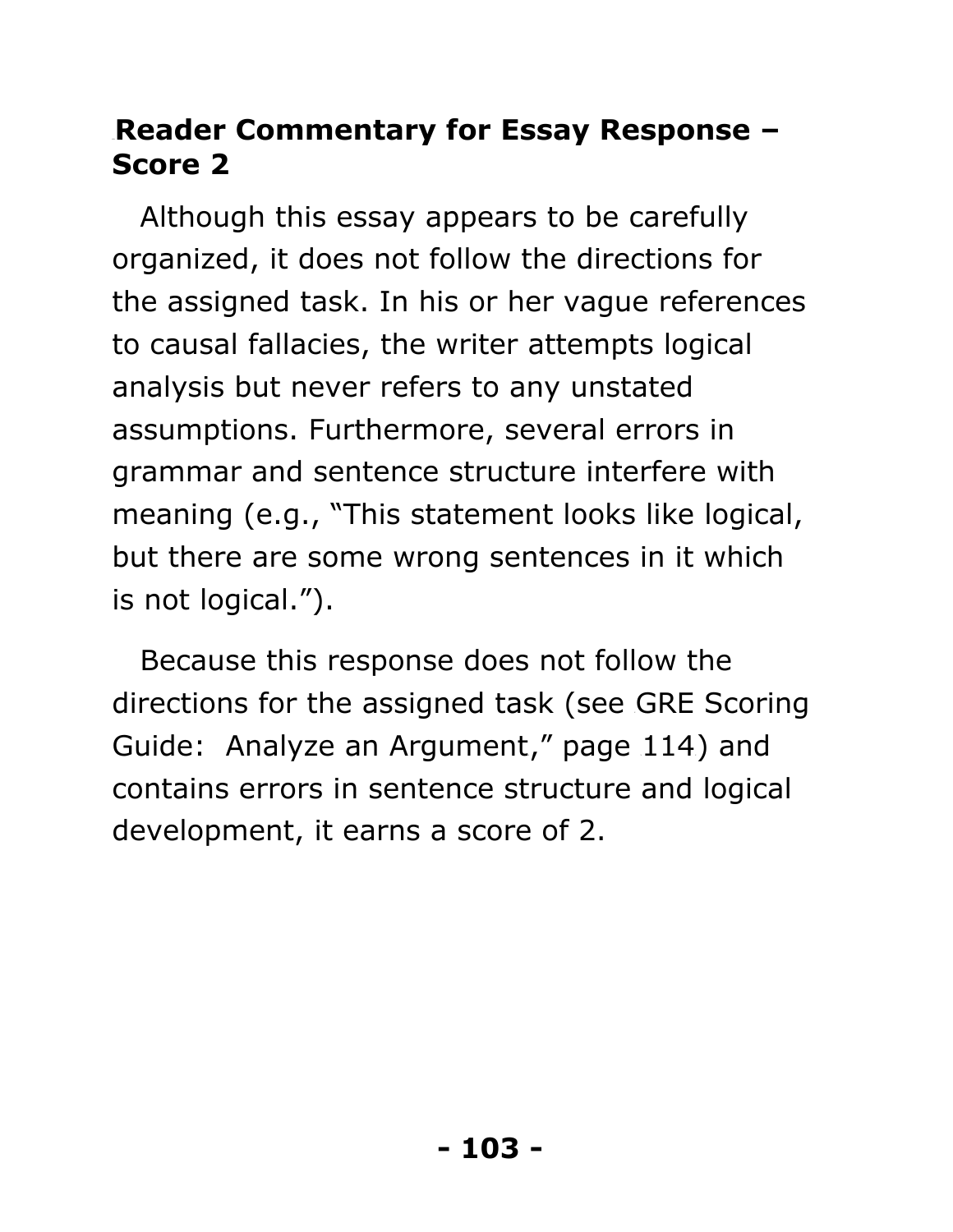# 63B**Essay Response – Score 1**

The statement assumes that everyone in Mason City enjoys some sort of recreational activity, which may not be necessarily true. They statement also assumes that if the state cleans up the river, the use of the river for water sports will definitely increase.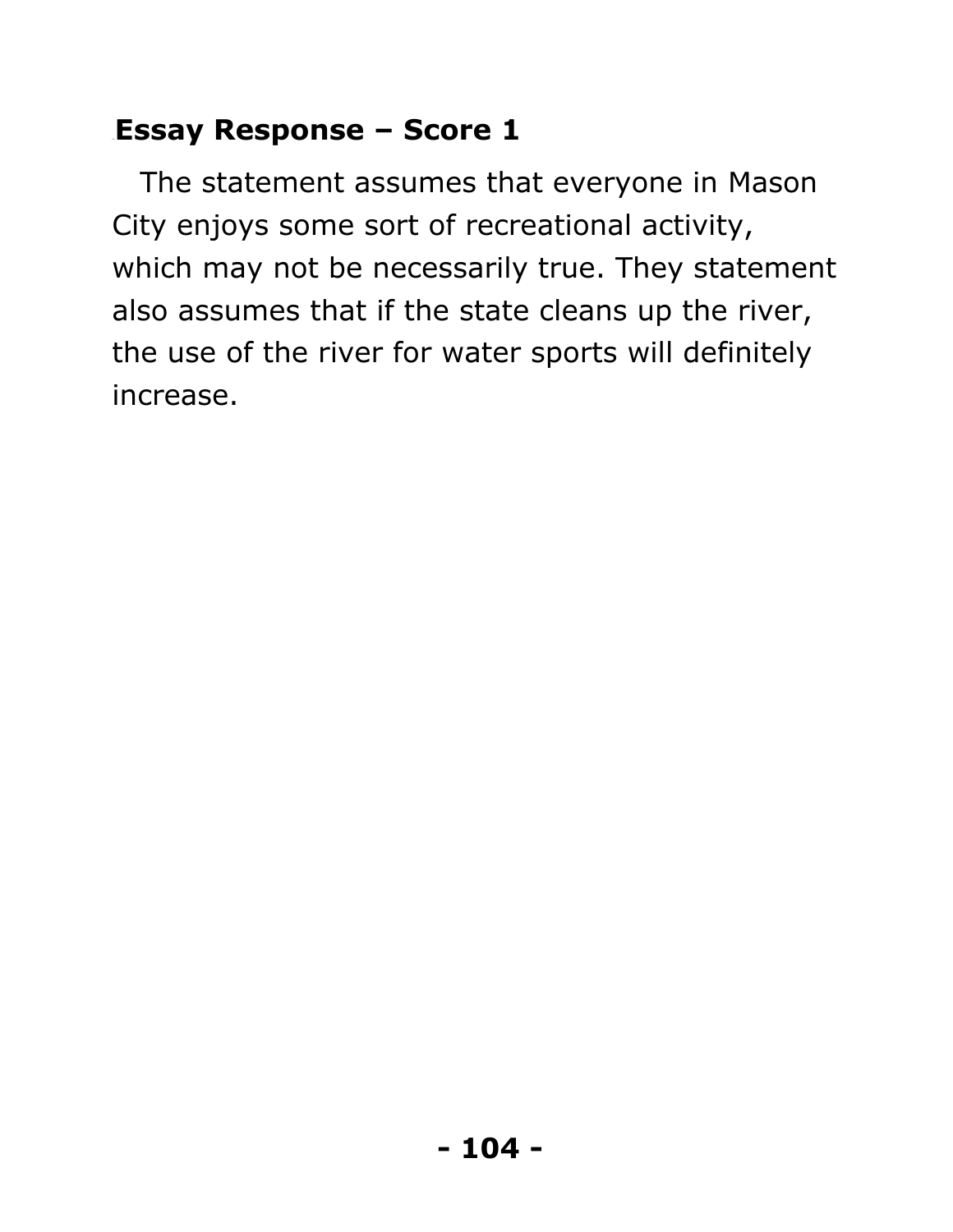#### 64B**Reader Commentary for Essay Response – Score 1**

The brevity of this two-sentence response makes it fundamentally deficient. Sentence 1 states an assumption that is actually not present in the argument, and sentence 2 correctly states an assumption but provides no discussion of its implications. Although the response may begin to address the assigned task, it offers no development. As such, it is clearly "extremely brief and/or disorganized, providing little evidence of an organized response" (see "GRE Scoring Guide: Analyze an Argument," page  $114$ ) and should earn a score of 1.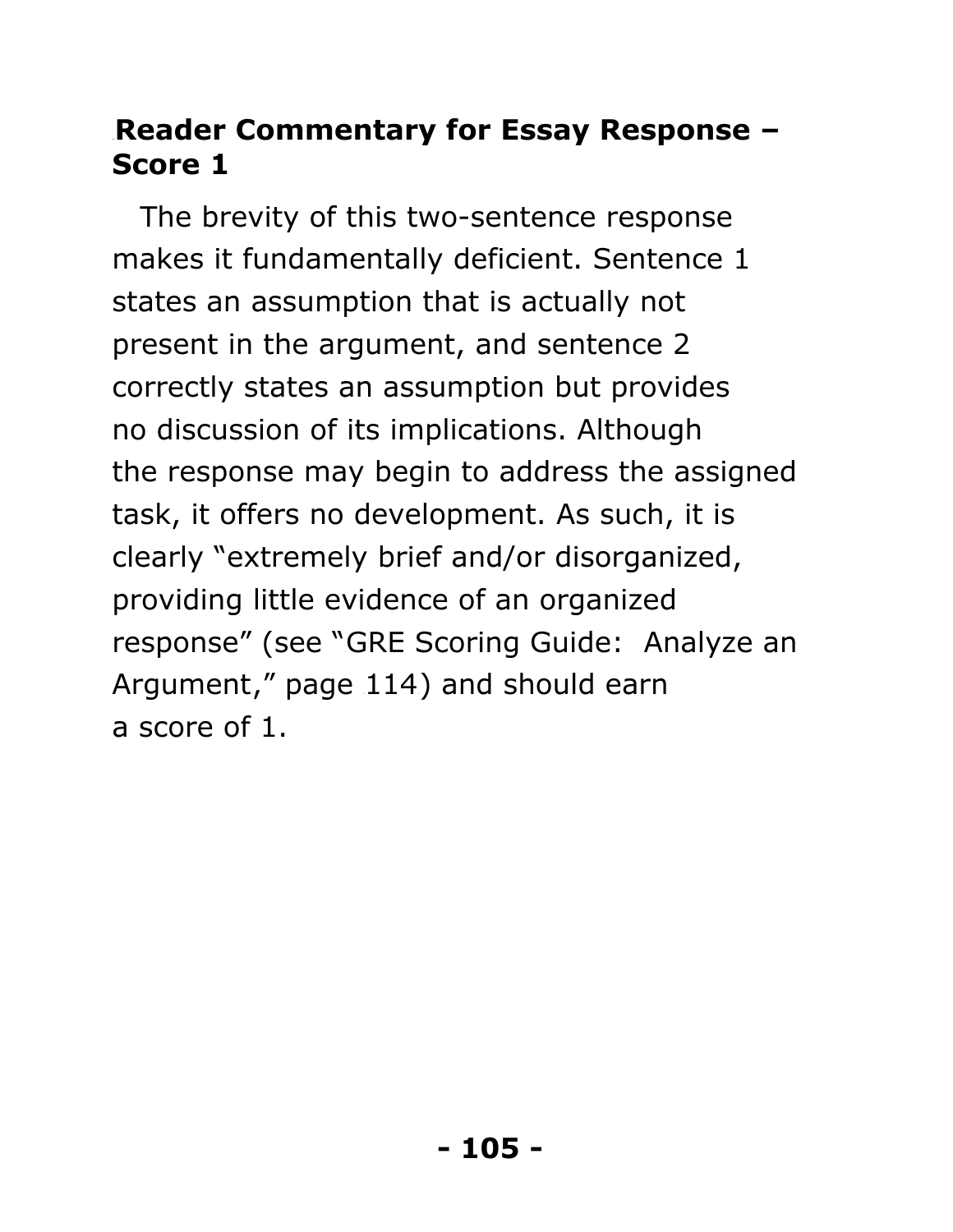# **Score 6**

In addressing the specific task directions, a 6 paper presents a cogent, well-articulated analysis of the issue and conveys meaning skillfully.

A typical paper in this category exhibits the following characteristics:

- 1. It articulates a clear and insightful position on the issue in accordance with the assigned task.
- 2. It develops the position fully, with compelling reasons and/or persuasive examples.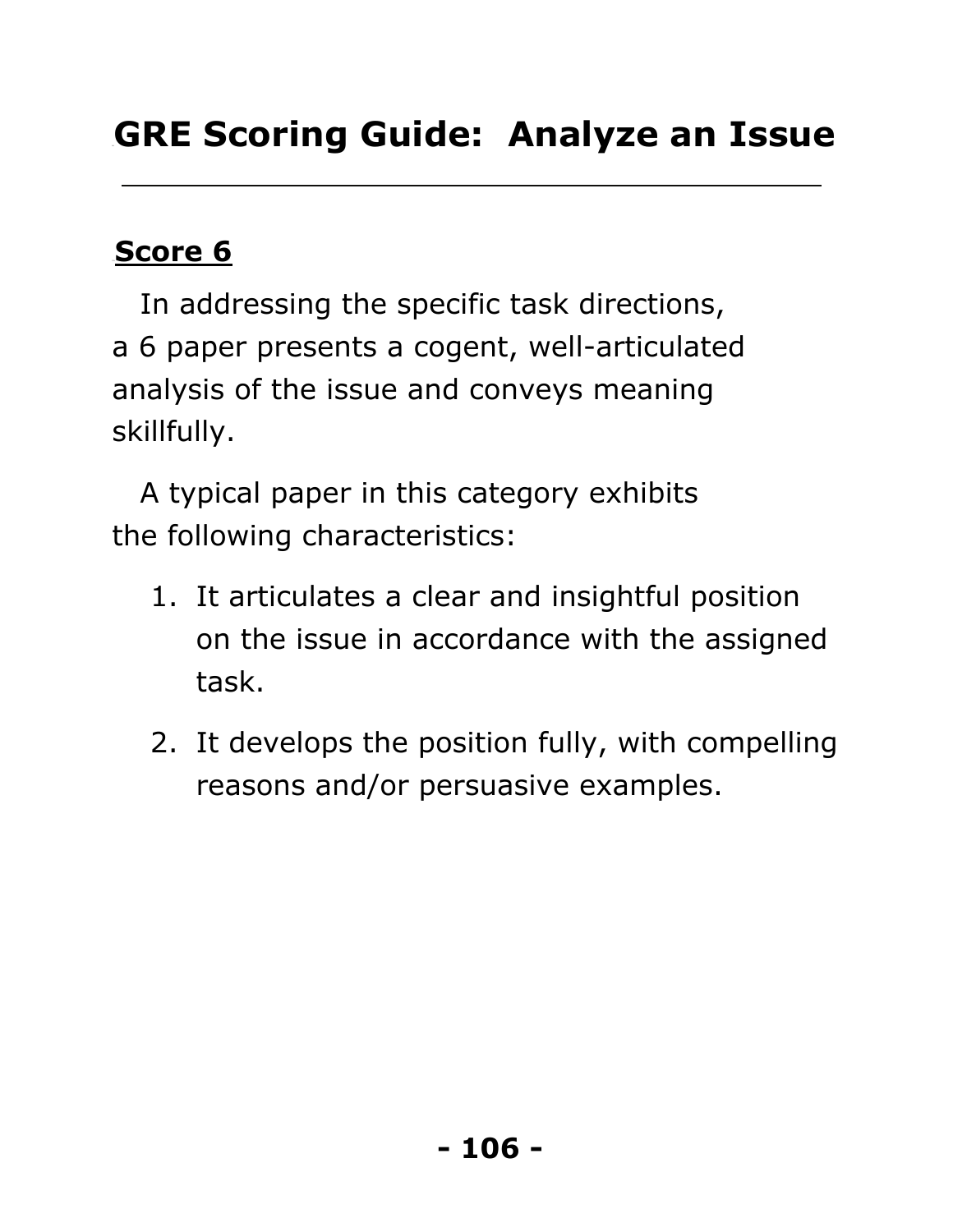- 3. It sustains a well-focused, well-organized analysis, connecting ideas logically.
- 4. It conveys ideas fluently and precisely, using effective vocabulary and sentence variety.
- 5. It demonstrates facility with the conventions of standard written English (i.e., grammar, usage, and mechanics) but may have minor errors.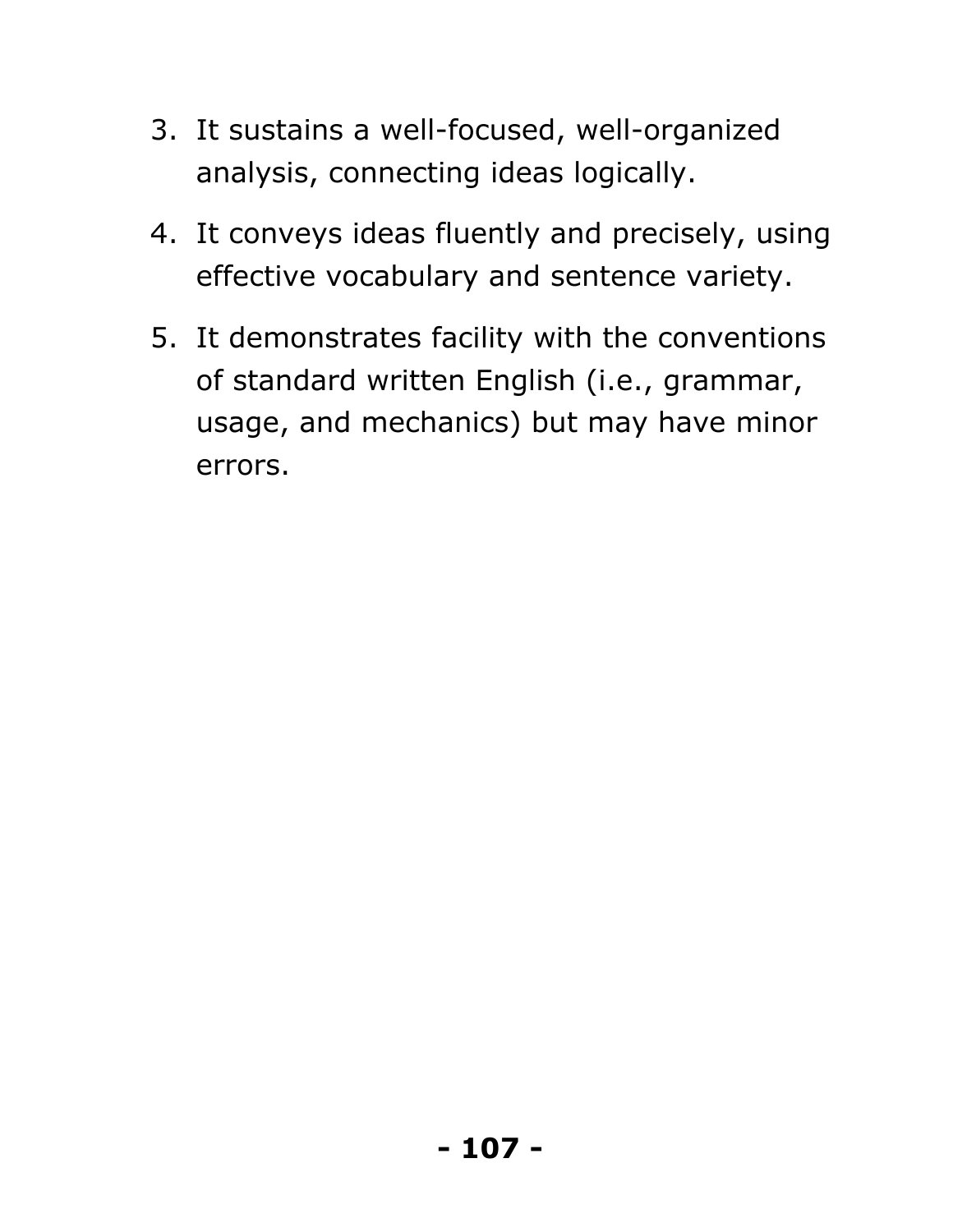# **Score 5**

In addressing the specific task directions, a 5 paper presents a generally thoughtful, well-developed analysis of the issue and conveys meaning clearly.

A typical paper in this category exhibits the following characteristics:

- 1. It presents a clear and well-considered position on the issue in accordance with the assigned task.
- 2. It develops the position with logically sound reasons and/or well-chosen examples.
- 3. It is focused and generally well organized, connecting ideas appropriately.
- 4. It conveys ideas clearly and well, using appropriate vocabulary and sentence variety.
- 5. It demonstrates facility with the conventions of standard written English but may have minor errors.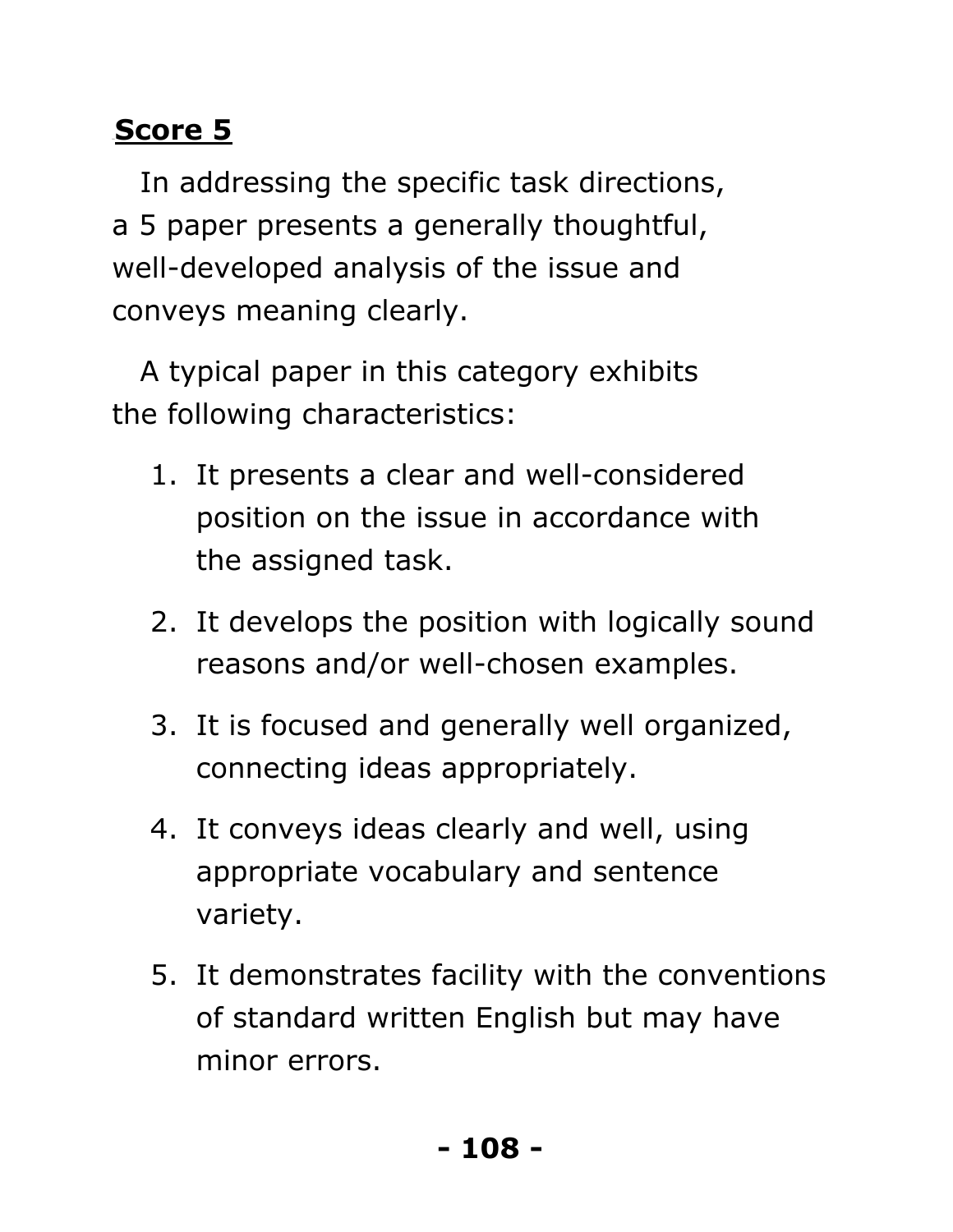In addressing the specific task directions, a 4 paper presents a competent analysis of the issue and conveys meaning with acceptable clarity.

A typical paper in this category exhibits the following characteristics:

- 1. It presents a clear position on the issue in accordance with the assigned task.
- 2. It develops the position with relevant reasons and/or examples.
- 3. It is adequately focused and organized.
- 4. It demonstrates sufficient control of language to express ideas with reasonable clarity.
- 5. It generally demonstrates control of the conventions of standard written English but may have some errors.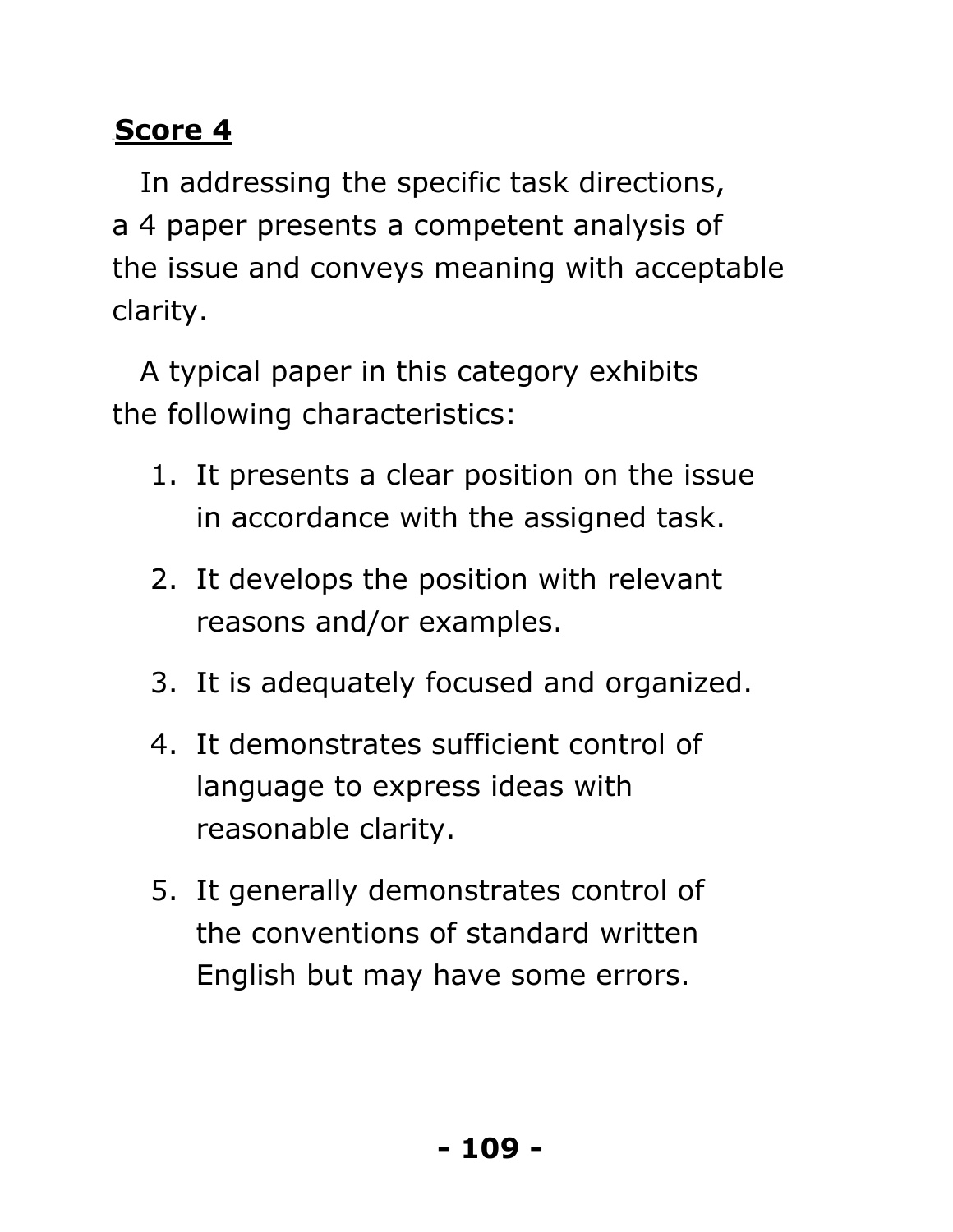A 3 paper demonstrates some competence in addressing the specific task directions, in analyzing the issue, and in conveying meaning but is obviously flawed.

A typical paper in this category exhibits ONE OR MORE of the following characteristics:

- 1. It is vague or limited in addressing the specific task directions and in presenting or developing a position on the issue.
- 2. It is weak in the use of relevant reasons or examples, or relies largely on unsupported claims.
- 3. It is poorly focused and/or poorly organized.
- 4. It has problems in language and sentence structure that result in a lack of clarity.
- 5. It contains occasional major errors or frequent minor errors in grammar, usage, or mechanics that can interfere with meaning.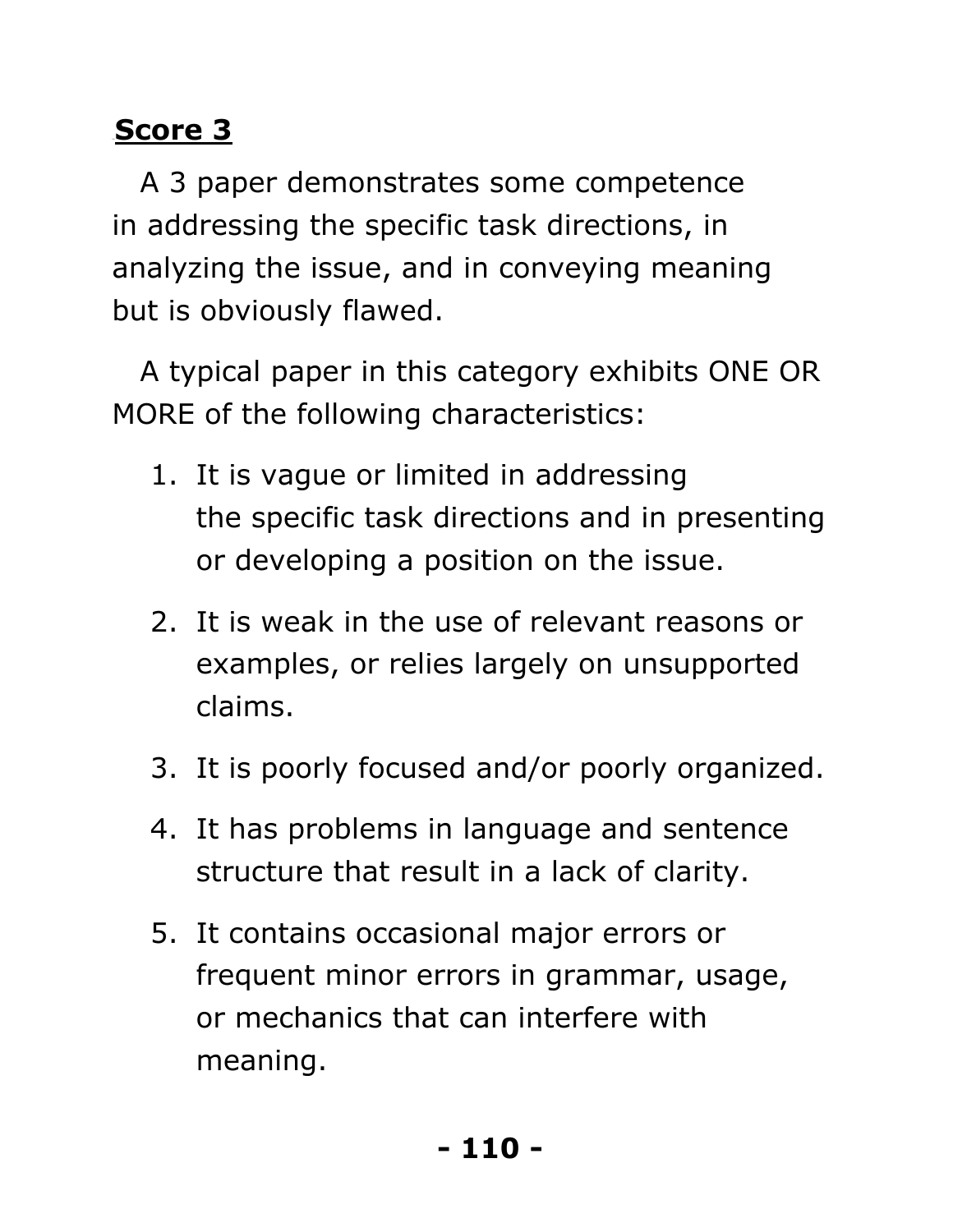A 2 paper largely disregards the specific task directions and/or demonstrates serious weaknesses in analytical writing.

A typical paper in this category exhibits ONE OR MORE of the following characteristics:

- 1. It is unclear or seriously limited in addressing the specific task directions and in presenting or developing a position on the issue.
- 2. It provides few, if any, relevant reasons or examples in support of its claims.
- 3. It is unfocused and/or disorganized.
- 4. It has serious problems in language and sentence structure that frequently interfere with meaning.
- 5. It contains serious errors in grammar, usage, or mechanics that frequently obscure meaning.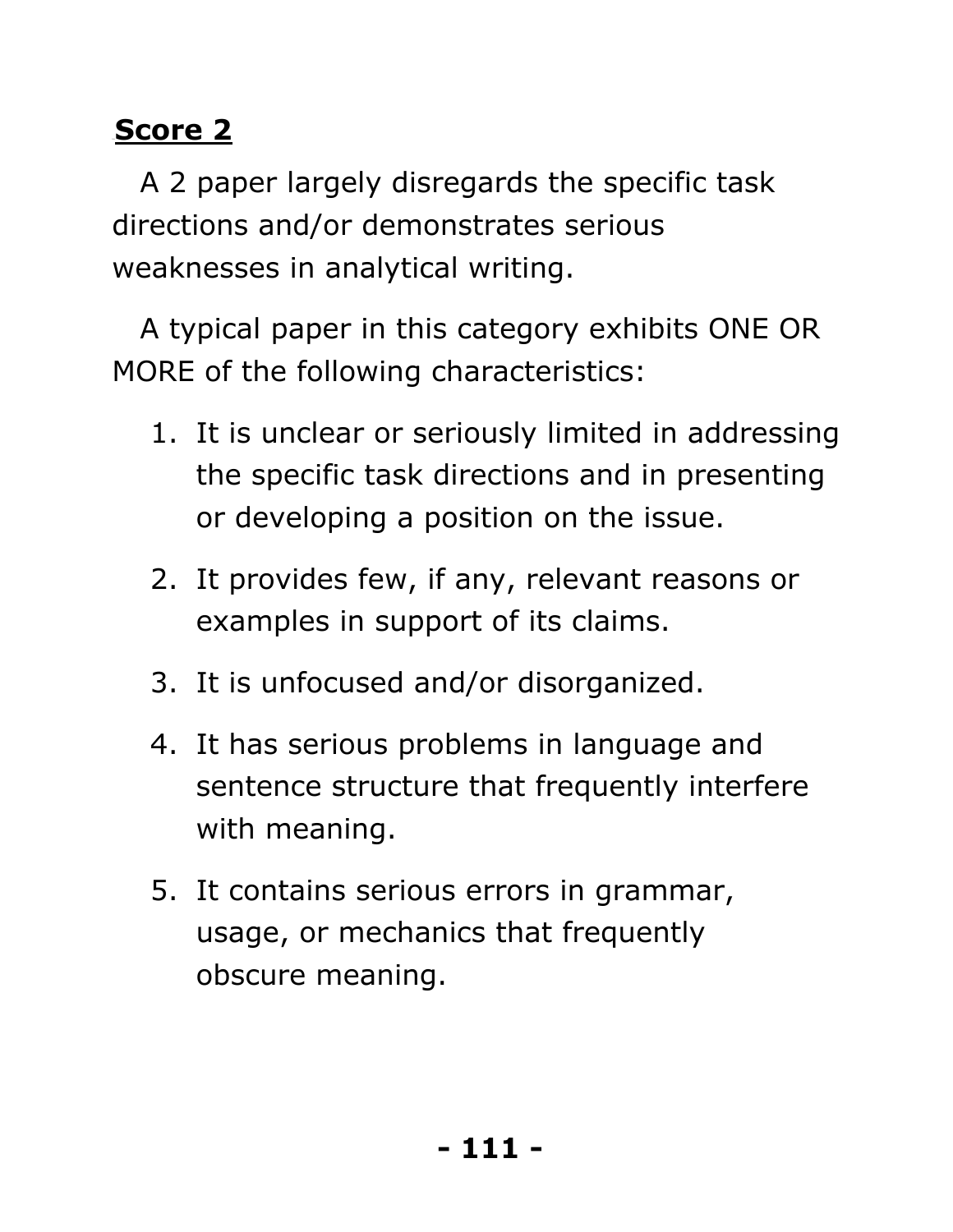A 1 paper demonstrates fundamental deficiencies in analytical writing.

A typical paper in this category exhibits ONE OR MORE of the following characteristics:

- 1. It provides little or no evidence of understanding the issue.
- 2. It provides little or no evidence of the ability to develop an organized response.
- 3. It has severe problems in language and sentence structure that persistently interfere with meaning.
- 4. It contains pervasive errors in grammar, usage, or mechanics that result in incoherence.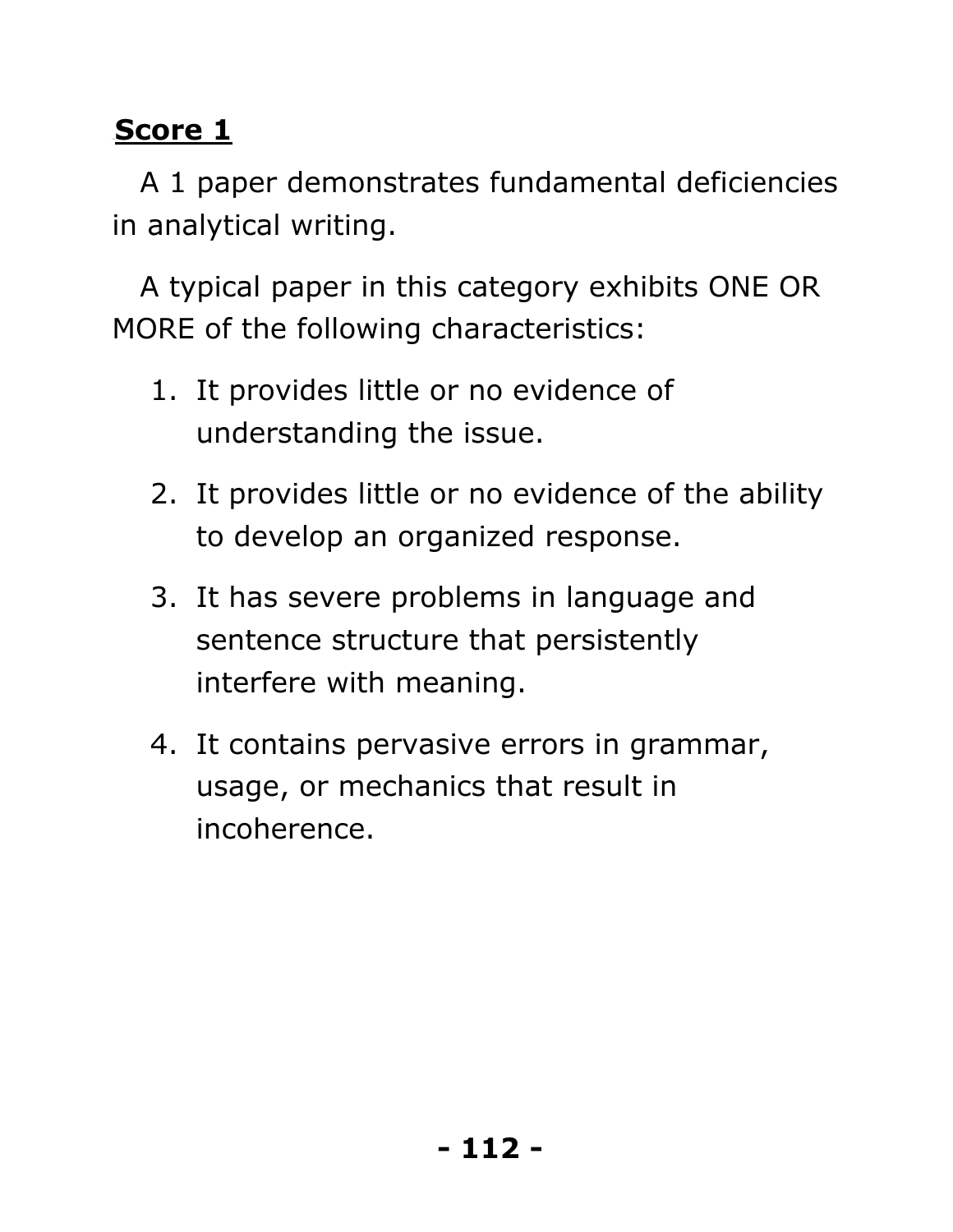A 0 paper is off topic (i.e., provides no evidence of an attempt to respond to the assigned topic), written in a foreign language, merely copies the topic, consists of only keystroke characters, or is illegible or nonverbal.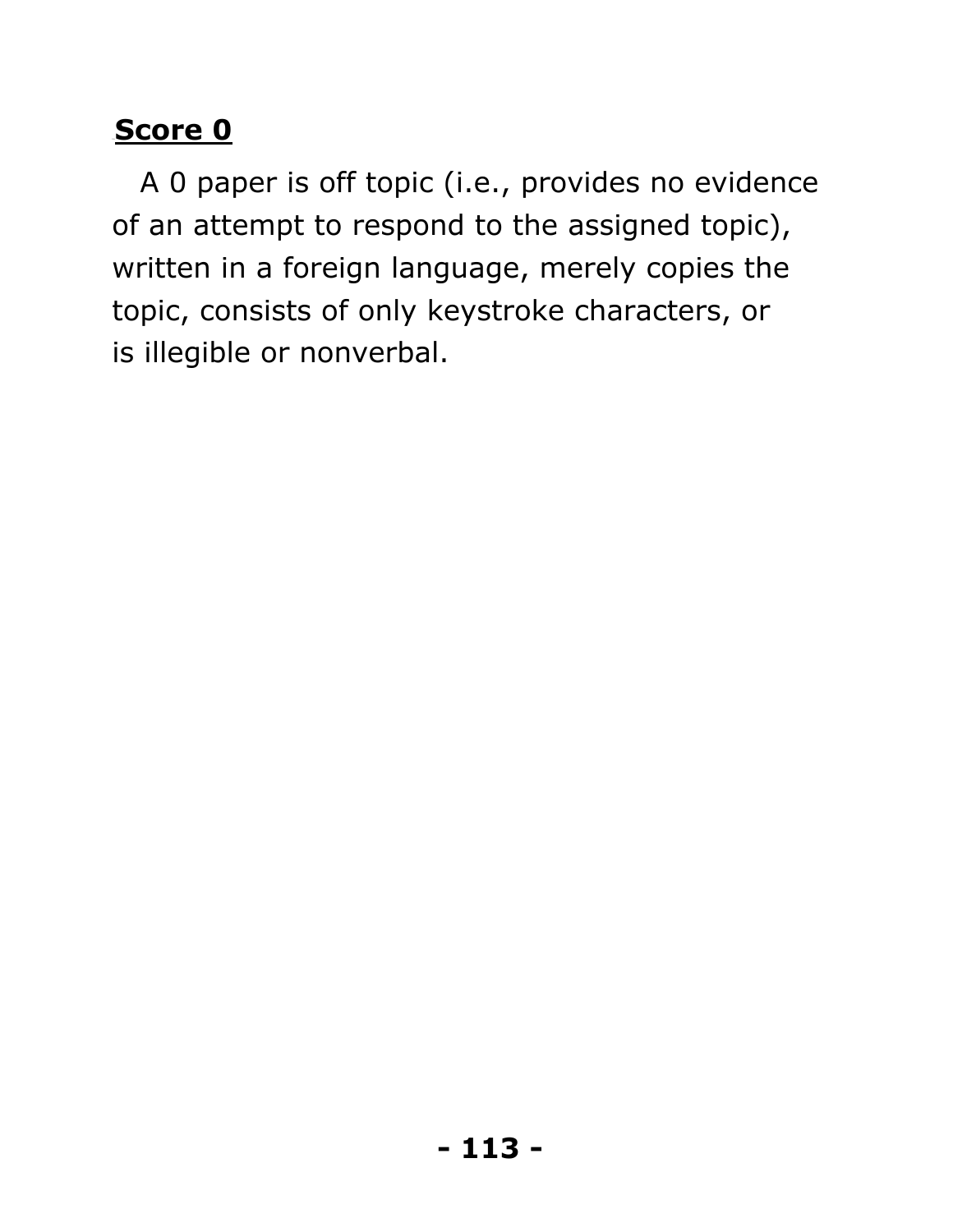## **GRE Scoring Guide: Analyze an Argument**

#### **Score 6**

In addressing the specific task directions, a 6 response presents a cogent, well-articulated examination of the argument and conveys meaning skillfully.

A typical response in this category exhibits the following characteristics:

- 1. It clearly identifies aspects of the argument relevant to the assigned task and examines them insightfully.
- 2. It develops ideas cogently, organizes them logically, and connects them with clear transitions.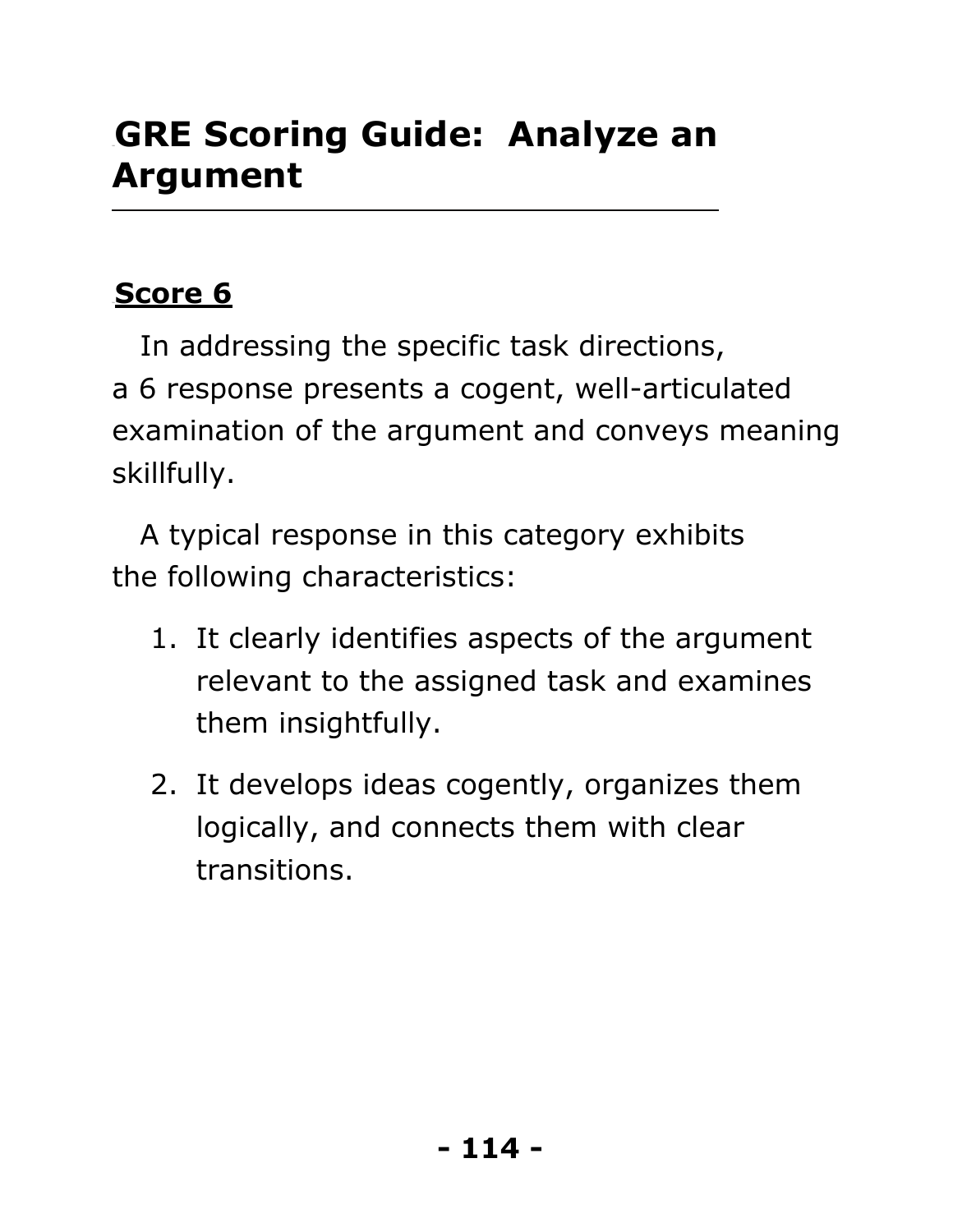- 3. It provides compelling and thorough support for its main points.
- 4. It conveys ideas fluently and precisely, using effective vocabulary and sentence variety.
- 5. It demonstrates facility with the conventions of standard written English (i.e., grammar, usage, and mechanics) but may have minor errors.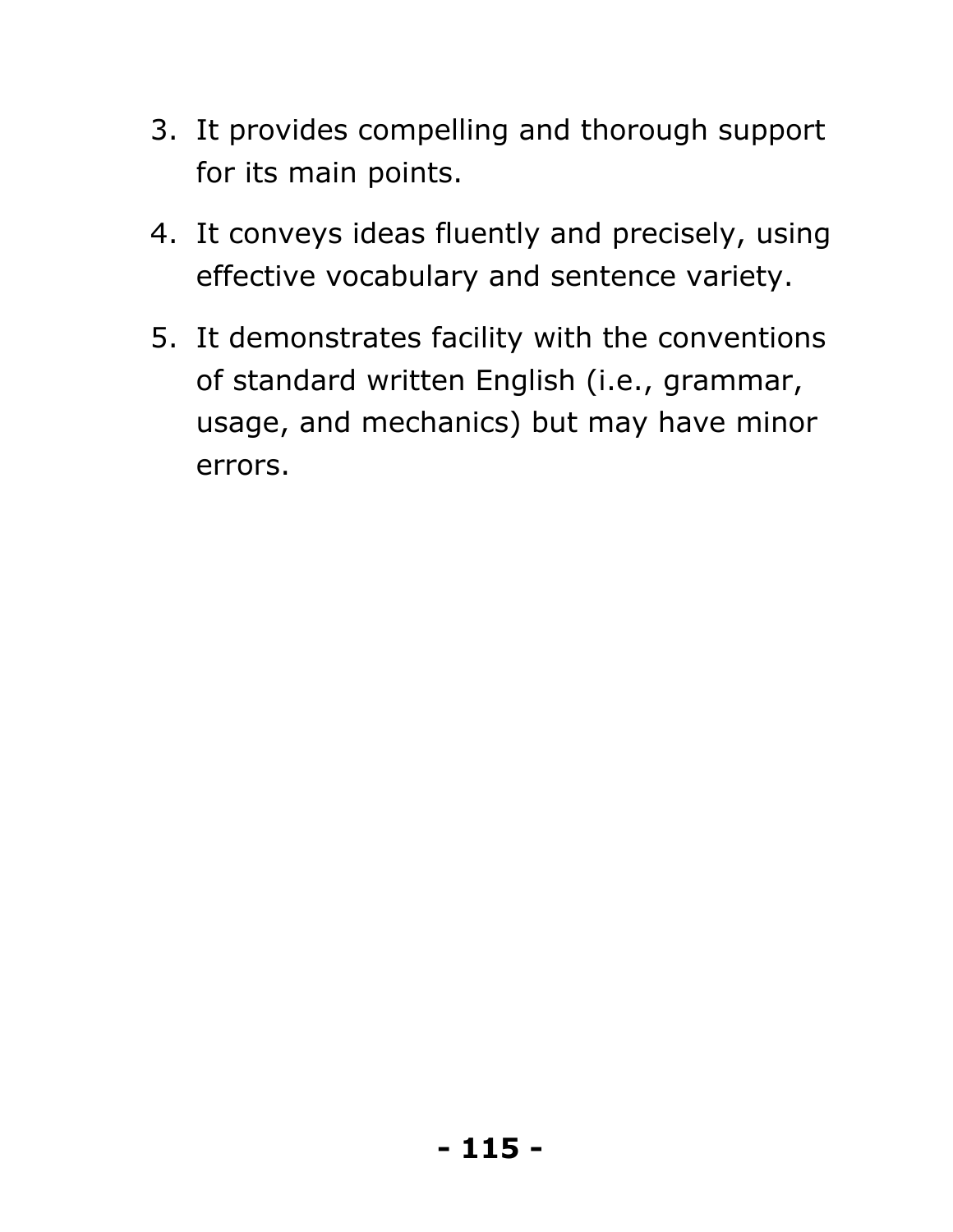In addressing the specific task directions, a 5 response presents a generally thoughtful, well-developed examination of the argument and conveys meaning clearly.

A typical response in this category exhibits the following characteristics:

- 1. It clearly identifies aspects of the argument relevant to the assigned task and examines them in a generally perceptive way.
- 2. It develops ideas clearly, organizes them logically, and connects them with appropriate transitions.
- 3. It offers generally thoughtful and thorough support for its main points.
- 4. It conveys ideas clearly and well, using appropriate vocabulary and sentence variety.
- 5. It demonstrates facility with the conventions of standard written English but may have minor errors.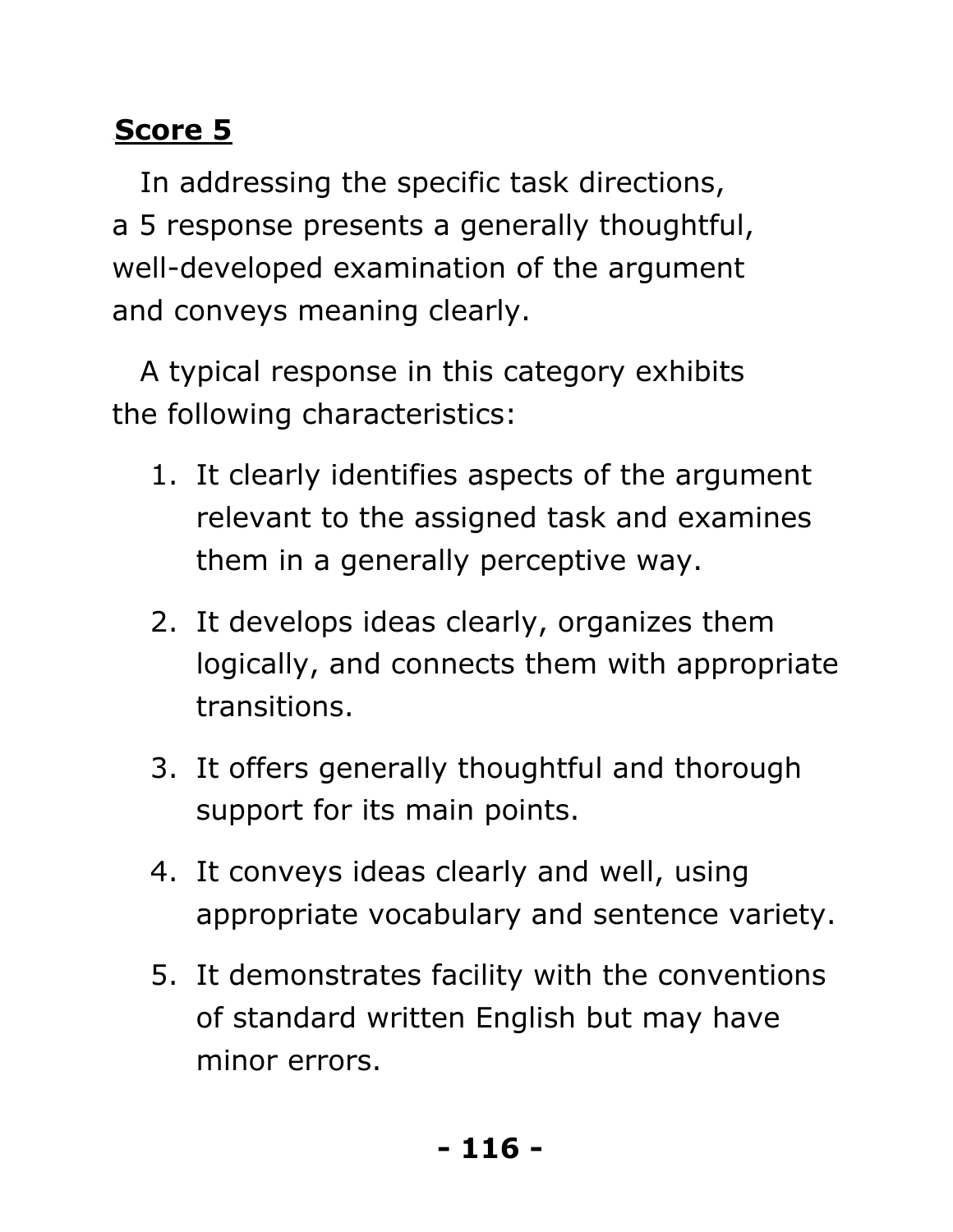In addressing the specific task directions, a 4 response presents a competent examination of the argument and conveys meaning with acceptable clarity.

A typical response in this category exhibits the following characteristics:

- 1. It identifies and examines aspects of the argument relevant to the assigned task but may also discuss some extraneous points.
- 2. It develops and organizes ideas satisfactorily but may not connect them with transitions.
- 3. It supports its main points adequately but may be uneven in its support.
- 4. It demonstrates sufficient control of language to convey ideas with reasonable clarity.
- 5. It generally demonstrates control of the conventions of standard written English but may have some errors.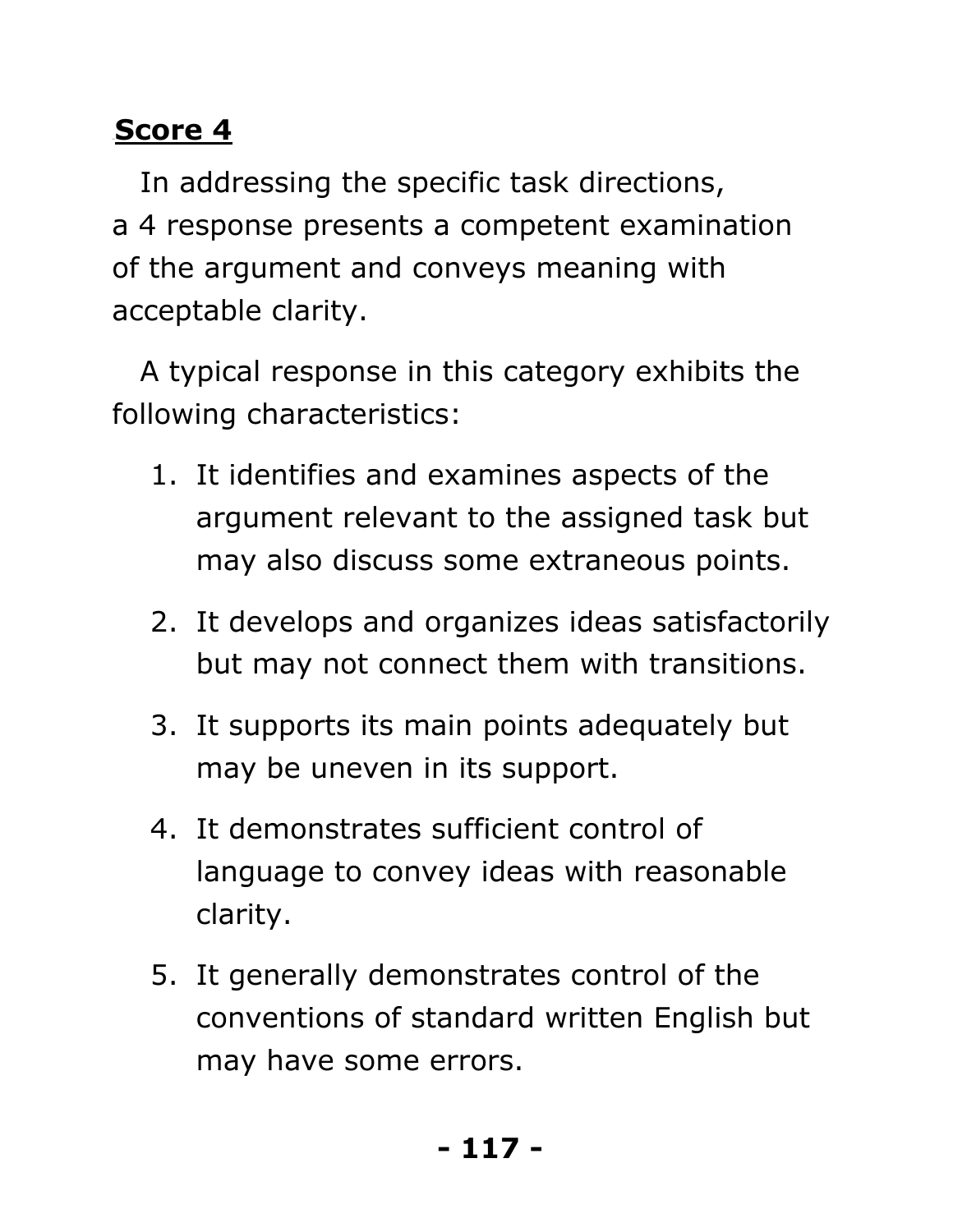A 3 response demonstrates some competence in addressing the specific task directions, in examining the argument, and in conveying meaning but is obviously flawed.

A typical response in this category exhibits ONE OR MORE of the following characteristics:

- 1. It does not identify or examine most of the aspects of the argument relevant to the assigned task, although some relevant examination of the argument is present.
- 2. It mainly discusses tangential or irrelevant matters, or reasons poorly.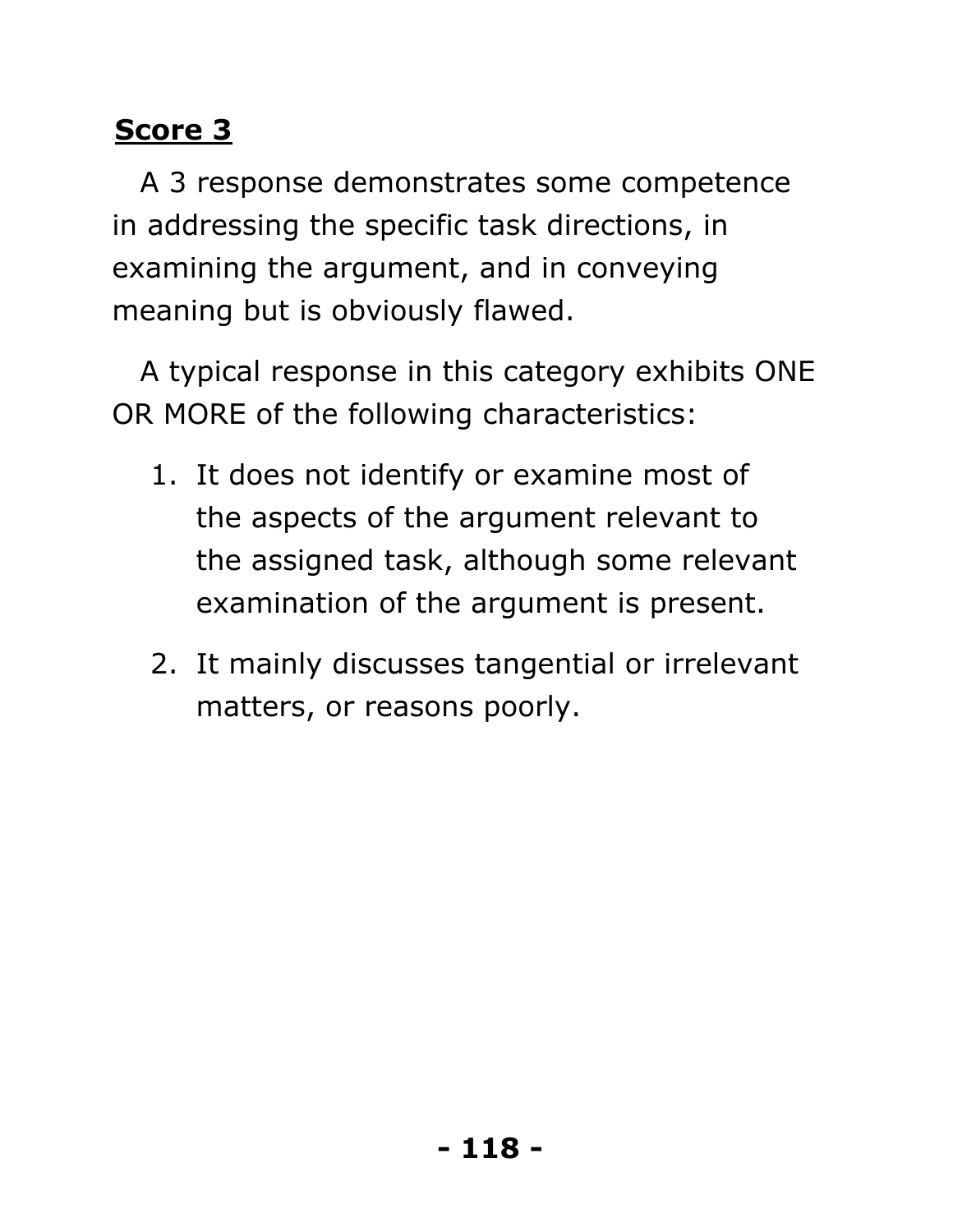- 3. It is limited in the logical development and organization of ideas.
- 4. It offers support of little relevance and value for its main points.
- 5. It has problems in language and sentence structure that result in a lack of clarity.
- 6. It contains occasional major errors or frequent minor errors in grammar, usage, or mechanics that can interfere with meaning.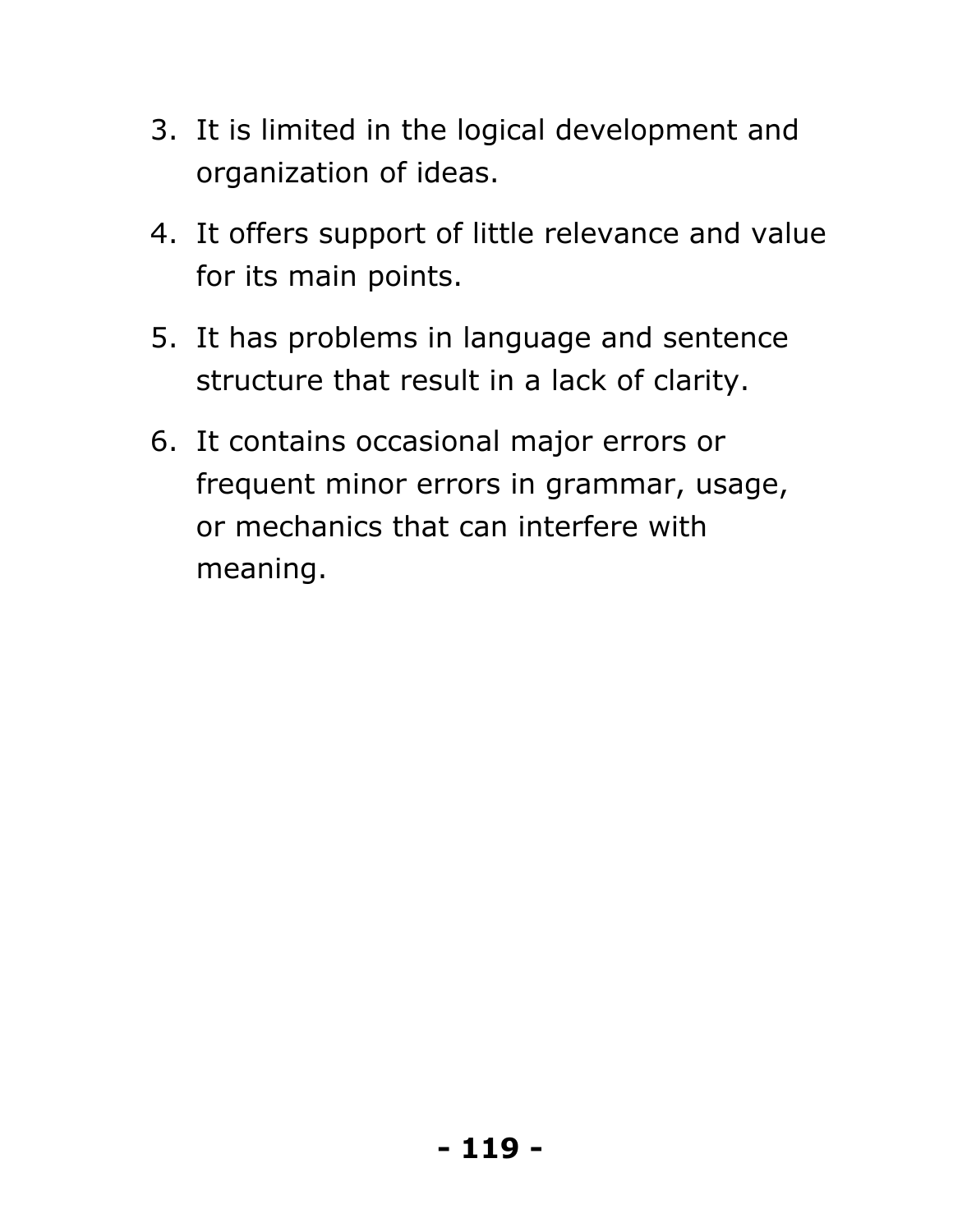A 2 response largely disregards the specific task directions and/or demonstrates serious weaknesses in analytical writing.

A typical response in this category exhibits ONE OR MORE of the following characteristics:

- 1. It does not present an examination based on logical analysis but may instead present the writer's own views on the subject.
- 2. It does not follow the directions for the assigned task.
- 3. It does not develop ideas, or is poorly organized and illogical.
- 4. It provides little, if any, relevant or reasonable support for its main points.
- 5. It has serious problems in language and sentence structure that frequently interfere with meaning.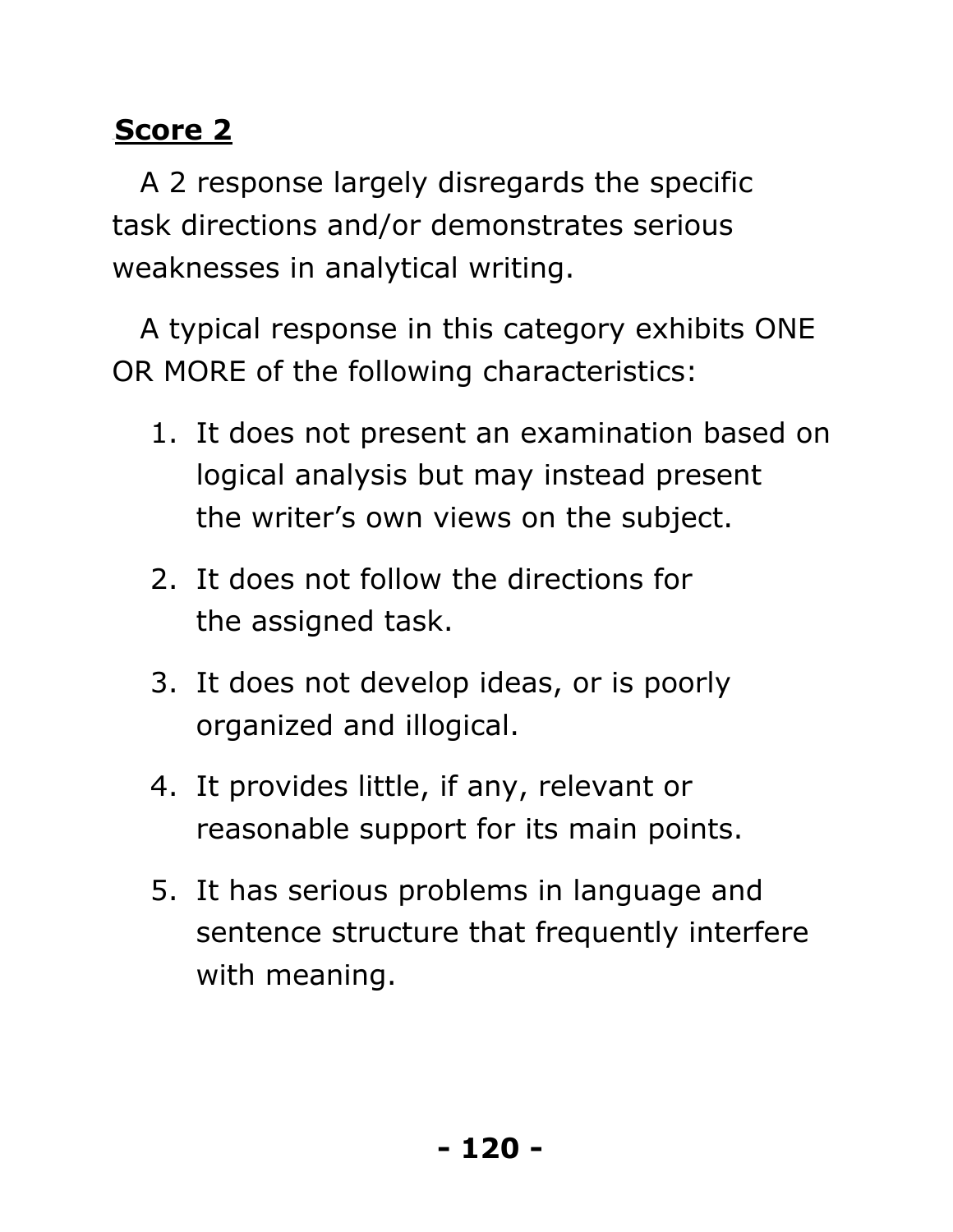6. It contains serious errors in grammar, usage, or mechanics that frequently obscure meaning.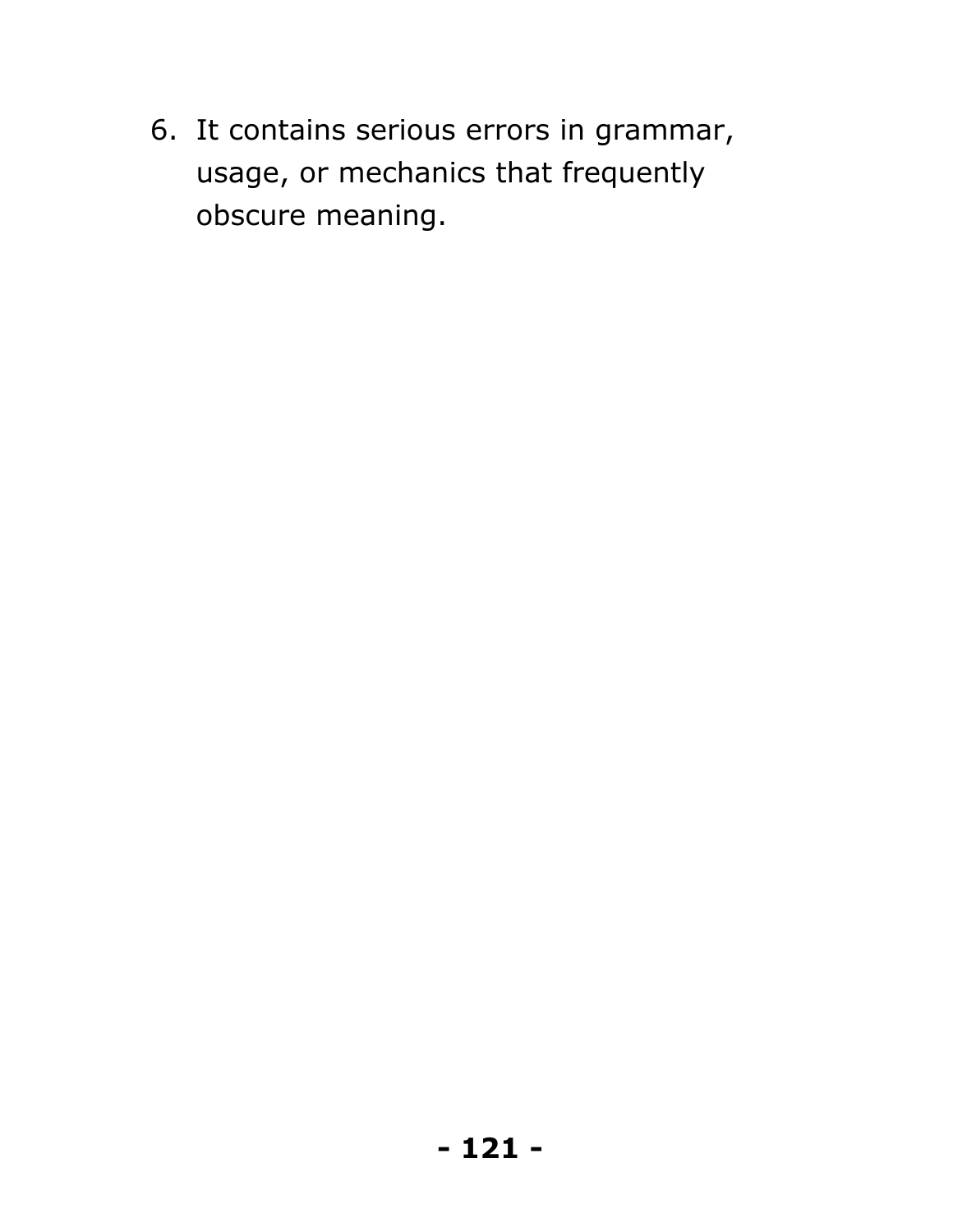A 1 response demonstrates fundamental deficiencies in analytical writing.

A typical response in this category exhibits ONE OR MORE of the following characteristics:

- 1. It provides little or no evidence of understanding the argument.
- 2. It is extremely brief and/or disorganized, providing little evidence of an organized response.
- 3. It has severe problems in language and sentence structure that persistently interfere with meaning.
- 4. It contains pervasive errors in grammar, usage, or mechanics that result in incoherence.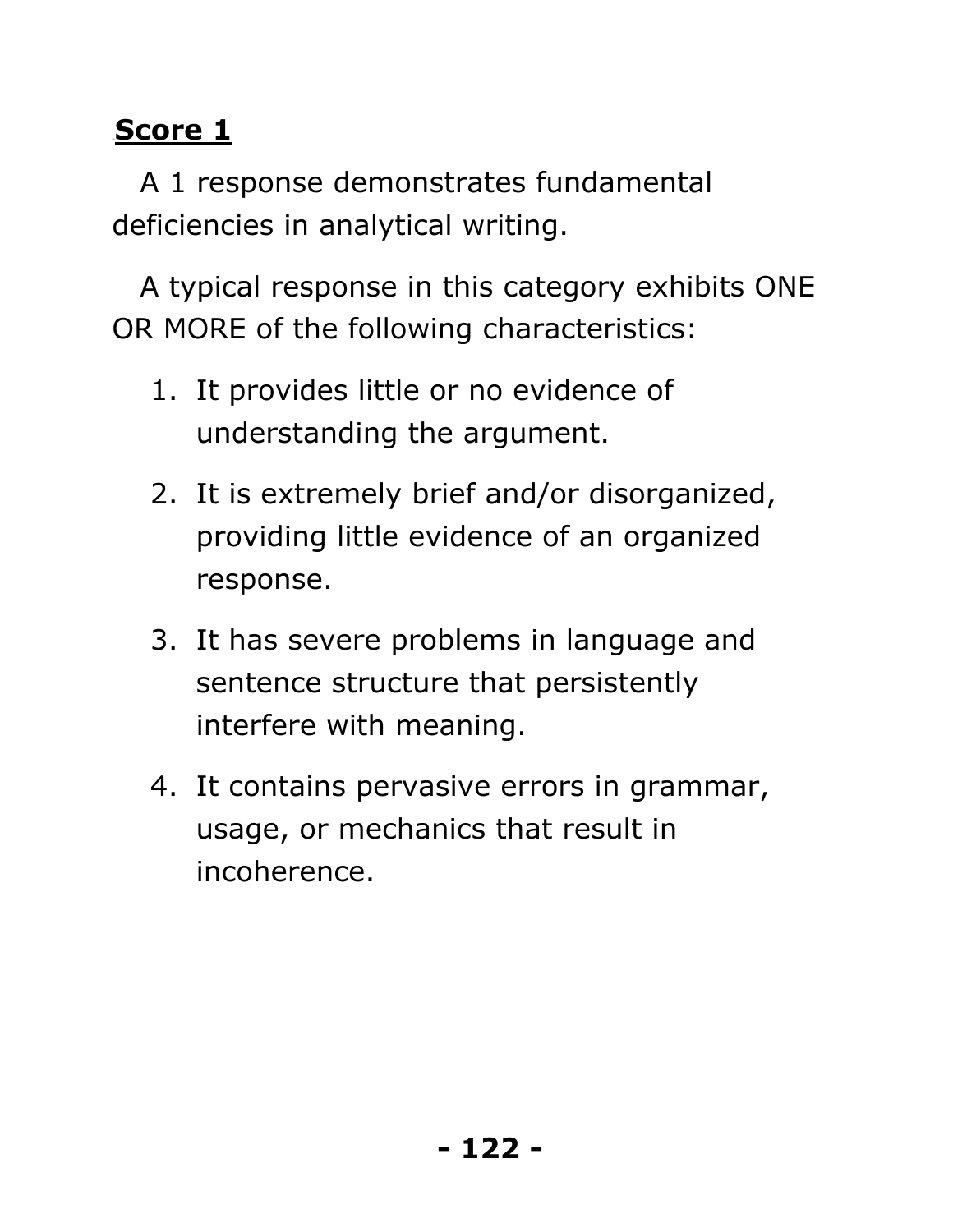A 0 paper is off topic, written in a foreign language, merely copies the topic, consists of only keystroke characters, is illegible, or is nonverbal.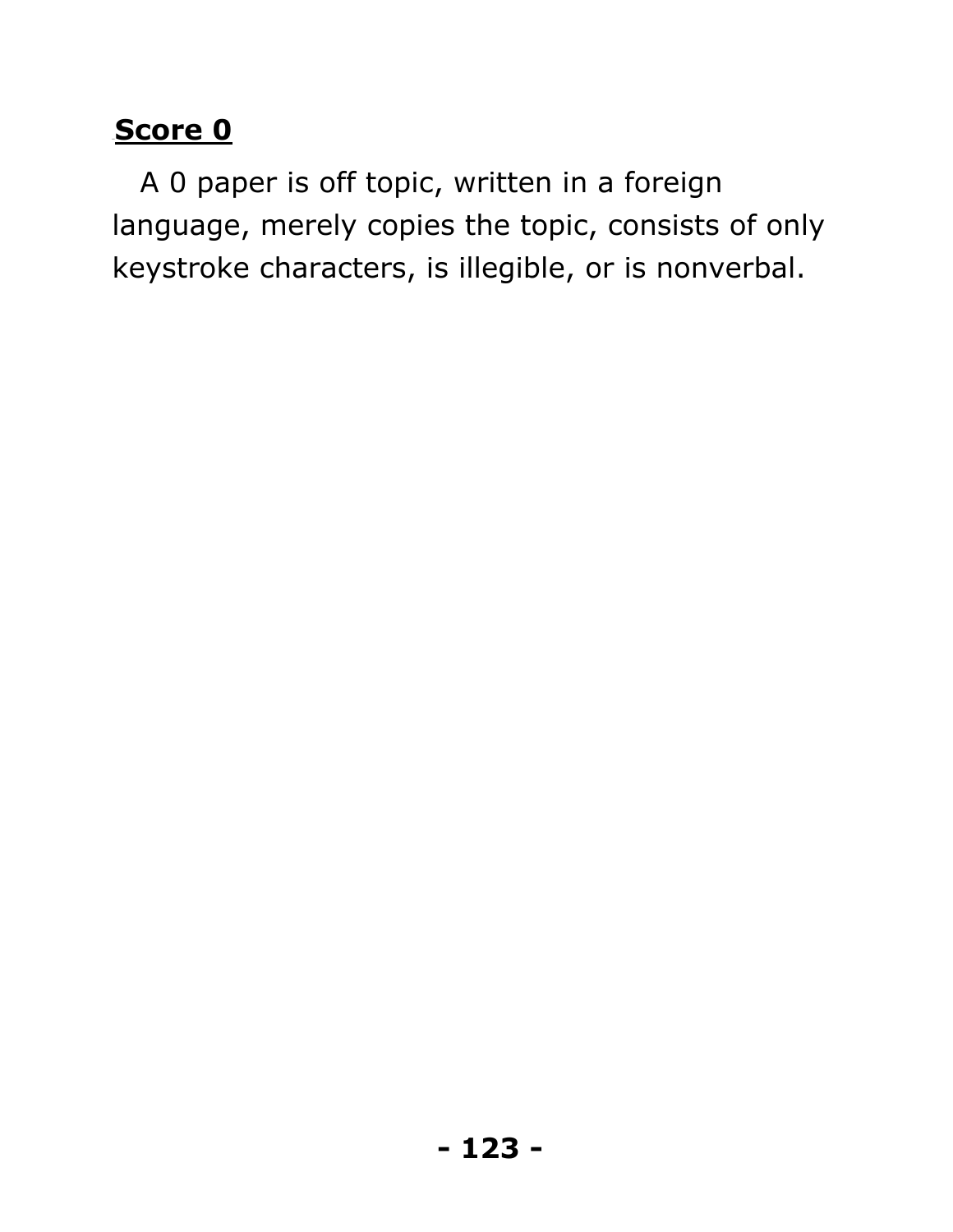# **Score Level Descriptions**

Although the GRE Analytical Writing measure contains two discrete analytical writing tasks, a single combined score is reported because it is more reliable than a score for either task alone. The reported score, the average of the scores for the two tasks, ranges from 0 to 6, in half-point increments.

The statements below describe, for each score level, the overall quality of analytical writing demonstrated across both the Analyze an Issue and Analyze an Argument tasks. Because the test assesses analytical writing, critical thinking skills (the ability to reason, assemble evidence to develop a position, and communicate complex ideas) weigh more heavily than the writer's control of fine points of grammar or the mechanics of writing (e.g., spelling).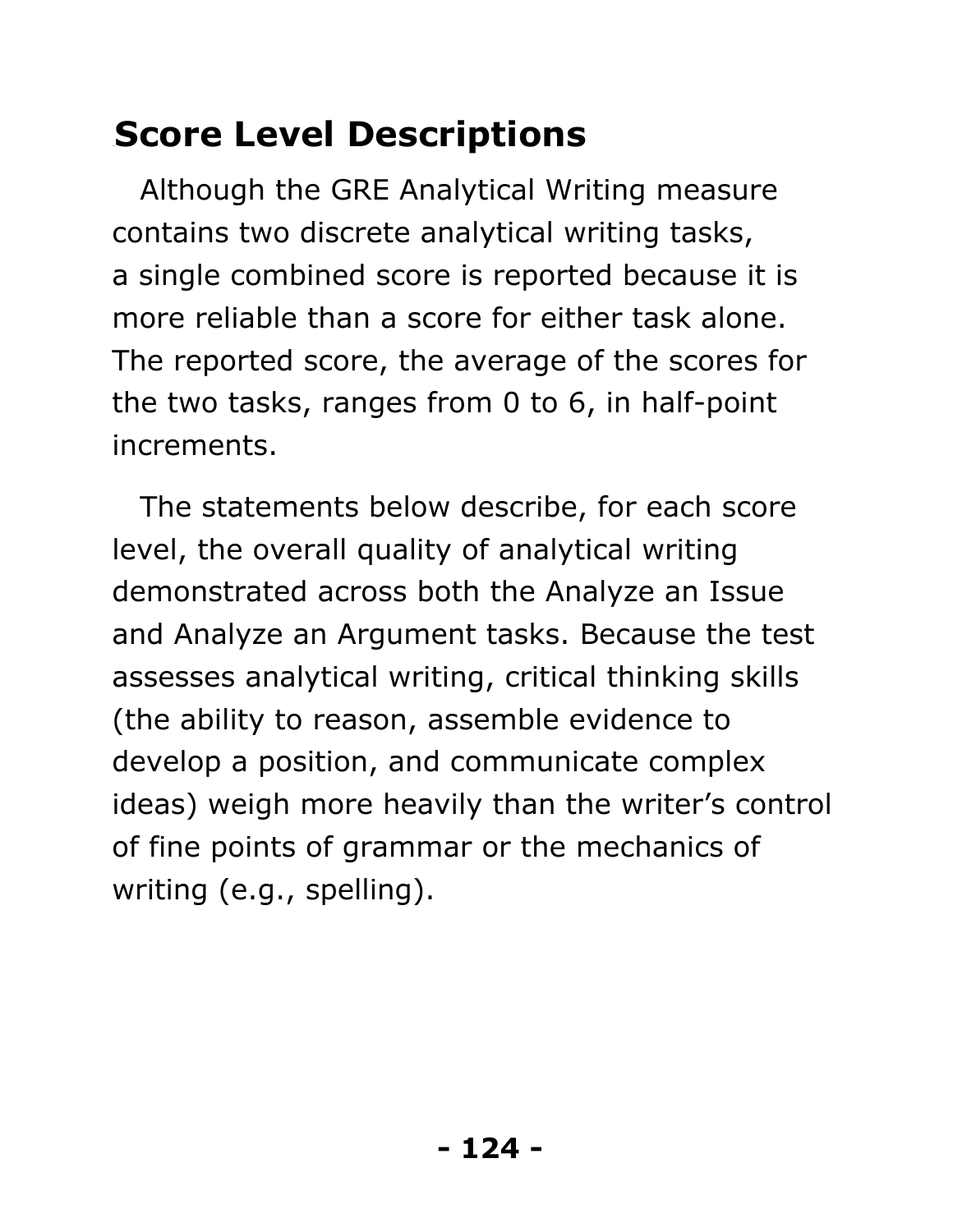**SCORES 6 and 5.5** - Sustains insightful, in-depth analysis of complex ideas; develops and supports main points with logically compelling reasons and/or highly persuasive examples; is well focused and well organized; skillfully uses sentence variety and precise vocabulary to convey meaning effectively; demonstrates superior facility with sentence structure and language usage but may have minor errors that do not interfere with meaning.

**SCORES 5 and 4.5** - Provides generally thoughtful analysis of complex ideas; develops and supports main points with logically sound reasons and/or well-chosen examples; is generally focused and well organized; uses sentence variety and vocabulary to convey meaning clearly; demonstrates good control of sentence structure and language usage but may have minor errors that do not interfere with meaning.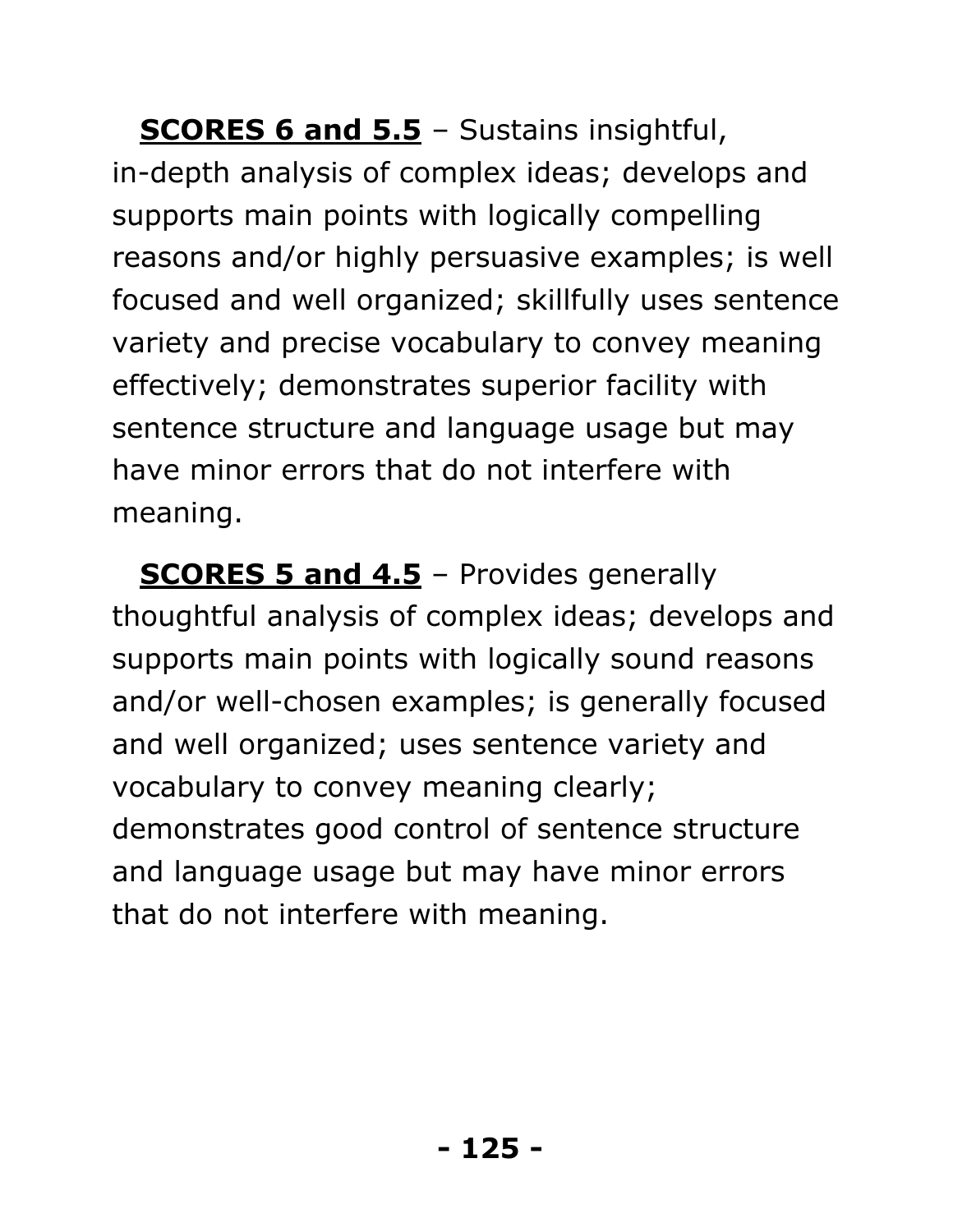**SCORES 4 and 3.5** – Provides competent analysis of ideas; develops and supports main points with relevant reasons and/or examples; is adequately organized; conveys meaning with reasonable clarity; demonstrates satisfactory control of sentence structure and language usage but may have some errors that affect clarity.

**SCORES 3 and 2.5** - Displays some competence in analytical writing, although the writing is flawed in at least one of the following ways: limited analysis or development; weak organization; weak control of sentence structure or language usage, with errors that often result in vagueness or lack of clarity.

**SCORES 2 and 1.5** - Displays serious weaknesses in analytical writing. The writing is seriously flawed in at least one of the following ways: serious lack of analysis or development; lack of organization; serious and frequent problems in sentence structure or language usage, with errors that obscure meaning.